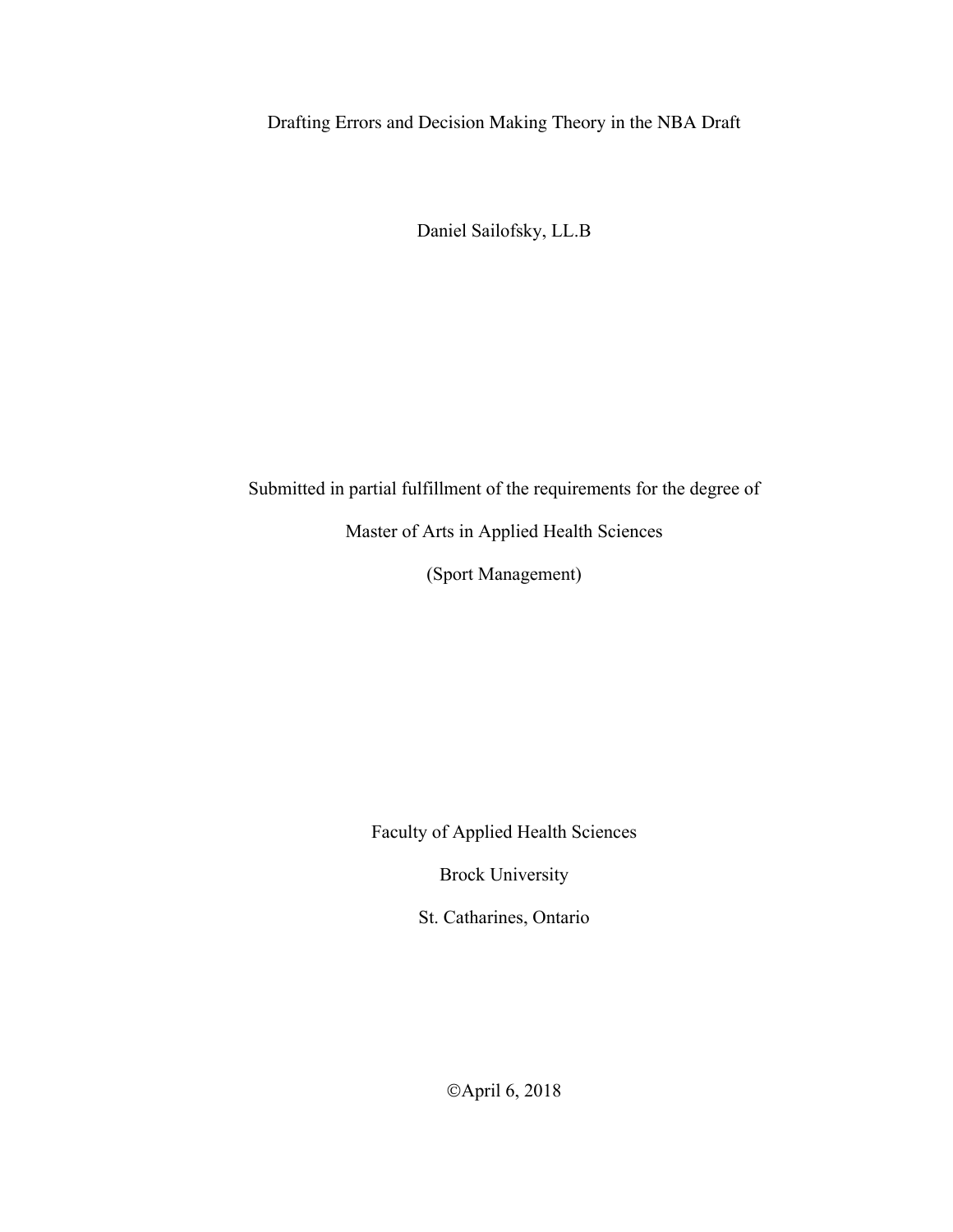### **Abstract**

Even with the recent influx of available data with regards to draft-eligible players and NBA teams investing more resources into scouting than ever before, NBA decision makers still struggle to consistently evaluate talent and select productive players (Berri et al., 2010) in the draft. In this paper, I examine the NCAA statistics and pre-draft player factors that predict both draft position and NBA performance for all NCAA players drafted to the NBA between 2006-2013. Following this analysis, I determine what errors NBA teams are making and how these errors relate to general decision making theory.

To compare the predictors of draft position and NBA performance, linear regression models are specified for both draft position and NBA performance. The NBA performance model sample necessarily excludes players whose production cannot be assessed due to not playing a minimum (>=500) amount of NBA minutes, and therefore a Heckman (1971) sample selection correction is applied to the performance model to correct for this non-randomly selected sample. Both models are specified for the entire dataset as well as for subsets for position (Bigs, Wings, Point Guards) and conference size (Big Conference, Small Conference).

The findings of this paper demonstrate that NBA decision makers continue to base their draft selections on factors that do not actually predict future NBA success, such as scoring, size, and college conference. Many of the decisions made by NBA decision makers relate to Heath and Tversky's (1991) competency hypothesis, as front offices forego the use of reliable distributive data and select players according to their perceived knowledge. NBA decision makers also display risk averse behaviour (Kahneman and Tversky, 1973) and an insistence on sticking with the status quo (Samuelson and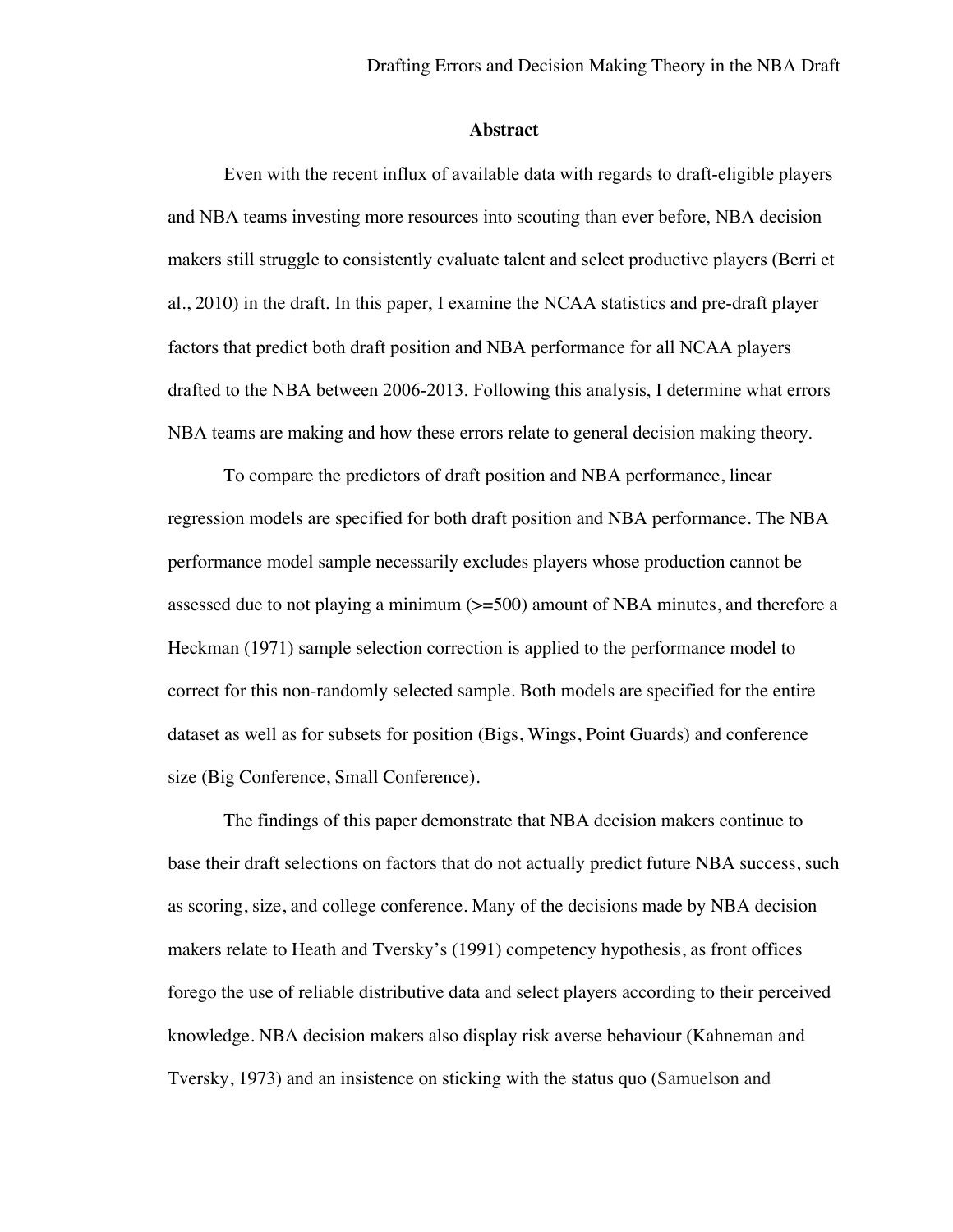Zeckhauser, 1988) in their decisions. More specifically, this study also points to ball control and offensive efficiency as predictors of individual player success. These findings can not only affect NBA decision makers in the factors that they emphasize in player evaluations, but can also be used to change the way that sport executives think about general decision making and their own innate decision making biases.

**Keywords:** NBA, draft, decision making, regression, Heckman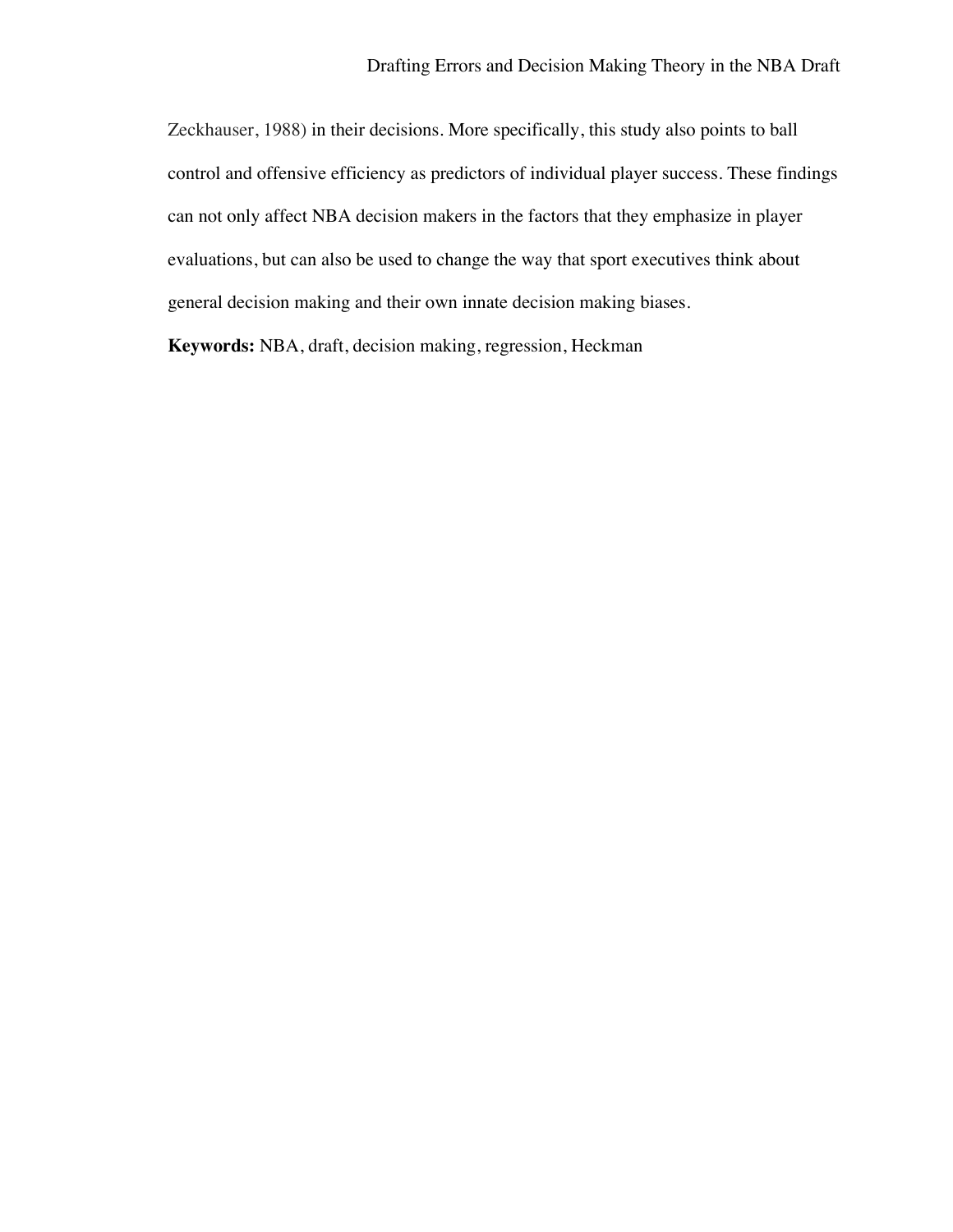# **Table of Contents**

| 10.1. Code for creating Master spreadsheet from individual player CSVs  109 |  |
|-----------------------------------------------------------------------------|--|
|                                                                             |  |
|                                                                             |  |
|                                                                             |  |
|                                                                             |  |
|                                                                             |  |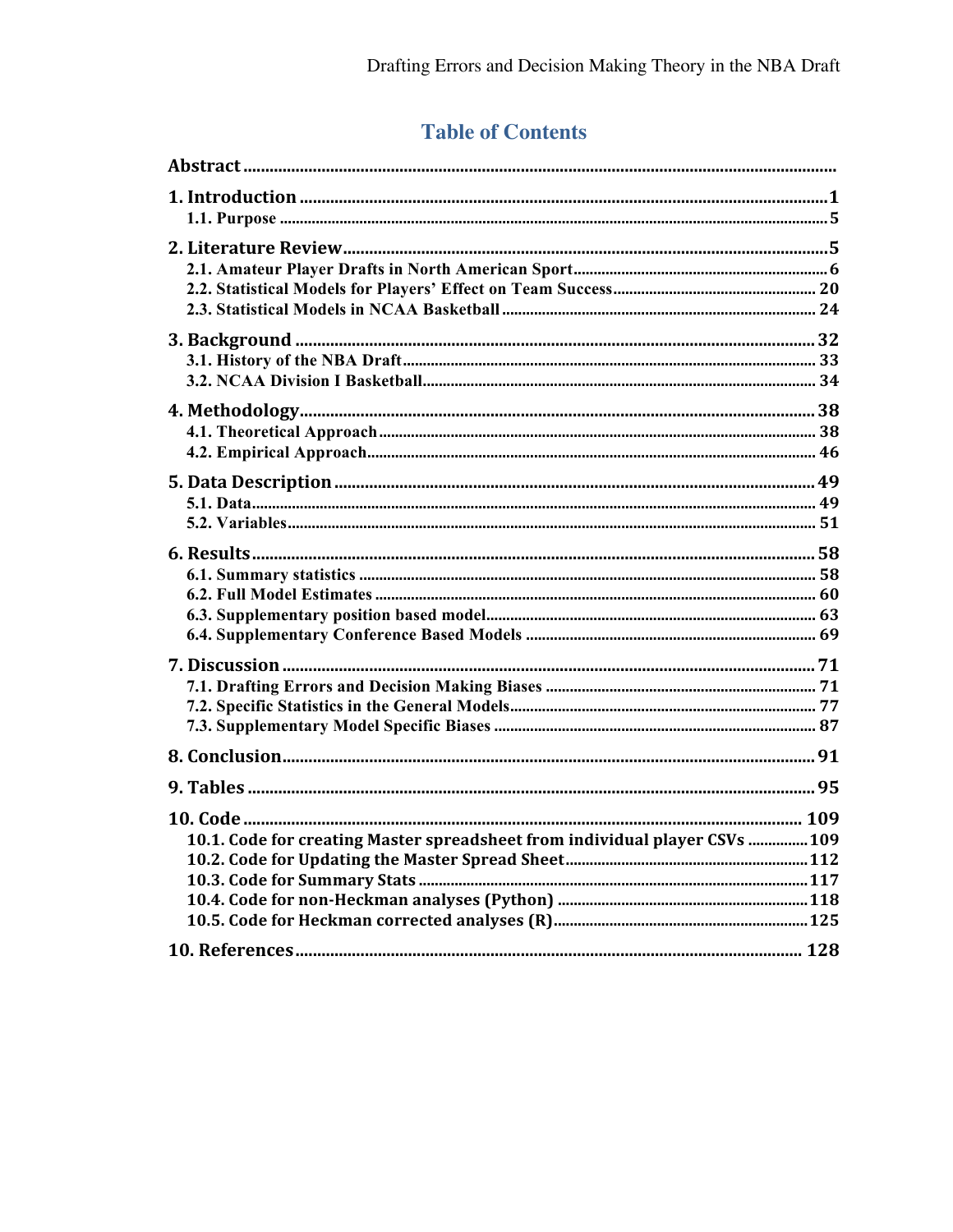### **1. Introduction**

Prediction and decision making is not easy, and nor is it simple or always rational. In the 1970's, Kahneman and Tversky's (1971; 1978; 1979) groundbreaking decision making research changed the way many thought about decision making and prediction, as they highlighted the implicit biases that explain the reason human beings make certain decisions. Whether it is trying to pick the choice with the highest expected utility (Kahneman and Tversky, 1979) or attempting to predict the results of sporting events (Heath and Tversky, 1991), people often suffer from systematic errors and biases in their decision making, which can effect their ability to make rational choices.

Prediction and decision making come into play in a variety of different employment contexts, including professional sport. The amateur player draft represents an especially fitting research context to examine decision making, as front office members use a variety of different criteria to evaluate and select amateur players, with the goal of improving their team. This is akin to employers evaluating and hiring employees, as it requires decision makers to predict the future success of their hires based on past performance and other personal factors that they deem important.

This study focuses on decision making in the National Basketball Association (NBA) by examining the selections of NBA decision makers in the league's amateur player draft. To do this, NCAA Division I basketball performance statistics and pre-draft measurable characteristics will be assessed to determine which factors predict where a player will be selected in the draft as well as their future production at the NBA level.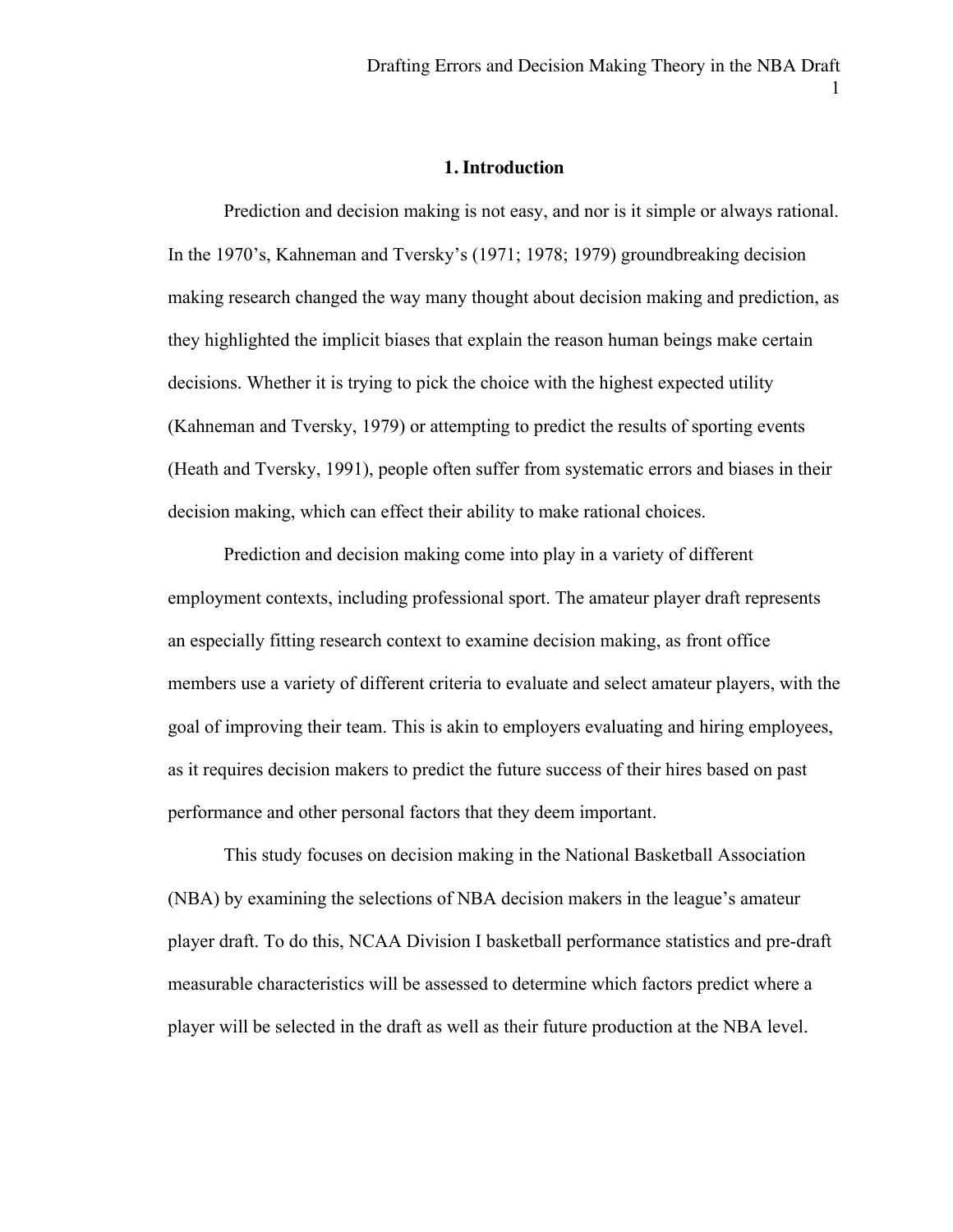The NBA draft is an interesting testing ground for decision making, even more so because of how important the draft is for NBA teams themselves. For many teams, the draft represents the best chance they have at improving. Unlike free agency, where players take into account a multitude of factors including the players and coaches already on a team, the history and prestige of that team, and even the city life, state taxes and the weather of their new prospective homes before making their decision, it is the teams that are in control at the draft. Given the value that individual players can have in a basketball game - where players can play more than 75% of the game and effect their teams' chances of winning in a more substantial way than in sports such as football, baseball or hockey – acquiring talent at the draft is of the utmost importance for NBA teams (Sanderson and Siegfried, 2003). The NBA's collective bargaining agreement also limits the salaries of rookies for up to four years (Sadler and Sanders, 2016), which has made impactful rookies and young players on rookie contracts even more valuable assets, as they can deliver production at a much lower pay grade than their veteran counterparts (Berri, 2012).

Due to NBA rules and the traditional structure of amateur basketball in North America, most drafted players come from NCAA Division I programs. In the 2016-2017 NBA season, 80.2% of players on opening day rosters played at NCAA Division I colleges (Sukup 2017). While there are players who play in the professional ranks internationally before entering the NBA draft, these players are not included in the analysis. This is due to the fact that it would be too complex to compare the statistics that these players record at various international levels with those recorded by players at the NCAA Division I level. Comparing players from just one international league with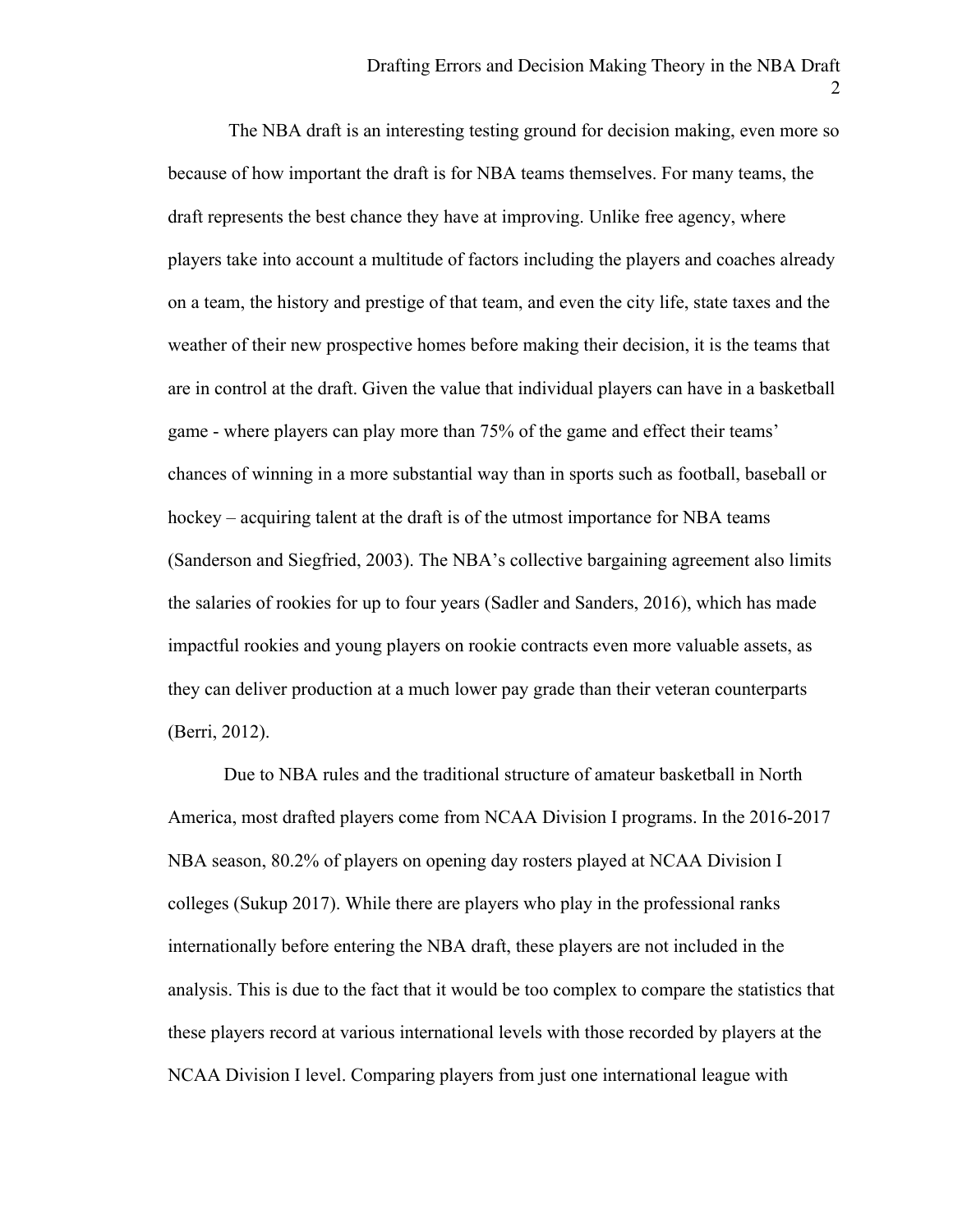college players would be difficult enough, and to add to this, international league players come from a variety of different leagues that can vary considerably in their quality of play and style. This is discussed in further detail in Chapter 2.

Though teams are aware of the importance of the draft and invest heavily in scouting and player evaluation resources, drafting has proven to be extremely difficult (Berri et al., 2011). NBA history is littered with high draft picks and former NCAA stars who have failed to produce at the next level, as well as lower draft picks and overlooked players who have thrived (Groothuis et al., 2009). There is little correlation between the pick a player is selected with and their future success in the NBA, as illustrated below. This has held true in other professional sports leagues as well, as researchers have found that these drafting errors can be explained by several decision making biases. These include overconfidence, non regressive predictions, and biases in favour of players from higher profile colleges in the NFL, as well as biases towards high school players in MLB and biases against European, French-Canadian, and smaller players (in terms of both height and weight) in the NHL.

The motivation for this study is thus to examine NBA decision making by examining which pre-NBA factors act as predictors for draft position and which act as predictors for NBA success. This determines whether NBA decision makers are drafting optimally, and if they are not, what decision making biases are effecting these draft-day decisions. While some research has been done to assess the relationship between draft position and performance, this past research has grouped players using outdated position types and has not had access to the multitude of advanced basketball statistics now available that more accurately assess NCAA and NBA performance. Instead of simply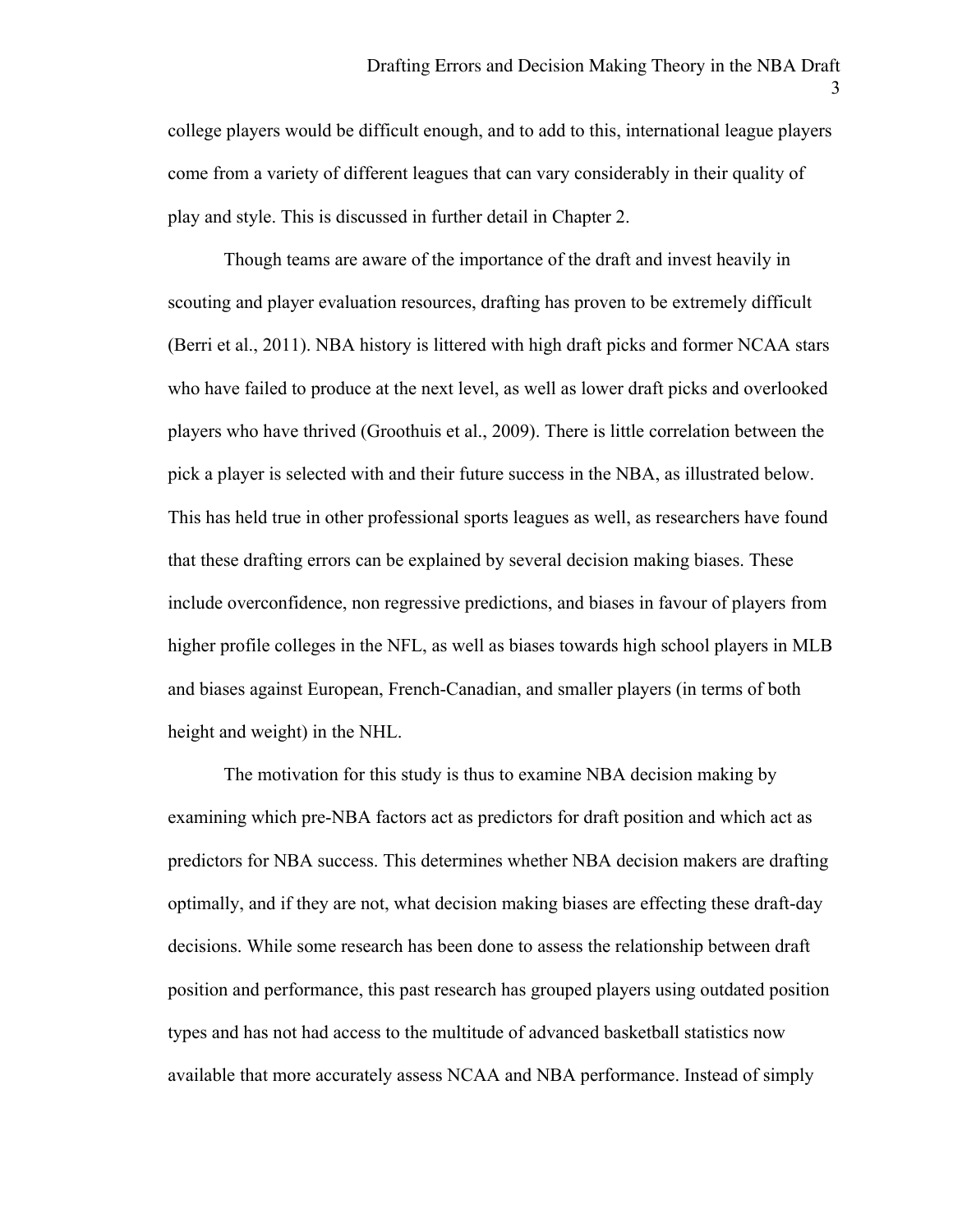using traditional box score statistics or rate based versions of these statistics, we replace these with percentage based statistics that more accurately assess a player's personal contributions to winning given the opportunities they are presented with. Percentage based statistics how often a player contributes in a specific statistical category based on the opportunities they have. Using these statistics (when possible) allows for an assessment of a player's statistical output that minimizes the impact of factors out of a player's control, such as playing time and offensive and defensive pace. For example, rebound percentage measures the percentage of available missed shots a player rebounds while they are on the court, rather than simply calculating the total rebounds a player accumulates on a per game or per minute basis. Past work has also failed to account for the sample selection issue (discussed in detail below) that can arise in research of this kind.

Extra information regarding draft eligible NCAA players is valuable for NBA front offices when making decisions, especially with regards to a talent pool that has proven to be extremely volatile and difficult to assess (Berri et al., 2011). Scouting the way it is currently done is still far from an exact science and can be improved. An objective of this research is thus to use statistical modelling to provide insight and information regarding college players' future success in the NBA. Empirical sample selection and regression models will be constructed to isolate the NCAA statistics and pre-draft factors that predict NBA success and draft pick selection for the 372 players drafted from NCAA Division 1 basketball between 2006-2013.

The results of this analysis can help teams and their decision makers add an extra layer to their scouting of potential draft picks. Moreover, by examining position specific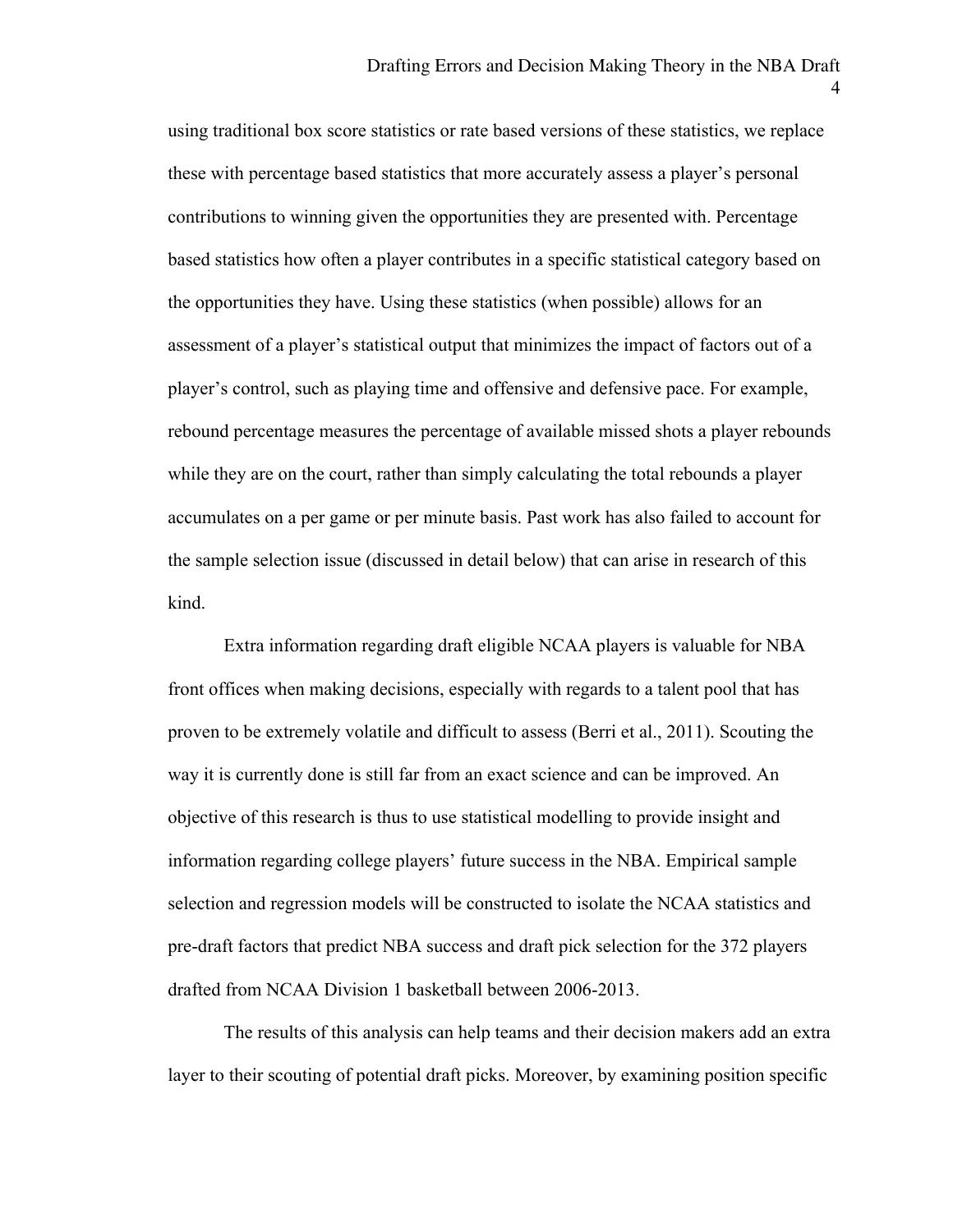and conference specific predictors, we can uncover front office errors and biases related to specific positions and player types, which can be a great benefit to many players whose skill sets and value have traditionally been overlooked. This can also highlight decision making patterns made by front offices with regards to certain types of players, which in turn could have a positive effect on these players' future draft stock. These biases could also be generalizable to other sports leagues or decision making contexts.

## **1.1. Purpose**

The objectives of this research are:

1. To determine the NCAA Division 1 basketball performance statistics, team factors, physical characteristics, specific conference participation, and playing position that predict draft position.

2. To determine the likelihood of NCAA Division 1 basketball players drafted to the NBA playing in the NBA.

3. To determine the NCAA Division 1 basketball performance statistics, team factors, physical characteristics, specific conference participation, and playing position that predict NBA performance among drafted players.

4. To examine the potential disjuncture between the findings of objectives 1 and 3, in order to determine what decision making biases exist in NBA front offices when drafting NCAA players.

## **2. Literature Review**

In this chapter, I examine the literature with regards to amateur player drafts in North American professional sports. This research includes work that examines the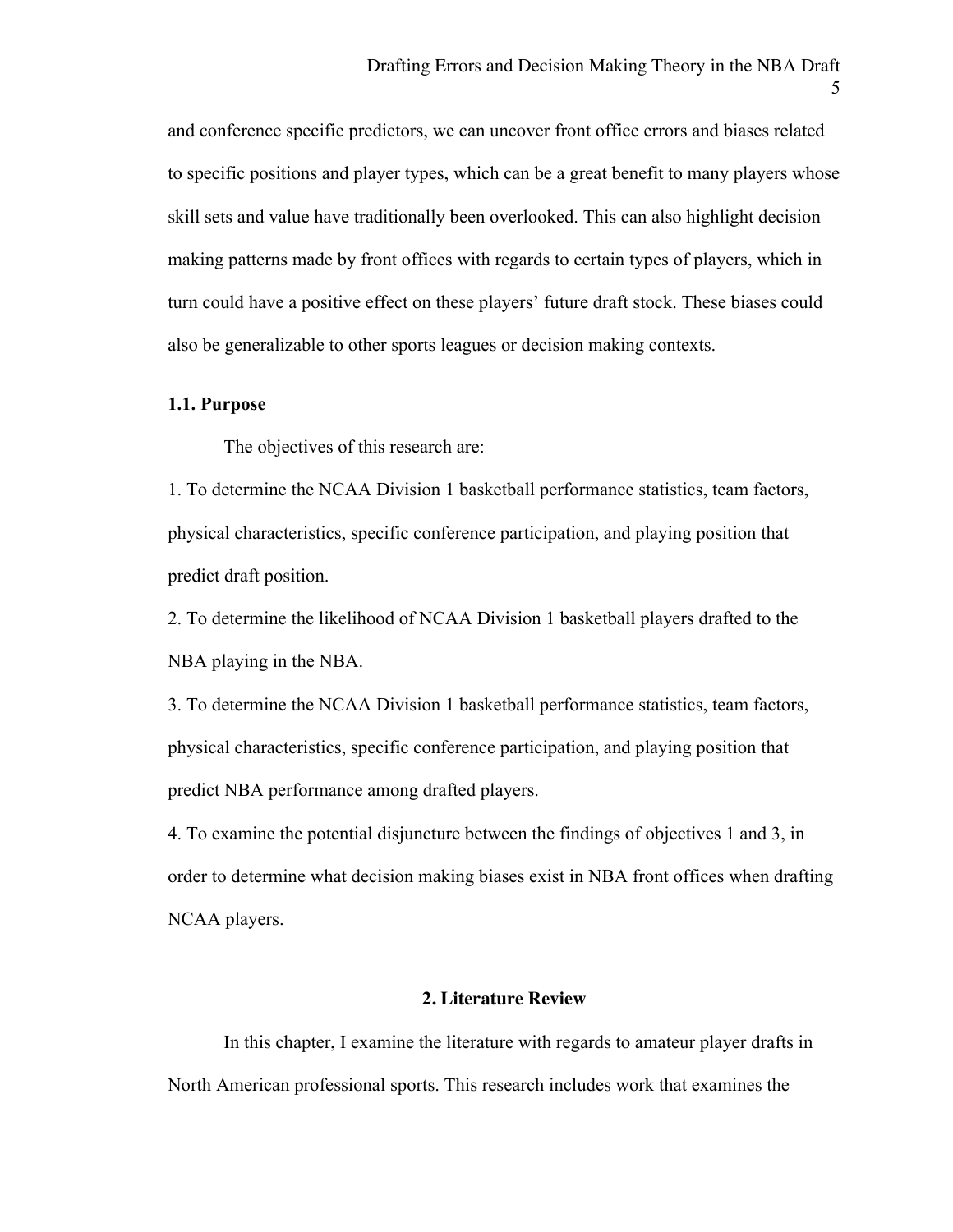difficulty and importance of drafting productive players in professional sports, as well as the NBA draft and the incentives for teams to lose games to better position themselves. I also study the Sunk Cost Effect observed amongst NBA decision makers. Next, I turn to the relevant literature surrounding player performance models and the individual statistics and skills that lead to team success, which includes research done with regards to the NBA as well as other professional and amateur basketball leagues. Finally, I examine the literature surrounding predictive statistical modelling in the NCAA. While most research done in this area revolves around constructing win probability models for the season ending NCAA Tournament, this section will include academic literature modelling how players' NCAA statistics and pre-draft factors can be used to predict where they will be drafted as well as certain aspects of their NBA performance and careers.

## **2.1. Amateur Player Drafts in North American Sport**

The NBA, like their counterparts in the three other major North American professional sports leagues, uses a reverse order draft to disperse incoming amateur talent. In a strict reverse order draft, the draft position of each team is based on the reverse order of the previous year's standings. While there are slight variations in each the four professional leagues in how they allocate their top picks, the NBA, National Football League (NFL), National Hockey League (NHL), and Major League Baseball (MLB) all conduct a version of this type of draft at season's end (Berri et al, 2011).

**2.1.1. The difficulty of drafting in the NBA and professional sports.** The NBA draft has proven to be a difficult process. After the first overall selection, the chances of drafting a "superstar" - defined as a player with at least one season where their performance was two standard deviations above the mean – drops drastically (Groothuis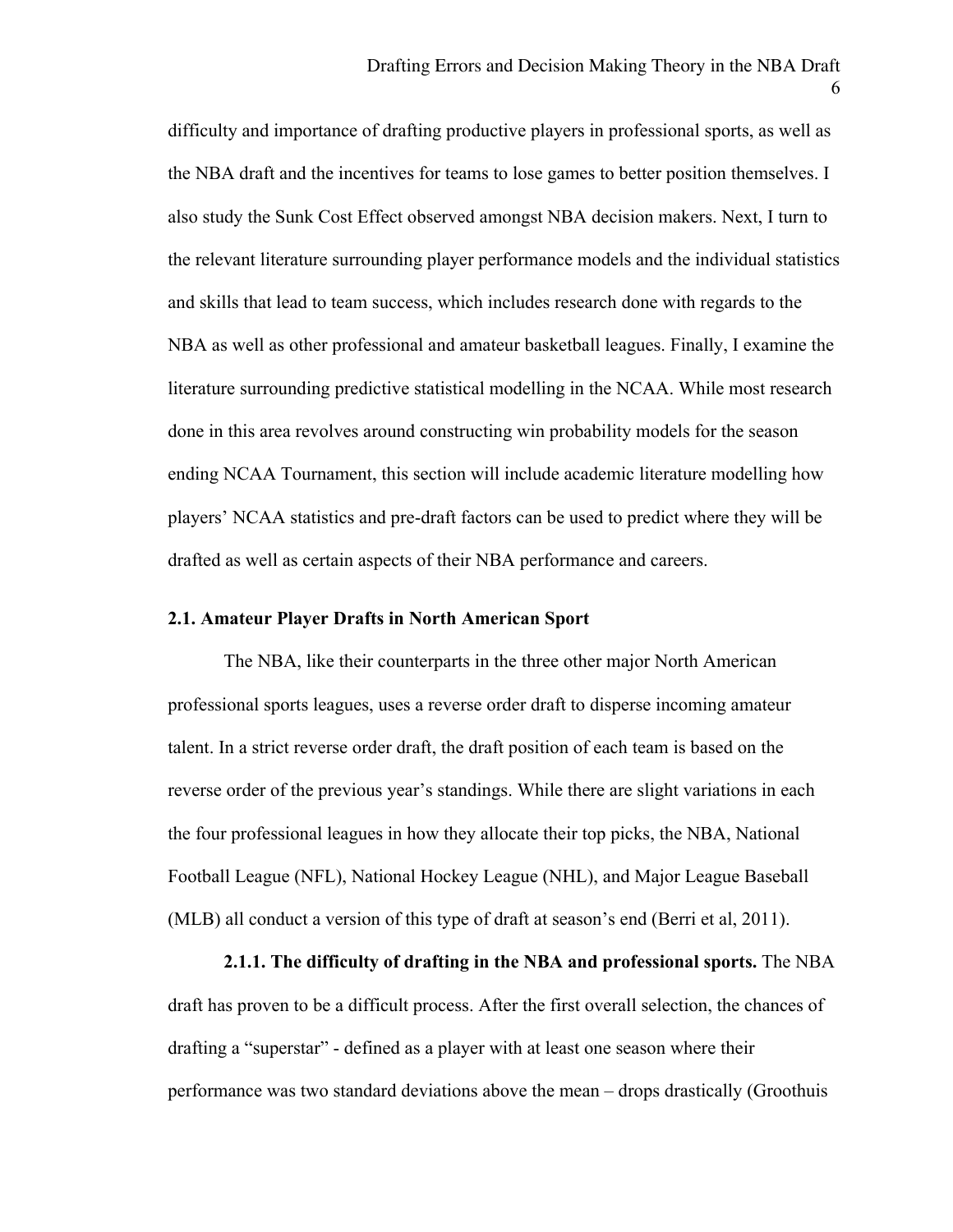et al. 2009). Several other studies (Coates and Oguntimein, 2010; Berri et al., 2011; Harris and Berri, 2015) that have assessed the statistics and factors that affect future NBA performance and draft slot also illustrate the inability of decision makers to draft optimally. For the purposes of this manuscript study at large, "drafting optimally" refers to drafting players who perform at the highest level in terms of helping their teams win at the professional level, regardless of salary considerations.

Koz et al. (2011) examined the difficulty of drafting in all four of the major North American professional sports leagues. Using games played as the common performance proxy variable across all four sports, they found that only 17% of the total variance in players' games played was due to where they were drafted. For the NBA, NFL and NHL, draft round was correlated with games played, though the authors mentioned that this could be due to the Sunk Cost Effect studied by Staw and Hoang (1995) and Keefer (2015) with regards to NBA and NFL draft picks. This sunk cost effect is discussed in detail below, but is generally based on the idea that teams are more likely to grant their higher draft picks more playing time and opportunities even when their performance does not warrant it. Keefer (2015) conducted a similar study with regards to NFL draft picks and found the same effect. It is also important to note that Koz et al. (2011) used draft round as the independent variable rather than the specific pick number. While this may be a useful measurement for other sports leagues, the NBA draft's current two-round structure creates a wider gap between  $1<sup>st</sup>$  and  $2<sup>nd</sup>$  round picks and even between players selected earlier in a round versus later. Koz et al. (2011) found nearly no relationship between draft round and games played for MLB draftees.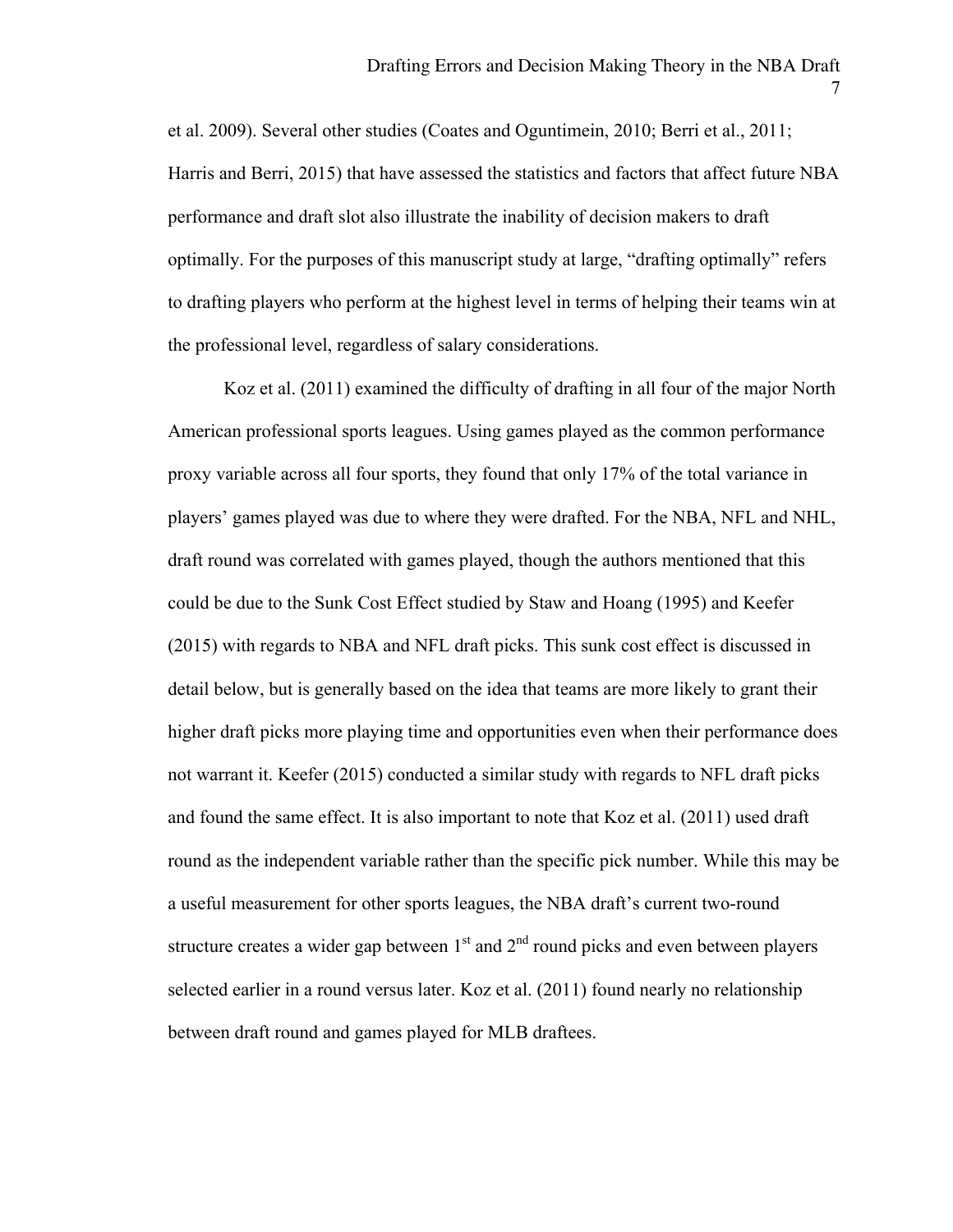8

**2.1.2. The NFL draft.** Massey and Thaler (2013) determined that NFL decision makers vastly overestimate their own abilities to evaluate talent and make draft choices. They found that the NFL draft is still vital for the success of franchises, but that selecting players is extremely difficult. NFL front offices did not consistently select productive players in higher draft slots, to the point that lower round picks  $(2<sup>nd</sup>, 3<sup>rd</sup>, etc.)$  were more valuable than 1<sup>st</sup> round selections due to the higher salary structure designated for these higher round picks. Teams nevertheless consistently inflate the value of  $1<sup>st</sup>$  and  $2<sup>nd</sup>$  round selections, which resulted in situations where teams that traded down by trading their first round picks for two lower round picks were actually acquiring *two* superior picks to the one they traded away. In the case of the NFL draft, Massey and Thaler (2013) found that evaluating talent is so difficult and there is so much volatility in selections that simply having as many picks as possible (rather than fewer higher selections) is the best option for acquiring talent. Hurley et al. (2012) also looked at the value of draft picks and came to similar conclusions regarding the value of certain selections.

Berri and Simmons (2011) found little correlation between where NCAA quarterbacks were drafted and their future NFL success. Moreover, the statistics and qualities that predicted where a quarterback was drafted were not the same as those that actually predicted performance, demonstrating a disjuncture in the use of available information by NFL decision makers. The only strong relationship between performance and draft slot for NFL quarterbacks was between draft slot and playing time, again pointing to teams' insistence on trusting their own processes and playing the players they drafted. Berri and Simmons (2011) finished their study by highlighting the difficulty of predicting professional performance based on statistics and factors from the amateur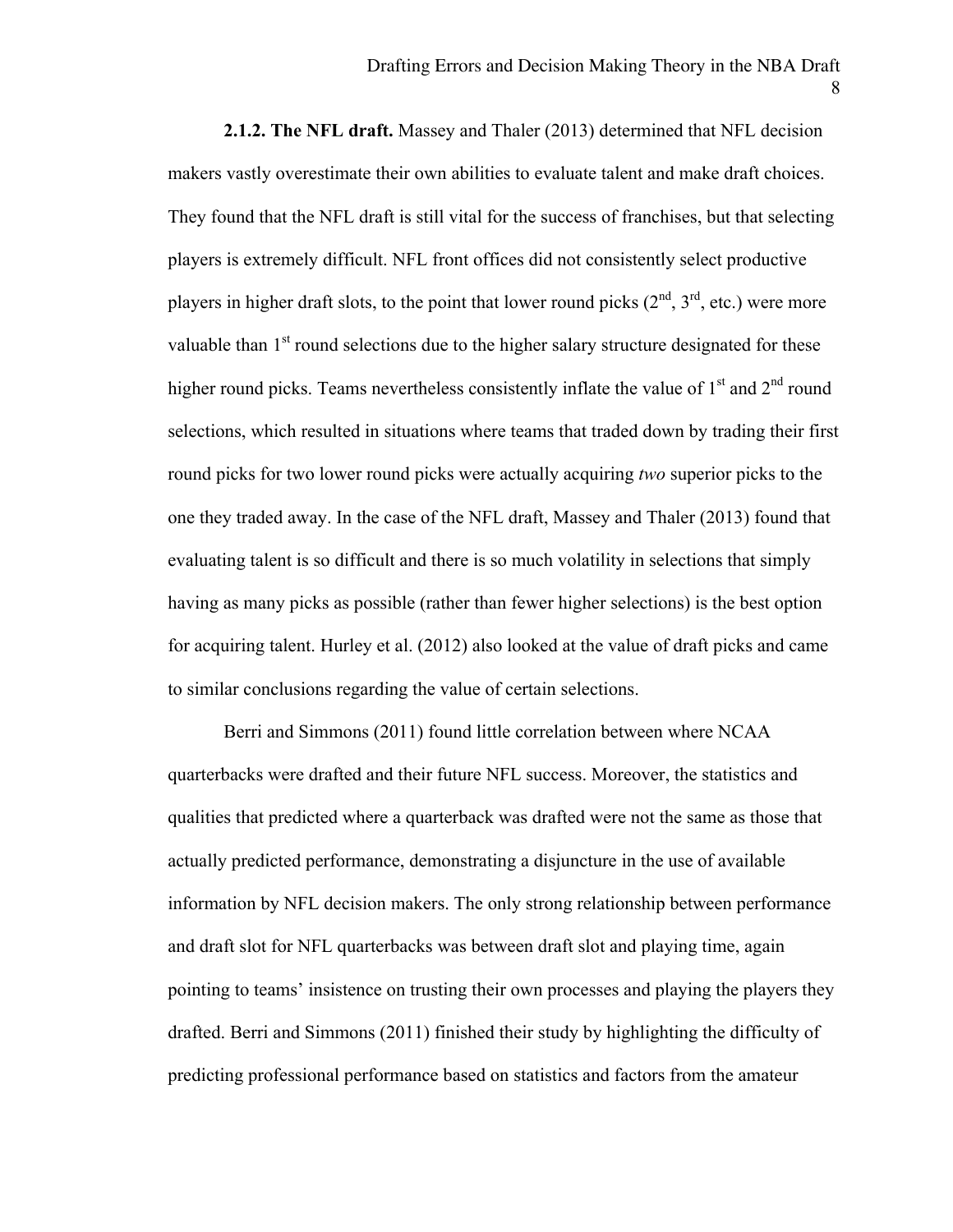collegiate level. Wolfson et al. (2011) also noted the difficulty of drafting and predicting future performance in their analysis forecasting NCAA quarterback performance in the NFL.

Boulier et al. (2010) found that, while they are far from perfect, NFL front offices are successful in evaluating the future performance of collegiate quarterbacks and wide receivers. This study was conducted on all players drafted between 1974-2005. It is important to note that the proxy statistics used to measure performance for quarterback play included two longevity and playing time based measurements. Boulier et al. (2010) base performance heavily on of the number of years a quarterback played as well as how many total passes they threw. These are statistics that are based on how much a player is used, and can again be prone to NFL decision makers exhibiting Sunk Cost biases (Keefer, 2015, Staw and Hoang, 1995). For wide receivers, the total number of games and seasons played by a player are also used as proxies for performance. The only dependent variable statistics used in their analysis that are not based solely on how much a player plays are Quarterback Rating for quarterbacks and receiving yards for wide receivers. While quarterback rating does isolate a player's performance and does not advantage those who are provided with more opportunities, receiving yards is a raw total statistic that again rewards players who are given more playing time.

Hendricks et al. (2003) looked at NFL players in an employment selection context in order to assess their production and how these "assets" are picked based on the pre-NFL information available. They found that NFL teams made systematic errors with regards to players from more visible, higher profile colleges. The abilities of players from historically higher performing colleges from the traditional power conferences such as the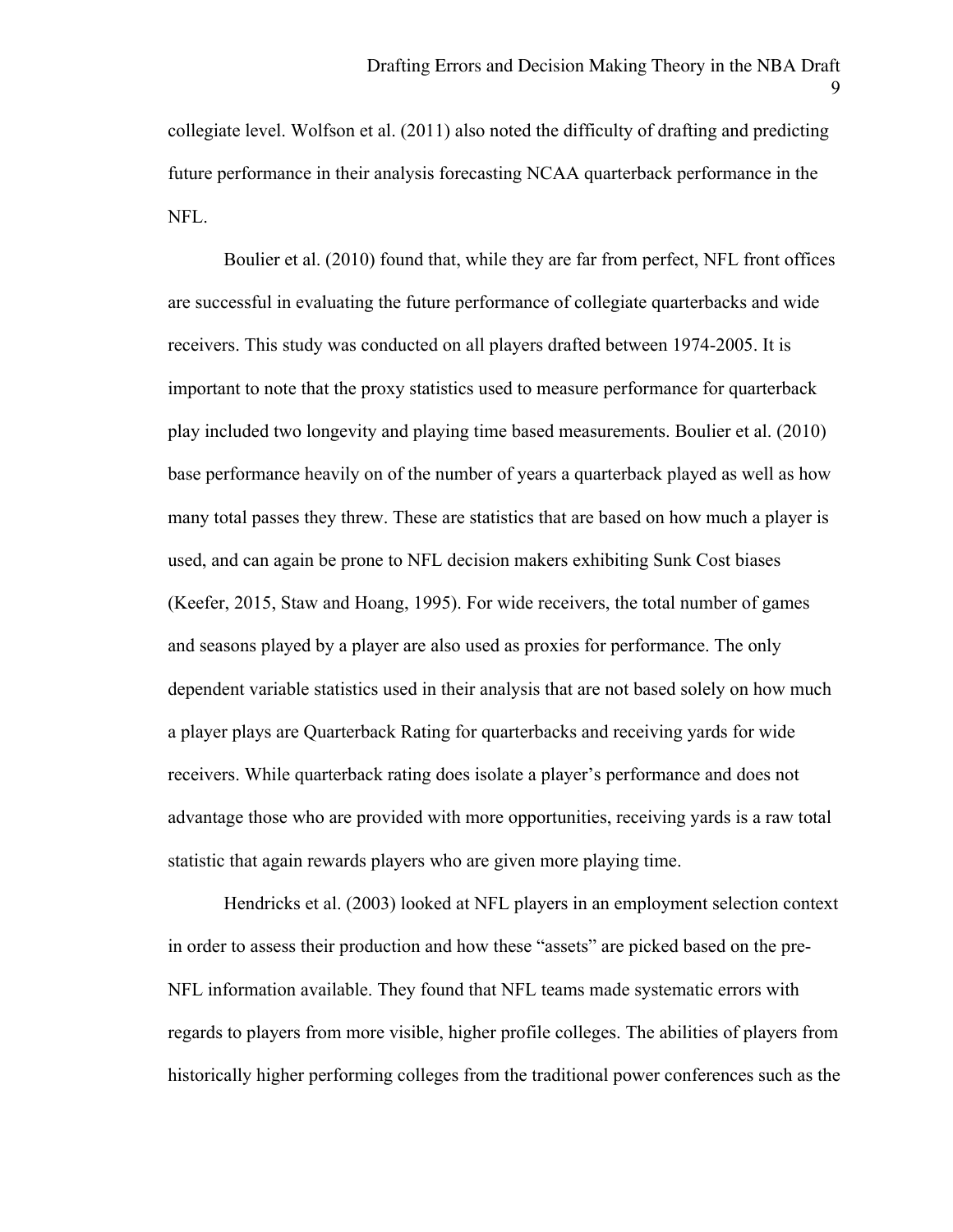SEC, Big 10, ACC and Pac-10 were consistently overrated by NFL decision makers. Hendricks et al. (2003) also found a league wide tendency towards risk aversion, even though this behaviour is detrimental to most teams. Similarly, Kitchens (2015) determined that individual players from successful NCAA teams were drafted higher in the NFL draft, even though playing for one of these schools had no significant impact on a player's NFL performance.

Finally, the NFL draft combine - where players perform speed, agility and weightlifting drills in front of NFL decision makers - provides even more pre-draft information for NFL decision makers. However, this added information has not typically resulted in more optimized decision-making (Kuzmits et al., 2008; Robbins, 2010; Berri and Simmons, 2011).

**2.1.3. The MLB draft.** As the first of the four North American sports to embrace data analytics, many researchers have written about the MLB draft, the labour market, and the productivity and salary allocation of its players. Only the most relevant draft research is examined here. The MLB draft is the largest of any of the four North American professional sports, with 50 rounds and 1500 players selected every year. With no hard salary cap in the sport, the draft takes on added importance as it presents smallmarket, lower revenue teams with the chance to draft talented young players and keep them on lower, cost controlled salaries for the beginning of their careers (Streib et al., 2012). However, like in the NBA and NFL drafts described above, teams still do not always draft optimally.

Spurr (2000) found that there was little difference between teams' abilities to find MLB level talent in the draft. He also found that American college players were more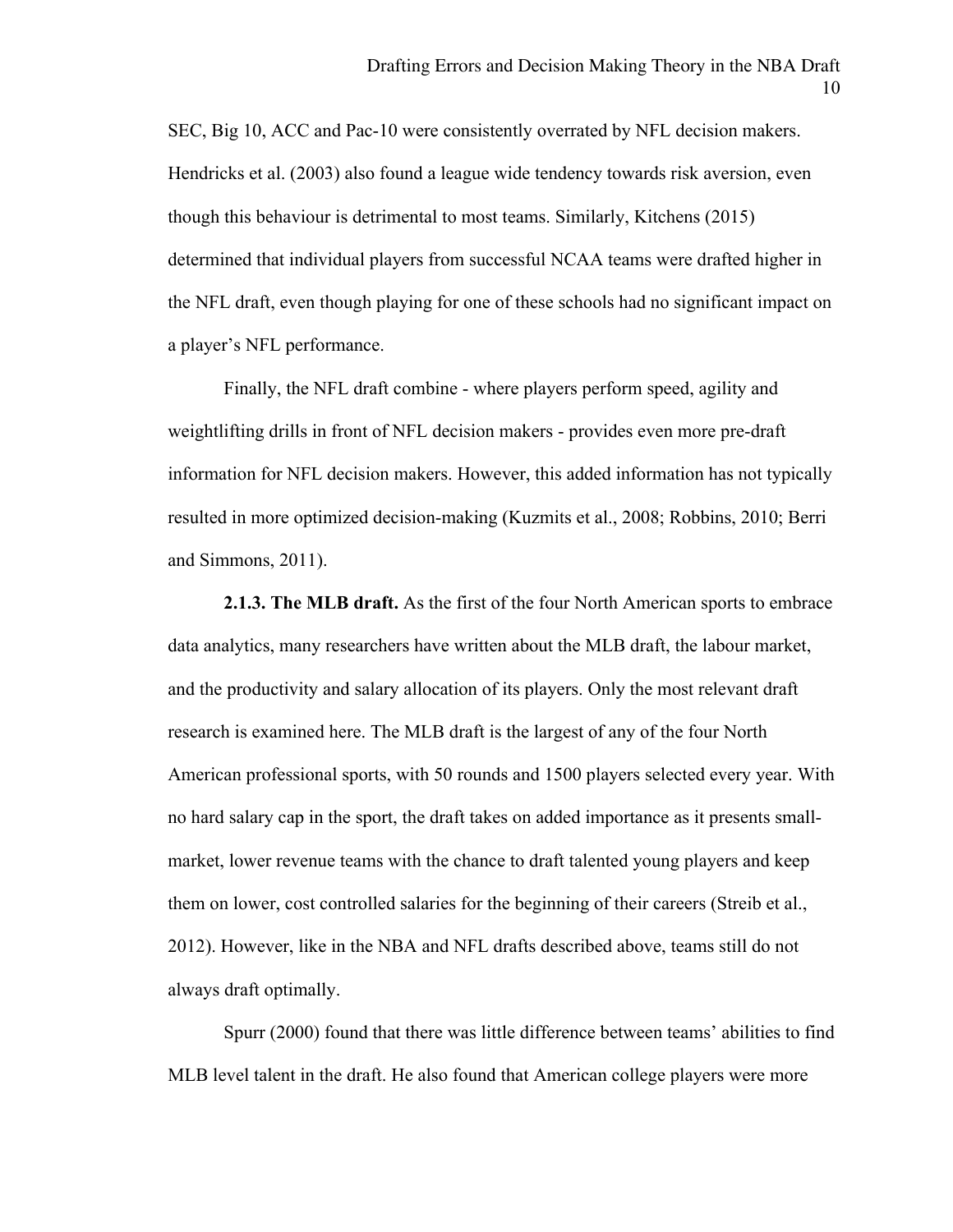likely than American high school players to play and be successful in the MLB, though MLB decision makers "failed to recognize the superior prospects of the college and elite college player for a substantial period of time—for at least 3 years and perhaps much longer" (Spurr, 2000, p. 79). However, Caporale and Collier (2013) found that for the very top of the draft (the first round), there is no advantage for college players. They determined that for five years worth of first round draft picks, there was no significant difference in future MLB production between players drafted from high school or college.

Burger and Walters (2009) also examined teams' assessment of high school and college players. They used data on draftee bonuses and future performance to determine that teams overvalued high school players relative to college players. Teams also overvalued pitchers relative to position players. Burger and Walters (2009) hypothesized that this overvaluation could be due to teams' overestimation of how often high school players become stars relative to college players. In reality, this difference is negligible and is outweighed by the number of high school players who do not end up playing in the MLB at all and also by how much sooner college players contribute at the MLB level due to their advanced age and maturity at the time they are drafted. The magnitude of these inefficiencies point to the existence of "deep-seated biases in decision making" (p. 498) among MLB front offices.

Several legal scholars (Bailey and Shepherd, 2011; Hauptman, 2010; Poydenis 2010) wrote about the racist effects of the MLB draft and the need for a global draft. Since the 1960's, the number of Latin-American players populating MLB rosters has grown tremendously. All MLB teams currently have baseball academies in the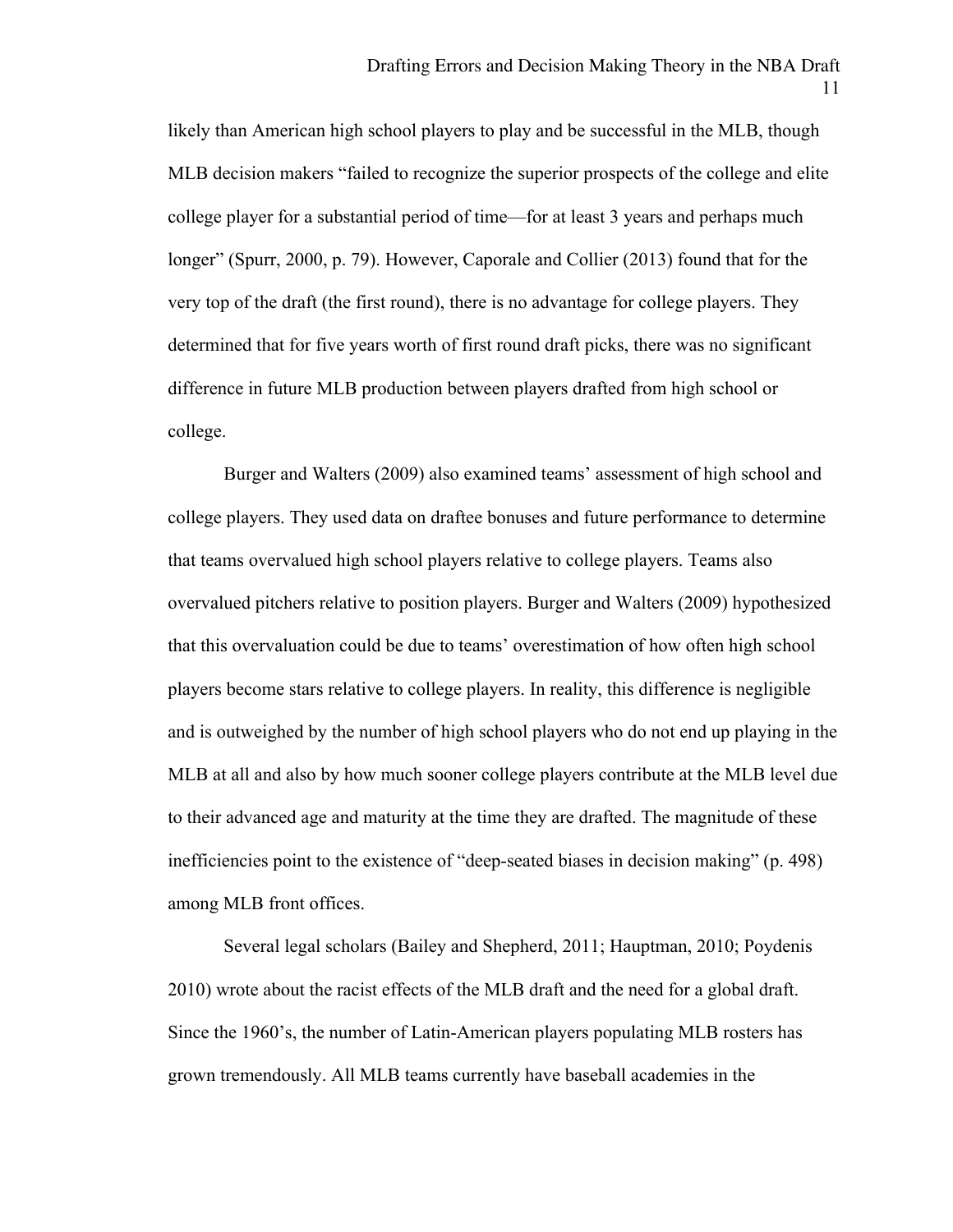Dominican Republic, while most have in Venezuela and other Latin-American countries as well (Bailey and Shepherd, 2011). The amateur draft, however, is still limited to North American players. This results in a system where there is no pay scale for young Latin American players, and many of these players can be signed for lower initial bonuses than they would have received in the draft (Bailey and Shepherd, 2011).

**2.1.4. The NHL draft.** NHL front offices are prone to decision-making errors in their draft as well. Hurley et al. (2012) analyzed data regarding 4496 drafted players from 1980 to 1997, and found that there is more variation in the eventual successes of NHL draft picks than for NFL draft picks. This could be due to the fact that NHL players are normally drafted at 18 years old, the youngest of any of the four North American professional sports and much younger than NFL players, who are normally drafted at 22- 23. Players drafted at an earlier age are less physically mature, and there is also less available data to analyze their performance and more uncertainty regarding how the athlete will develop.

Many researchers have examined entry draft discrimination for different nationalities and player types, though only the most recent and relevant analyses are listed here. Studying players from the 1983-1984, 1989-1990, 1990-1991, and 1993-1994 seasons, Lavoie (2003) found front offices hold biases against French Canadian players, especially American teams. The only teams that did not show this bias were from Montreal and Quebec City, two cities with obvious French Canadian ties. Christie and Lavoie (2015) also analyzed player performance and draft position from the rosters of teams in the 1993-1994 and 2009-2010 seasons to determine whether draft biases for other player nationalities existed and still exist. Data from the 1993-1994 season showed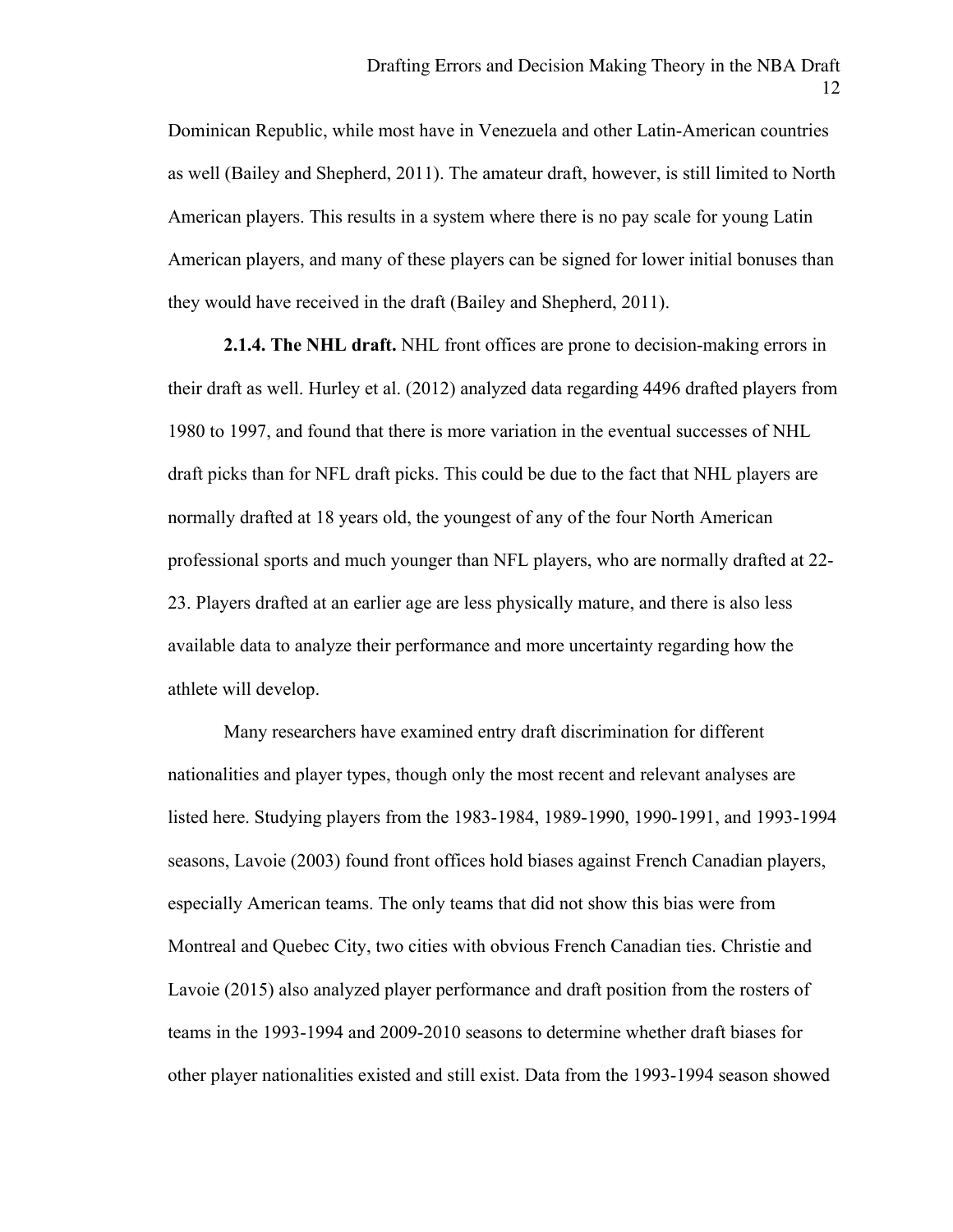that biases against French Canadian players still existed at that time. However, these biases disappeared when assessing players in the 2009-2010 season, demonstrating the evolution and improvement of NHL team decision making through the years. Christie and Lavoie (2015) also found clear biases against the drafting of European players when looking at the 1993-1994 rosters. This coincides with research done by Dawson and Magee (2012), who found that European players drafted between 1988-1992 outperformed their draft rank. However, examining data from more recent years, Christie and Lavoie (2015) found that this European player bias has diminished. The only nationality which NHL decision makers still exhibit a bias towards with regards to Russian players. This is due in large part to the existence and importance of the Kontinental Hockey League (KHL) to Russian players, as NHL front offices are hesitant to draft players who are either already locked into KHL contracts or have a higher chance of staying in Russia and not making the jump to the NHL.

Voyer and Wright (1998) conducted a regression analysis using Junior hockey level performance statistics, NHL statistics, and draft data regarding all 740 players who played at least one game during the 1993-1994 season. The goal of this study was to determine which Junior hockey factors predict future NHL performance, as well as to assess whether NHL decision makers are effective in their selection of Junior players. Voyer and Wright (1998) used NHL regular season points scored per game as well as NHL playoff points scored per game as the dependent variables to represent NHL performance in their regressions. They used Junior hockey performance statistics, entry draft pick slot, and height and weight when drafted as the independent predictor variables. They found that regular season points scored in Junior was the best predictor of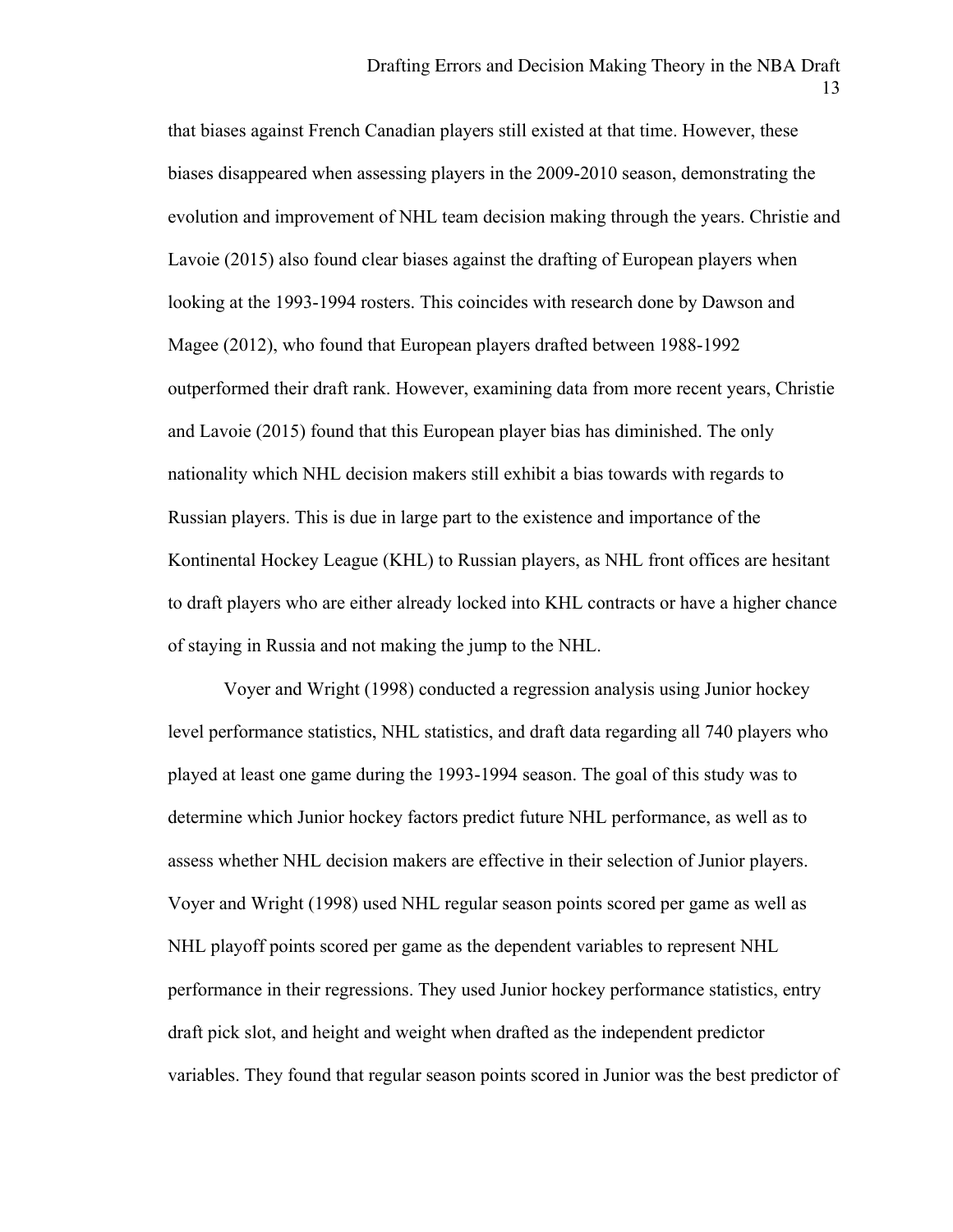NHL success, followed by awards won and goals scored in Junior. In terms of position specific predictors, only regular season points scored in Junior acted as a predictor of NHL regular season and playoff performance for defenseman, while a low number of penalty minutes acted as a predictor of NHL regular season performance. Right-handed left wingers were also found to be more successful NHL players in both the regular season and the playoffs. There were several other minor differences between the different forward positions with respect to their predictors of NHL performance as well.

Voyer and Wright (1998) found that size (both height and weight) was not an important predictor variable of NHL performance, though it has traditionally been treated as an important factor in the evaluation of players. This overestimation of the importance of size is perhaps one of the reasons for the difficulties NHL general managers have in drafting effective players. This inability is reflected in Voyer and Wright (1998) as well, as they found that "entry draft rank tended not to be a useful predictor of NHL performance" (461).

Dawson and Magee (2012) examined NHL draft data and the NHL statistics of players drafted between 1969-1995 to assess the relative value of each draft pick as well as evaluate the decision making abilities of NHL franchises. Unlike Voyer and Wright (1998), Dawson and Magee (2012) measured NHL performance according to games played in the NHL, using this as the dependent variable in their regressions. Using this criteria, they found that Buffalo, Quebec City/Colorado, Winnipeg/Phoenix and the New York Rangers have drafted better than other teams. These teams more consistently drafted players who ended up playing more games in the NHL. They also found more variation for the performance of goaltenders selected early in the draft than for forwards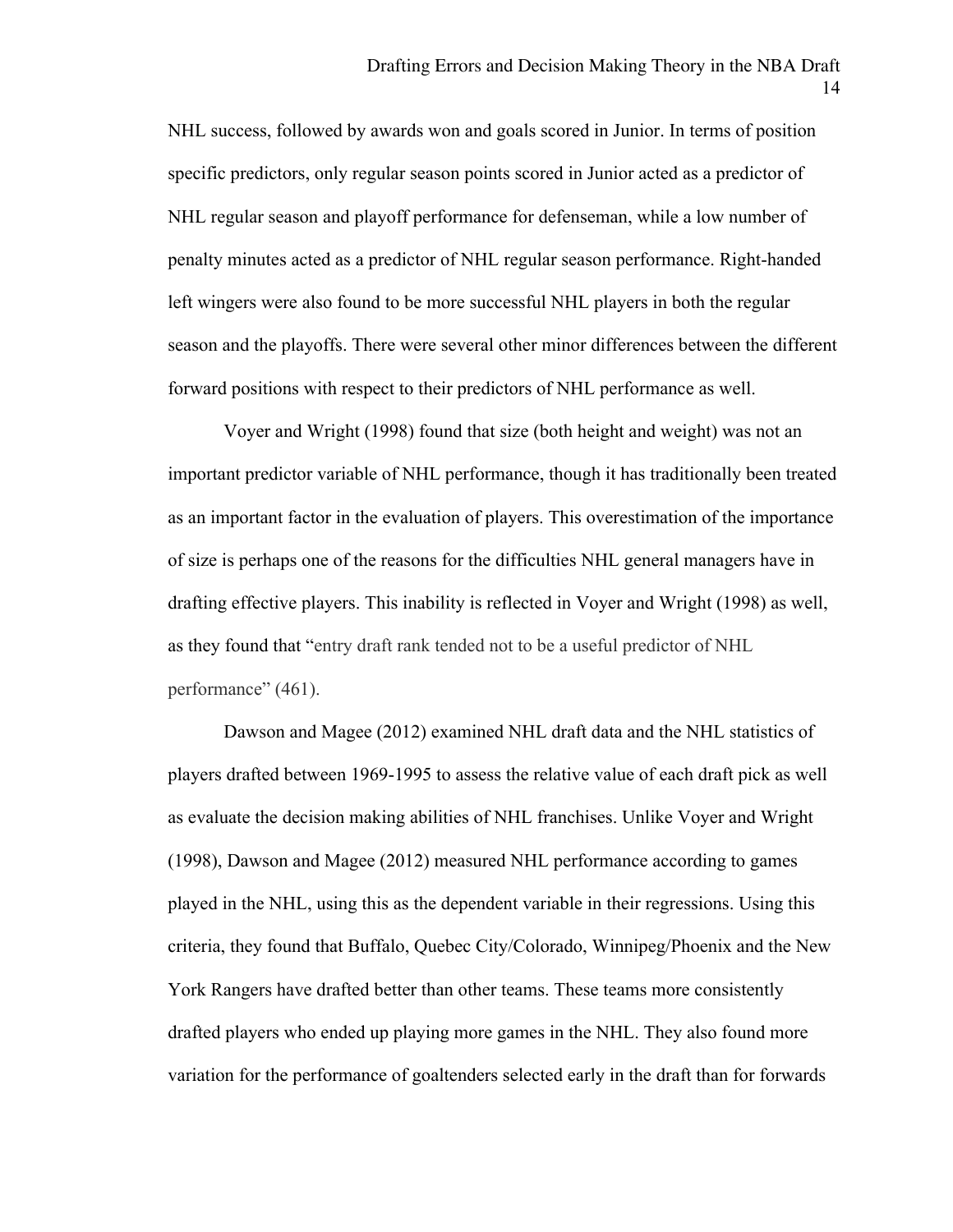and defenseman, which could explain why relatively fewer goaltenders are selected in the first round.

Tarter et al. (2009) utilized a different approach to examine the factors that predict future NHL performance than the above mentioned researchers, as they focused on 345 players' strength and conditioning test scores at the NHL draft combine. The authors measured these players' scores and developed an index score for their total combine performance. They found that players measuring in the  $90<sup>th</sup>$  percentile or higher in this index score were 72% (forwards) and 65% (defenseman) more likely to play in the NHL within four years of the draft than those below the  $90<sup>th</sup>$  percentile.

**2.1.5. The NBA draft and the incentive to lose.** The importance of the NBA draft is evidenced by how teams have reacted to and continue to react to its structure and the way the draft order is set. Before 1985, the NBA operated under a strict version of the reverse order draft, where pick order was based directly on the reverse order of the previous year's standings. This encouraged teams to lose games at the end of the season once they realized that their chances of making the playoffs or winning a championship were slim (Price et al. 2010). Price et al. (2010) determined that this effect was even more pronounced as teams' chances of making the playoffs continued to decrease. Taylor and Trogdon (2002) noted that in these instances, NBA teams were simply responding to tournament incentives, as they were more likely to lose games when they were incentivized to do so. Soebbing and Mason (2009) found even more support for this incentive to lose phenomenon. When a generational talent was set to declare for that year's draft, teams were even more likely to lose games to increase their chances of drafting that player (Soebbing and Mason, 2009).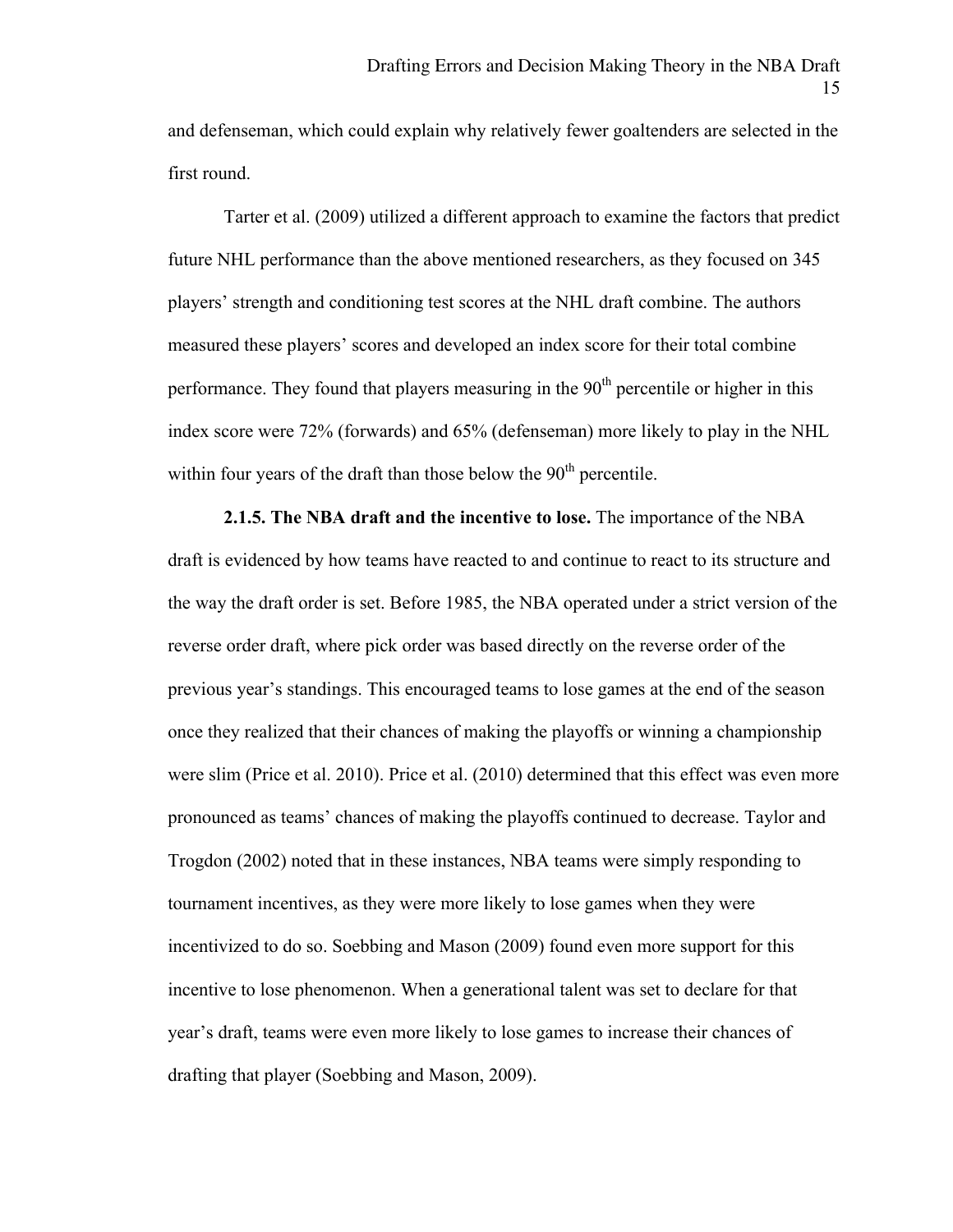This trend forced the NBA to alter their draft lottery system in 1985. In the 1983- 1984 season, the year before this change, Taylor and Trogdon (2002) observed that teams eliminated from playoff contention were 2.5 times more likely than noneliminated teams to lose games, even when controlling for team quality. A year later, the draft lottery system was altered to give all nonplayoff teams an equal chance at the top selections and the draft order was decided as a pure lottery amongst these teams. When this change occurred in the 1984-1985 season and the incentive to drop to the bottom of the standings disappeared, Taylor and Trogdon (2002) found no significant difference between eliminated and noneliminated teams. After the 1989-1990 season, the league reformatted the draft lottery again to its current system, which is a compromise between the strict reverse order draft and a true draft lottery. In this system, all non playoff teams are given a weighted chance - relative to the reverse order of the previous season's standings - at one of the top three picks, with the rest of the selections following in the reverse order of the standings. This reintroduced the incentive to lose games in order to increase one's chances at a higher selection, and with this, eliminated teams again began to lose more often. In the 1989-1990 season, the first with the current draft lottery system, eliminated teams were once again almost twice as likely to lose games relative to noneliminated teams (Taylor and Trogdon, 2002).

**2.1.6. The importance of star players in the NBA.** Research has also shown that the importance of drafting star players is especially pronounced in the NBA, which could result in decision making biases that favour high risk, high upside players in the NBA draft. With basketball teams only playing five players on the court at a time and individual players able to play 75% or more of each game, the value and impact star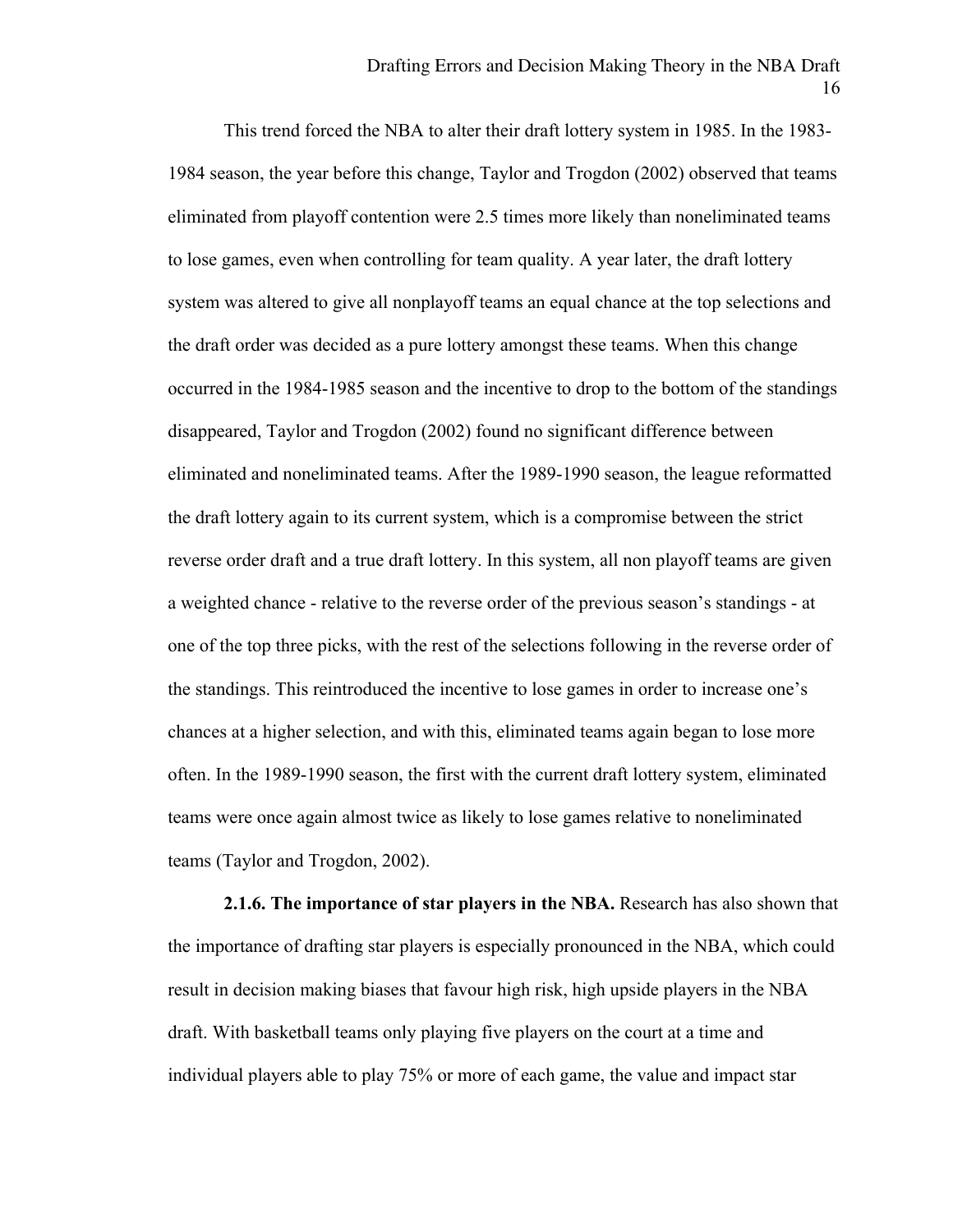players can have is larger than in other team sports (Sanderson and Siegfried, 2003). This further incentivizes teams to lose games and increase their chances of drafting a great player at a higher draft position. Research regarding the effect individual players have on their teams also shows the importance of acquiring productive players. Berri (2010) determined that 80% of the Wins Produced - a metric developed to assess players' individual contributions to team wins - on an NBA team comes from 22.6% of its players. In other words, on an average NBA team of 16 players (though NBA rosters are now capped at 15), 80% of that team's wins will be produced by 3-4 players (Berri, 2010).

The small labour markets of professional sports leagues further augments the importance of acquiring higher draft picks and using these picks effectively. Schmidt and Berri (2003) looked at the effect that the MLB labour market has on competitive balance. They found that the smaller labour market of the MLB negates the purported effect that the draft and free agency have on competitive balance. In professional sports, there are a limited number of players who can change a team's fortunes, and this effect is further exacerbated in the sport of basketball. Berri et al. (2005) commented on the proliferation of this phenomenon in the NBA, where there is a smaller labour market compared to other professional sports leagues and thus significantly less competitive balance. This smaller labour market is due in large part to the importance of height in the sport. 97.9% of young adult males in the United States are six feet three inches or shorter, but less than 20% of NBA players in the 2003-2004 season fit this description. In the same vein, 30% of NBA players are six feet ten inches or taller, which is a very difficult characteristic to find in the general population. With this dearth of available tall people, there is also more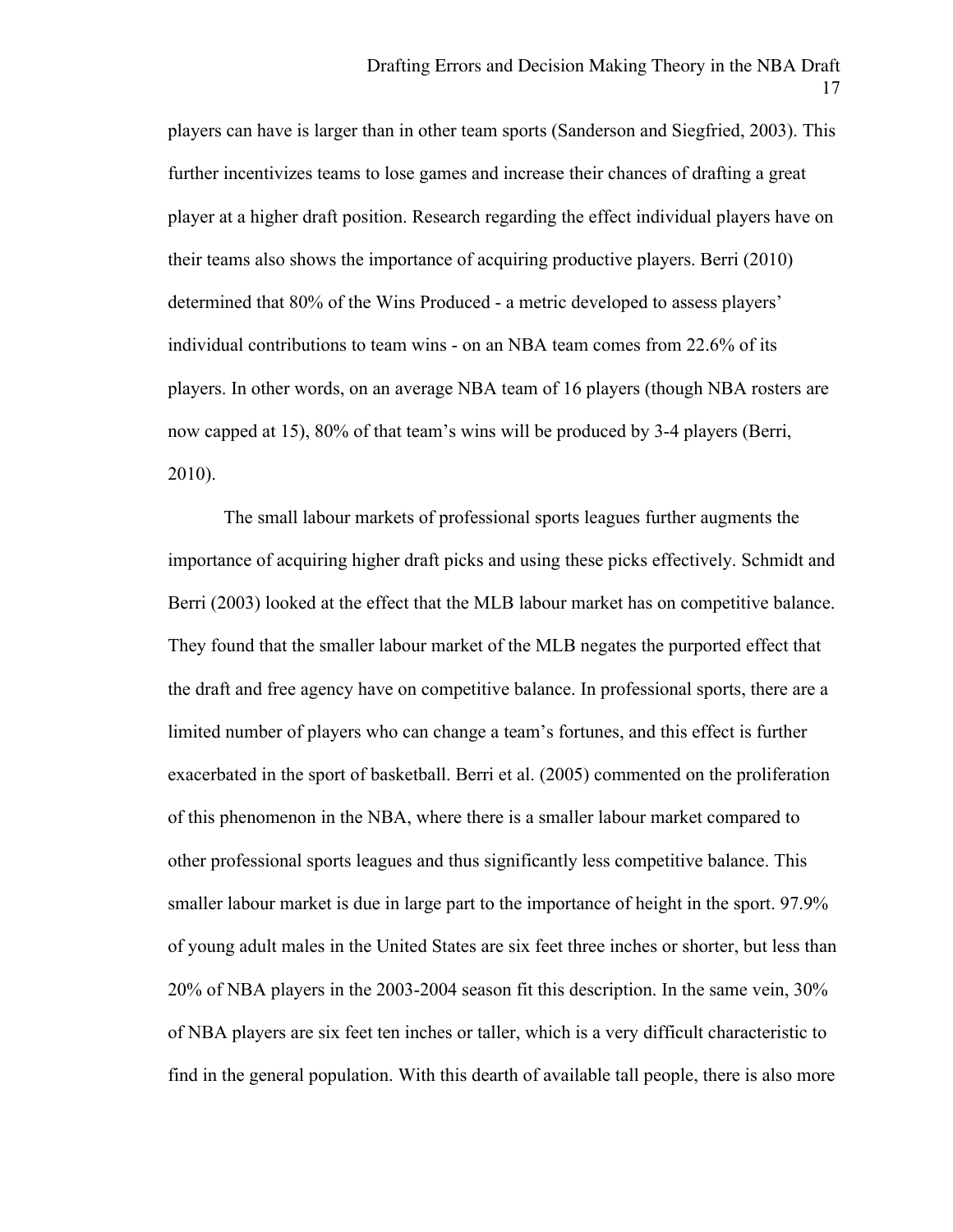variability in the few tall peoples' talent levels. This results in a much smaller pool of potential players and especially potential franchise changing players from which to pick, further highlighting the importance of acquiring higher draft picks (Berri et al., 2005).

There is a financial incentive for NBA franchises to acquire star players as well. Berri et al. (2004) looked at the impact that a player's All Star Game appearances and All Star votes have on team revenues, and found a statistically significant increase in gate revenue and attracting fans to games. Though team wins had an even stronger positive relationship with team revenues, productive All Star level players help their teams win and therefore help in this regard as well (Berri et al., 2004). Hausman and Leonard (1997) found that the strongest direct effect that All Star players have on gate revenue is actually for opposing teams, as more fans will attend games where they can see a visiting All Star player that they do not normally get to watch.

**2.1.7. The Value of Rookie Contracts.** With changes to the NBA's collective bargaining agreements in 2005 and 2011 limiting rookie pay scales (Berri, 2012), the value of drafted players on entry level rookie contracts has risen considerably. Regardless of how much money a first year player could demand on a theoretical open market, all rookie contracts are limited by the draft position of the player, with *maximum* first year salaries ranging from 1.16 million for the  $30<sup>th</sup>$  pick to 5.85 million for the 1<sup>st</sup> pick in the draft (NBA Rookie Scale 2017-2018). In the 2010-2011 season, for example, Kevin Love produced wins at a level worth 32.23 million dollars while playing on his 3.63 million dollar, third year rookie salary (Berri, 2012). While most players on their rookie contracts will not be able to help produce wins at quite this level, their value is still higher due to this restricted salary scale. Moreover, for their second contracts, teams can offer more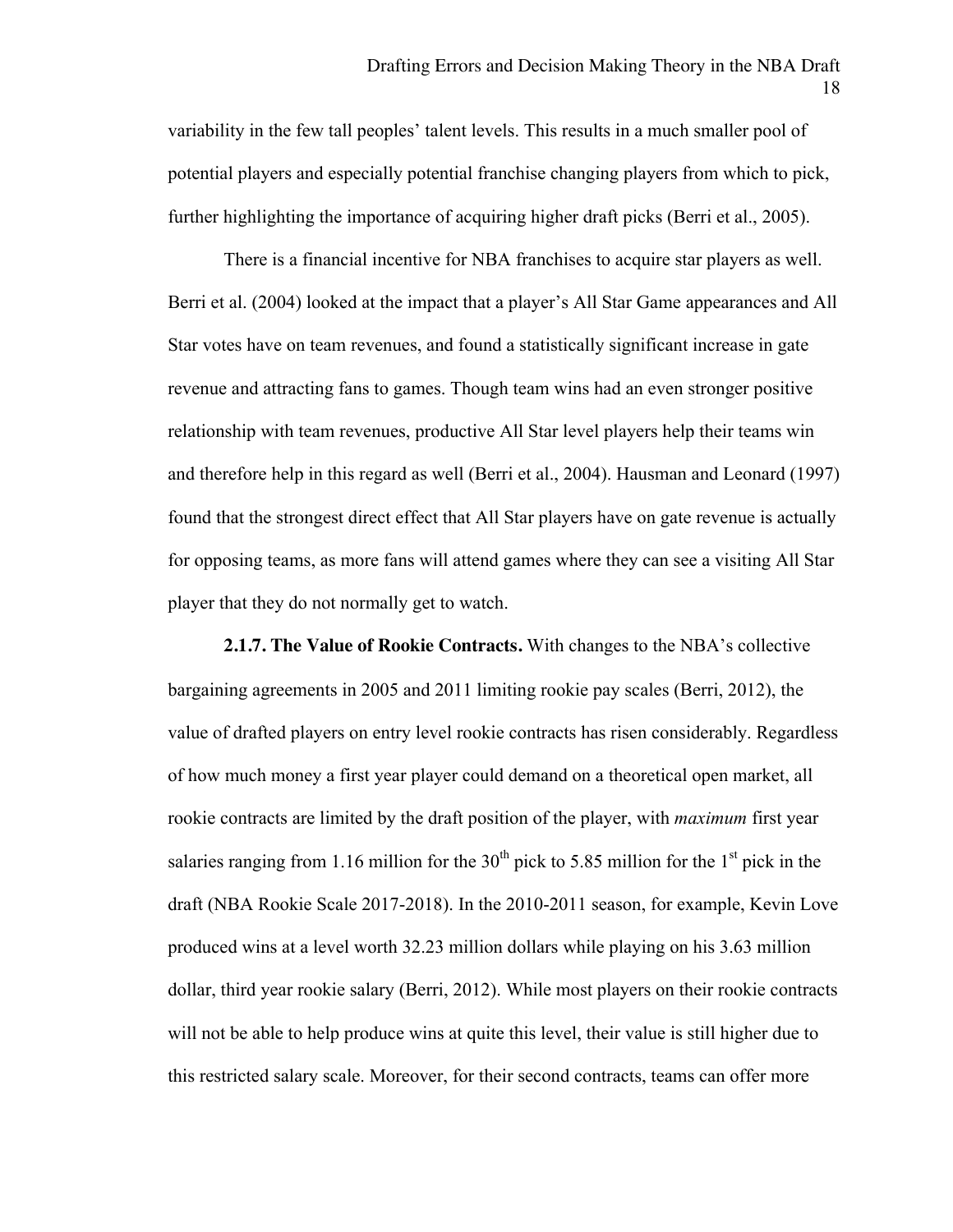money and longer term deals to players that they have drafted and who have stayed with the organization for the length of their rookie contracts, making the selection of productive players in the draft even more important (Sadler and Sanders, 2016).

**2.1.8. The NBA's Sunk Cost Effect.** The Sunk Cost Effect studied in economics has been shown to apply to high NBA draft picks as well (Staw and Hoang, 1995). When a player is selected with a high pick in the draft, their team is more likely to continue to give them more playing time and chances to prove themselves, even when they show no signs of being a productive player. Teams seemingly want to validate their own selections, to the point that when they make a poor choice, the negative consequences of that choice continue to plague them as they keep using the player to the detriment of their own team (Staw and Hoang, 1995). Keefer (2015) found the same effect among National Football League (NFL) front offices and their draft picks, as teams were more likely to give more playing time and more lucrative contracts to first round draft picks even when their production did not merit it.

Camerer and Weber (1999) re-examined Staw and Hoang's (1995) results with a new dataset while controlling for other possible explanations for a player's playing time. Their research showed a slightly smaller escalation effect than that observed by Staw and Hoang (1995), but their results were nevertheless significant in demonstrating the same Sunk Cost Effect for players drafted higher. Groothuis and Hill's (2004) analysis of NBA career duration and length also showed that, controlling for the effects of player performance and physical characteristics, where a player was drafted had an effect on the length of their careers. Players selected early in the draft seemingly got the benefit of the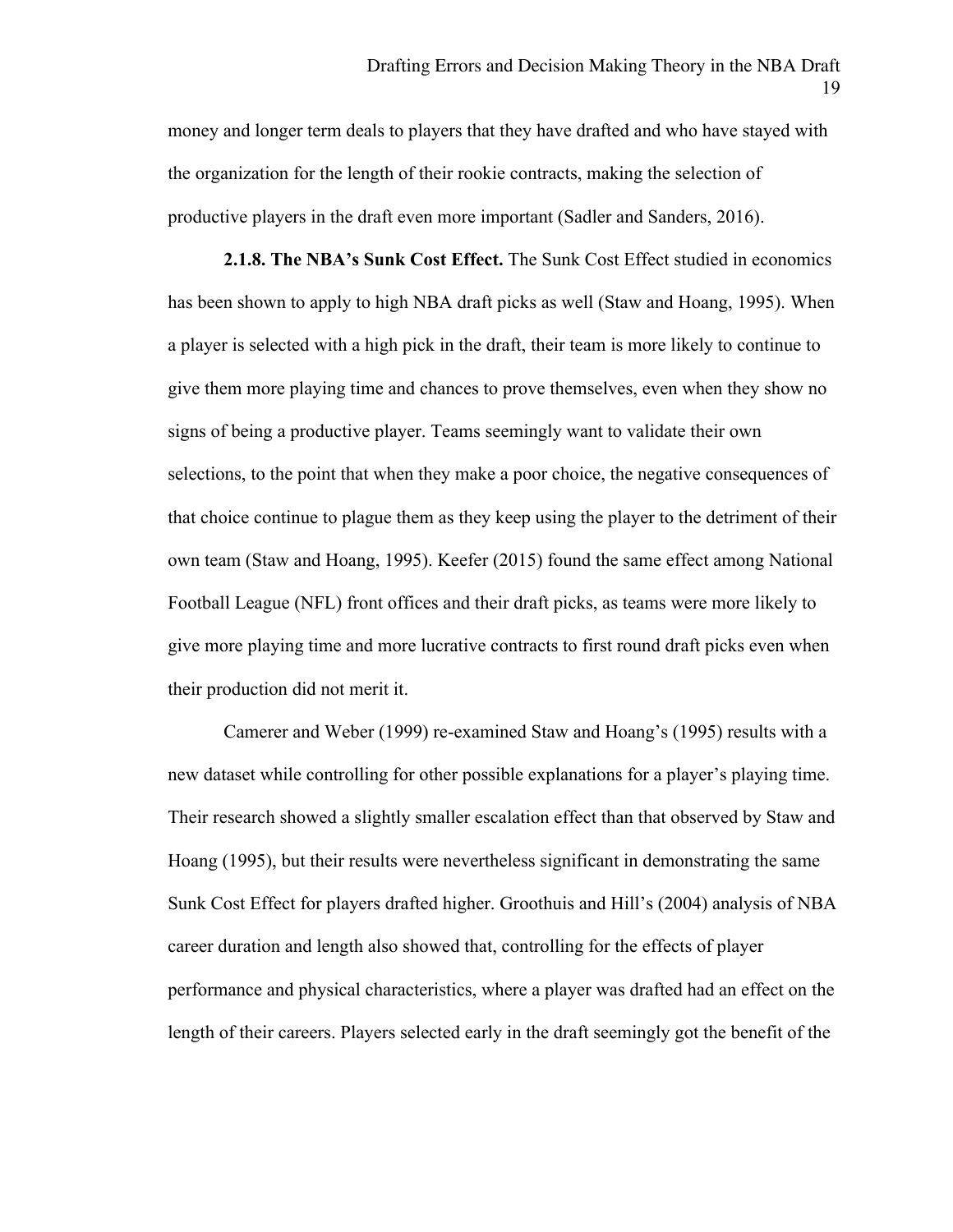doubt throughout their careers, to the point that it affected how long they were able to stay in the league (Groothuis and Hill, 2004).

This reluctance to admit errors in drafting is linked with Massey and Thaler's (2005) research on the NFL draft as well. Their analysis showed that NFL front offices overestimate their own ability to evaluate talent and make optimal draft choices. Professional sports general managers and front offices often believe that their ability to evaluate talent and make these decisions is what separates them from their peers, and this overconfidence can result in drafting mistakes that are compounded through an insistence that the player they selected will eventually produce as they initially expected (Massey and Thaler, 2005). This is yet another example of the systematic decision making errors made by NBA general managers and front office members.

# **2.2. Statistical Models for Players' Effect on Team Success**

Next, I provide an overview of the predictive models used to determine the way different individual and team basketball statistics effect team success. Researchers have produced statistical models to predict basketball performance, though not often in terms of identifying NCAA basketball statistical predictors for NBA success.

**2.2.1. NBA Performance Models.** Researchers have attempted to identify the player and position types that contribute most to winning in NBA basketball. Examining NBA regular season data from 1994-1998, Berri (1999) determined that a "player's production of wins is primarily a function of his ability to acquire and maintain possession of the ball, and his ability to convert his field goal attempts consistently" (p. 417). In other words, a player's contribution to winning derives from his ability to acquire rebounds while avoiding turnovers and shooting efficiently. In later research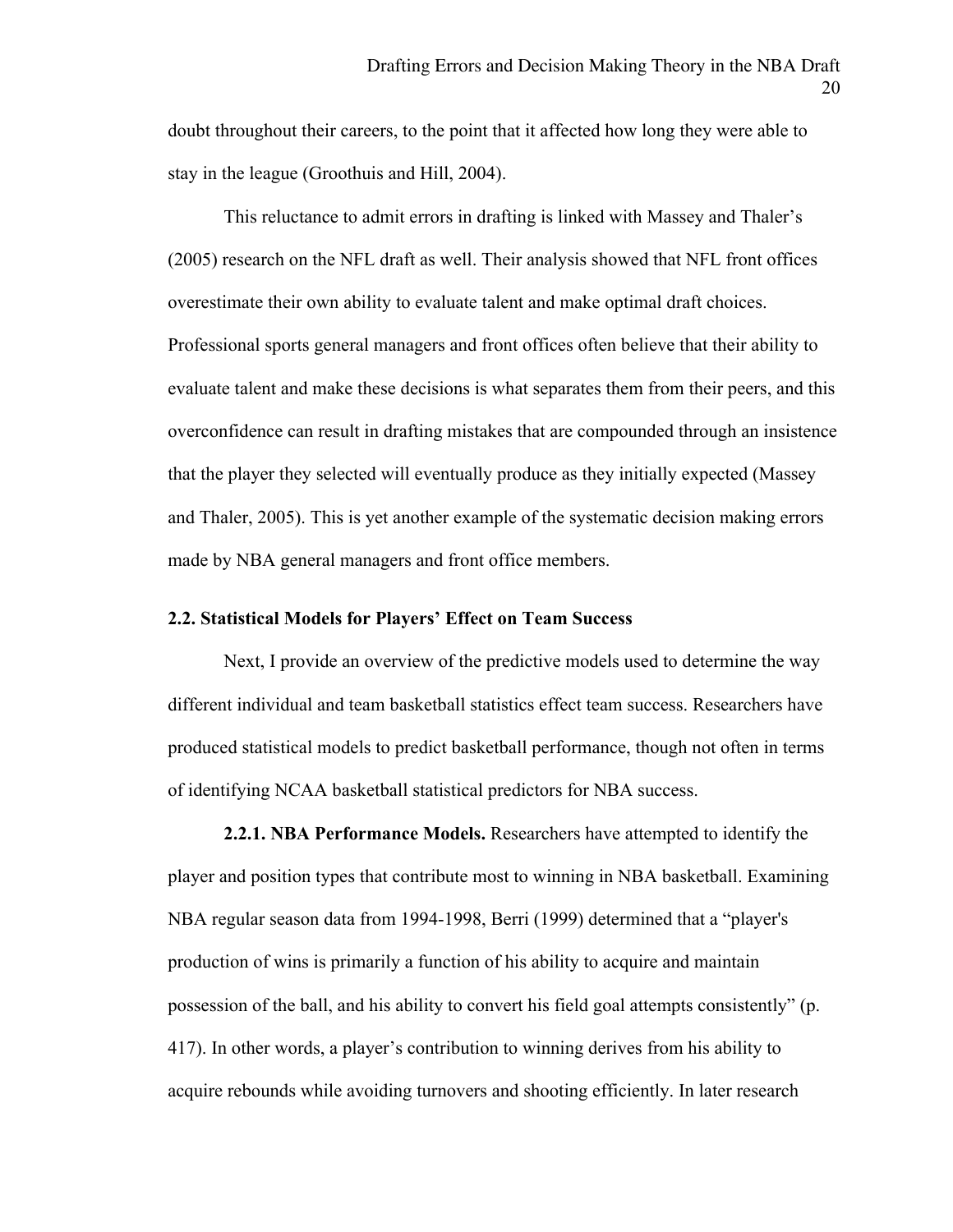examining a different sample of NBA seasons, Berri and Schmidt (2006) again found that the individual player statistical factors that most affect winning were shooting efficiency, rebounding, and steals.

Lee and Berri (2008) analyzed NBA players' contributions to team success to determine which players and which position groups had the strongest effect. They examined player data from 1999-2000 to 2001-2002 and grouped players by position. To assess individual players' contributions to winning, Lee and Berri (2008) based their model on the premise that wins in the NBA "are determined by how efficiently one scores per possession employed, relative to one's opponent's ability to use possessions efficiently" (p. 53). They therefore measured player production according to a variety of shooting efficiency (i.e. field goal percentage), ball control (i.e. turnovers) and ball retrieval (i.e. rebounds) statistics in order to determine which players and position types had the strongest effect on winning. In incorporating the position groups into their analysis, Lee and Berri (2008) found that power forwards and centres were most valuable.

Page et al. (2007) examined players' box score statistics (adjusted for 100 possessions) and their effect on teams' ability to win individual games. They used the point differential of each game in the 1996-1997 NBA season as the dependent variables in their analyses. They then collected box score statistics for each position on both teams, and used the difference between the position pairings as independent explanatory variables. For example, if the home teams' power forward scored 16 points per 100 possessions while the away teams' scored 13, then for this particular game, the home team power forward would have  $a + 3$  score in the points per 100 possessions variable.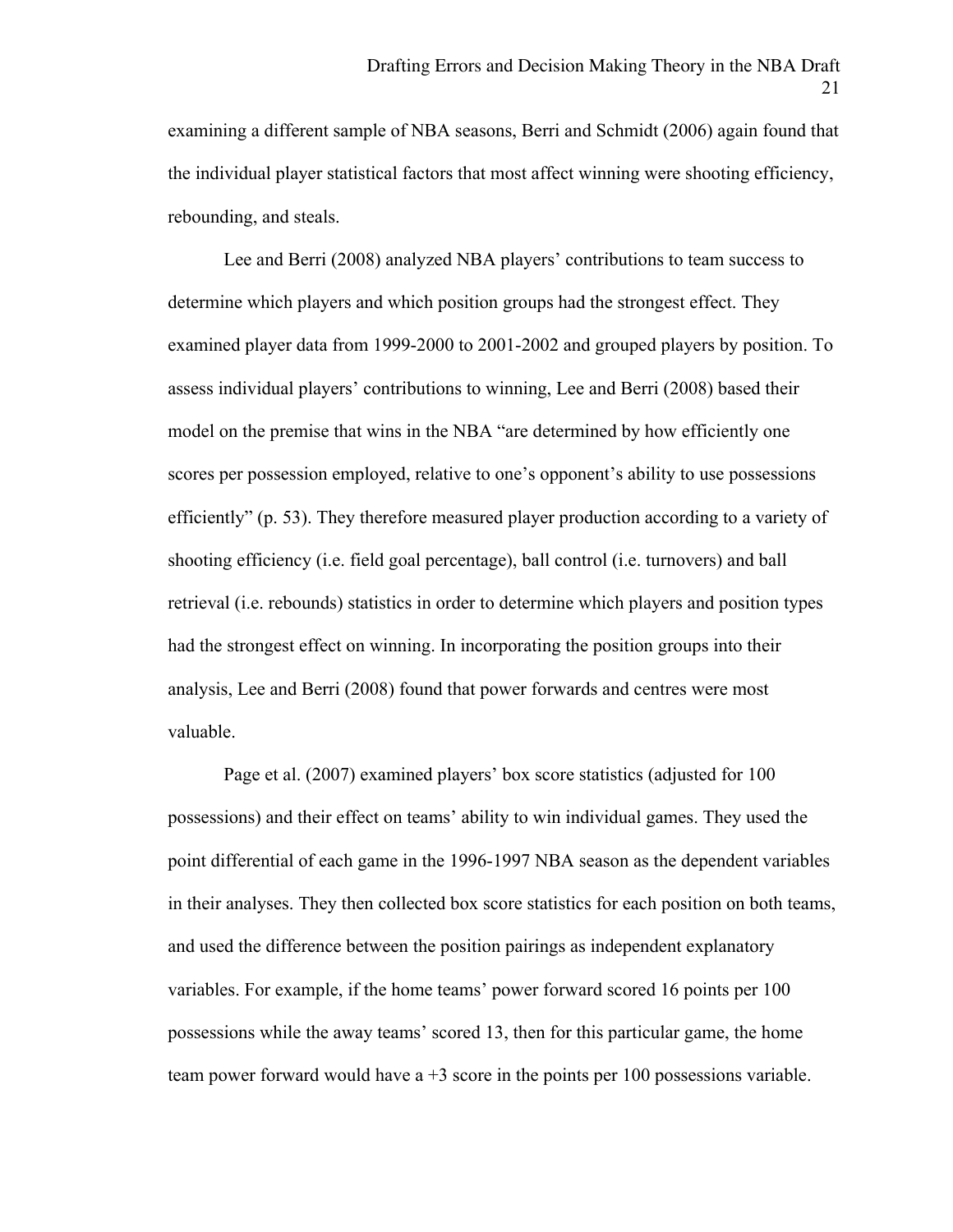This calculation was conducted for each box-score statistic and these statistical differences were used as explanatory variables. The results of these analyses showed that for all five positions (point guard, shooting guard, small forward, power forward, centre), the positive point differential for a team increased if that team's players had more offensive rebounds and assists, shot a higher percentage on field goals, and had less turnovers than their positional counterpart. Defensive rebounding was only significant for the shooting guard position, while offensive rebounding had an especially pronounced effect for point guards. Simply scoring more points than your positional counterpart was not significant on the team point differential, while field goals made was only significant for centres. With regard to all of these results however, it is important to note that this analysis only takes into account the players who started the game for each position, as Page et al. (2007) compiled the contributions of all other players into a separate positional grouping called "bench". The results for specific position groups were thus based only off of the box score statistics of the starting players.

Deshpande and Jensen (2016) examined the effect players had on winning in terms of their plus/minus scores when they were on the court. They did this by measuring score changes over each player's time spent on the court, while placing added or reduced value on a player's contribution depending on the score and time left in the game. In short, minutes played when the score was tied or very close late in a game were weighted more heavily than those played in a blowout. By looking at a player's box score totals and how much their team's win probability increased or decreased between the time a player began their shift and when it ended, Deshpande and Jensen were able to determine an Impact Score for each player.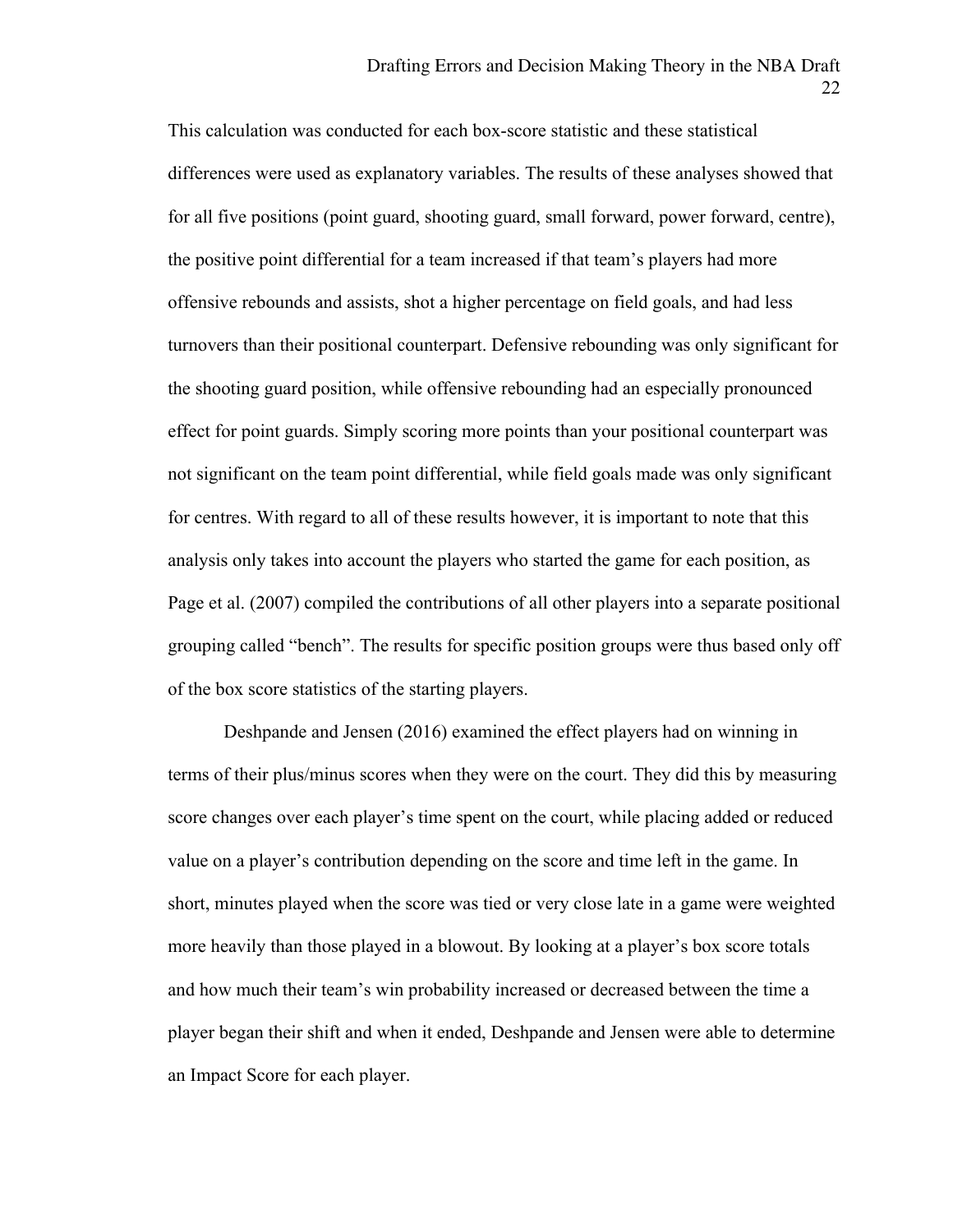**2.2.2. Performance models from other basketball leagues.** Researchers also looked at game related individual statistics and their effect on winning for other professional and amateur basketball leagues. Sampaio et al. (2006) used a position specific analysis of player statistics in the NBA and in other professional leagues to try to understand the importance of different individual skills to winning at the team level. They determined that there is a large difference between the statistics that affect winning for each position type (guards, forwards, centres). There is also a notable difference in the importance of certain statistics based on the quality or style of play in a particular league (Sampaio et al., 2006).

Like Sampaio et al. (2006), Choi et al. (2015) noted the varied importance of certain statistics for different position types in the Korean Basketball League. They also further highlighted the effect that cultural and environmental factors have on the style and quality of play in a league, and the way this subsequently effects the importance of certain skills and statistics for players in that league. Ibanez et al. (2008) conducted a similar study with all players in the Spanish Basketball League (without controlling for position), looking at which individual statistics best predicted season-long team success. They determined that assists, steals and blocks were the most accurate season long individual predictors of team success at this level. On a team statistic level, Ibanez et al. (2008) found that offensive shooting efficiency had a positive relationship with winning, while a faster or slower pace of play did not have any significant effect.

Koh et al. (2011) examined Youth Olympic basketball players to determine what differentiates players on successful teams compared to those on unsuccessful teams. They found that being taller, shooting a higher percentage on field goals, and playing more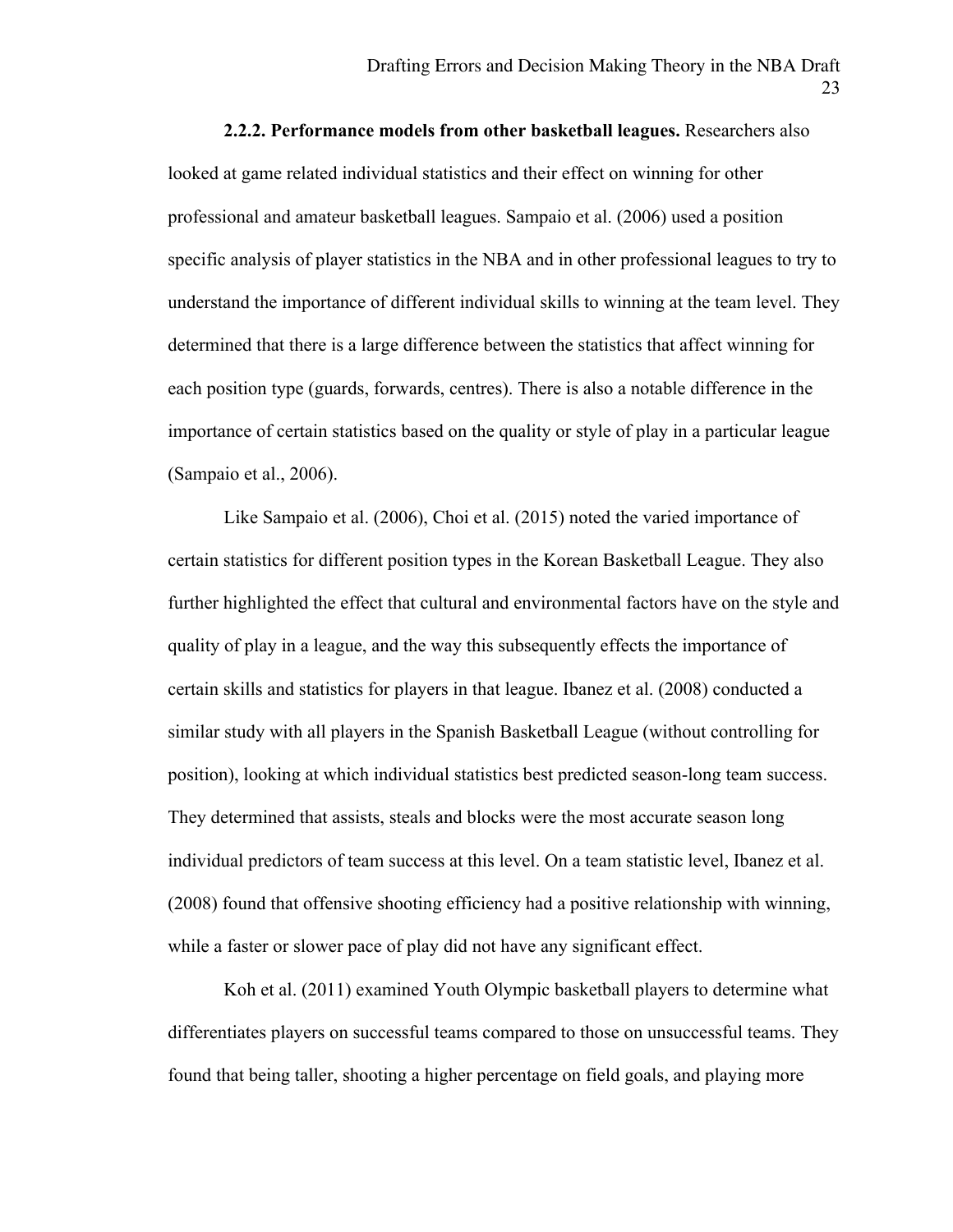aggressively by both drawing opponents' fouls and committing more team fouls were determinants of team success.

# **2.3. Statistical Models in NCAA Basketball**

Most work done analyzing individual player statistics for NCAA basketball has been in the form of NCAA Division 1 Basketball Tournament models that attempt to predict the winners of tournament games. With the popularity of the NCAA Tournament, almost all individual player statistical analyses have been used as a tool to predict teams winning at the college level rather than how these statistics will affect a college player's ability to positively affect his future NBA team.

**2.3.1. NCAA player prediction models for players drafted to the NBA.** Only a few studies specifically analyzed college statistics and their effect on the NBA draft and NBA careers, though the data now exists at the college level for more statistical analysis (Berri, 2005). Kahn and Scherer examined the statistics that had the strongest correlation with high draft positions in order to assess whether general managers and front office biases exist when drafting players (Kahn and Scherer, 1988). This study did not look at the relationship between these pre-draft variables and future performance, but rather whether these factors eventually effected compensation and whether compensation varied by race.

Abrams et al. (2008) examined the relationship between NCAA statistics, predraft variables and NBA career longevity, though not necessarily production. While career longevity or playing time can sometimes act as a proxy for success (Massey and Thaler, 2011; Wolfson et al., 2011; Rodenberg and Kim, 2012), this study did not directly examine a player's production at the NBA level in terms of their effect on winning.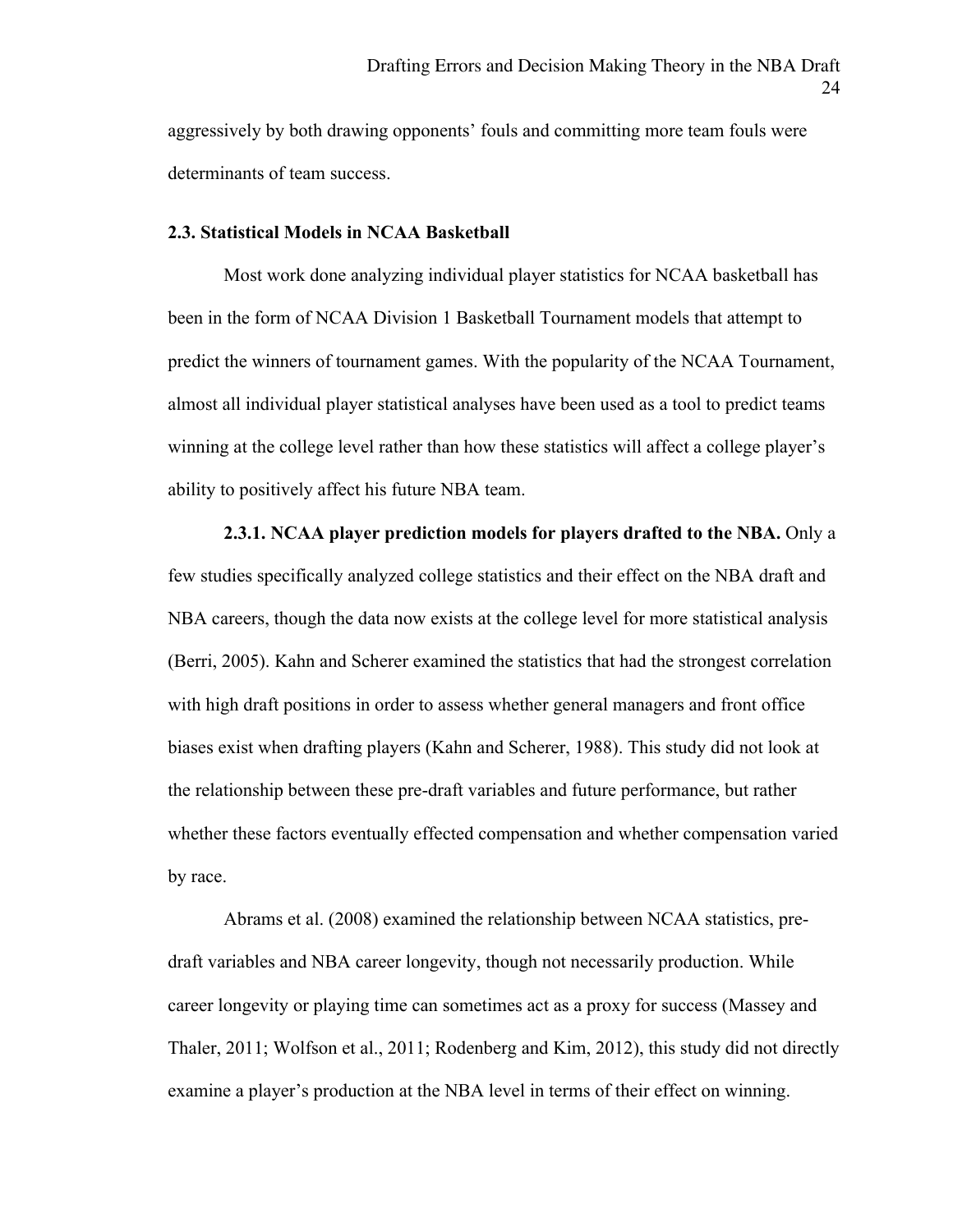Abrams et al. grouped players by the three traditional position types (guards, forwards and centres) and used their college statistics and pre-draft factors as independent variables. The number of total NBA seasons played was used as the dependent variable. They determined that assists, steals, turnovers and points scored had a significant relationship with career longevity for guards, while field goal percentage, free throw percentage and assists showed a similar significant relationship for forwards. Interestingly, no significant relationships were found between the pre-draft variables and NBA career longevity for centres (Abrams et al., 2008).

Coates and Oguntimein (2010) analyzed the NCAA statistics that translated to the NBA level. They did not group players differently according to their positions, but did control for the NCAA conference the player played in. They grouped drafted players in two groups according to the conference they played in, with players from one of the top eight performing conferences in a Big Conference group and all other players in a Small Conference group. Interestingly, Coates and Oguntimein (2010) noted that while Small Conference players were drafted later and had generally shorter NBA careers, they did not have significantly different or reduced production than players from bigger, blue-chip conferences. Small Conference players also seemed to be assessed slightly differently by NBA front offices at the draft, as certain statistics like field goal shooting percentage and free throw shooting percentage were determinants of draft position for Small Conference players but not for Big Conference players.

Coates and Oguntimein (2010) used multiple linear regressions to assess whether NCAA production could be used to determine which performance metrics translated best to the NBA level. They performed these regressions on the entire data set of players as a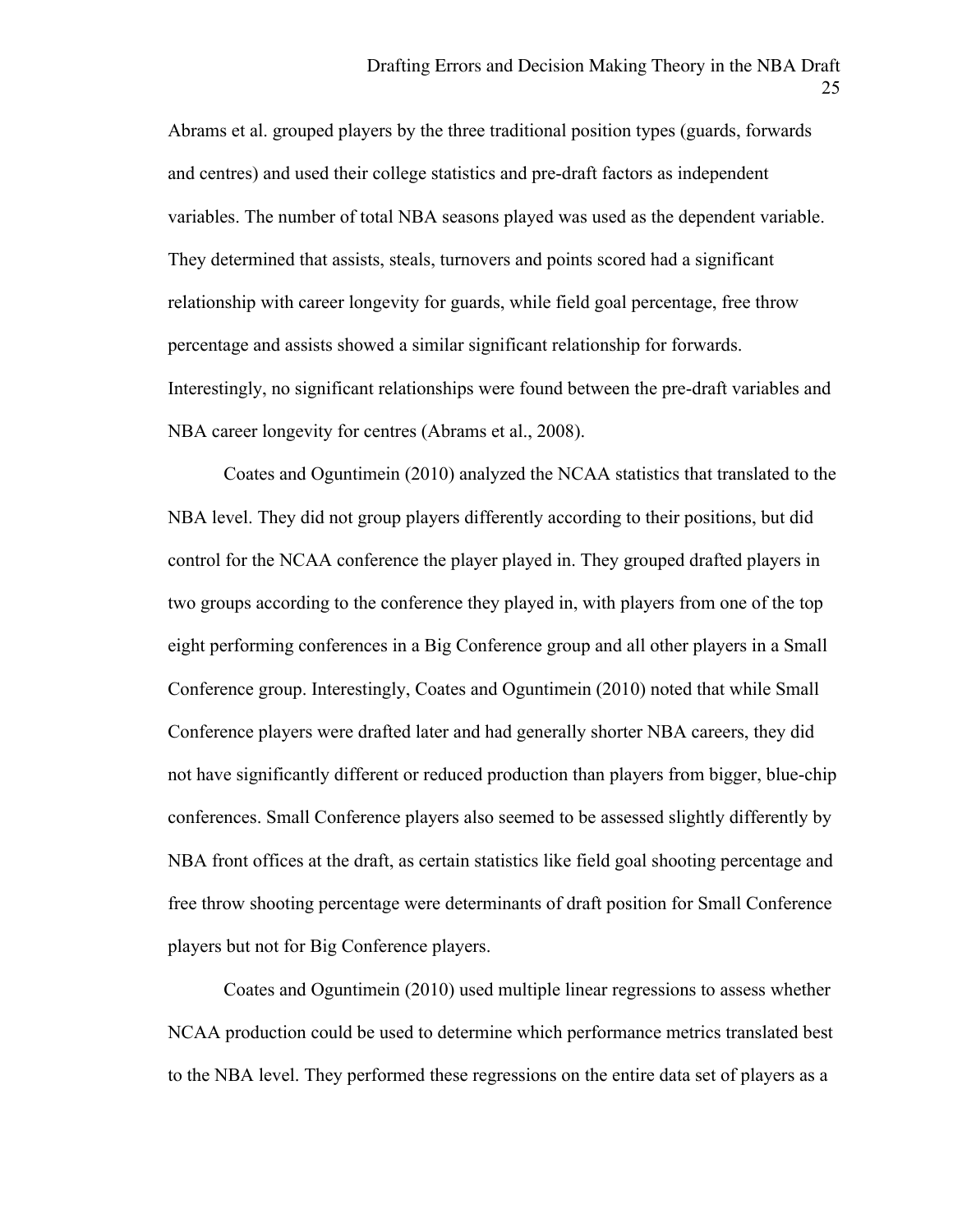whole as well as on the Big and Small Conference groups individually. Points scored in college had a significant relationship with NBA scoring for the full sample and for Big Conference players, but not for the Small Conference sample. College rebounds and blocked shots both had a significant relationship with NBA rebounds for all of the samples, though the effect was stronger with Big Conference players. College assists, steals, and turnovers all translated well to the NBA in all samples. Free throw percentage in college, as expected, has a very strong relationship with NBA free throw percentage, though field goal shooting percentage did not.

While these results are interesting, it is important to note that Coates and Oguntimein were not technically measuring NBA production in terms of its effect on team success and winning, but rather on the accumulation of certain statistics at the professional level. More specifically, they examined which statistics transfer from the NCAA level to the NBA level when a player makes the jump. Instead of using a winbased metric like Win Shares as their dependent variable and proxy for production, Coates and Oguntimein used a variety of performance metrics like points or rebounds. This allowed them to determine if a player who scored points (or accumulated rebounds, blocks, assists, etc.) in college would do the same in the NBA, but does not determine whether any of these NCAA performance metrics predict a player's ability to help their team win at the NBA level.

In this study, Coates and Oguntimein (2010) also unintentionally provided more evidence for the difficulty of the draft and the general inability of NBA front offices to assess talent. For both Big and Small Conference players, the pick a player was drafted with did not have a statistically significant relationship with their production. In a world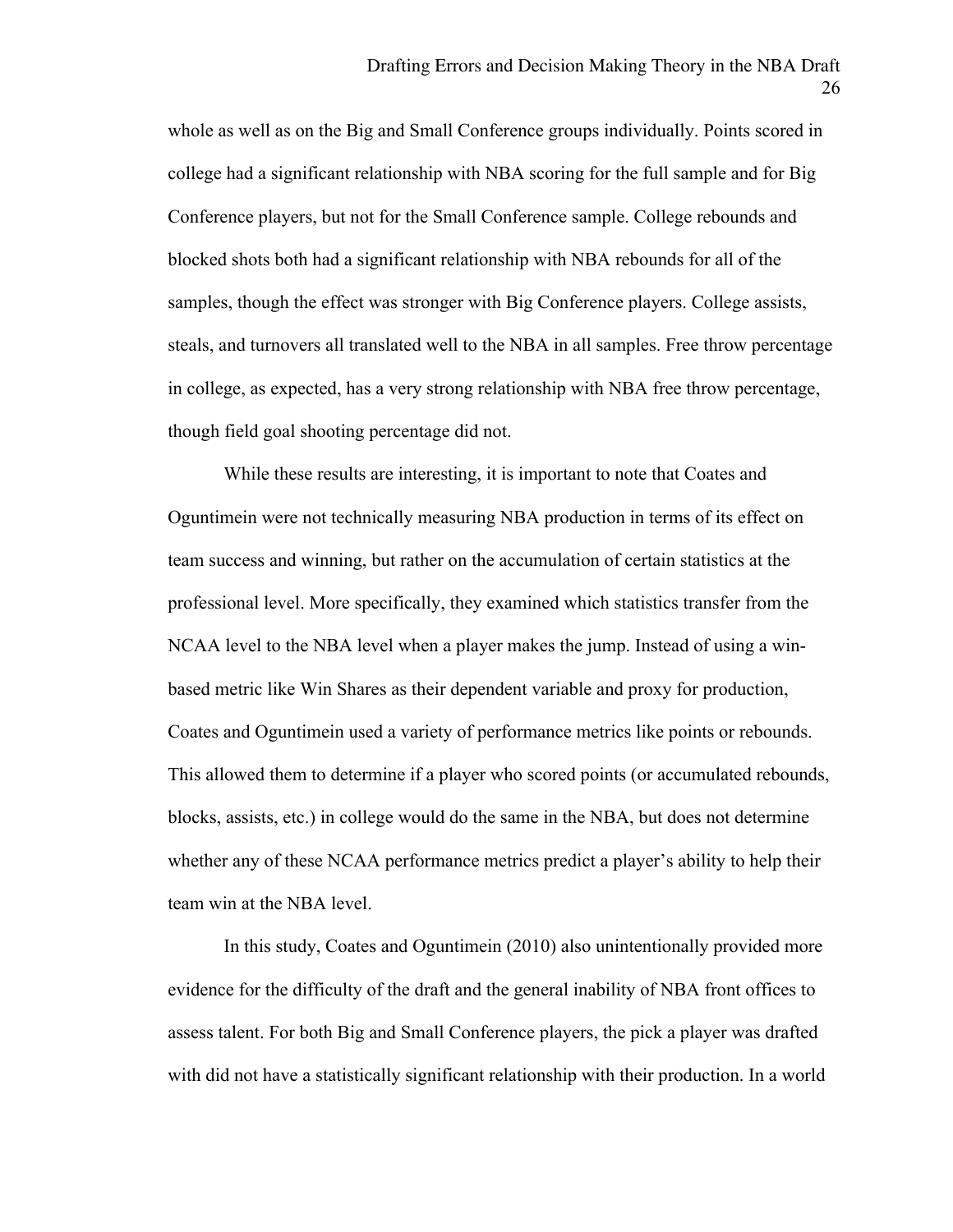where NBA teams made optimal selections in drafting players, there would be a strong relationship between draft pick number and production. Coates and Oguntimein did find a statistically significant relationship between pick number and career longevity/playing time for players who played five years or less in the NBA; however, career longevity and early career playing time does not equate to production. Moreover, this relationship with longevity is more of an indication of the stubbornness of teams to give up on high draft picks and the Sunk Cost Effect studied by Staw and Hoang (1995) mentioned previously.

Berri et al. (2011) examined which college statistics and player factors led to NBA success for players drafted between 1995-2008. Like Coates and Oguntimein (2010), Berri et al. (2011) also looked at which of these factors effected draft position. This allowed them to assess whether NBA decision-makers are using the correct college statistics and pre-draft factors when trying to identify talent and select players. College statistical data and pre-draft measurable factors of drafted players were used as the independent variables for both the draft pick and NBA production models. Players were grouped into the three traditional position groups (guards, forwards and centres) as well as by conference. Berri et al. (2011), like Coates and Oguntimein (2010), considered all players from one of the top eight conferences in NCAA basketball as Big Conference players, with the rest being grouped as Small Conference players.

The draft selection analysis used the pick number of the player drafted as the dependent variable in the regression. In terms of non-performance metrics, the results of this regression showed that both being taller and having played in the Final Four (the semi-finals of the season ending NCAA Tournament) the previous season had a significant positive impact on a player's draft stock. Of the college performance metrics,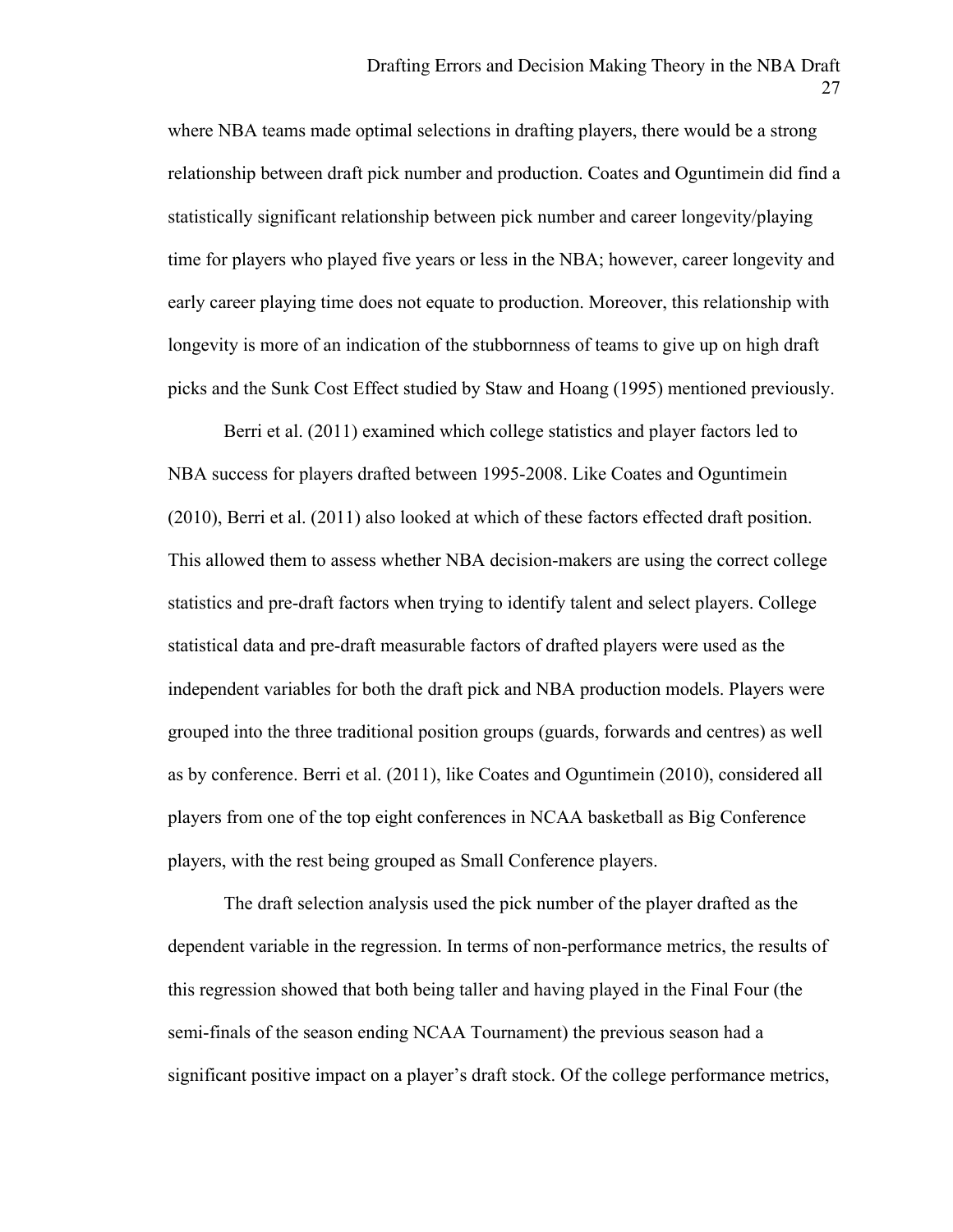scoring was unsurprisingly the main factor that impacted where a player was drafted. At the same time, shooting efficiency, another aspect of scoring, did not have nearly as strong of an effect on draft position. Blocks, assists, personal fouls and steals also affected draft position, though again not nearly as strongly as scoring.

The results of this 2010 study regarding scoring totals and efficiency align with other research done by Berri et al. (2007) in this area. Berri et al. (2007) determined that scoring was the most important statistic and skill for NBA front offices when assessing college players. They concluded that, if their goal was to reach the NBA, prospective NBA players should take as many shots as possible in college, even at the expense of efficiency. The inflated importance that NBA front offices place on scoring makes the trade-off of extra points for efficiency worthwhile. Berri (2006) also noted that this same points-for-efficiency trade-off makes sense for players even once they have already entered the NBA. Research on front office and coach decision making showed that general managers tended to pay higher salaries to inefficient, high volume scorers, while points per minute was the most accurate predictor for how coaches give out playing time.

For Berri et al.'s (2010) model assessing which pre-draft metrics and factors led to NBA success, the only change made to the draft selection model was the dependent variable. This dependent variable had to be a proxy for NBA performance. Berri et al. (2011) used Wins Produced per minute, NBA efficiency per minute, and Game Score per minute as these dependent variables. Instead of looking at individual, skill specific performance statistics like points or rebounds (as Coates and Oguntimein (2010) did), Berri et al. (2011) used these holistic, winning based metrics as proxies for NBA success.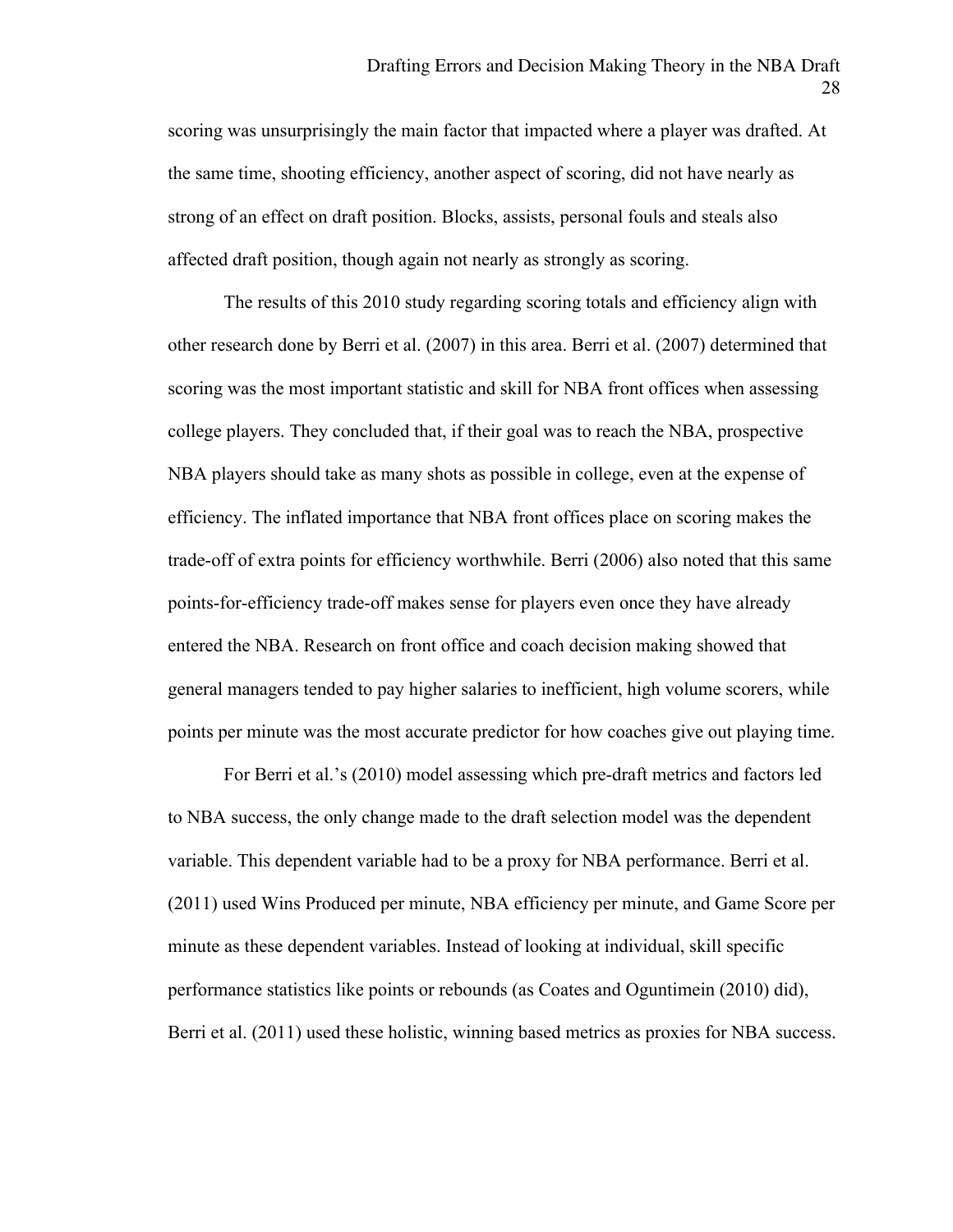Only a few player characteristics and statistics had a statistically significant relationship with future NBA production. Of the non-performance related metrics analyzed, only age had a significant effect. Berri et al. (2011) found a slight negative relationship between the age of a player when they were drafted and their future NBA production. This meant that those who played more years of NCAA basketball before entering the draft were generally less successful players in the NBA. This aligns with draft research conducted by Groothuis et al. (2007), who found that the best college players are often incentivized in a few different ways to leave college before playing out their four years of college eligibility. Players who leave college early for the NBA begin making money immediately with their cost controlled rookie contracts, reach their more lucrative second contracts earlier than those who stay in college, and can sign endorsement contracts with shoe and apparel companies as professional players. Groothuis et al. (2007) found that general managers have also become more willing to draft younger, riskier players with high upside but less refined skills. In 2004, 25 of the first 29 picks in the NBA draft were not college seniors (Groothuis et al., 2007). Furthermore, Arel and Tomas (2012) noted that between 2006-2010, 75% of first round picks were early draft entries who did not play their senior seasons. It is important to note however that age has a weaker effect on draft position in Berri et al. (2011) than in Rodenberg and Kim (2012), who examined the NBA draft age eligibility rule. This difference could perhaps be explained by the smaller draft sample (only players picked in the first round instead of both rounds) and the different timeframe (1989-2000) used by Rodenberg and Kim (2012).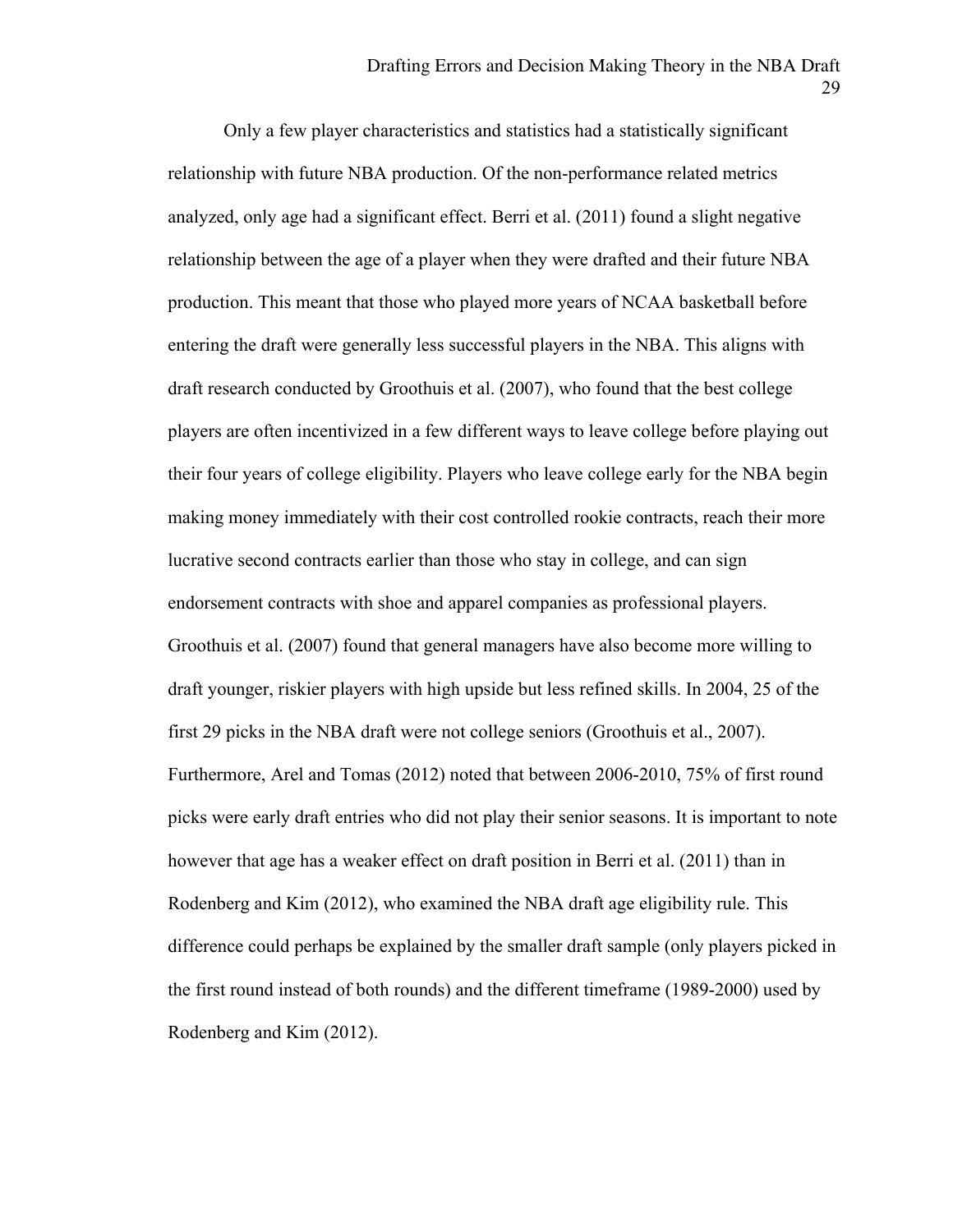In Berri et al.'s (2010) draft pick model, points scored and playing for a team in the previous year's Final Four were the only factors with a statistically significant relationship, but they had a negative effect in the NBA production model. These results are interesting in that they once again show that front offices may not be looking at the right characteristics and statistics when drafting NCAA players, as the factors that most affect draft position are not the same as those that predict future production. In the NBA production model, rebounding in college was the strongest predictor of future NBA production, and yet it was the only performance metric that did not have any sort of statistically significant relationship with draft position. Steals and 2 point shooting efficiency were also found to have a consistent statistically significant positive relationship with future production, as did assists in most of the models. In some cases, as Berri et al. (2011) highlighted, front offices based their decisions off of metrics that actually had a negative relationship with future success. Scoring was the strongest positive influencer on draft position, even though it had a negative relationship with NBA production. This once again illustrates the difficulty of the draft and the ineptitude of those evaluating talent and making draft-day decisions.

Harris and Berri (2015) conducted a nearly identical study to Berri et al. (2011), with regards to NCAA Women's basketball players and the Women's National Basketball Association (WNBA) draft. The same college statistics and pre-draft factors were gathered by the authors, with the only difference being that they considered players from any of the top 11 conferences as part of the Big Conference Group. Another important distinction between these two studies is the structure and resources of the professional leagues in question, as there is a wide gap in the potential salaries for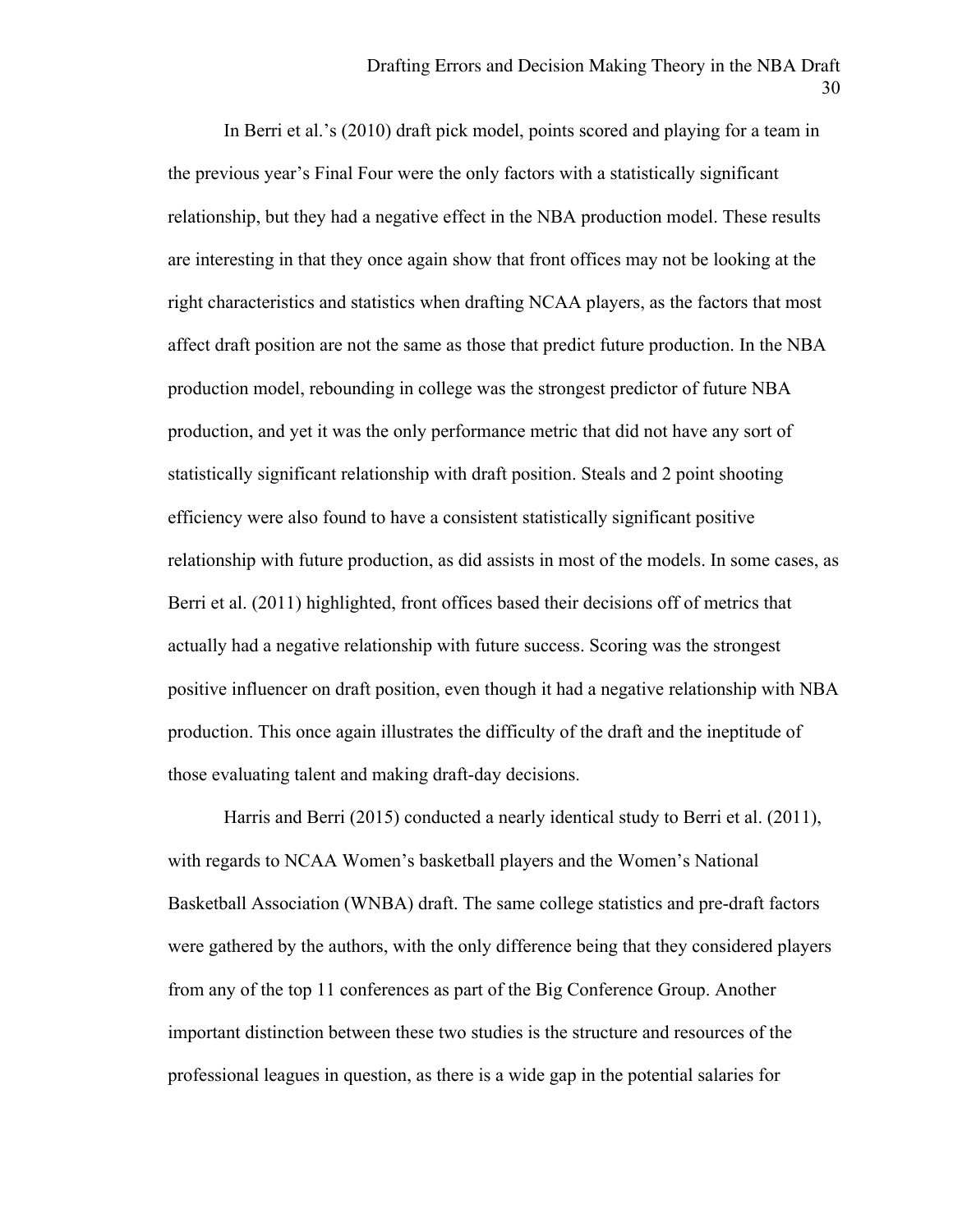prospective WNBA players compared to their NBA counterparts. With significantly lower salaries available to women's players at the professional level, there is much less incentive for them to leave college early. Nearly all NCAA Women's basketball players played all four years of their college eligibility, and thus the age of a player did not have a negative relationship with production as it did in Berri et al. (2011).

Harris and Berri's (2015) draft selection model yielded similar results to Berri et al. (2011). In terms of non-performance related factors, taller players were once again drafted higher, and there was an even stronger positive relationship between draft position and playing in the Final Four in the previous season. For performance metrics, points scored had the strongest relationship with draft position. Assists and two point shooting efficiency also had a positive impact, while fouls again had a negative effect. Rebounds also notably had no effect once again, while blocks and steals did not have the same significant effect that they did in Berri et al.'s (2010) model.

Shifting to the WNBA performance model, only points, 2 point shooting percentage and fouls were significant predictors of performance, with shooting efficiency having the largest impact. Given that Harris and Berri (2015) found that where a player was drafted was not a strong predictor of their WNBA performance, WNBA front offices seem to be making similar mistakes as their NBA counterparts. While points scored in college did have some effect on the future production of prospective players, decision makers still vastly overrated this statistic compared to others. If front offices were making optimal draft picks, the pre-draft factors that effect where a player is selected and the factors that predict future performance would be one and the same.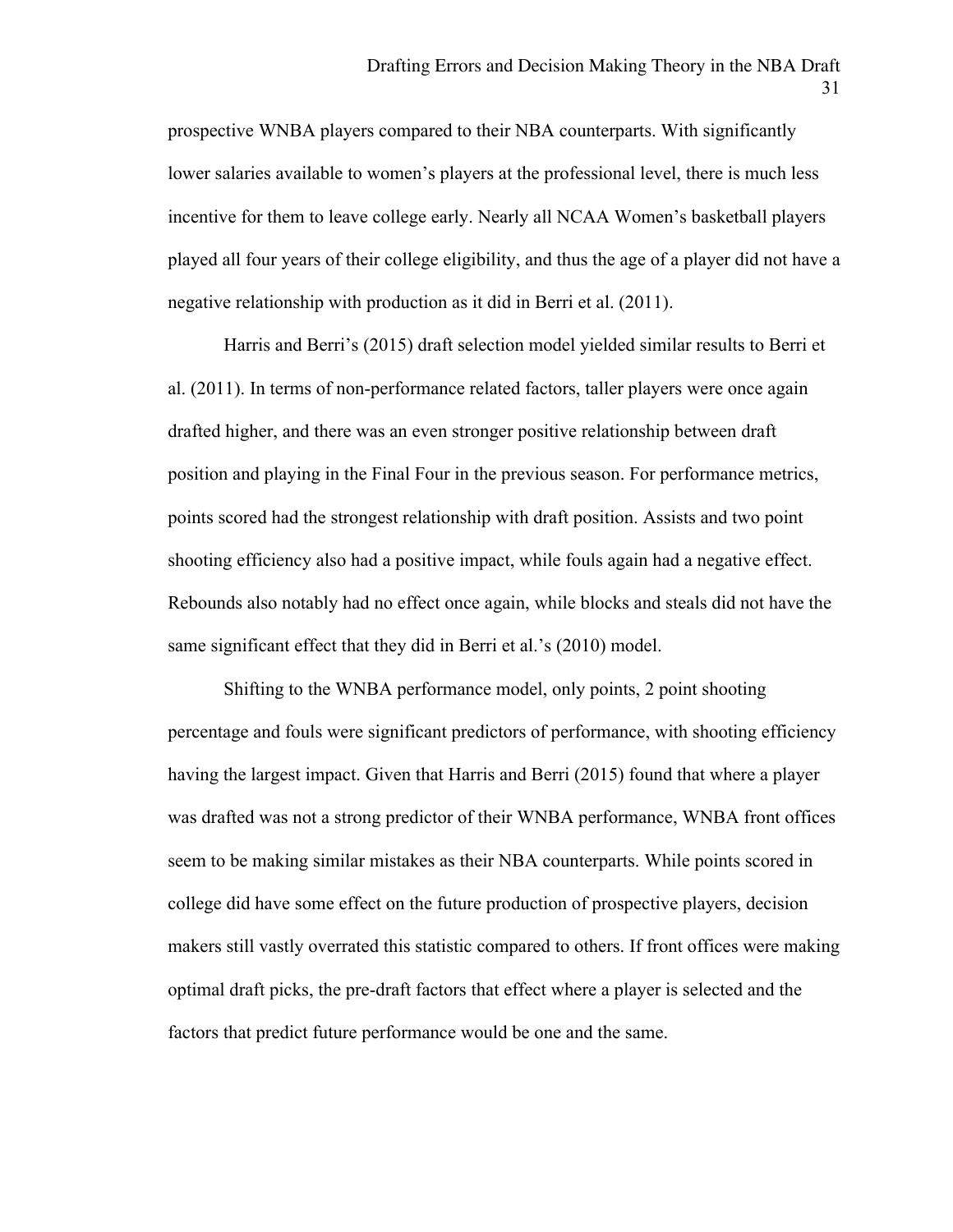Most recently, Ichniowski and Preston (2017) examined the effect that NCAA Tournament performance had on draft decisions and eventual NBA performance for NCAA draftees between 1997-2010. Using three different mock drafts created by scouts and media members to predict draft order, Ichniowski and Preston (2017) assessed how much a player's draft stock changed based on their personal and their team's performance in the NCAA tournament. Players who outperformed their regular season statistical output and whose teams outperformed their Tournament seeding improved their draft position relative to their average mock draft ranking; however Ichniowski and Preston (2017) found that NBA decision makers are actually undervaluing the importance of unexpected NCAA Tournament performance. These players are more likely to be succesful NBA players and even become All Star players, and NBA decision makers are not accounting for these performances enough when evaluating draft eligible prospects.

### **3. Background**

In this section, I provide a brief overview of the structure of the NCAA and amateur basketball as a whole, the importance of divisions and conferences in NCAA basketball, and the relationship between NCAA Division I men's basketball and the NBA. Before even discussing the NCAA or its relationship with the NBA, it is important to understand the history of the NBA draft as well as how NCAA Division I basketball became and remained the premier destination for amateur North American basketball players aspiring to play professionally.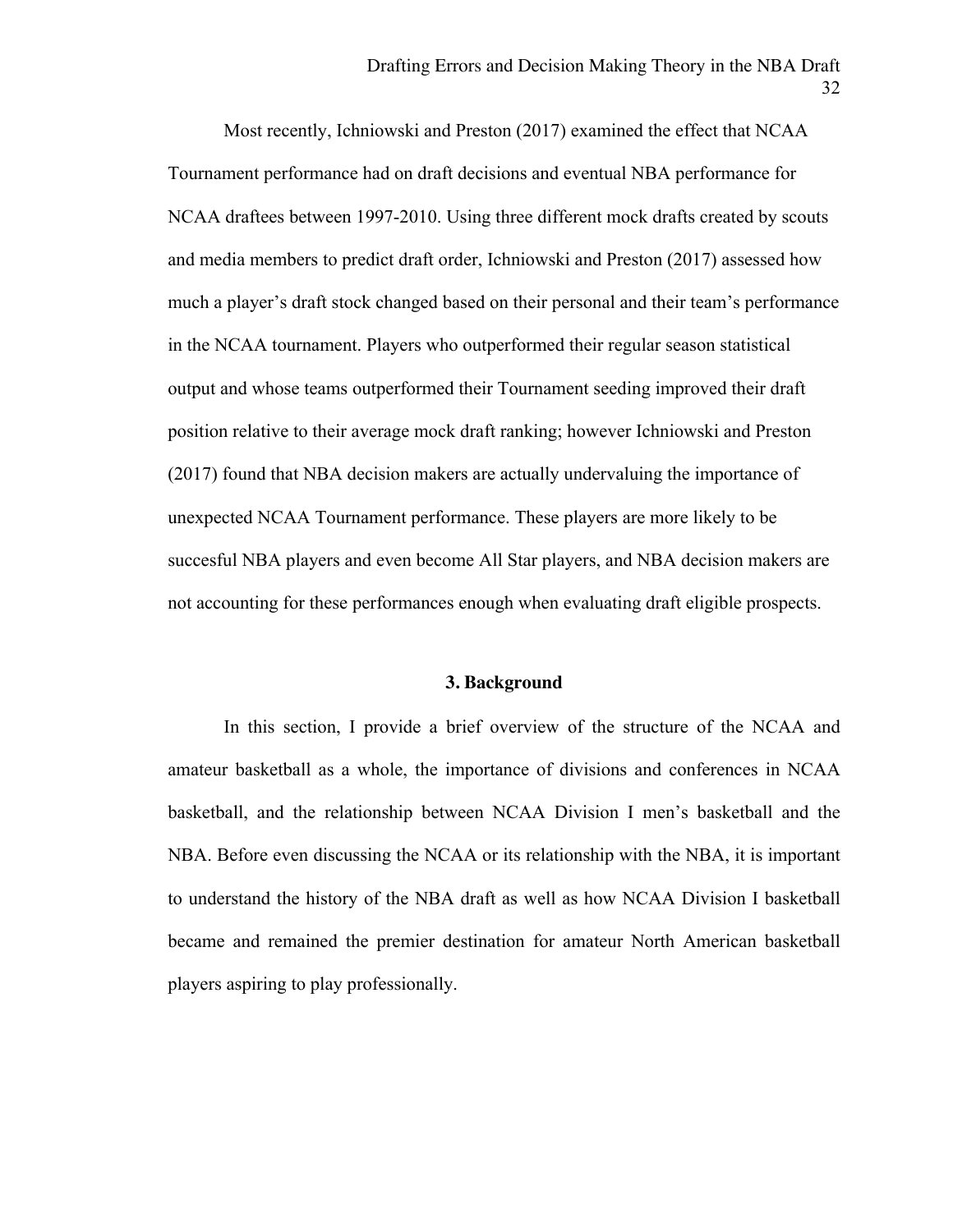## **3.1. History of the NBA Draft**

The Basketball Association of America (BAA), which would eventually become the NBA, was founded in 1946 (Season review: 1946-47). Before this, and even during the BAA and NBA's early years, NCAA basketball was considered the highest and most prestigious level a player could reach (McCann, 2014). As the NBA became a viable career option for amateur basketball players, NCAA players began to enter the NBA draft following their college careers. NBA rules between 1946-1971 required that players spend four years in college before being declared eligible for the NBA draft or being allowed to play in the NBA (Haywood v. National Basketball Association). If they did not play in college, they were required to be at least four years removed from their high school graduation before playing. In 1971, judges in a US Supreme Court decision (Haywood v. National Basketball Association) ruled against the NBA's policy requiring players to stay four years in college if they could prove "hardship". This resulted in the drafting of Spencer Haywood to the NBA due to his financial "hardship" needs. The drafting of players who did not play in college did not become the norm however, as very few players made the jump from high school to professional basketball (Sharma, 2010). Conventional wisdom around the NBA and in basketball circles was that players needed more training and maturity before turning professional. Until the 1990's, nearly all NBA players played at least three years of NCAA basketball before declaring for the draft (Sharma, 2010).

The drafting and instant NBA success of high school draftee Kevin Garnett in 1995 marked a turning point for many NBA decision makers and thus for players with thoughts of turning professional without attending college (Sharma, 2010). From 1995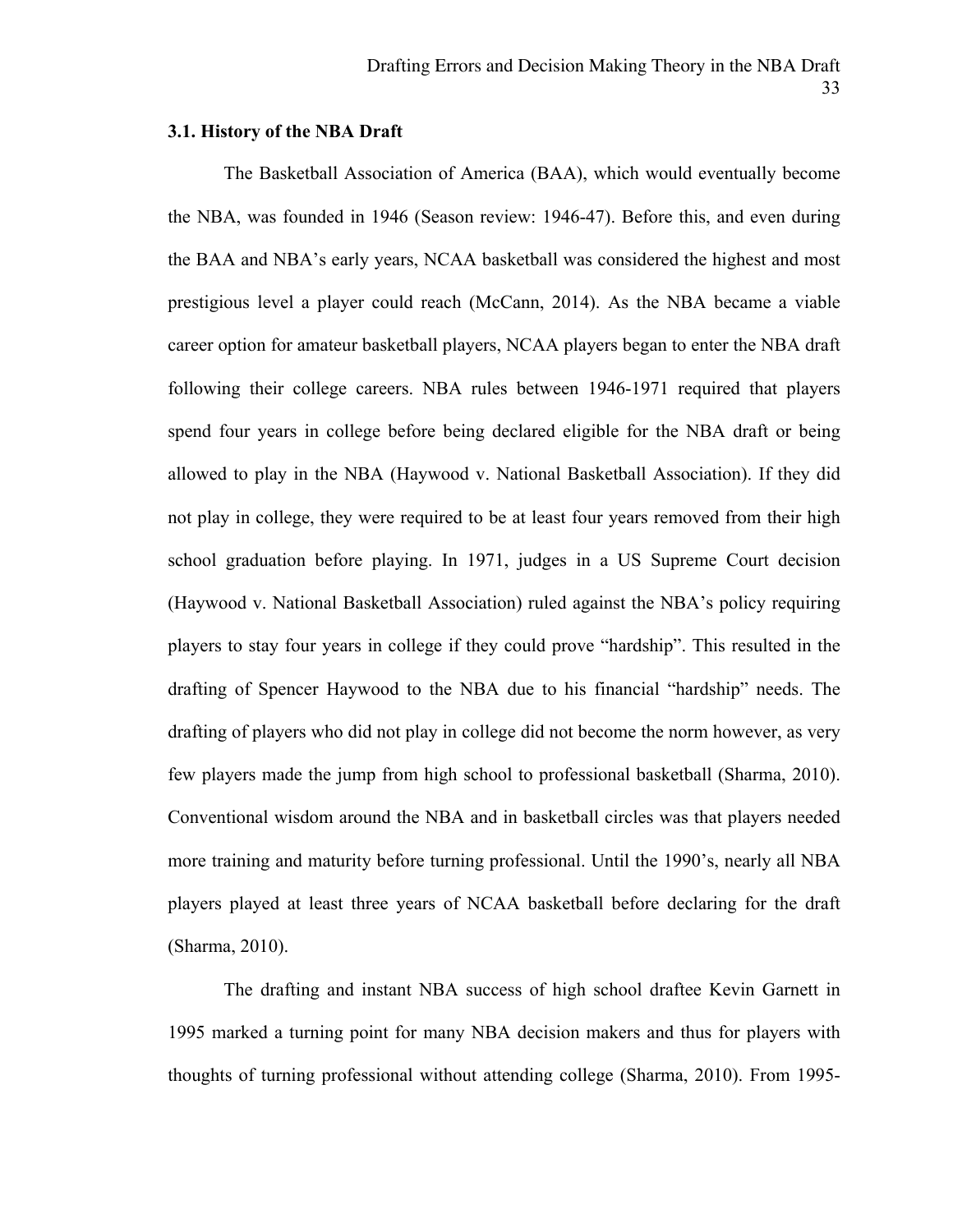2005, 36 high school players entered the draft (Sharma, 2010). Some of these players (Garnett, Kobe Bryant, Lebron James) enjoyed extremely successful and lucrative NBA careers, while others (Korleone Young, Leon Smith, Sebastian Telfair) barely made any impact and flamed out of the league quickly (McCann, 2004; Sharma, 2010). Regardless of whether it benefitted or hurt young players and teams, the NBA's 2005 collective bargaining agreement (CBA) stopped this practice. The 2005 CBA altered the draft to its current rules, where all players must be at least one year removed from completing their high school requirements before entering the draft (Sharma, 2010). After this rule change, nearly all top North American high school basketball players<sup>1</sup> have used this year to play at least one season at the college level as a means to improve their draft stock for the following year(s) (Sharma, 2010).

#### **3.2. NCAA Division I Basketball**

 $\overline{a}$ 

With all aspiring NBA basketball players now forced to be at least one year removed from high school before entering the draft, the NCAA has reaffirmed its place as the top destination for these players. It is important to note that NCAA basketball is not simply one league or group of schools, but rather a much larger, more layered structure with certain particularities. In order to understand how our data regarding NCAA players is understood and how best to analyze it, we must first examine this structure and how it affects draft eligible players and NBA decision makers.

 $<sup>1</sup>$  Notable exceptions to this include Brandon Jennings and Emmanuel Muddiay, who both played a year of</sup> professional basketball in Italy and China respectively before being drafted in the top 10 of the first round, as well as Thon Maker, who attended Orangeville Prep in Ontario, Canada, for a post-graduate year before being selected in the first round.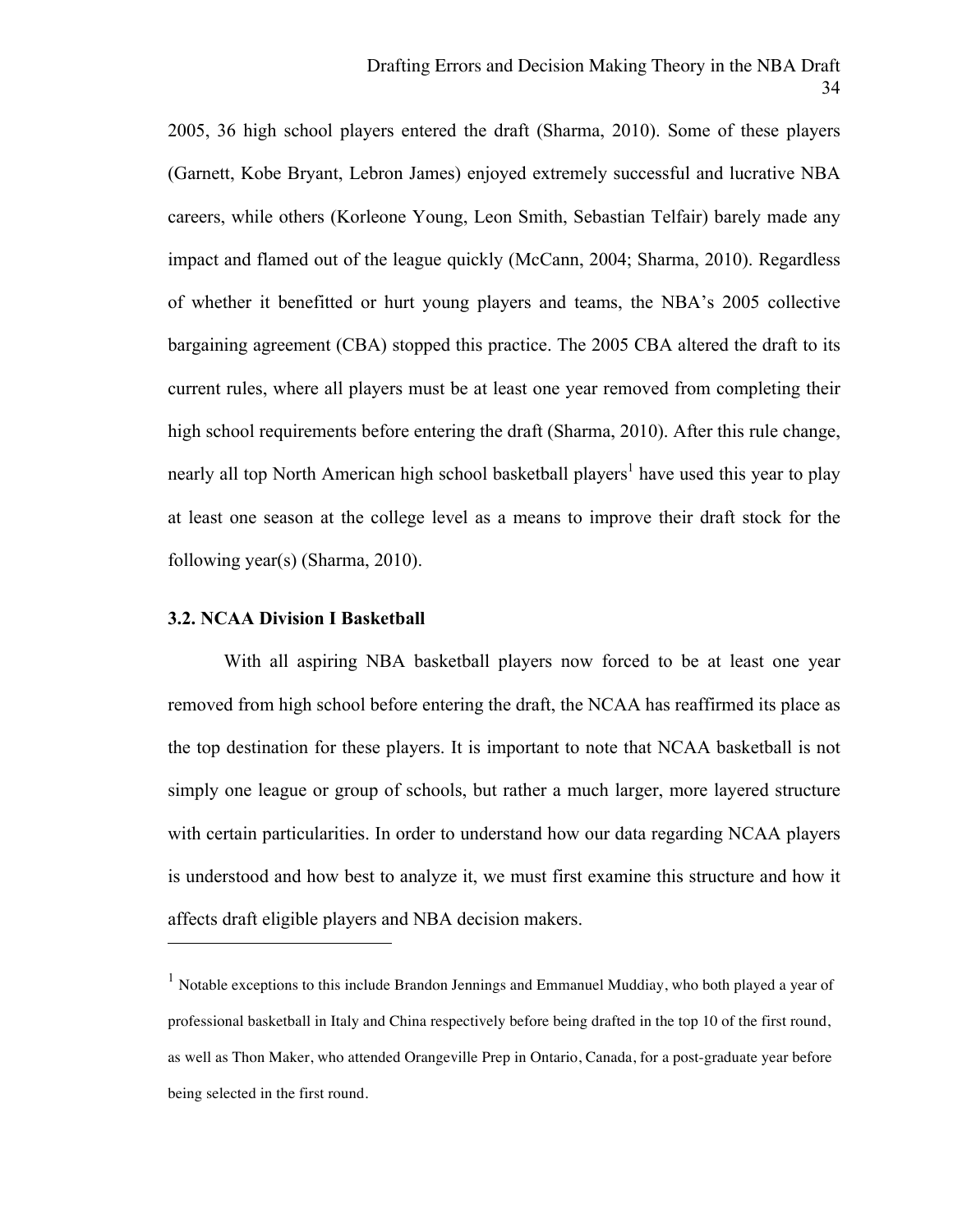The NCAA is the main governing body for inter-university sport in the United States<sup>2</sup>, and oversees 24 sports at the collegiate level. Many of these sports, including men's basketball, have multiple Divisions that represent different levels of competition. Division I is the highest level for each sport, and in the case of men's basketball, this distinction brings with it an elevated level of talent and resources (What is the NCAA). The most prestigious, historically successful NCAA men's basketball programs are found in Division I. There is also significantly more media attention and more money available to grant athletic scholarships, improve and build arenas and training facilities, and pay larger coaching and training staffs. This has created a self serving cycle where these added benefits and the heightened level of play attracts the most talented players in North America<sup>3</sup>, which simultaneously keeps the talent pool strong while increasing NCAA and school revenues. This subsequently allows schools to continue to provide scholarships and added benefits to these athletes (About NCAA Division I).

The 351 NCAA Division I men's basketball schools are also further subdivided into 32 conferences (College Men's Basketball Standings). The initial purpose of these conferences was to group teams by location in order to reduce travel times. Schools play each member of their conference at least once during their regular season conference schedule, and a conference champion is crowned at the end of the year by a single

 $\overline{a}$ 

 $2$  Simon Fraser University in British Columbia is the lone Canadian school in the NCAA, as they gained NCAA Division II status in 2009

<sup>&</sup>lt;sup>3</sup> Most European basketball players with professional aspirations begin playing professionally at a young and thus are ineligible to play in the NCAA, though there has been a small recent influx of European NBA hopefuls in NCAA Division I basketball.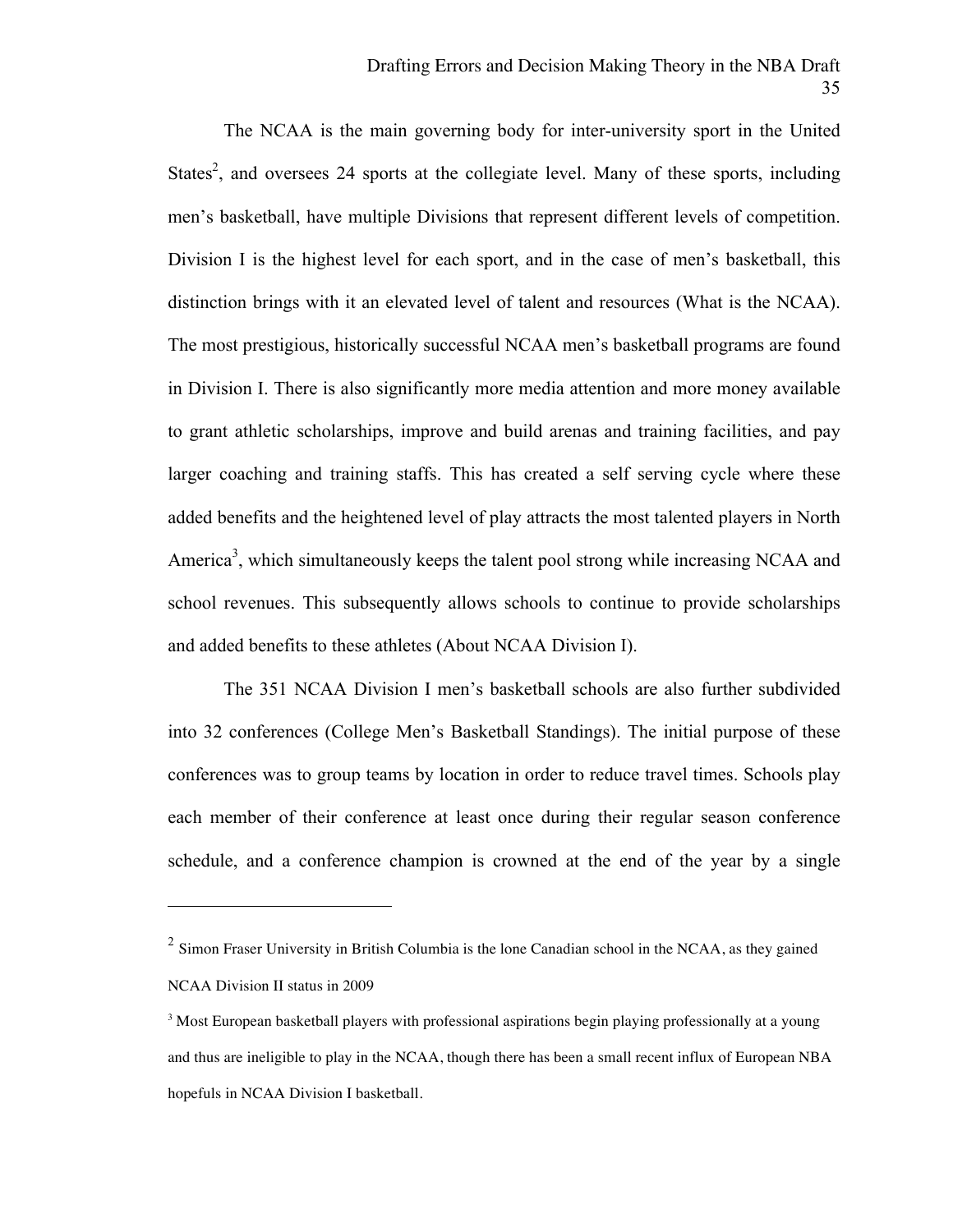elimination playoff conference tournament. All conference champions gain entry into the NCAA Tournament for a chance to win the National Championship, with the rest of the field filled out by the remaining Division 1 basketball teams deemed worthy by the committee (March Madness Bracket).

With time, six conferences have emerged as the major conferences in Division I basketball: ACC, Big 12, Big Ten, Big East, Pac 10, and SEC. These conferences are consistently the six highest rated according to the NCAA's conference Rating Power Index (RPI), and they include the schools that have historically dominated Division I basketball in terms of both team and individual player success (NCAA College Basketball RPI Rankings and Ratings 2017). Just as there is a distinction between the talent level and resources available between Division I and the lower Divisions, there is a similar disparity between schools in the major conferences versus those in the others (Treme and Burrus, 2015). Schools in these other conferences are generally referred to as Small Conferences, highlighting this difference (Reinig et al., 2013). For the purposes of this study, any Small Conference is referred to as a Small Conference, while any of the six major conferences is referred to as a Big Conference. While there are undoubtedly Small Conference exceptions<sup>4</sup> that have had consistent Big Conference level on-court and financial success, schools in these conferences have generally fewer resources and less talented players (Treme and Burrus, 2015). Historically, players from Big Conference schools have been drafted more often and with higher selections in the NBA draft, and are more sought after in professional leagues around the world (Berri et al., 2011). This

 $\overline{a}$ 

<sup>4</sup> Recent examples include Gonzaga University, Wichita State University, and Virginia Commonwealth University.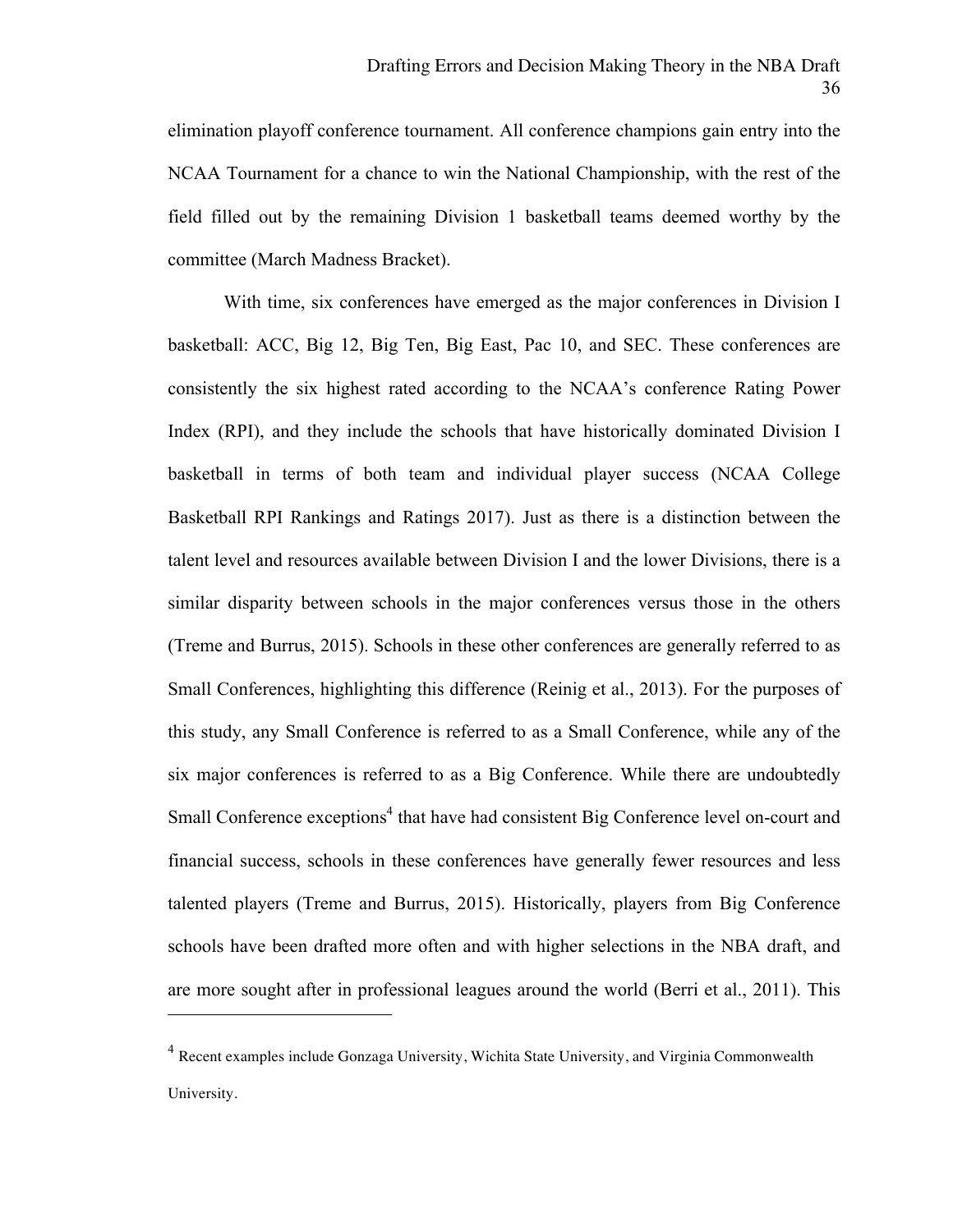creates another similar cyclical effect whereby young aspiring professional basketball players attend schools in Big Conferences because of the higher level of play as well as the NBA exposure and benefits they get at these schools, thereby maintaining Big Conference schools' player and resource superiority (Treme and Burrus, 2015).

While most drafted players come from the six major conferences, there are still many Small Conference players drafted. Top players can end up at Small Conference schools for a variety of reasons. Highly regarded high school players can choose one of these colleges because of a certain attachment to the school or to a coach, proximity to their hometown, or the promise of extra playing time. There are also some NBA draftees who were simply unheralded and lightly recruited high school players who only had scholarship offers to Small Conference schools and were late bloomers who improved and became professional prospects later in their college careers.

Due to the differences between major and Small Conference conferences outlined above, NBA front offices may evaluate players from these two types of conferences differently. Small Conference players play with less talented players, and thus often take on a larger role in their team's offense. They also play against generally inferior competition. Both of these factors can result in higher statistical totals for NBA draft eligible players who play in Small Conferences. Not only are these players allowed and sometimes expected to take more shots or have the ball in their hands more often, they get to do so against weaker competition than those in Big Conferences. The gap between Big and Small Conference schools is also widest in terms of the athleticism of the players, as the best high school athletes stand out to college recruiters and therefore often end up at Big Conference schools. The selection committee for the NCAA Tournament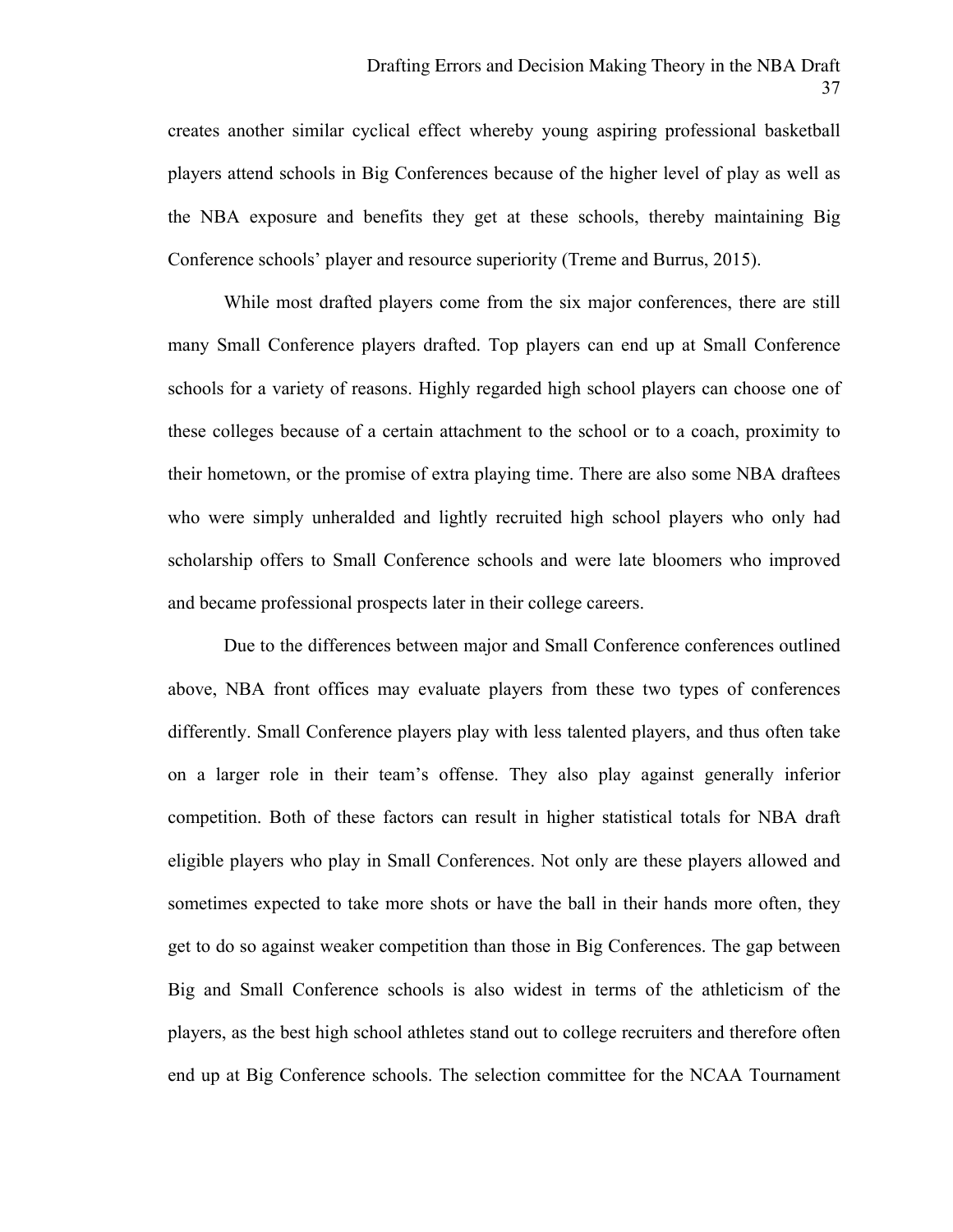evaluates Small Conference teams differently because of the general disparity in talent levels (Reinig et al., 2013). Playing against less athletic players at Small Conference schools can also inflate a player's statistical totals on both offense and defense, especially in terms of the number of rebounds, steals, and blocks a player can record.

NBA front offices are aware of these differences, evidenced by the fact that some of the players that record the highest statistical totals in Division I at Small Conference schools do not get drafted in the first round or even at all (Berri et al., 2011). While using percentage and rate based statistics can negate some of the impact that a team's style of play or pace can have on a player's statistics, it is much more difficult to account for the quality of a player's teammates or his opposition. This remains true even when looking at some of the newer advanced metrics available. NBA front offices may attempt to correct for the different competition that Small Conferences play against. They could even do so for players from specific Big Conferences if these conferences were perceived as weaker during the time the players played there.

# **4. Methodology**

#### **4.1. Theoretical Approach**

In this chapter, I explain the potential factors responsible for biases and errors in decision making by NBA front offices. I also examine the sample selection bias that exists in the dataset and how to correct for it. I then describe the purpose of linear regression and the reason it is an effective technique for this analysis, as well as the assumptions that we must make in this study. Finally, I present the empirical regression models that will be used.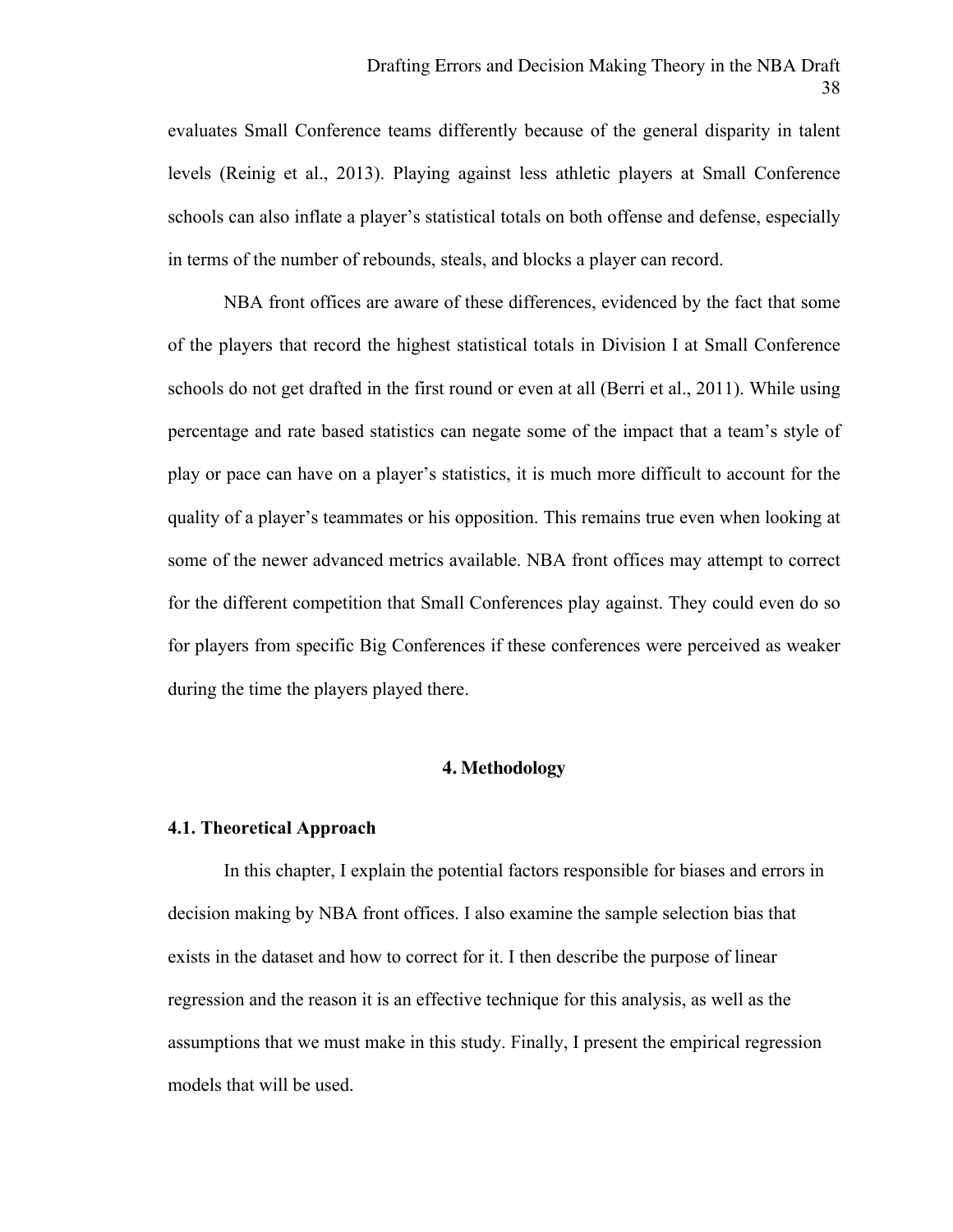**4.1.1. Biases and errors.** In the NBA, like in the three other North American professional sport leagues, the draft remains the principle method to distribute new players onto teams. Given the effect of player quality on team quality and performance and the subsequent effect of team performance on revenue (Berri et al., 2004), the goal of NBA owners and front offices at the draft is to increase their team's chances of winning by acquiring productive players. NBA front offices therefore aim to assess incoming players and select those who will most contribute to their team's success. In many ways, this selection of players to NBA teams via the draft is akin to employers in other fields hiring new employees. With each hire, companies hope to improve the quality of their business and increase their revenue.

In typical fields of employment it is often difficult to assess and predict the future success of potential employees, especially those coming directly from university or high school with little to no prior experience in the field (Massey and Thaler, 2005). There are far fewer indicators of skill and success for firms looking to hire their next accountant or lawyer than there are for professional sports teams drafting players (Hendricks et al., 2003). In high levels of sport, player and team statistics are recorded and calculated, and there are more binary results and recordable indicators of success or failure (wins-losses, points scored, rebounds accumulated, field goal percentage, etc) from which talent evaluators can base their assessments and selections. Draftees also have experience and have accumulated statistics in the same sport that they are being drafted to play, which should theoretically make it easier to predict their future performance. This is especially true for leagues like the NBA and NFL, where nearly all drafted players have played a minimum of one season against their fellow draftees at the highest possible amateur level.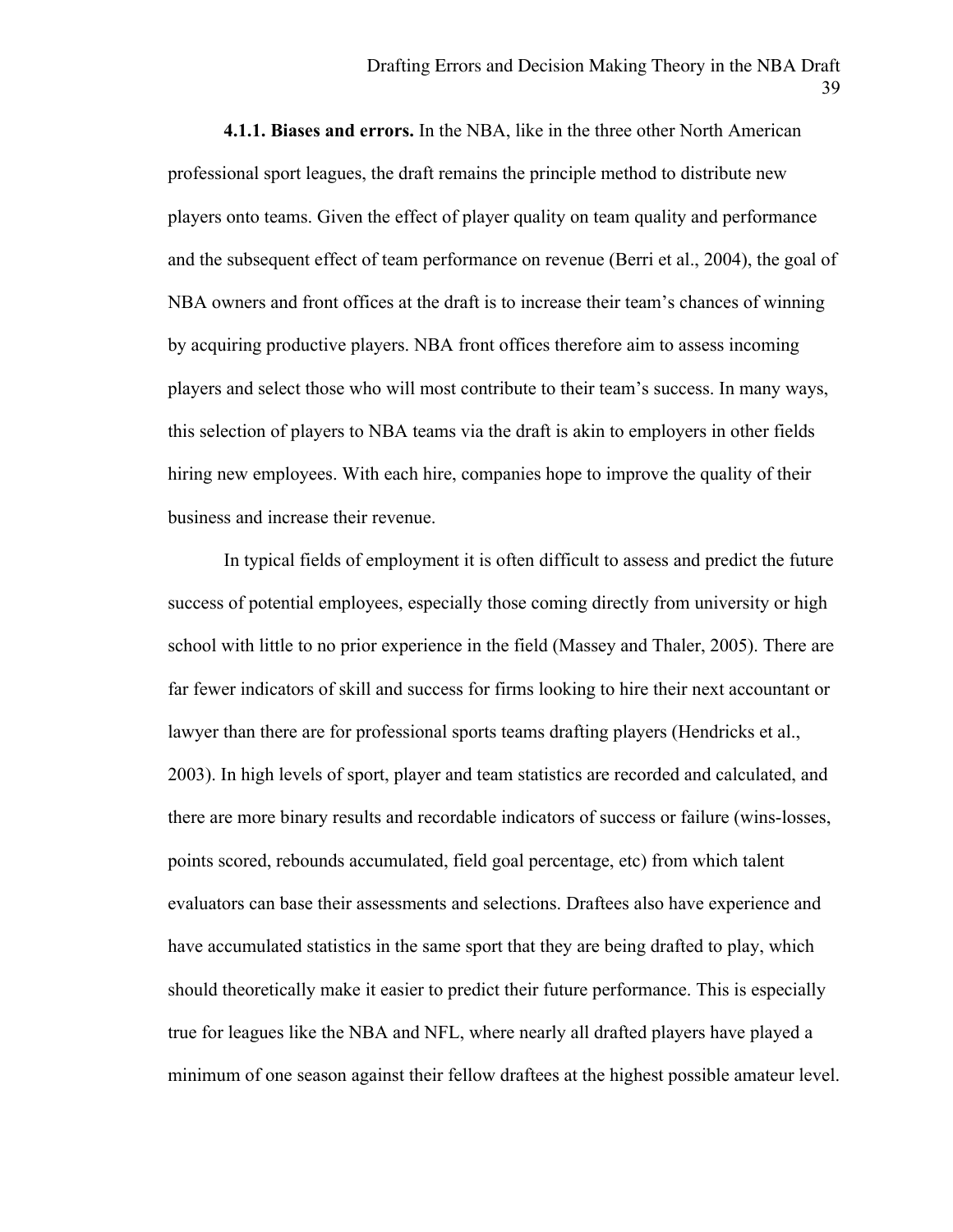Though NBA decision makers work with all of these advantages compared to their non-sports industry peers, they still fall prey to biases and errors in their decision making. This is due in large part to a variety of psychological factors. These factors stem from decision makers' underestimation and subsequent failure to account for the uncertainty of predicting future performance. This first manifests itself in overconfidence. Massey and Thaler (2005) note that in many fields, "people believe their knowledge is more precise than it is in fact" (7). This overestimation is often augmented when more information is available. As mentioned above, NBA front offices (as well as those in other sports) are presented with more information and statistics about potential players than those hiring or recruiting employees in other fields. This extra information can actually result in even more detrimental overconfidence when it comes to predicting future performance. While this may seem counterintuitive, this is due to the fact that while added information does somewhat improve predictions, "often information increases confidence more than it increases the actual ability to forecast the future" (Massey and Thaler, 2005, 7).

NBA front offices may believe that their ability to predict the future performance of college players is greater than it really is. If this is the case, they are also likely to overestimate the importance of whatever statistical or personal factors they have deemed the most important. This type of overvaluation is an example of insufficiently regressive prediction, another issue that plagues decision makers in many fields. Insufficient or nonregressive predictions are a manifestation of the overconfidence shown by NBA front offices, as they may be prone to intuitive predictions that "are more extreme and more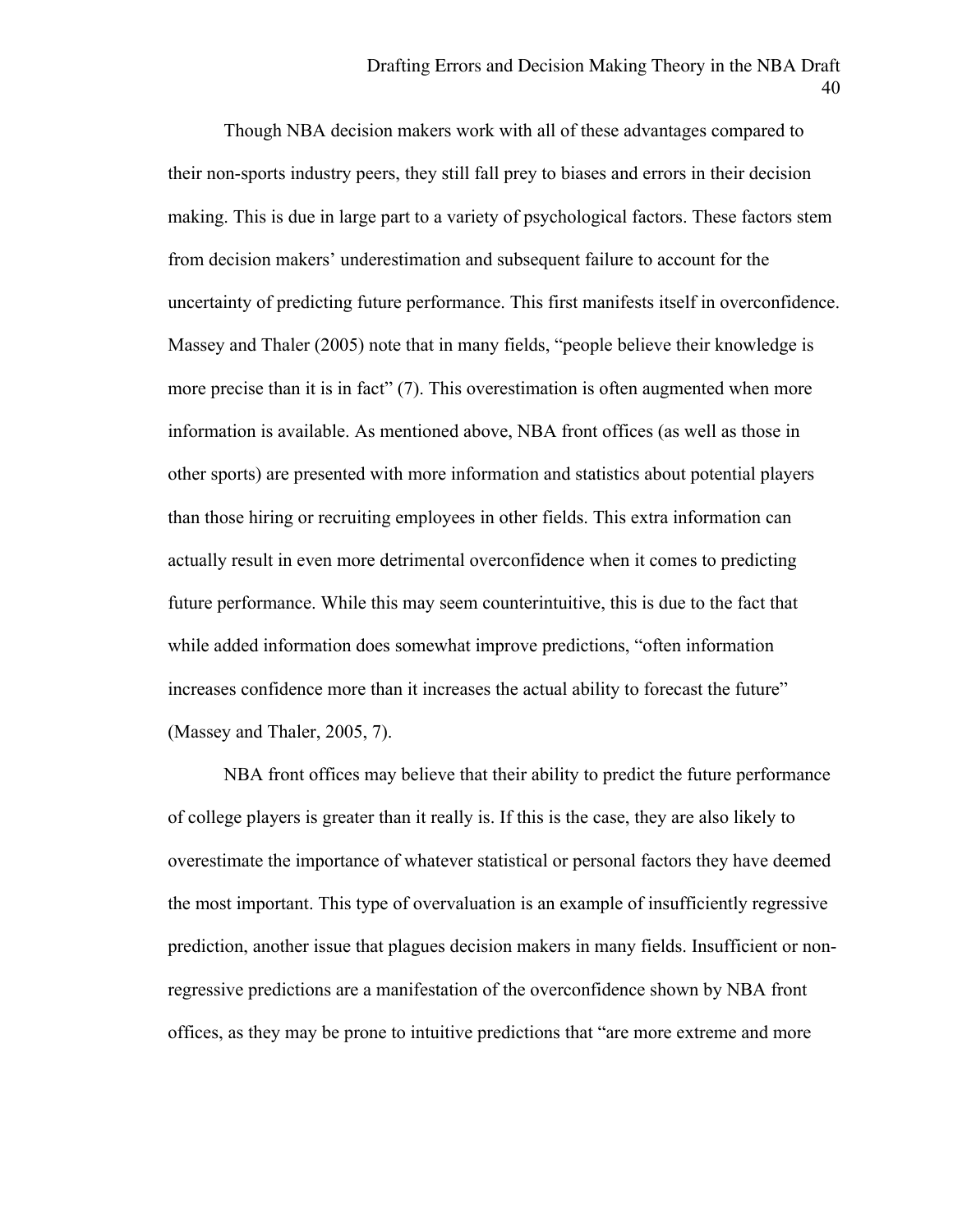varied than is justified by the evidence on which they are based" (Massey and Thaler, 2005, 6).

Most of the college basketball statistics and player characteristics that NBA front offices rely upon in making decisions are not perfectly correlated with success or failure at the NBA level. In most cases, this evidence relied upon by NBA decision makers contains a lot of statistical noise. In such instances, the importance or weight of this evidence should be reduced or at least appropriately weighted according to its reliability and correlation with success or failure. In many cases, even when decision makers are looking at the right evidence and factors when making a decision, they tend to overrate their importance, resulting in "predictions that are too extreme for all but the most diagnostic evidence" (Massey and Thaler, 2005, 6).

NBA general managers and decision makers are at risk of succumbing to this bias, as one will often hear about a team "falling in love with a player" or having their opinions about a player drastically changed based on a particular skill they noticed or even a particular game their scouts were in attendance for. While teams undoubtedly use more statistical analysis now than they used to, many of the assessments made by general managers and scouts in the NBA are intuitive. This is to say that for many teams, the decisions they make when selecting players are "reached by an informal and unstructured mode of reasoning, without the use of analytic methods or deliberate calculation" (Kahneman and Tversky, 1982, 124).

 There is also the strong possibility that even when NBA teams do use statistical analysis in their pre-draft scouting, they are not emphasizing the right factors and statistics. Berri et al. (2011) noted that NBA general managers showed a strong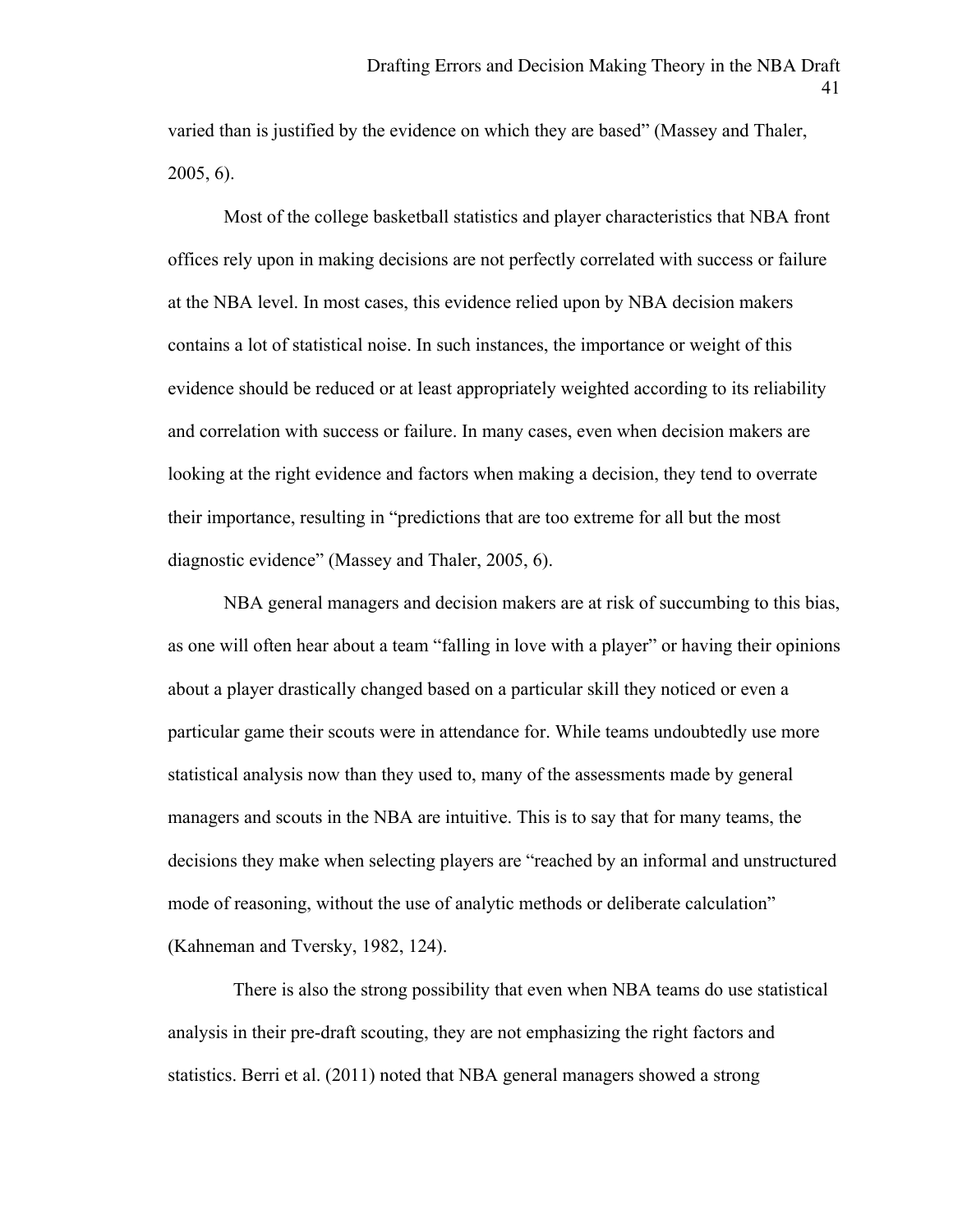preference for players who simply scored a lot of points, even though this statistic actually had a negative correlation with future NBA success. They also found that the college statistics most correlated with success at the NBA level were not those that NBA front offices based their selections on during the draft (Berri et al., 2011).

One of the main barriers for overconfidence or non-regressive predictions among NBA front offices is the fact that the mere acknowledgement of these issues would be an admittance of fault or uncertainty on the part of these decision makers. As Massey and Thaler (2005) write, "to be regressive is to admit to a limited ability to differentiate the good from the great, and it is this skill that has secured NFL scouts and general managers their jobs" (7). NBA general managers and scouts are unlikely to admit that they have traditionally been overconfident with regards to their methods or place too much emphasis on certain statistics or characteristics, as it is these very abilities that they believe separate them from their peers.

**4.1.2. Sample selection correction.** Due to the sample of players being studied, there is also the potential for bias in our own calculations and OLS regression estimates. The goal of OLS regression is to produce unbiased estimates. In order for OLS to achieve unbiased estimates, it is imperative that the sample of data points used is an unbiased, randomly selected sample of the population being analyzed. If the sample is not randomly selected, then the OLS estimates are biased. In effect, sample selection (when data is not randomly selected) is a form of endogeneity, as we are ignoring the variable that determines the likelihood of being selected into the sample in the first place.

The NBA performance model, which tests the effect that NCAA statistics and predraft characteristics have on NBA performance, is susceptible to this bias. The initial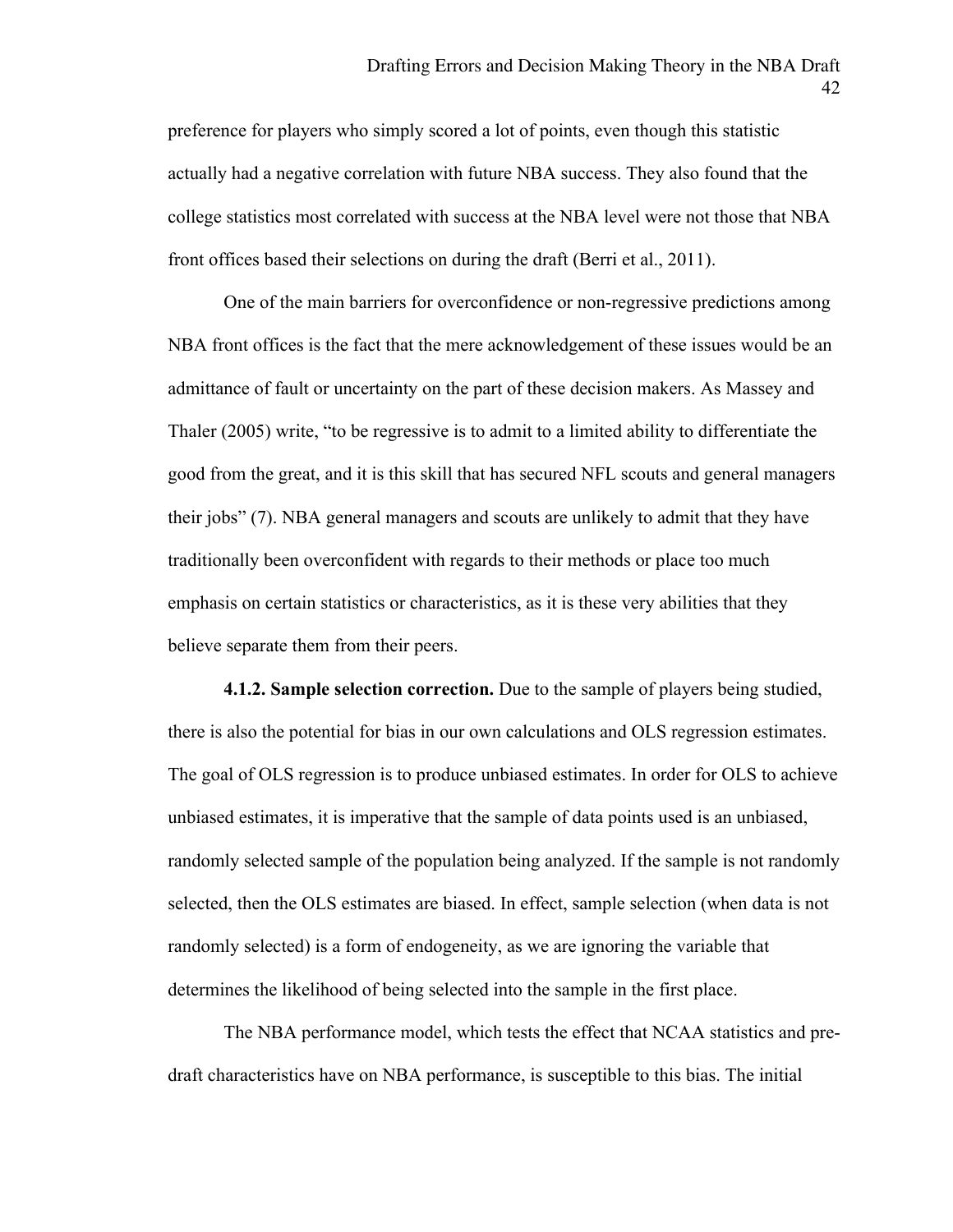dataset for our analysis is the 372 NCAA Division 1 men's basketball players drafted to the NBA between 2006-2013. However, due to the fact that the NBA performance model is testing which NCAA performance and pre-draft characteristics effect NBA performance, only drafted players who have played enough to have their production properly assessed are included in this model. This introduces a bias<sup>5</sup>, as we are only selecting specific players who meet a certain game or minutes played minimum criteria while ignoring the others. The entire population of 372 drafted players is therefore not included in this particular analysis, and the sample that is used and taken from this initial 372 is not randomly selected. The draft pick model does not suffer from this sample selection bias, as this model tests the effect that NCAA performance and pre-draft characteristics have on where a player is selected in the draft, and thus all 372 drafted players are included.

To correct for the sample selection issue in the NBA performance model, it is important to apply a Heckman (1977) correction to this data. This correction is done in two stages. In the first stage, we estimate the probability of playing in the NBA given a variety of NCAA performance and pre-draft factors. This probability is then used as an explanatory variable in the NBA performance regression model. The NBA performance model will thus measure and isolate the effect that performance and player factor variables have on a player's NBA production, while accounting for the Heckman correction and the probability of drafted players playing in the NBA in the first place.

 $\overline{a}$ 

<sup>5</sup> This "survivorship bias" was also discussed in Massey and Thaler's (2007) analysis of NFL draft picks and their performance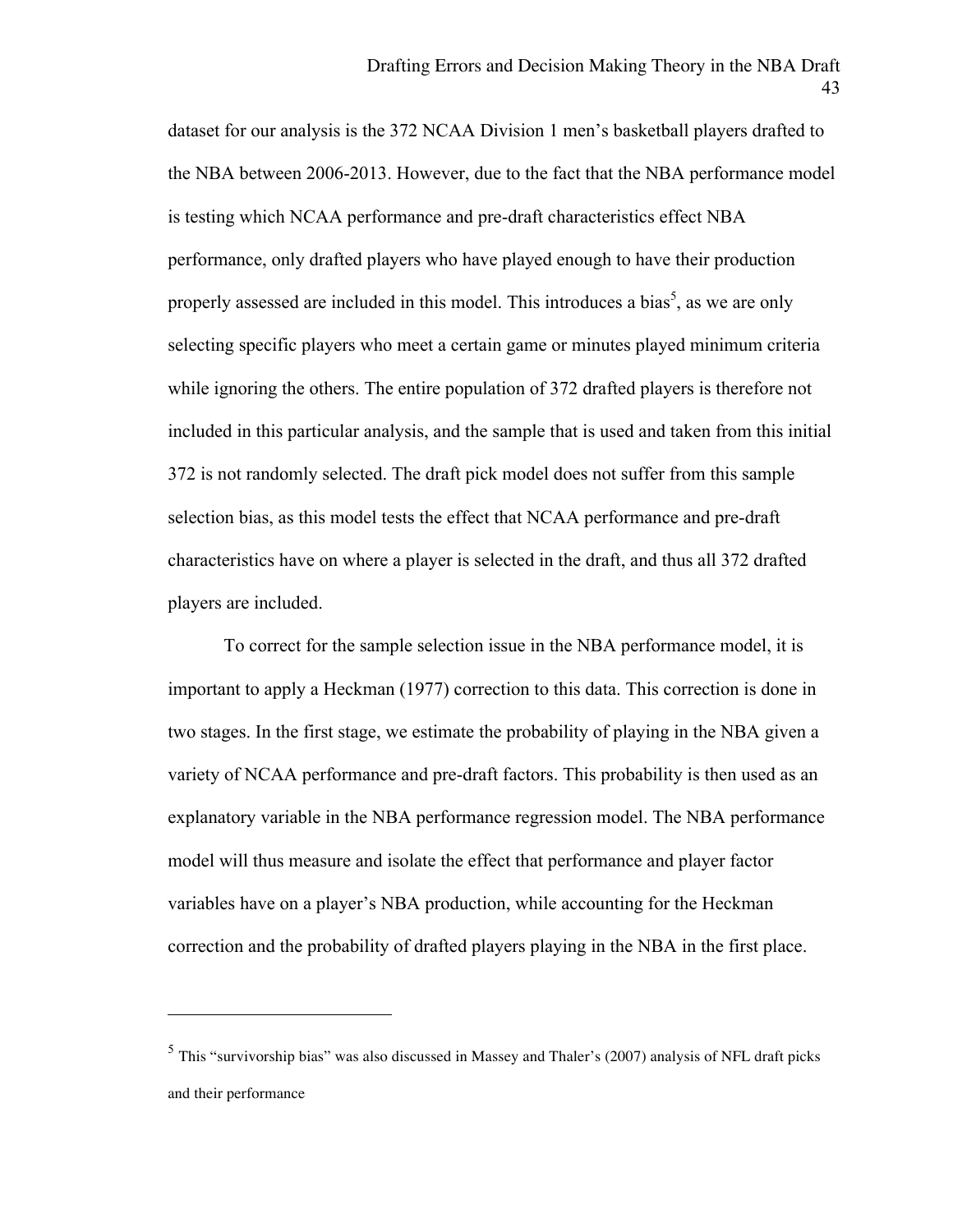**4.1.3. Linear regression.** Once the Heckman (1977) correction is made, we proceed to the second stage of the analysis, where the regression models for both NBA performance and draft selection are specified. As mentioned, these regressions are used to determine the NCAA statistics and pre-draft measurable characteristics that best predict both success at the NBA level and NBA front office decision making.

This then allows us to assess the differences between what actually predicts future performance and what NBA general managers think predicts performance. Linear regression is effective when trying to estimate the effects that a multitude of independent variables have on a specific dependent variable. This statistical modelling technique is particularly useful in a social science context such as this one where the data used is not manufactured in a controlled, experimental design setting. The dependent variables in this case are influenced by a multitude of different factors that have varying levels of importance and effects. Linear regression helps to discern the individual significance of each of these variables.

In order for our OLS regression models to produce the unbiased estimates that we need, it is vital that our specifications have no missing variable bias. Missing variable bias occurs when one or more determining factors of the dependent variable are not included as independent variables in the regression specification, and these factors are correlated with one or more independent variables in the specification. When one of these variables is not included as a variable in the specification, it is consequently part of the error term. This error term is then correlated with the variables in the regression model, which violates the Gauss-Markov theorem and results in biased estimates. While the specifications for our linear regression models contain several independent variables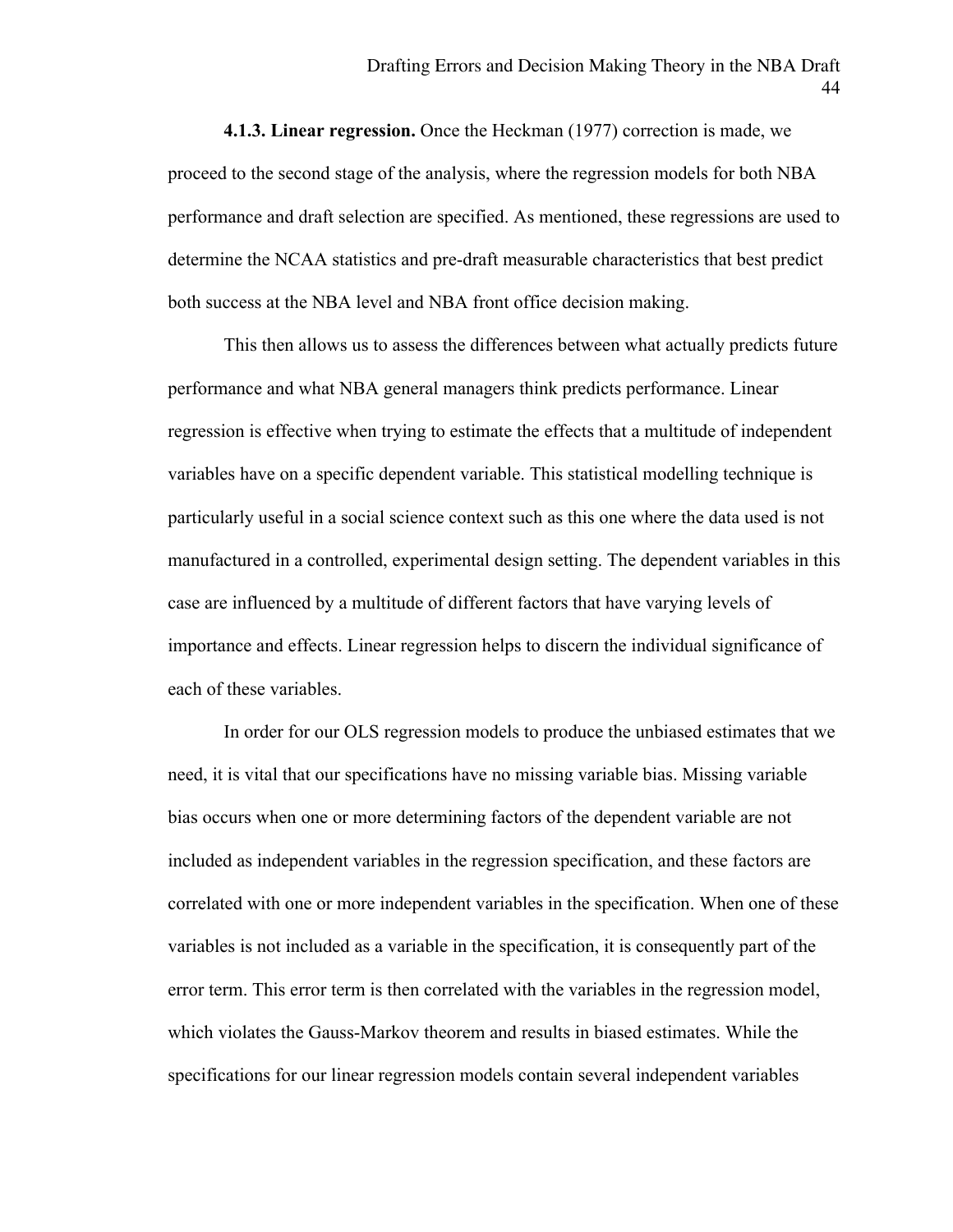related to a player's NCAA performance and other factors, they obviously do not include every possible independent variable. Instead, the specifications used include statistics and factors that act as accurate proxies for the different skills and attributes that could effect a player's draft position or future NBA performance. While there are undoubtedly specific variables that are left out, every skill or attribute of importance is represented by one or more variables. This allows us to avoid any missing variable bias.

**4.1.4. Assessing Decision Making Biases.** Upon specifying and collecting the results of the draft and Heckman corrected NBA performance linear regression models, we can proceed to the examination of our 4th research question regarding decision making biases. In order to answer this question, we will apply general academic decision making theory, based in Kahneman and Tversky's (1973, 1977, 1979) work, to explain the disjuncture between the factors that predict draft position and those that predict future NBA performance. The statistics and factors that are either over or under emphasized by NBA decision makers could be connected to biases that plague decision makers on a more general basis. While we cannot know for certain whether or not certain biases are the cause of any faulty decision making, we will attempt to explain the results of our analyses and the decision making of NBA front offices through this aforementioned decision making theory.

**4.1.5. Assumptions.** In conducting this research, we assume that NBA front offices are attempting to improve their team's chances of winning through their player selections in the amateur draft. This assumption is based on the well researched idea that a winning team produces more revenue (Fort, 2011; Mongeon and Winfree, 2011; Berri and Schmidt, 2010). As Fort writes, there is a strong and positive "correlation between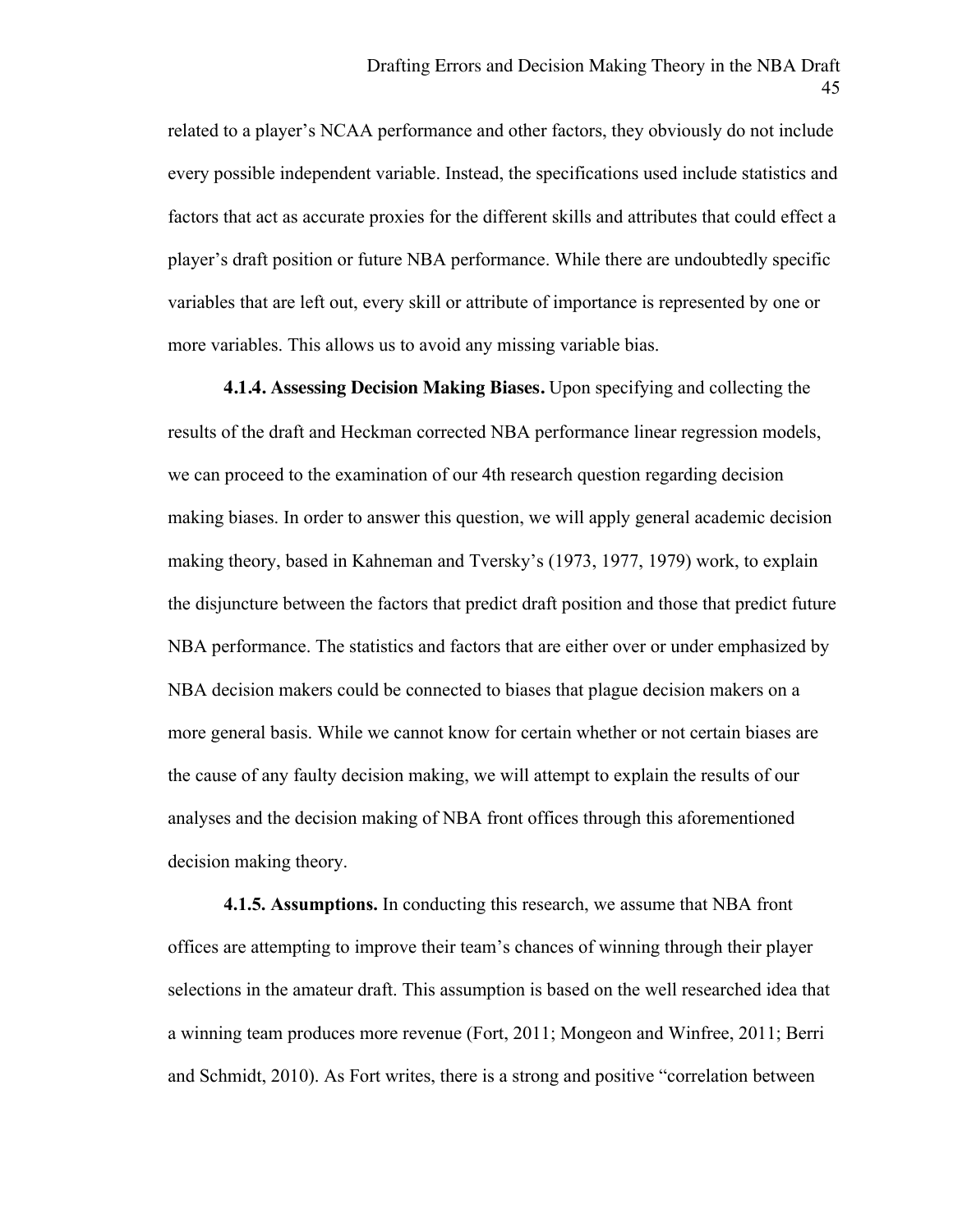revenues and winning percent" (194). NBA decision makers are thus incentivized to draft players who can help their teams win, as this will not only reflect well on their abilities as talent evaluators but will keep revenues high and their bosses (team owners) happy.

To draft the most productive players, we assume that general managers use the information that they are presented with (NCAA statistics) and that they seek out (predraft measurements and information) to make their selections. While it is possible that in specific circumstances, teams draft for a specific positional or player role need, most teams are simply attempting to pick the player who will be the best professional basketball player overall. Past research (detailed above) has shown that teams are generally unsuccessful at doing this, and there is very little overlap between the factors that impact NBA front office decision making and the actual factors that predict success. We are able to test whether this is still the case, and which important statistics and information are still being ignored by those who make these draft day decisions. We will be able to examine if biases exist and mistakes are being made with regards to specific player types, and if different factors predict NBA success for these player types.

## **4.2. Empirical Approach**

As mentioned above, the model used to predict future NBA performance using NCAA statistics and data is a two-stage model. To correct for the sample selection bias, we must first construct a separate sample selection equation to estimate the likelihood of drafted players playing in the NBA. In the first stage selection equation model, a player's likelihood of playing in the NBA is based on their NCAA performance, pre-draft physical characteristics, the pick they were selected with, and the number of years of college basketball played before being selected.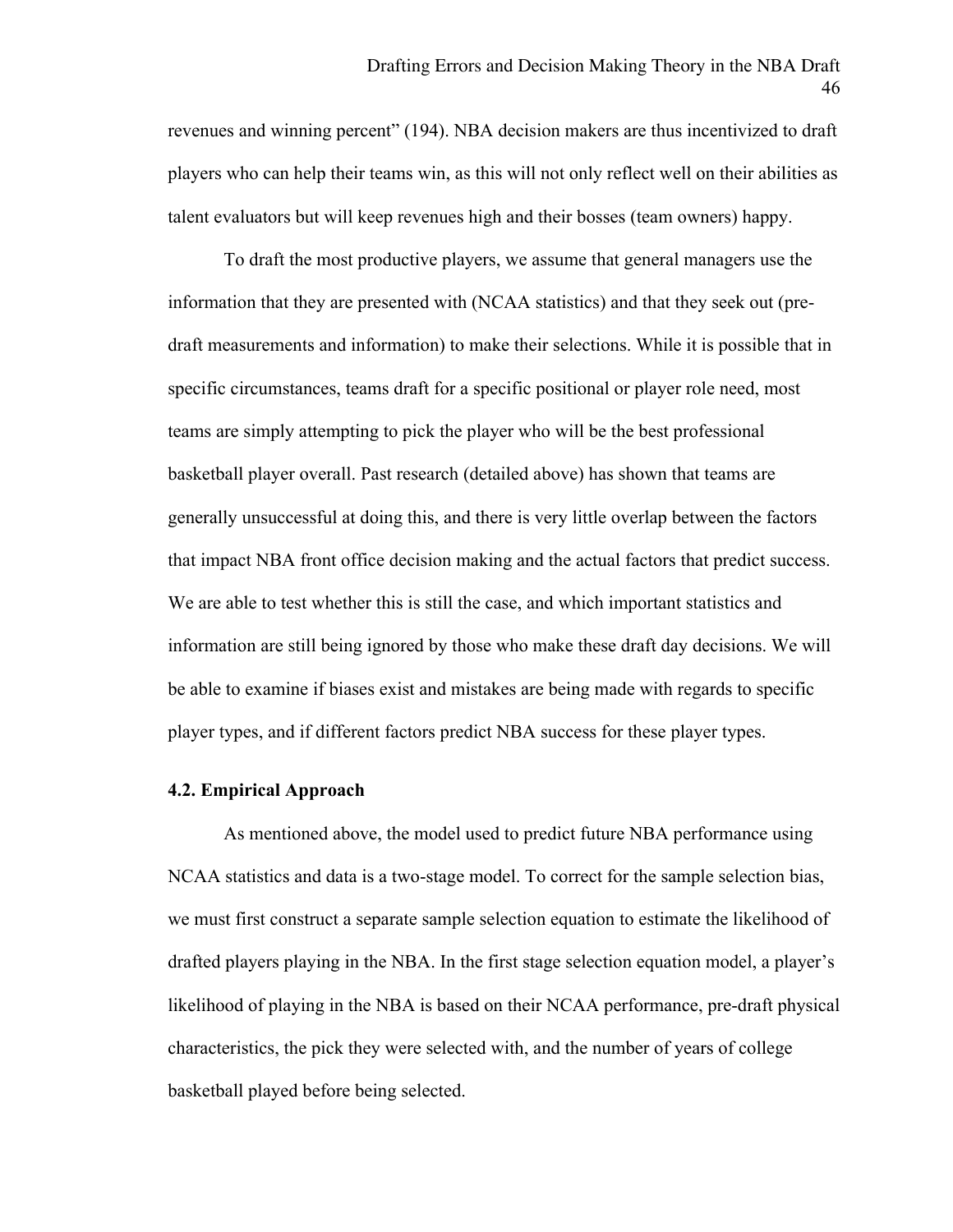This correction term is now included in our OLS linear regression model for NBA performance. In the NBA performance based regression, an NBA career statistical proxy for a player's effect on team success is used as the dependent variable. In the NBA draft pick model, the draft pick number that a player was drafted with is used as the dependent variable. Both models use NCAA statistics and pre-draft characteristics as independent predictor variables. Each of these models is specified for the entire available data set of players as well as for each position group (Point Guards, Wings, Bigs) and conference group (Big Conference, Small Conference). More information regarding these positional and conference based groups and why they are used is provided in Chapter 5.

**4.2.1. Models.** The sample selection equation analyzing the NBA performance dataset is expressed as

Where  $H_i$  is a discrete variable for whether or not the player played in the NBA, expressed as 1 if the player in question played a minimum of 500 minutes in the NBA and 0 if not.  $X_iB_1$  is a player's adjusted Win Shares per 40 minutes in college,  $Z_iB_1$  is how many years of college basketball they played before entering the NBA draft, and  $T_i$ is the pick used to select the player.

The NBA performance (second stage) model is expressed as

Where Y is an NBA statistic used as a proxy for career NBA production across  $_1$ th players, given that they have played in the NBA (determined in the stage one selection model).  $X_iB_1$  is a matrix of NCAA performance statistics,  $Z_iB_2$  is a matrix of pre-draft recorded physical characteristics, and  $C_i$  is a matrix of NCAA conference and position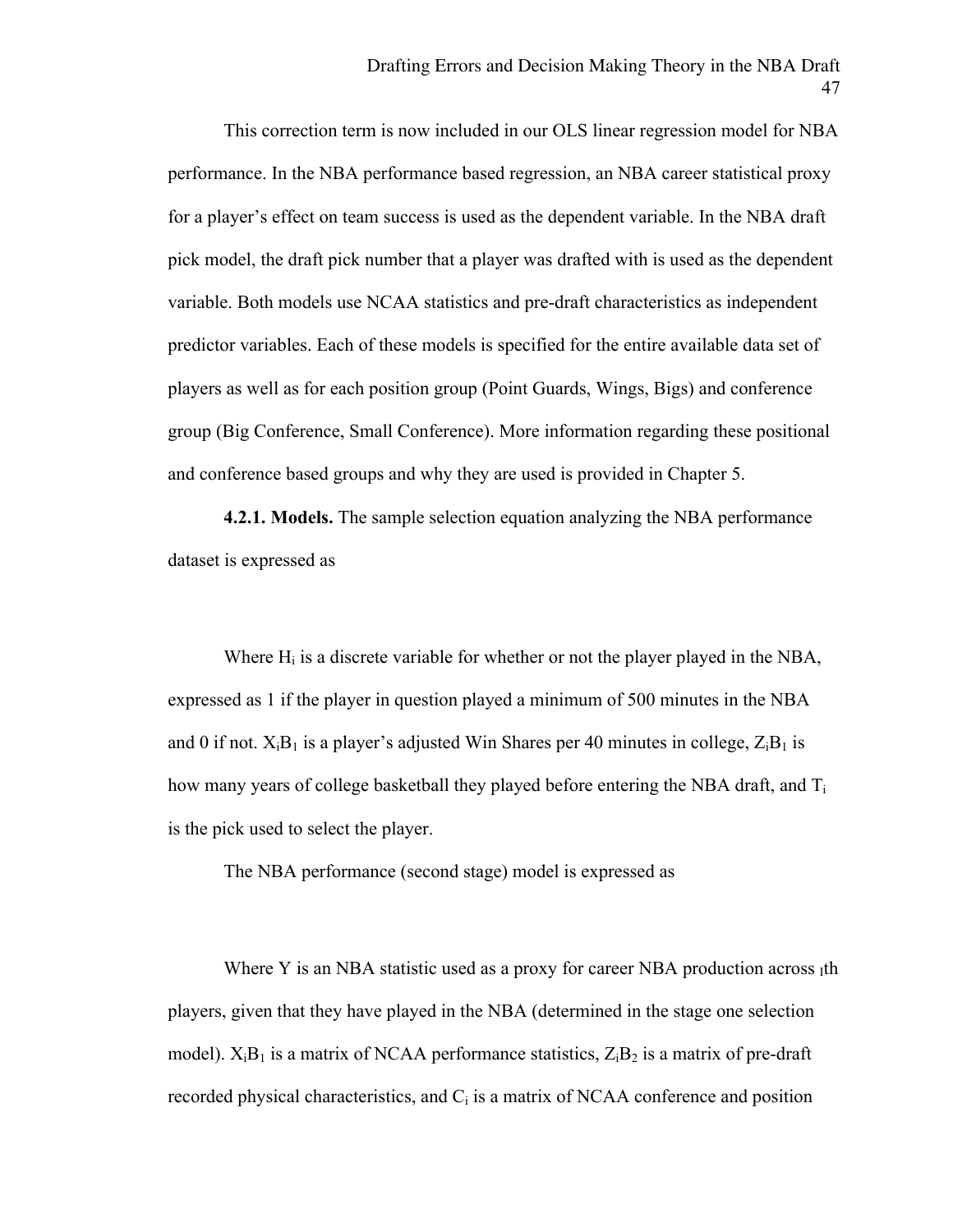categorical variables used as fixed effects. The variables used are explained in the next section.

The draft pick model analyzing the dataset is expressed as

Where Y is the draft pick number across  $_i$ th players,  $X_iB_i$  is a matrix of NCAA performance statistics,  $Z_iB_2$  is a matrix of pre-draft recorded physical characteristics, and  $C_i$  is a matrix of NCAA conference and position categorical variables used as fixed effects. As explained above, this model does not require a sample selection correction due to the fact that the entire dataset of players drafted between 2006-2013 is included in this analysis.

As mentioned in section 4.1.1, overconfidence and the subsequent use of nonregressive predictions could result in biased decisions by NBA decision makers. The null hypothesis (H0:  $Y^*_{1} = Y_1$ ) is that NBA front offices show no biases related to decision making and therefore draft in an optimal way. In this case, the factors predicting a player's draft position will be the same as those that predict a player's future performance. Using the performance and draft models described above, we will test the null hypothesis by showing the varied effects of these different factors. Statistically significant factors and their effect (either positive or negative) on draft position and NBA performance could demonstrate the sub-optimal draft practices and drafting biases of NBA front offices, perhaps related to the decision making theories outlined above.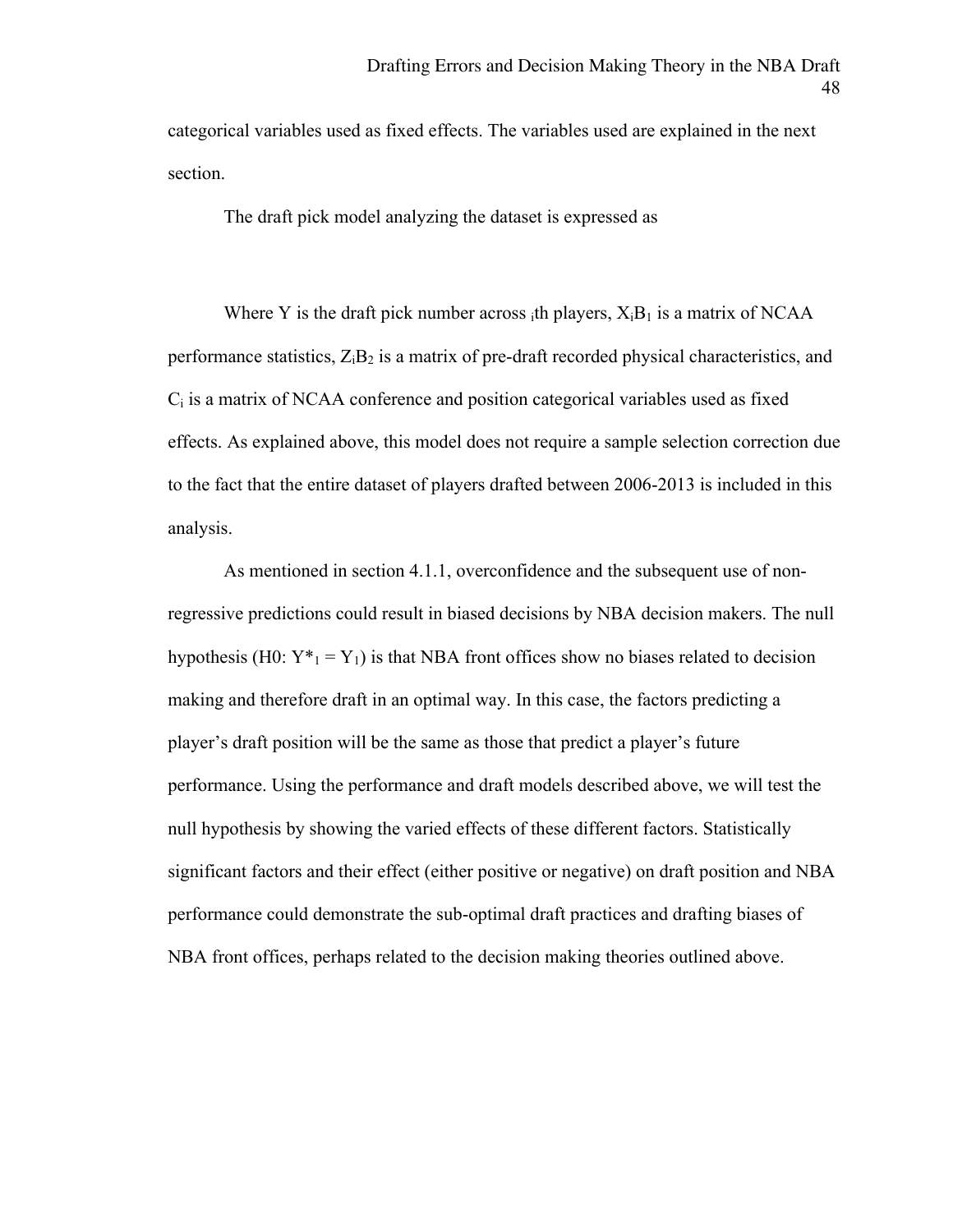#### **5. Data Description**

In this section, I examine the reason this sample was chosen, as well as the way the data for this sample was collected and filtered. Next, I examine the variables used as well as the rationale behind the statistics chosen. Finally, I explain how players are divided into groups by their position and by the conference they played in college, and the basis for these classifications.

#### **5.1. Data**

The initial data set for this research consisted of 1071 player-seasons for each season of NCAA Division 1 men's basketball played by NCAA players drafted to the NBA between 2006-2013. This timeframe was chosen for several reasons. First, it looks at players from recent drafts, which provides information that can still be relevant to players and front offices today. Second, this research requires a large enough sample of a player's NBA career to assess their performance; including only players drafted until 2013 ensures that all players in the dataset will have had the chance to play four potential NBA seasons. Finally, 2006 was the first draft year where high school players were prohibited from entering directly into the NBA draft.

These 1071 player-seasons include each player's on court statistics for that season of college basketball, the conference their team played in, their year of eligibility during that season, and the year of that season. Each player-season also includes NBA data regarding the pick where that player was selected in the draft, their pre-draft physical measurements, and some career NBA statistics used to measure performance and longevity. All data was compiled using sports-reference.com, basketball-reference.com, foxsports.com, and draftexpress.com.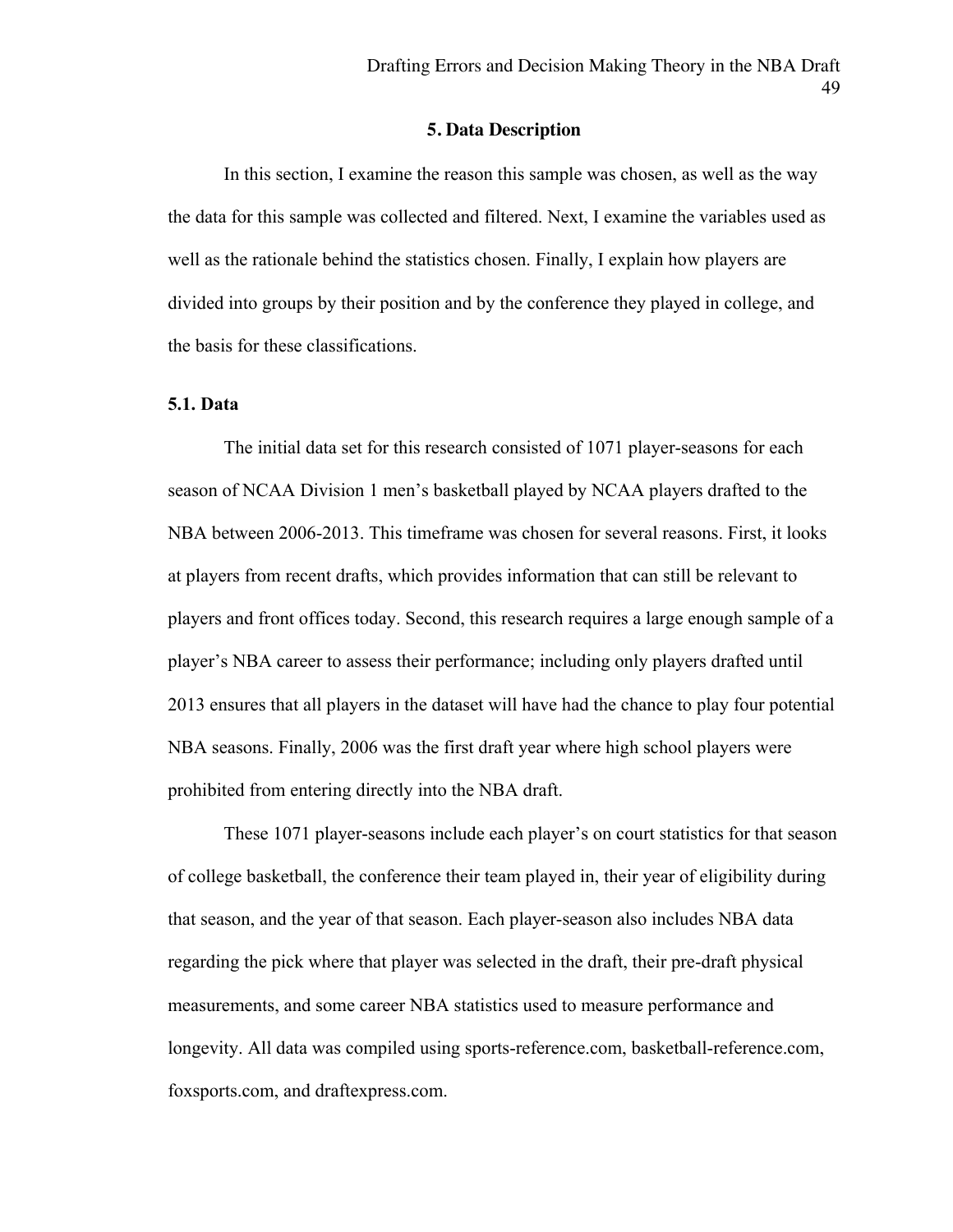NCAA eligibility rules allow for NCAA athletes to play up to four seasons of college basketball. As mentioned, NBA draft rules also stipulate that players must be at least one year removed from high school before entering the draft. Due to these requirements, NCAA Division I basketball players could have participated in between 1- 4<sup>6</sup> seasons before being drafted. In order to account for this inconsistency in total seasons played amongst drafted players, only the last NCAA season played is used in this analysis. This allows each player's NBA production or draft position to be regressed along statistics from the same college sample size, while using the most recent NCAA season as a predictor. This also takes into account the information most commonly emphasized by NBA front offices when evaluating talent before the draft. The importance of a player's final pre-draft season was highlighted in Berri et al. (2011), where the authors showed that with all other factors held constant, a player's participation in the Final Four in the season immediately preceding their entry into the NBA draft raised that player's draft stock.

For the NBA performance model specifications, all NCAA players drafted between 2006-2013 who did not play at least 500 minutes in the NBA are excluded from the data sets. These players are included in the draft pick specifications though, as no NBA performance dependent variables are needed. The final data set used for analysis thus consists of NCAA and NBA statistics, pre-draft measurements, and the draft and

 $\overline{a}$ 

<sup>&</sup>lt;sup>6</sup> Robert Sacre is an exception to this, as he played 5 seasons of college basketball before being drafted by the Los Angeles Lakers with the  $60^{th}$  pick ( $2^{nd}$  round) in 2012. Enes Kanter is another exception, as he signed a letter of intent to play at University of Kentucky but was declared ineligible and did not play any NCAA basketball. He is thus excluded from the dataset.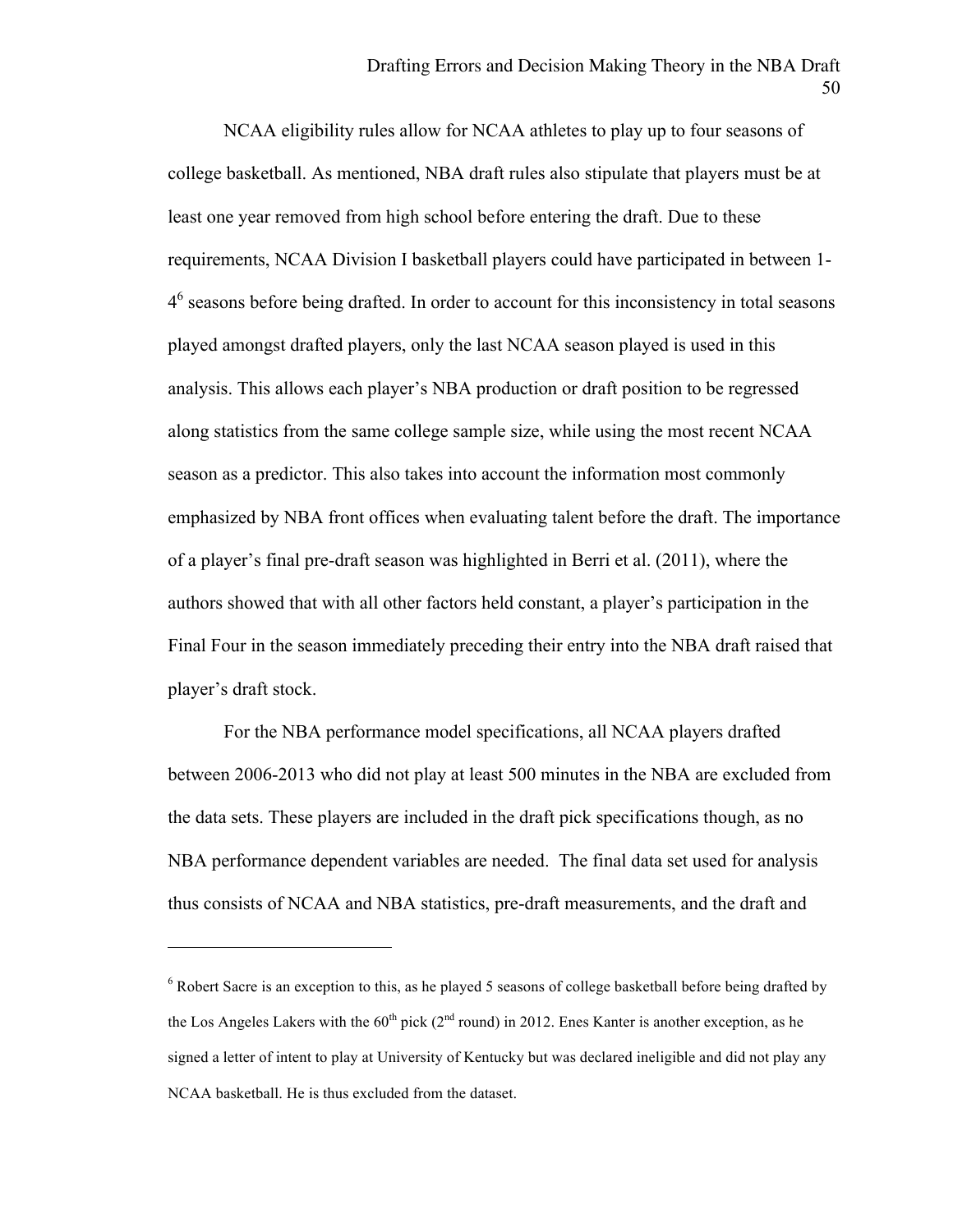player information for all the players used in each specification. The NBA performance specifications' datasets contain the 280 players drafted from NCAA Division I between 2006-2013 who played at least 500 minutes in the NBA. The draft pick specifications' datasets contain all 372 players drafted from NCAA Division I basketball between 2006- 2013. Each player's statistics and information is represented in one row of data.

## **5.2. Variables**

**5.2.1. Continuous variables used and unit of observation.** In the NBA performance specifications, each player's career Relative Win Shares per Game (RWSG) in the NBA, adjusted for position played (explained below), is used as the dependent variable. Player RWSG\_adj is thus the unit of observation for the NBA performance analyses. In the draft pick specifications, the pick each player was selected with in the draft is used as the dependent variable. Player draft slot is thus the unit of observations for the draft pick analyses.

The continuous independent variables used in all model specifications include NCAA Win Shares per 40 Minutes (WS40), True Shooting Percentage (TS), Effective Field Goal Percentage (EFG), Offensive Rating (ORtg), Defensive Rating (DRtg), Net Rating (NetRtg), Points per 40 Minutes (P40PTS), Rebounding Percentage (TRBPCT), Assist Percentage (ASTPCT), Steal Percentage (STLPCT), Block Percentage (BLKPCT), Turnover Percentage (TOVPCT), Usage rate (USGPCT), Three Point Rate (ThreePAR), Free Throw Rate (FTR), Height, Wingspan, Weight, and year of eligibility when drafted (Year).

**5.2.2. Explanation of variables.** WS40 is an estimate of the number of wins contributed to by a player according to their offensive and defensive contributions,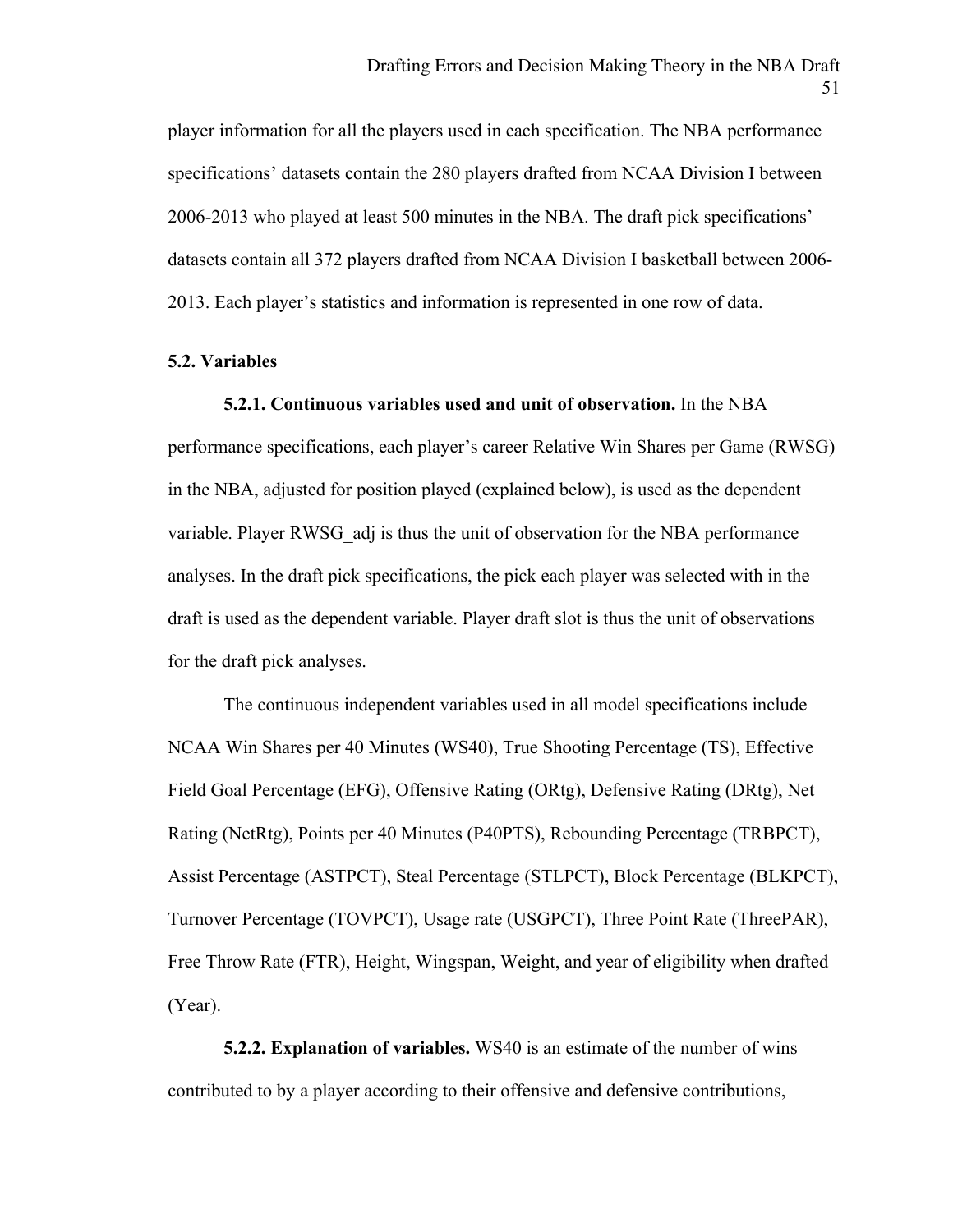adjusted to 40 minutes of playing time. RWSG is an estimate of the number of wins contributed by a player per game, calculated by multiplying a player's Win Shares per minute (WS40/40) with their NBA minutes per game.

TS is a measure of shooting efficiency that takes into account the shooting percentage of a player using the relative weight of 2 point field goals, 3 point field goals, and free throws. EFG is a measure of shooting efficiency that properly weights the importance and value of 2 point and 3 point field goals. ORtg is an estimate of the amount of points a player's team produces per 100 possessions that they are on the court. DRtg is an estimate of the amount of points a player's team allows per 100 possessions when they are on the court. NetRtg is the difference between a player's ORtg and DRtg. P40PTS is the amount of points a player scores per 40 minutes of playing time. TRBPCT is the percentage of total (offensive and defensive) available rebounds a player accumulates when he is on the court. ASTPCT is the percentage of teammate made field goals that are assisted on by a player when he is on the court. STLPCT is the percentage of opponent's possessions that end because of a steal by a player when he is on the court. BLKPCT is the percentage of opponent 2-point field goal attempts that are blocked by a player when he is on the court. TOVPCT is the amount of turnovers made by a player per 100 plays. USGPCT is the percentage of a team's plays used by a player, where their team's offensive possession ends with the player taking a shot, drawing a foul from the opposition, or turning the ball over. ThreePAR is the ratio of 3 point shot attempts to total field goal attempts taken by a player. FTR is the ratio of free throw attempts to field goal attempts taken by a player. Height is the recorded height of the player in their most recent pre draft measurement, expressed in centimetres. Wingspan is the recorded wingspan of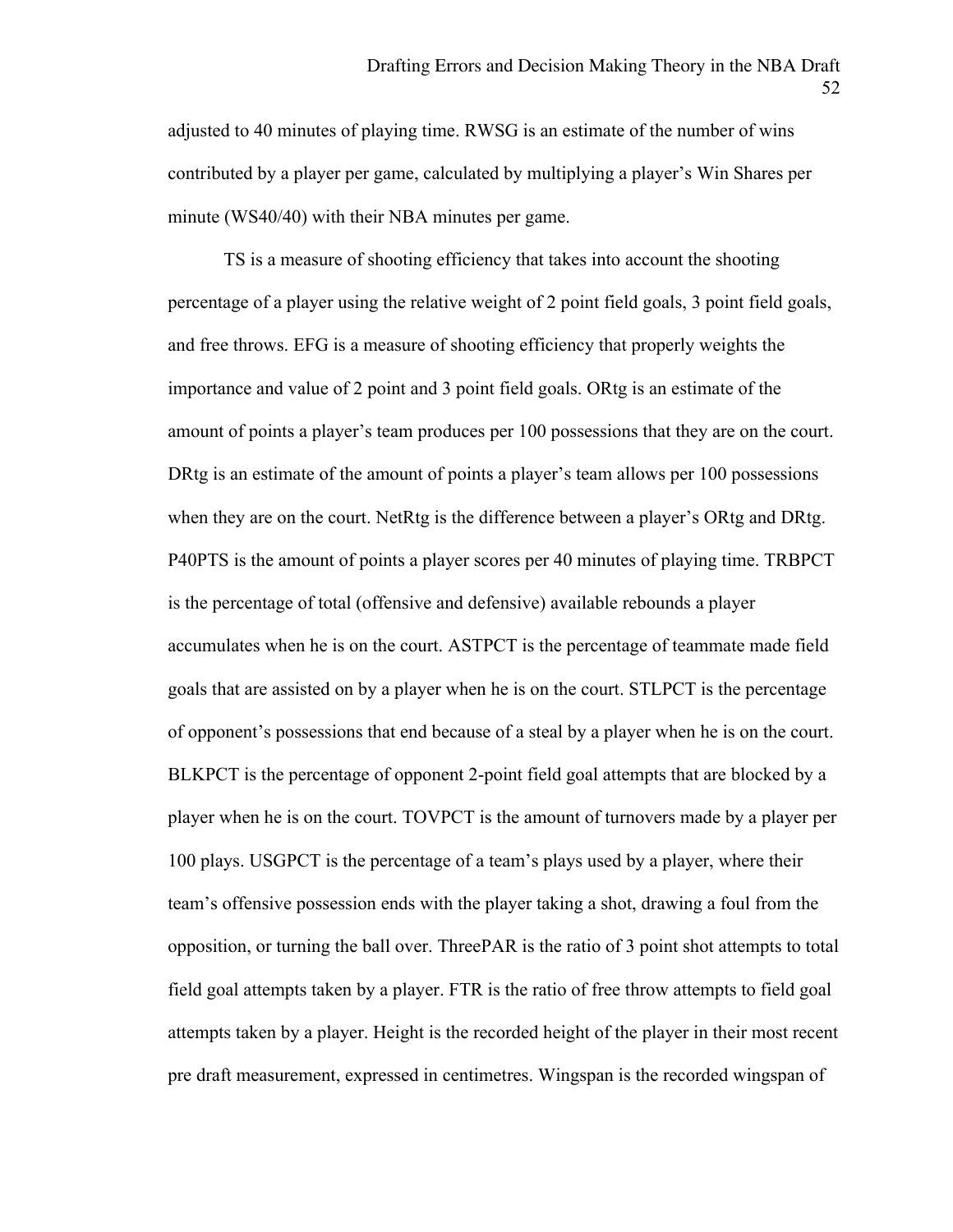the player in their most recent pre draft measurement, expressed in centimetres. Weight is the is the recorded weight of the player in their most recent pre draft measurement, expressed in pounds. Finally, Year is how many seasons of college basketball a player played before being drafted to the NBA.

**5.2.3. Position adjustments.** For the NBA performance and draft pick specifications analyzing the entire group of players, all of the statistics and measurements used - excluding Year - are adjusted for the position of the player. From a documentation standpoint, all of these variables have a " adj" suffix to show this adjustment (WS40 adj, TS\_adj, etc.). This position adjustment is done by subtracting the position-specific average of a statistic from a player's total in that statistic, and then adding the average of that statistic for all players back to the player's individual total (Berri 2010). Due to the nature of the game of basketball and the different roles players are asked to play, certain player types are more likely to accumulate higher or lower numbers or percentages in specific statistics or measurements. Positional adjustments standardize these statistics and measurements across all positions.

**5.2.4. Statistics Rationale.** The statistics described above were chosen for a few reasons. First, when assessing a large group of players from a variety of different teams, conferences and playing styles, it is vital to remove as much statistical noise as possible. This means using statistics that isolate a player's contributions while minimizing the effect of factors out of that player's control. The most representative and useful statistics place players on as equal a playing field as possible. For example, using a player's raw season totals disadvantages those whose team played less games, while even using per game statistics can hurt players who play for teams that play at a slower pace or players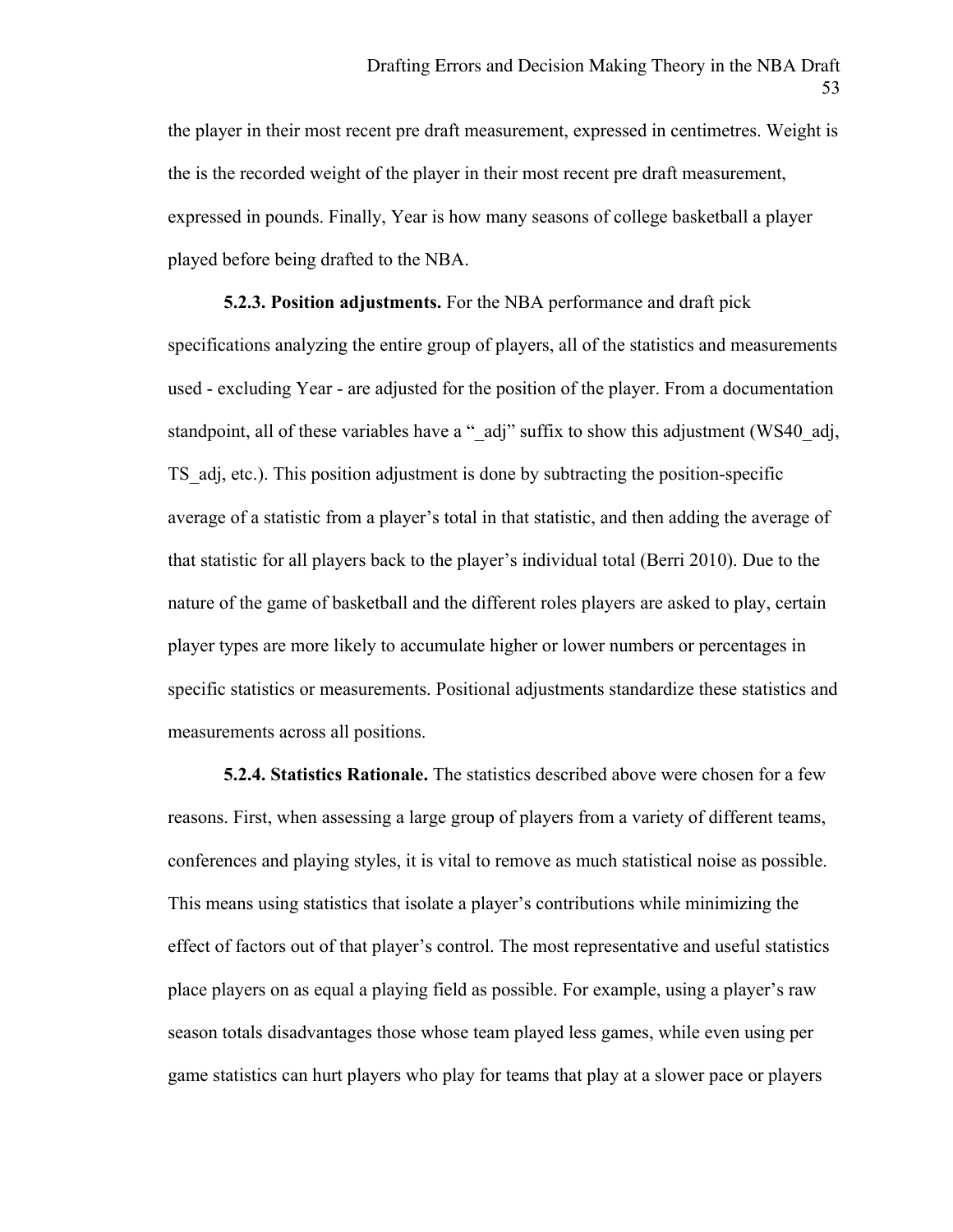that do not receive as much playing time for whatever reason. These factors are generally out of a player's control. With this in mind, the statistics chosen for this analysis are standardized as much as possible.

Using percentage-based statistics allows us to assess how much a player contributes given the opportunities they have. If two players both averaged 10 rebounds per game, and this was the only statistic we knew about the two players, it would be difficult to determine which player was better at rebounding. However, if we knew that, while they both average 10 rebounds per game, one player rebounded 30% of available missed shots when they were on the court while the other rebounded only 20%, the answer becomes clearer. When percentage stats are not available, we use other rate based statistics (i.e. P40PTS, WS40) that standardize performance across a set period of time, thereby eliminating the effect that differing minutes or games played can have on the assessment of a player's performance. Holistic measurements such as WS, NetRtg, ORtg, and DRtg also provide information regarding a player's broader impact on his team's success and on the score of the game when they are on the court, while a shooting percentage statistic like TS or EFG accounts for the relative importance of different shots and thus acts as a better indicator of how efficiently a player shoots and scores.

There are nevertheless some variables and statistics that could be important to NBA decision makers that are not accounted for in the evaluation of players. These factors may include a player's history of team and personal success at the high school, AAU and international competition levels, a player's marketability and likability, personal references from former coaches and teammates, their performance on various physiological and/or psychological tests, academic performance, family and injury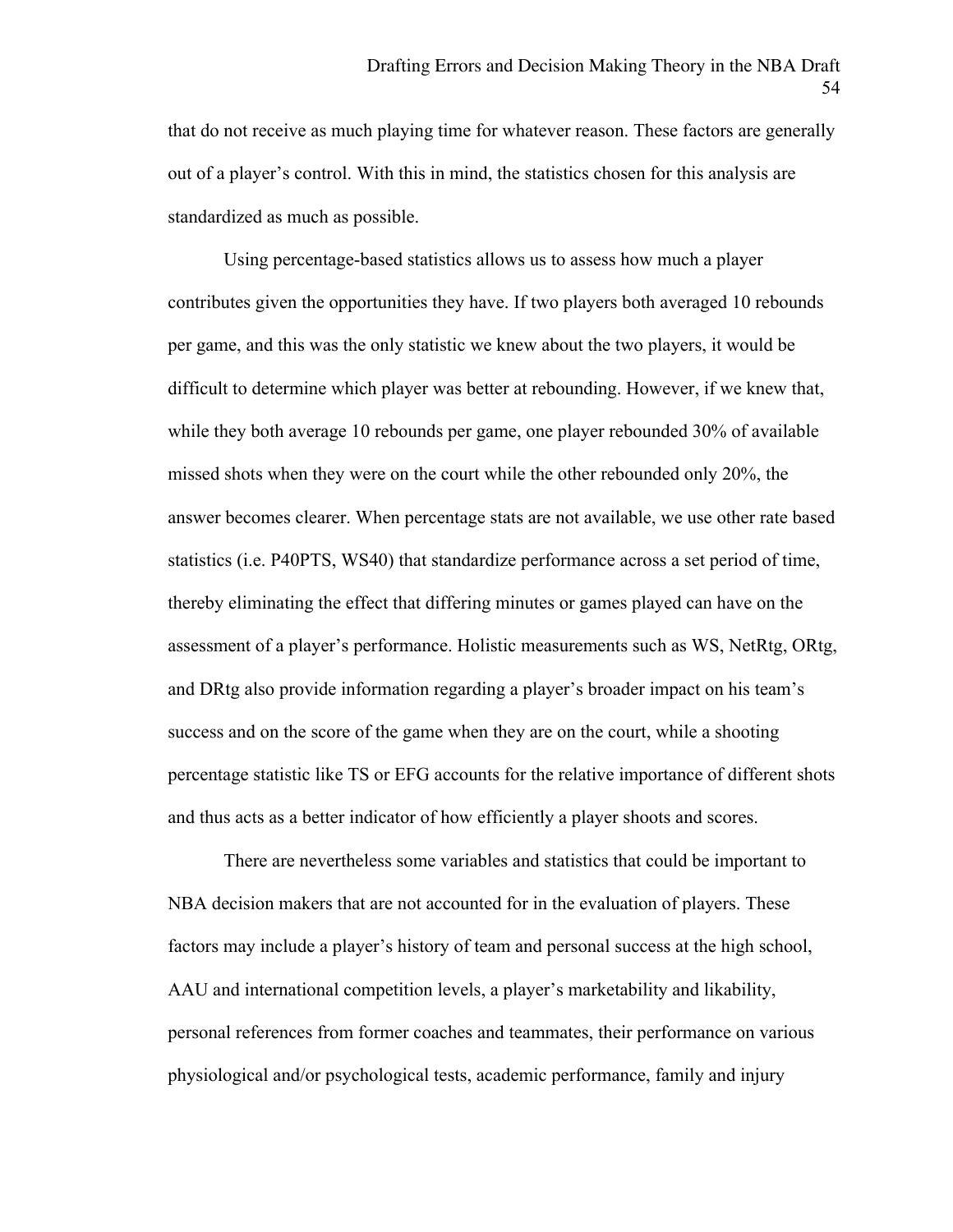history, and team fit, amongst others. For various reasons, factors like these would be nearly impossible to include in the model or difficult to standardize for the entire group of players. For example, assessing a player's likability and acquiring a sufficient amount of personal references for each player would be extremely difficult, while there is little or no access to team and league issued physiological and psychological tests as well as players' academic performance.

**5.2.5. Position groups and conference categorical variables.** Discrete

categorical variables are also used in this analysis. In the specifications examining the entire dataset without specific position or position-conference groups, position categorical variables are used in order to measure the fixed effect that playing a specific position has on both NBA performance and draft selection. These three categorical variables are Point Guards, Wings, and Bigs, with a player having a score of 1 in the variable of the position group they belong to and a 0 for the others.

It is important to note that the way players are grouped by position in this analysis is not by the traditional classifications given to basketball players and used in past research. The five traditional positions on a basketball team are Point Guard, Shooting Guard, Small Forward, Power Forward, and Centre. Most studies that have grouped basketball players by position have used these five position categories (Lee and Berri, 2008; Berri et al. 2010), while others have used the more broad classification of Guards, Forwards, and Centres (Sampaio et al., 2006; Abrams et al., 2008). This analysis uses only three position categories to generate larger sample sizes for each position type. However, the traditional Guards, Forwards and Centres classifications are not used.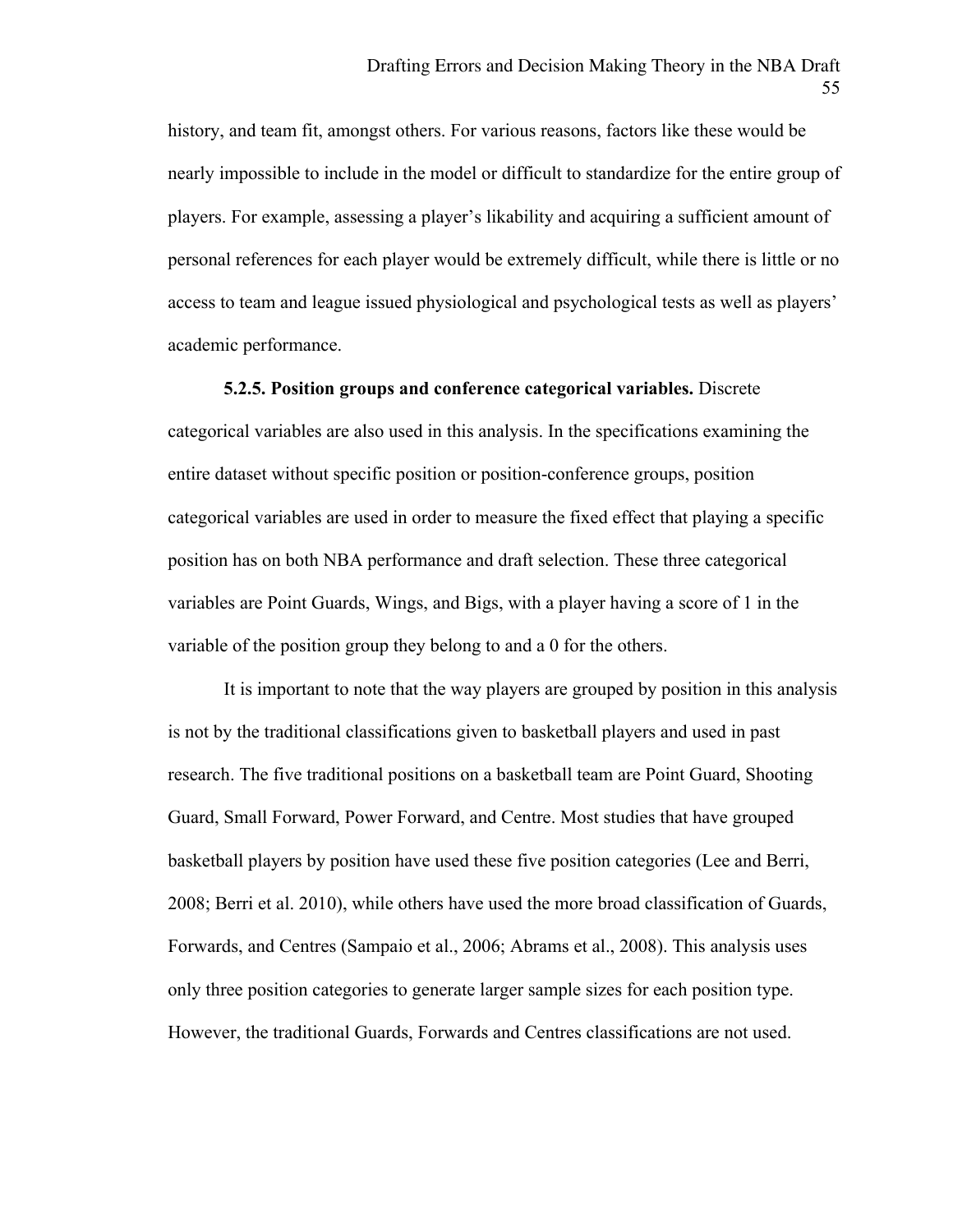These traditional position types were created for the way the game was played in the past, when each team's goal was to get as close to the basket as possible to take a shot. In the modern game, teams do not play with two Forwards (Small Forward and Power Forward) and one Centre on the inside; they use a maximum of two interior players and often only one. To classify those who play the small forward position and those who play the power forward position in the same group is outdated and does not reflect the way the game is now played. Small forwards play along the perimeter, while power forwards generally play on the inside. Small forwards and shooting guards have become nearly interchangeable in the modern game of basketball as "Wing" players. Power Forwards and Centres both play on the inside and have similar roles as well. While Point Guards play on the perimeter like Wing players, they play a very different role than Wings, as they handle the ball much more and are usually expected to set up and facilitate their team's offense. As Boston Celtics head coach Brad Stevens said in response to a question about the different roles of the players on the team, "it may be as simple as three positions now, where you're either a ball-handler, a wing or a big" (Goldberg, 2017). The three position types used therefore reflect this new reality, and are thus Point Guards, Wings and Bigs. Point Guards are those who play the Point Guard position, Wings are those who play the Shooting Guard or Small Forward position, and Bigs are those who play the Power Forward or Centre position. Inclusion in one of these groups is based on the position that a player was drafted to play in the NBA, rather than their listed position in college. This is thus determined by the position they have played at the NBA level, which in turn is based on the position where they have played most of their NBA seasons,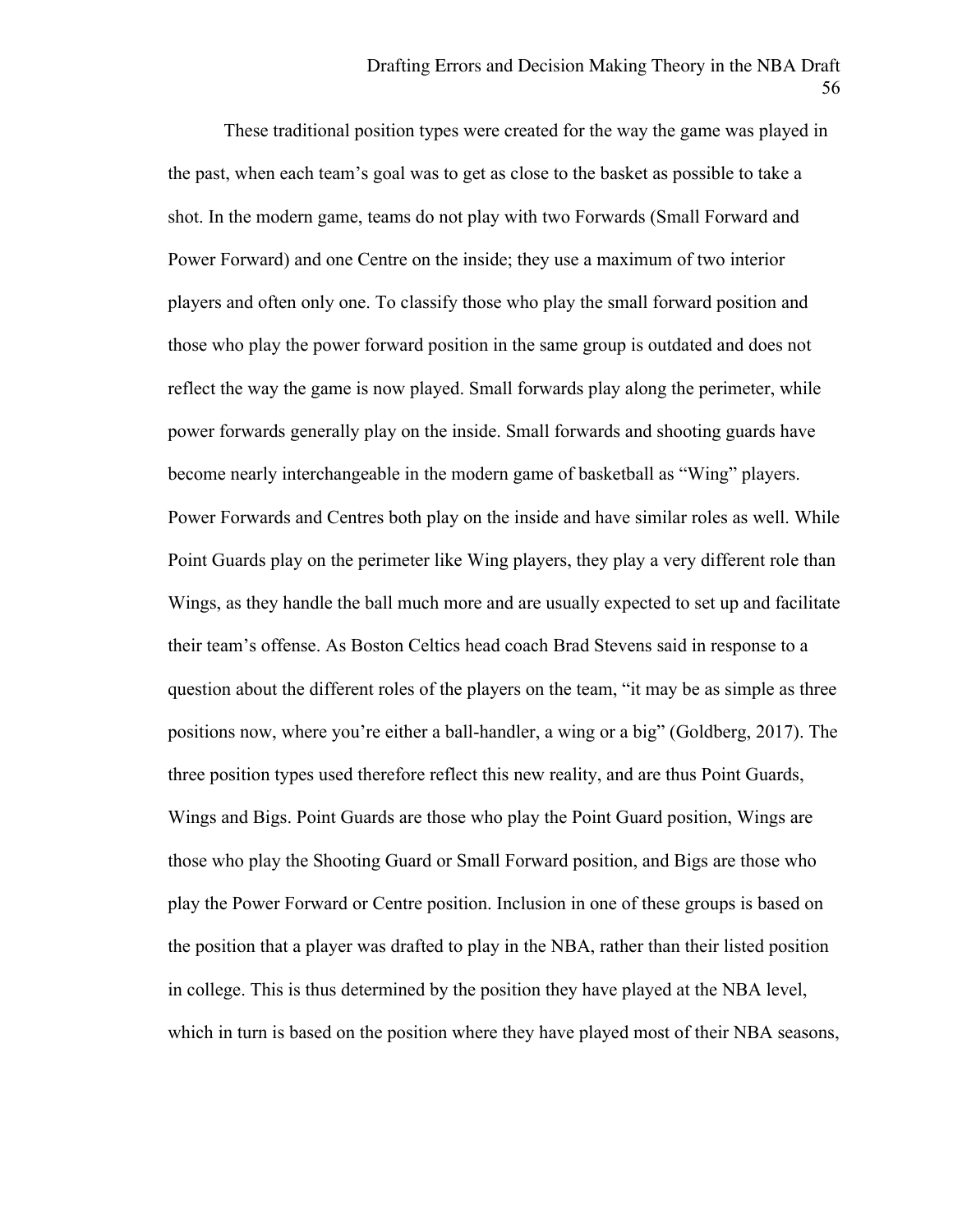according to basketball-reference.com. These position types more accurately group together players with similar responsibilities and roles in the modern game of basketball.

**5.2.6. NCAA conferences and conference categorical variables.** Conference based categorical variables are also used. These variables are included to measure the fixed effects on NBA performance and draft selection of a player playing on a team in one of the six Power Conferences in NCAA Division 1 basketball. Six variables representing the six Power Conferences are used: ACC, Big 12, Big Ten, Big East, Pac 10, and SEC. Though the Pac 12 conference changed names from the Pac 10 to the Pac 12 in 2010, all players listed in either of these conferences will be considered Pac 10 players. As mentioned in Chapter 3, these six conferences were chosen because of their consistently higher Rating Power Index (RPI) scores in conference rankings as well as their traditional dominance of NCAA basketball in terms of both team and individual player success. The vast majority of both NCAA championship teams and drafted NBA players have come from these conferences. The level of talent and difficulty of playing in these conferences is therefore expected to be higher.

Players have a score of 1 in the variable of the conference they belong to and a 0 for all of the others, while a player who did not play in any of the six conferences will have a 0 in all six of these categorical variables. Playing NCAA basketball in one of these six conferences also results in a player's inclusion in the Big Conference group in the position-conference specifications. Players who did not play their NCAA basketball in one of these conferences are part of the Small Conference group.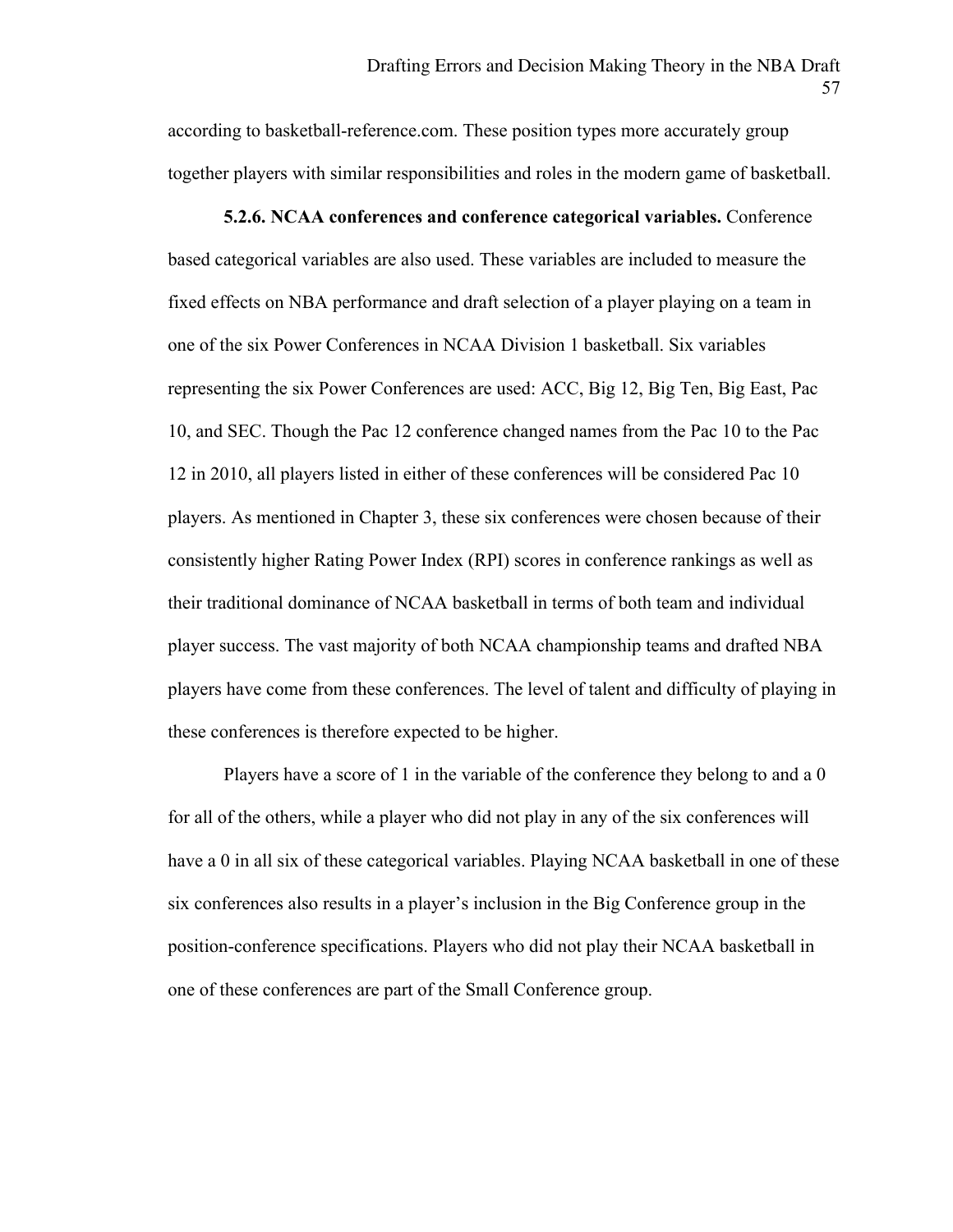## **6. Results**

In this section, I present relevant summary statistics and estimates, with variations in the sample used in the models as well as what is being analyzed. There are draft pick models, performance models without a Heckman correction, and performance models with a Heckman correction. Not all estimates are examined here; only those that merit further discussion or that can be used as a potential basis for future research are mentioned. All results can be found in tables in Section 9.

# **6.1. Summary statistics**

As stated above, the draft pick model sample contains all NCAA Division I basketball players drafted to the NBA between 2006-2013, while the NBA performance model is a selected sample containing only players who have also played a minimum of 500 minutes in the NBA with a Relative Win Share per Game score of 0 or above. The results and summary statistics presented here focus mostly on the differences and similarities between the statistics in the two models. There is a notable difference between where the average player is drafted in the full sample and where they are drafted in the selected model, as players in the NBA performance model are drafted almost six spots better (22.93) than those in the full sample (28.70). Given the requirements for the selected sample, it makes sense that this sample has a higher average draft slot. Not only should NBA teams be drafting better players who are more likely to meet this minimum minutes played threshold with higher draft selections, but even in the case that the players they select are not actually better performers, they will be more likely to grant these higher draft picks more opportunities and playing time than their lower selected counterparts, allowing them to meet the minutes played threshold.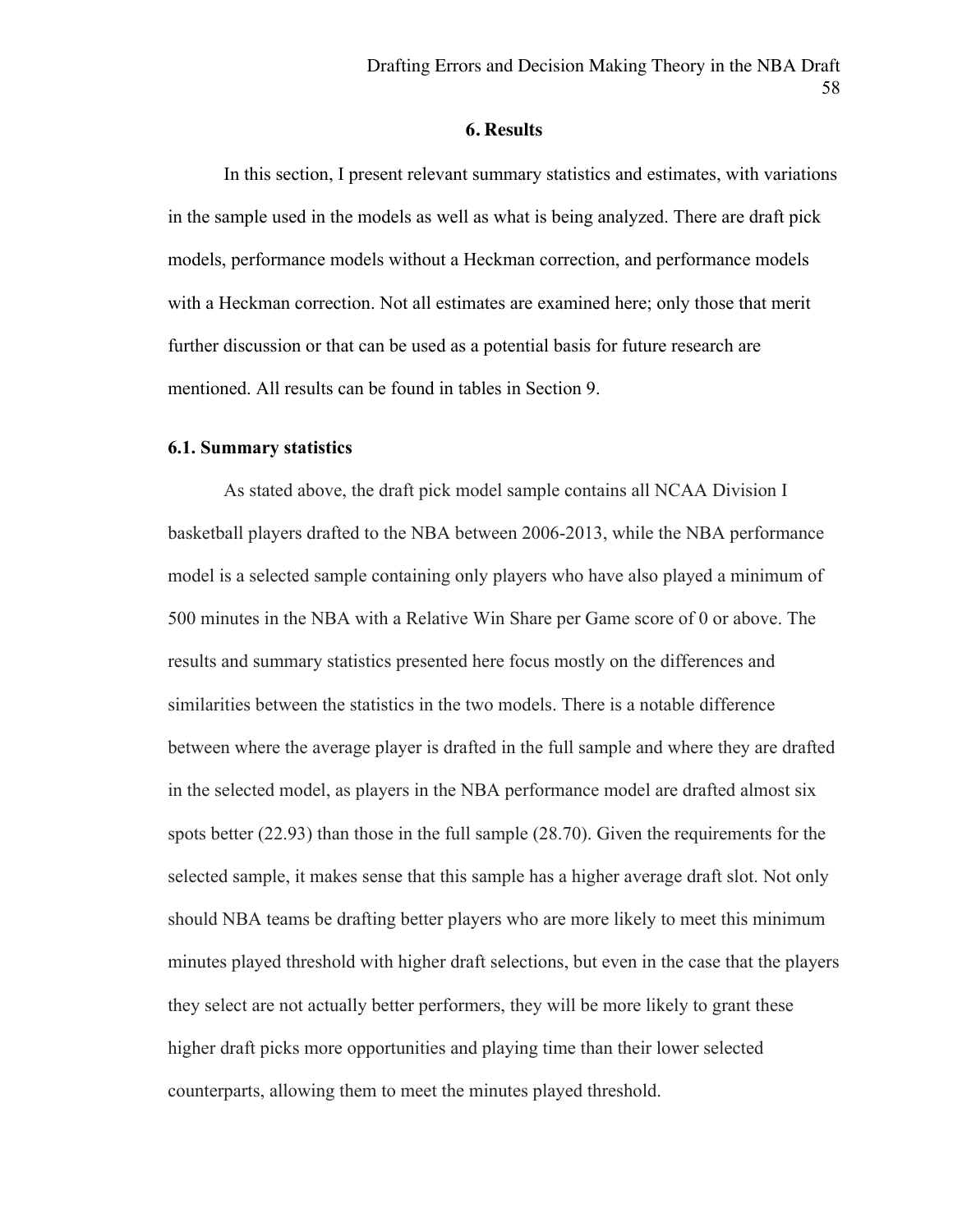The average NBA Relative Win Shares per Game of those in the NBA performance model sample was higher (1.91) than in the full sample (1.43). Logically, any NBA performance statistic that reflects a player's ability to affect his team's chance to win in a positive way (Win Shares, Points, Rebounds, Assists, etc) should be higher for players who have had careers or who have been given a chance to play in the NBA.

All of the other independent predictor variables and discrete fixed effects variables analyzed pertain to a player's NCAA career. This means that, unlike with the NBA draft pick and Win Share variables, the NCAA variable averages for players in the selected sample will not necessarily be higher than the averages for those in the larger full sample. Moreover, the smaller NBA performance model sample (266 vs. 372) still makes up 75% of the full sample, making it even more unlikely that the NCAA performance metrics will be drastically different in each sample. This is confirmed when examining the summary statistics. None of the NCAA performance predictor variables or the NCAA related fixed effects are notably different from one sample to the next.

With regards to the discrete categorical variables used as fixed effects, it is interesting to note that there are significantly more players drafted from Big Conferences (299) than Small Conferences (72). Moreover, Big Conference players are drafted an average of three spots higher. Of the major conferences, the ACC had the highest share of both drafted players and of players who have played at least 500 minutes in the NBA. In terms of players' positions, Wings (normally shooting guards and small forwards) and Bigs (power forwards and centers) traditionally each make up 40% of an NBA lineup, while the Point Guard position makes up the final 20% of the five man unit. The player positions of both the full draft pick sample as well as the NBA performance sample broke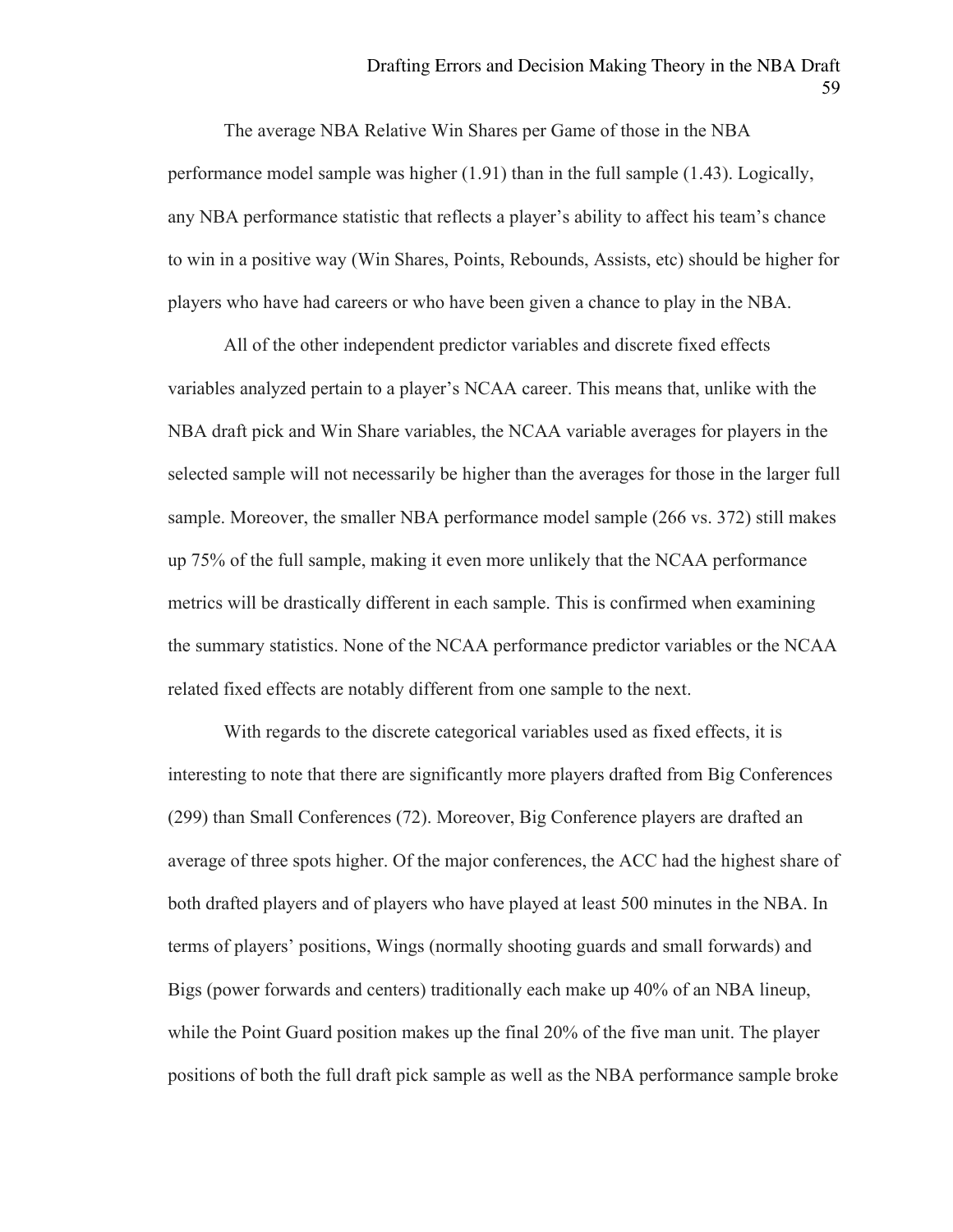down according to this traditional basketball team structure, with Wings making up 42% of the sample in each model, Bigs making up 40% and 39%, and Point Guards making up the remaining 17% and 18% in the two models.

#### **6.2. Full Model Estimates**

The draft pick model, NBA performance model without the Heckman correction, and the NBA performance model with the Heckman correction were all examined individually in order to assess and determine the importance of the different predictor variables. It is important to remember that all independent variables in these models – excluding a player's year of eligibility when drafted – are adjusted for the position played by the player. The models were then compared with each other in order to examine the similarities differences between what predicts a college player's draft position and what predicts their future NBA performance, in order to assess whether biases exist in decision making.

**6.2.1. Full draft pick model.** In the draft pick model (Table 9), there are several NCAA performance statistics and player factors that affect draft position. With regards to the performance metrics analyzed, higher totals in Win Shares, points per 40 minutes, assist percentage, steal percentage, block percentage and free throw rate were all statistically significant factors in raising a player's draft stock. For non-performance factors, height had a positive effect on draft position, while years played in college had a negative effect on where a player was drafted. In terms of the fixed effects looked at, playing for one of the six Big Conferences generally had a strong impact on draft position. More specifically, players from the Pac-10 conference received the biggest boost (an average of 7.93 draft positions), followed by players from the Big East (7.04),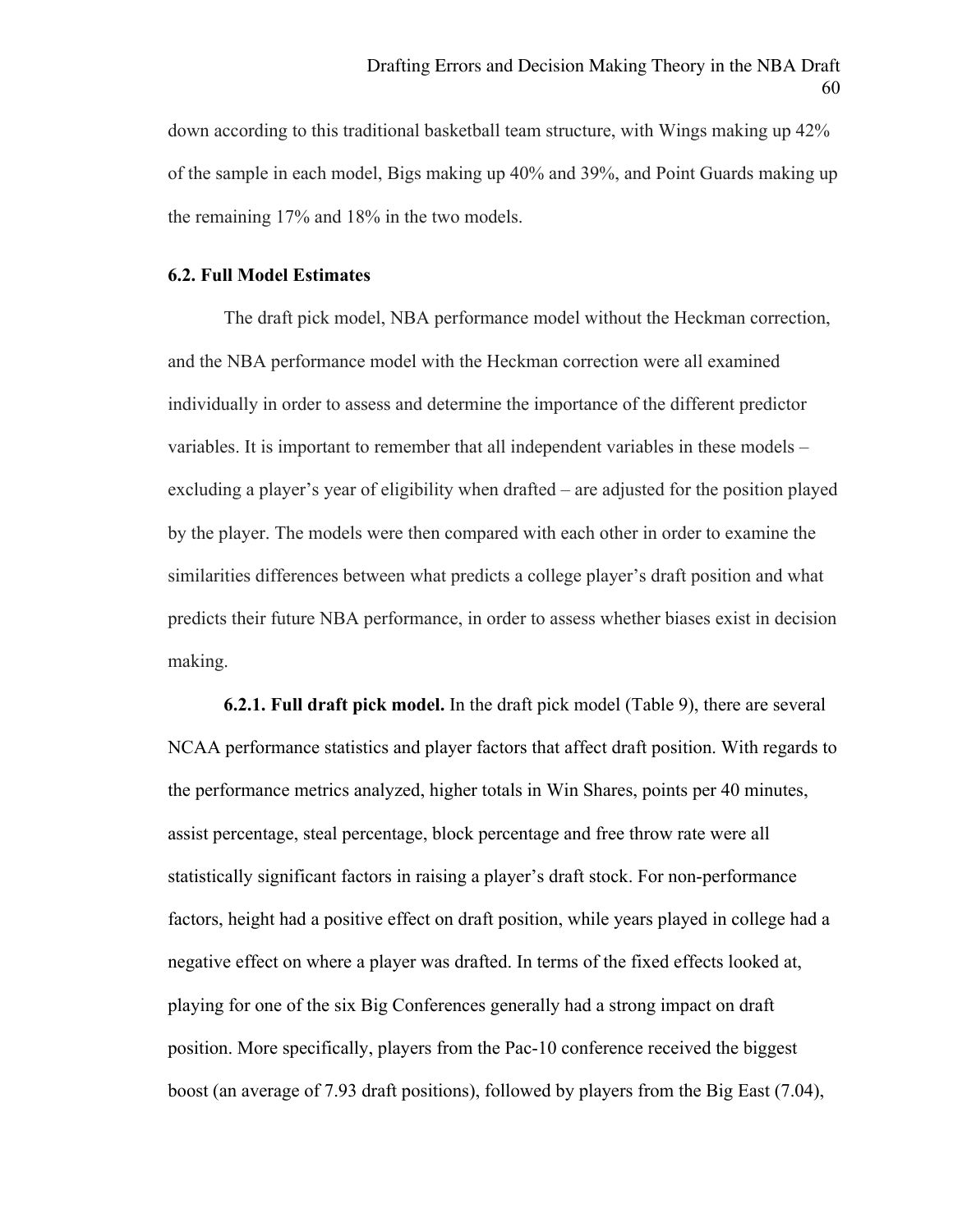ACC (6.31), and SEC (3.93). None of the position based fixed effects showed any statistically significant impact.

**6.2.2. NBA performance models.** Both NBA performance models (with and without the Heckman correction) use the same dependent and independent variables as well as the same reduced sample size. There are therefore only subtle differences between the two performance models. For the NCAA performance metrics analyzed, both models show a statistically significant positive effect for NCAA players who had higher totals in rebound percentage, assist percentage, and free throw rate. Turnover percentage was also negatively correlated with future NBA performance.

With regards to the non-performance factors analyzed, only the year of eligibility of a college player when drafted had a statistically significant impact on NBA production. In both NBA performance models, players who were younger and had less college experience were more likely to have successful NBA careers. Finally, in terms of the fixed effects analyzed, playing for a Big Conference did not have a statistically significant effect on future NBA performance, and only one NCAA conference individually had a statistically significant effect at predicting a player's future success. Drafted players from the Pac-10 conference were more likely to be more productive NBA players, while none of the other conferences had a statistically impact, be it positive or negative. Playing a specific position did not have an effect on a player's future production in the NBA.

**6.2.3. Model comparison.** Comparing the estimates of the independent variables in the draft pick and Heckman corrected NBA performance models, there are several similarities and differences of note. In terms of performance metrics, only assist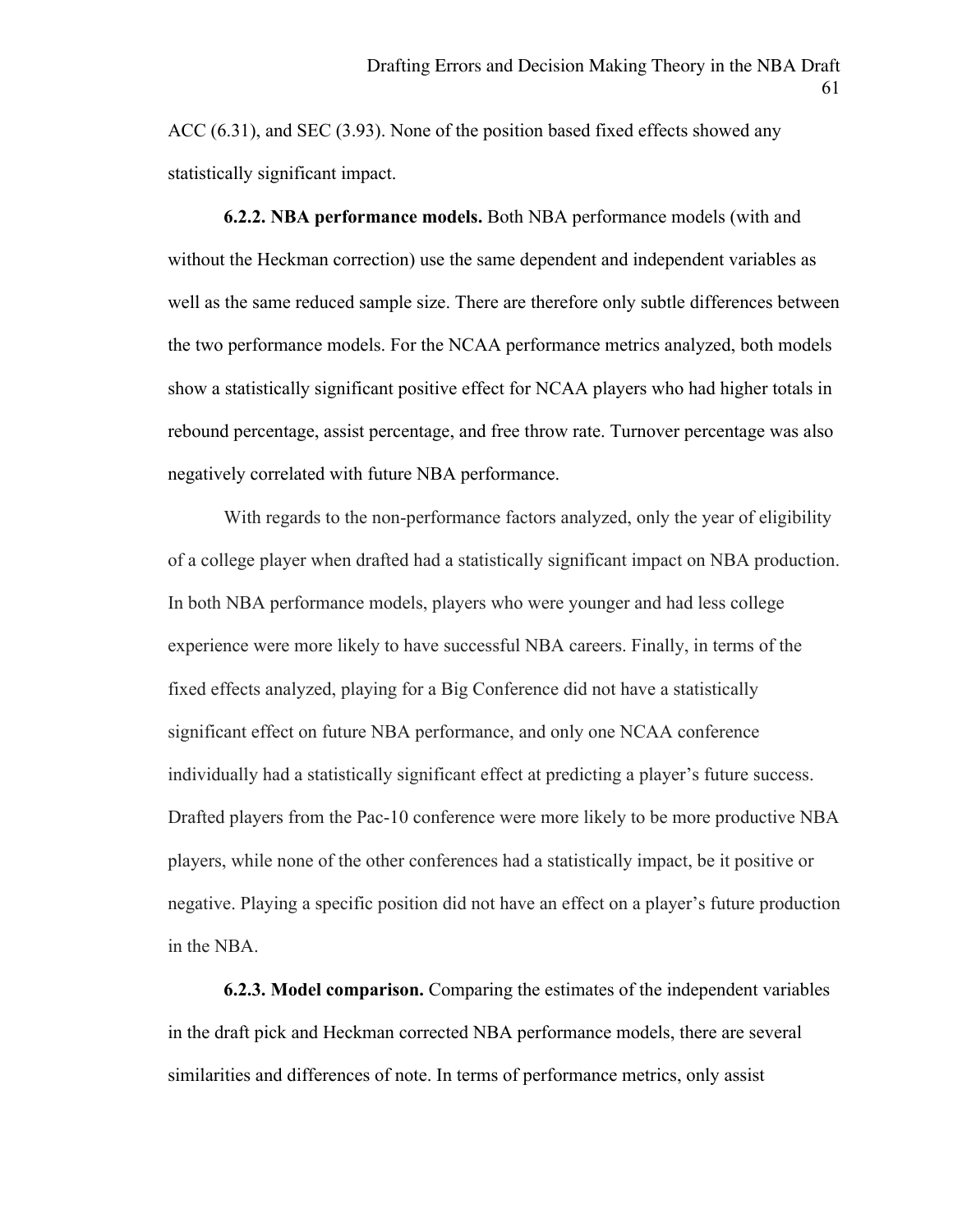percentage had a statistically significant positive<sup>7</sup> relationship with where a player is drafted and their future production in the NBA. The amount of years played by a player in the NCAA before being drafted had a negative relationship in both models.

On the other hand, there were several statistical and player factor variables that only had a statistically significant relationship with one of the models. Beginning with the draft pick model, NCAA Win Shares, scoring and block percentage both had a positive and statistically significant relationship with where a player was drafted. On the player factor side, relatively (to their position) taller players were also drafted higher. It is important to note that none of these factors have a statistically significant relationship with performance at the NBA level, though they have an effect on draft position.

Certain fixed effects also showed a statistically significant relationship with draft position. Playing for a team in a Big Conference, and specifically in the Pac-10, Big East, ACC, or SEC had a positive and statistically significant relationship with where a player was drafted. The Big Ten and Big 12 conference variables also had a positive relationship with draft position though it was not statistically significant. In the NBA performance model, only playing in the Pac-10 conference had a similar positive relationship. None of the other conference fixed effect variables had a statistically significant relationship with NBA performance. While their results were not statistically significant, it is interesting to

 $\overline{a}$ 

 $<sup>7</sup>$  For the purposes of this study, a positive statistical relationship for the draft pick model implies</sup> that the variable is correlated with a "higher" draft selection, which will actually be lower in its numerical value (1-60). Estimates with a negative sign in the draft model will therefore be proof of a positive relationship with where a player is drafted.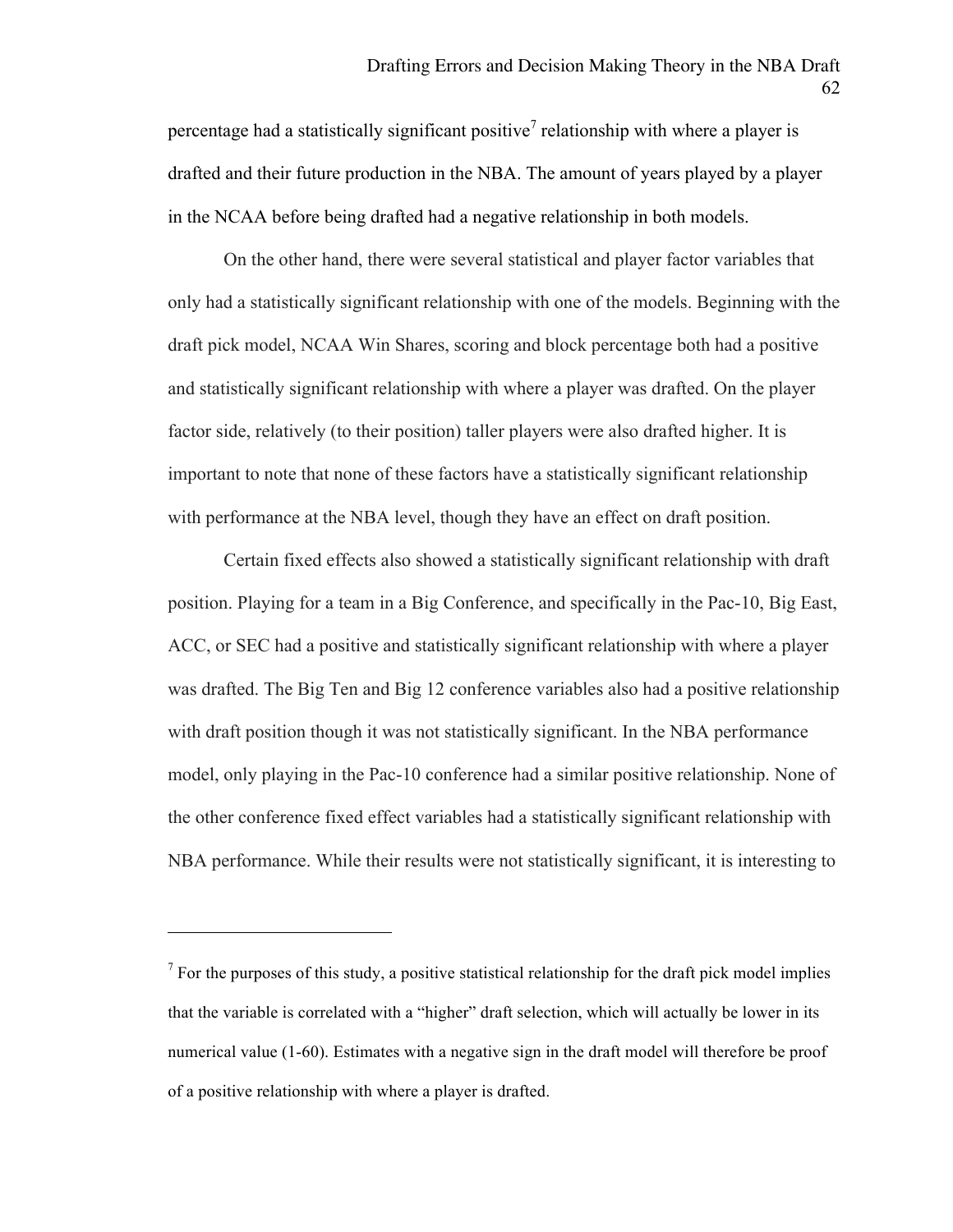note that playing for in the Big 12, Big East or Big 10 actually had a negative relationship with success, running directly counter to the results of the draft pick model.

In terms of the NBA performance model, several statistics produced statistically significant estimates as predictors of NBA success while not affecting draft position in a significant way. NCAA rebounding percentage, steal percentage and free throw rate all had a positive relationship with NBA performance for draftees. In addition, turnover percentage had a statistically significant negative relationship with NBA performance. While these statistics all acted as significant predictors of NBA success, based on the draft pick model, none of them were seen as significant by NBA decision makers.

## **6.3. Supplementary position based model**

The first supplementary models divided players by position. Two models were specified for each position cohort, using our draft pick and NBA performance models. Both models also used the Big Conference fixed effect instead of six individual conference fixed effects. There are three position cohorts: Bigs (power forwards and centers), Wings (shooting guards or small forwards) and Point Guards (point guards). The Heckman sample selection correction was applied to the NBA performance model once again. We will examine how each of these models compares to their larger counterpart (i.e. Bigs only draft pick model compared to full dataset draft pick model), then look at how these models relate to each other (i.e. Bigs only NBA performance model vs. Wings only NBA performance model vs. PGs only NBA performance model), and finally, we will examine the similarities and differences between what affects draft position and what affects NBA performance for each positional subgroup in order to determine if any biases exist among NBA decision makers for specific position types.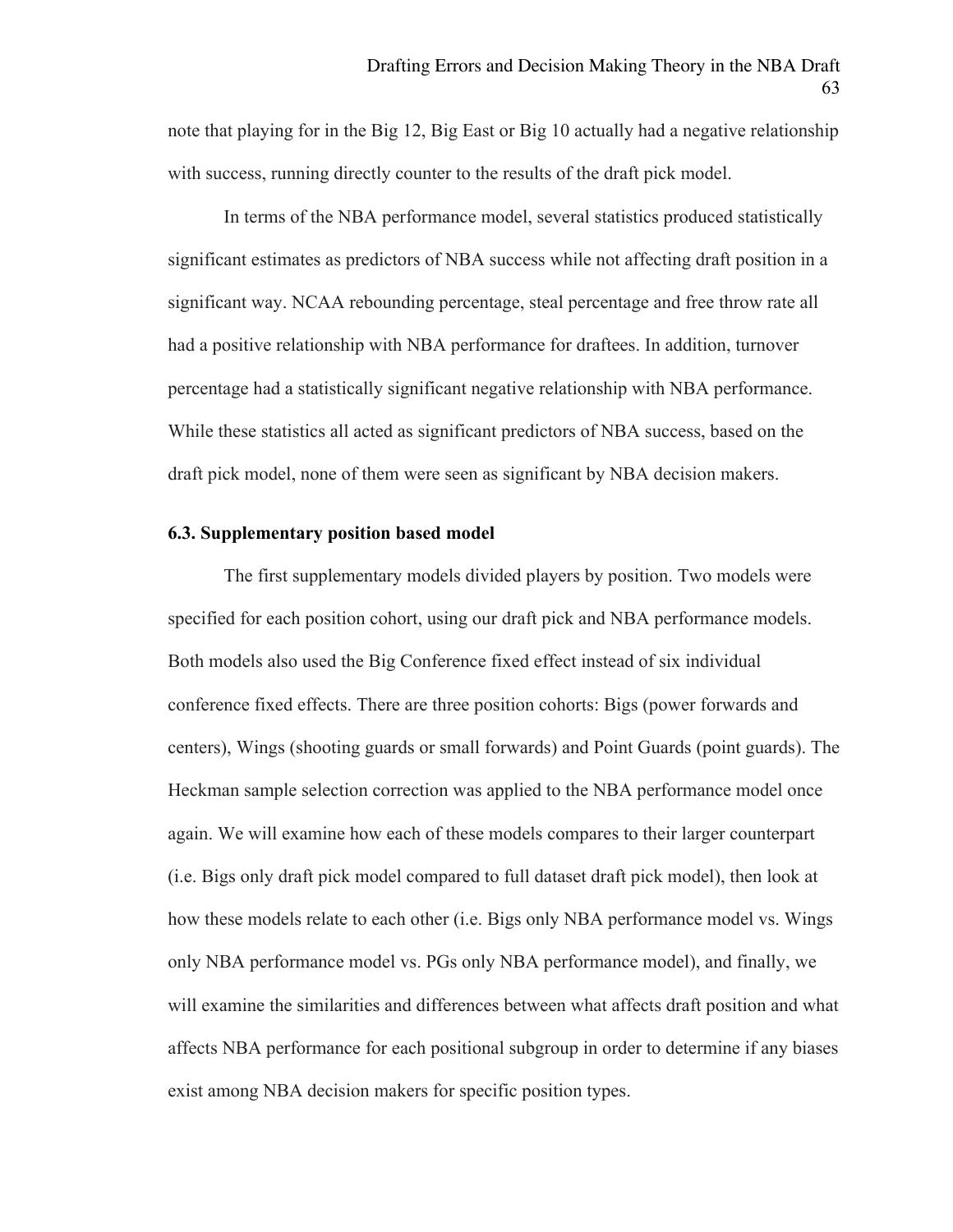**6.3.1. Draft pick models.** The same performance and non performance metrics that predicted draft position for the entire dataset also did so for these subsets, though there was some variation. For the NCAA performance variables among Bigs, Win Shares, points per 40 minutes, assist percentage, block percentage, and usage rate all had a statistically significant effect on draft position. Win Shares and assist percentage both had a weaker impact than in the larger draft pick model, while points per 40 minutes had a stronger one. Block percentage had a similar impact as in the larger model. Usage rate, which did not have a statistically significant relationship with draft position in the larger model, showed a significant negative relationship with draft position for Bigs.

In terms of the non-performance metrics, height, the amount of years played in college, and whether the player played in a Big Conference all had an effect on draft position. The estimates for the effect of the amount of years played in college and having played in a Big Conference on draft position for Bigs are nearly identical to the estimates in the larger model. For Bigs, taller players relative to their position group receive an even bigger boost in the draft, as the estimates for height are higher in this supplementary model compared to the larger model.

The next model contained only Wing players. In terms of the performance metrics in this model, Win Shares, rebound percentage, steal percentage; block percentage and usage rate all had a statistically significant effect on draft position. Rebound percentage and usage rate, neither of which had a statistically significant effect on draft position in the larger model, both had a significant negative impact on draft position. On the other hand, points per 40 minutes had a statistically impact on draft position in the Wings only model, though both of these factors helped predict draft position in the larger model.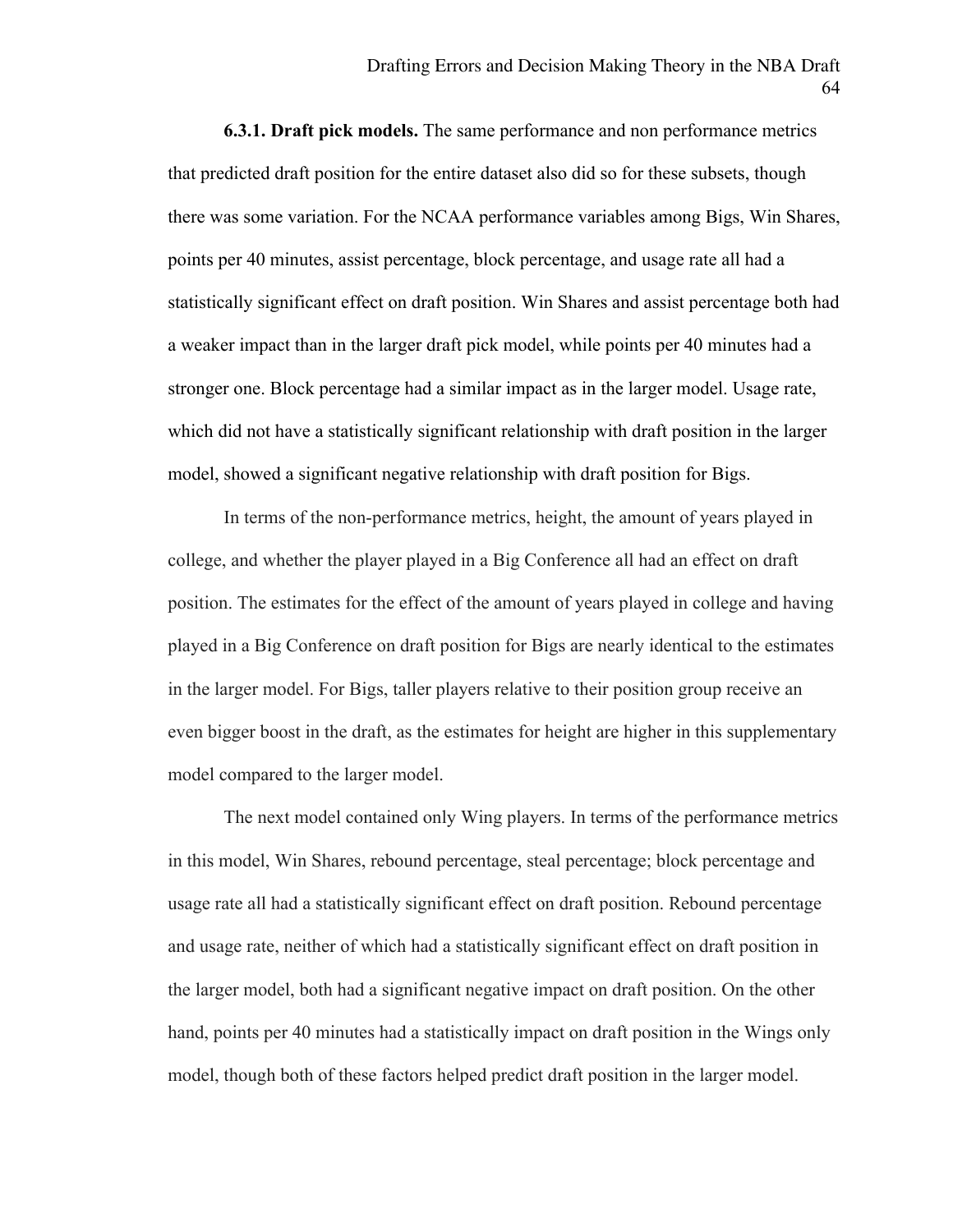For the non-performance metrics analyzed, height, years played in college, and whether the player played in a Big Conference all had an effect on draft position. Compared to the larger model, height had a stronger positive relationship with draft position for Wings, while years played in college also has a slightly stronger negative relationship. Having played in a Big Conference has the same effect on draft position for Wings as it did for the larger dataset.

The final position based model contained only Point Guards. In terms of the performance metrics analyzed, only Win Shares, steal percentage and three-point rate had a statistically significant relationship with draft position. Three point rate – which did not have any sort of statistically significant relationship with draft position in the larger model – actually showed a negative relationship with draft position. Neither points per 40 minutes, assist percentage or block percentage had a significant relationship in this model.

As for the non-performance variables analyzed, height, weight, and years played had a significant effect on draft position among Point Guards. Height and years played in college both had nearly identical relationships with draft position in this model as they did in the larger model. Weight – which did not have any sort of statistically significant relationship in any of the previous models – had a significant and strong negative relationship with draft position for Point Guards. Finally, having played in a Big Conference – which had a positive relationship with draft position in each of the previous models – did not have any effect for the drafting of Point Guards.

**6.3.2. Comparing draft pick models to each other.** There are several disparities in the estimates for the different position based draft pick models. On the performance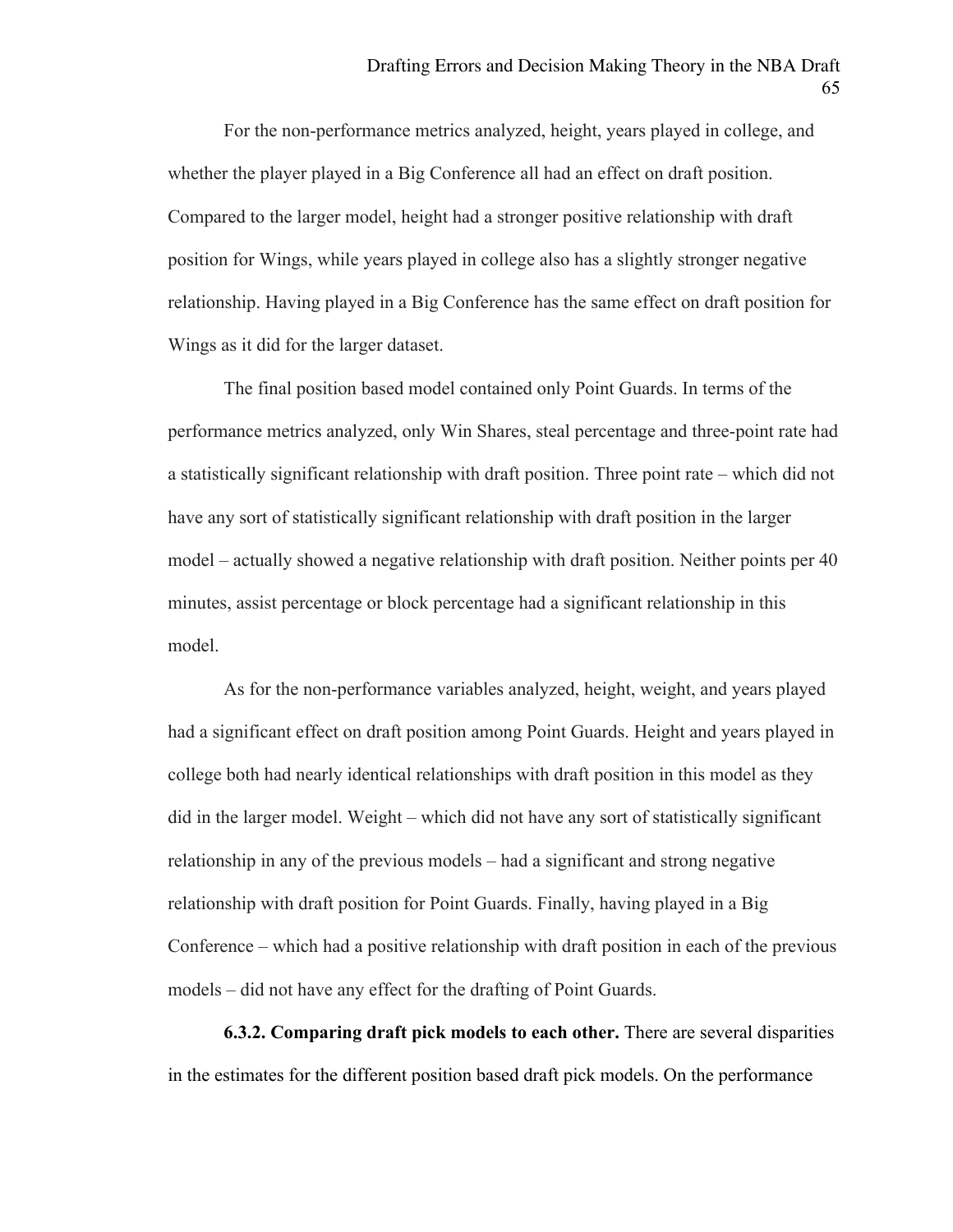metric side, Win Shares was the only variable that was statistically significant for all three subsets, and even then, there was a lot of variation in the effect that it had on draft position in each model; the estimates for Bigs (-3.49), Wings (-7.08), and PGs (-11.83) were all very different. Some other statistics were significant for two of the three models and some for only one of them. Predictably, block percentage had a positive relationship for Bigs (-0.031) and Wings (-0.067) but not PGs, though it was interesting that the effect was stronger for Wings than Bigs. Usage rate was also only statistically significant for Bigs (0.078) and Wings (0.068), but was actually negatively correlated with draft position.

On the non-performance side, there was slightly less impact in the effect of different variables.The number of years played in college had a negative correlation with draft position for Bigs  $(1.3)$ , Wings  $(1.8)$  and PGs  $(1.51)$ , while height was positively correlated with draft position for all three as well, though the effect was stronger for the Bigs (-7.29) and Wings (-7.10) than for PGs (-4.95). Playing in a Big Conference also had a positive effect on draft position for both Bigs and Wings, but interestingly no effect for PGs. Finally, weight, which has not had any statistical significance in any of the models previously specified, had a negative impact on draft position for PGs.

**6.3.3. NBA performance models.** The estimate for free throw rate had a similar positive relationships with NBA performance as it did in the larger model, while turnover percentage had a similar negative relationship. With regards to the non-performance metrics analyzed, the estimate for the effect of the number of years played in college for Bigs was nearly identical to the larger model.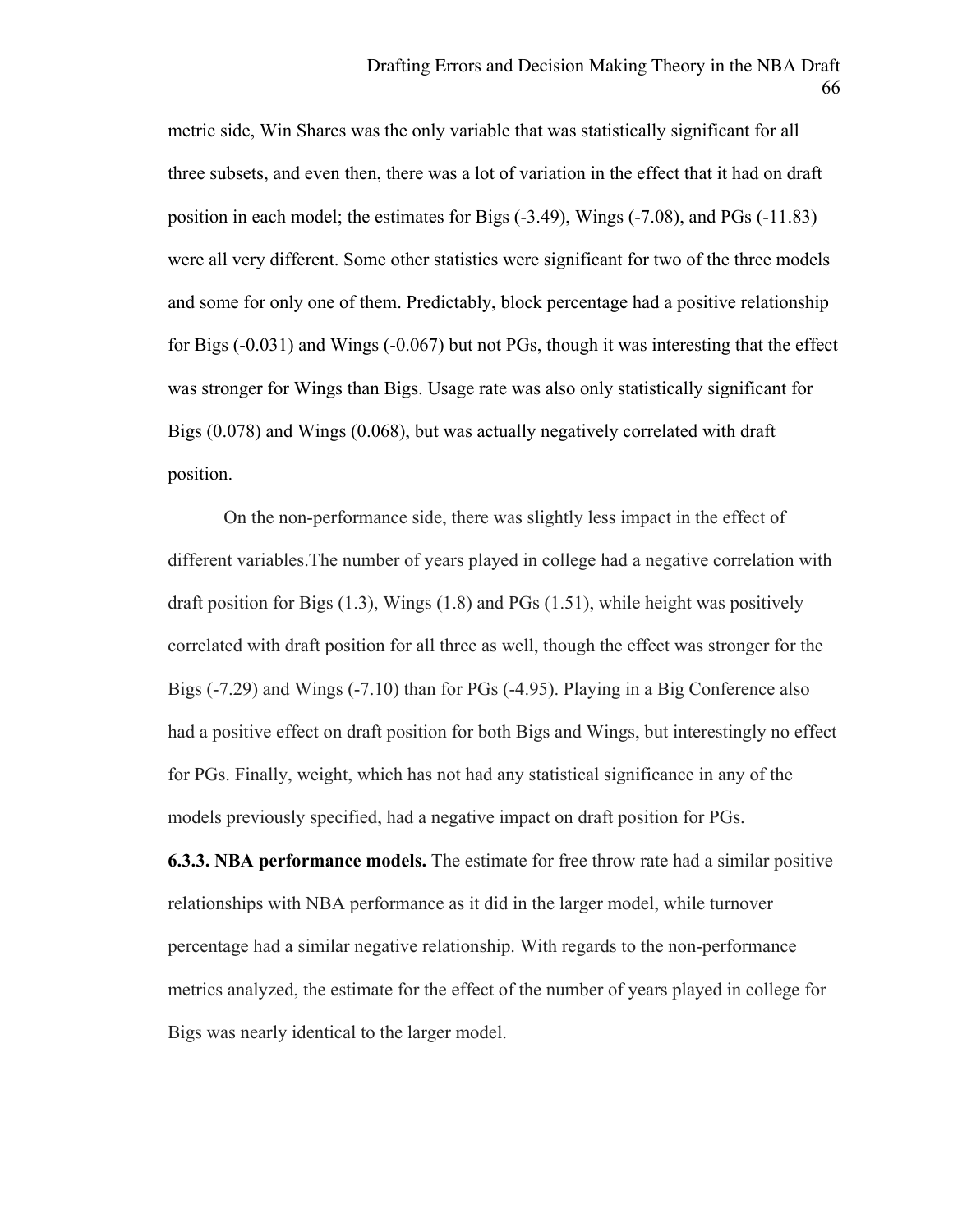There was not much variation between the Wings only model and the larger model as well. Interestingly, rebound percentage had no significant impact on future performance for Wings. For the non performance metrics, weight had a positive impact on future NBA performance for Wings, which had did not have a statistically significant relationship with performance in the larger model.

Finally, the Point Guards only model showed the most variation when compared to the estimates of the larger model. Win Shares had a very strong positive relationship with NBA performance for Point Guards, though it showed no statistically significant relationship in any previous performance model. The same goes for block percentage and usage rate, which had negative relationships with performance, though they showed no statistically significant relationship in the larger model. Inversely, neither rebound percentage, steal percentage or free throw rate showed a statistically significant impact for Point Guards, while all three of these statistics were positively correlated with future NBA performance for the larger dataset. Turnover percentage, normally a negative statistic, actually had a positive relationship with future NBA performance. The estimate for assist percentage is similarly interesting, as it showed a significant negative relationship with future performance, even as assist percentage was positively correlated with performance for the full dataset. In terms of the non-performance variables, none of the variables listed had a significant effect on future NBA performance for PGs.

**6.3.4. Model Comparison.** There are several disparities in the estimates for the different position based NBA performance models. In terms of the factors that predict future NBA performance, the Bigs only and Wings only models had several variables in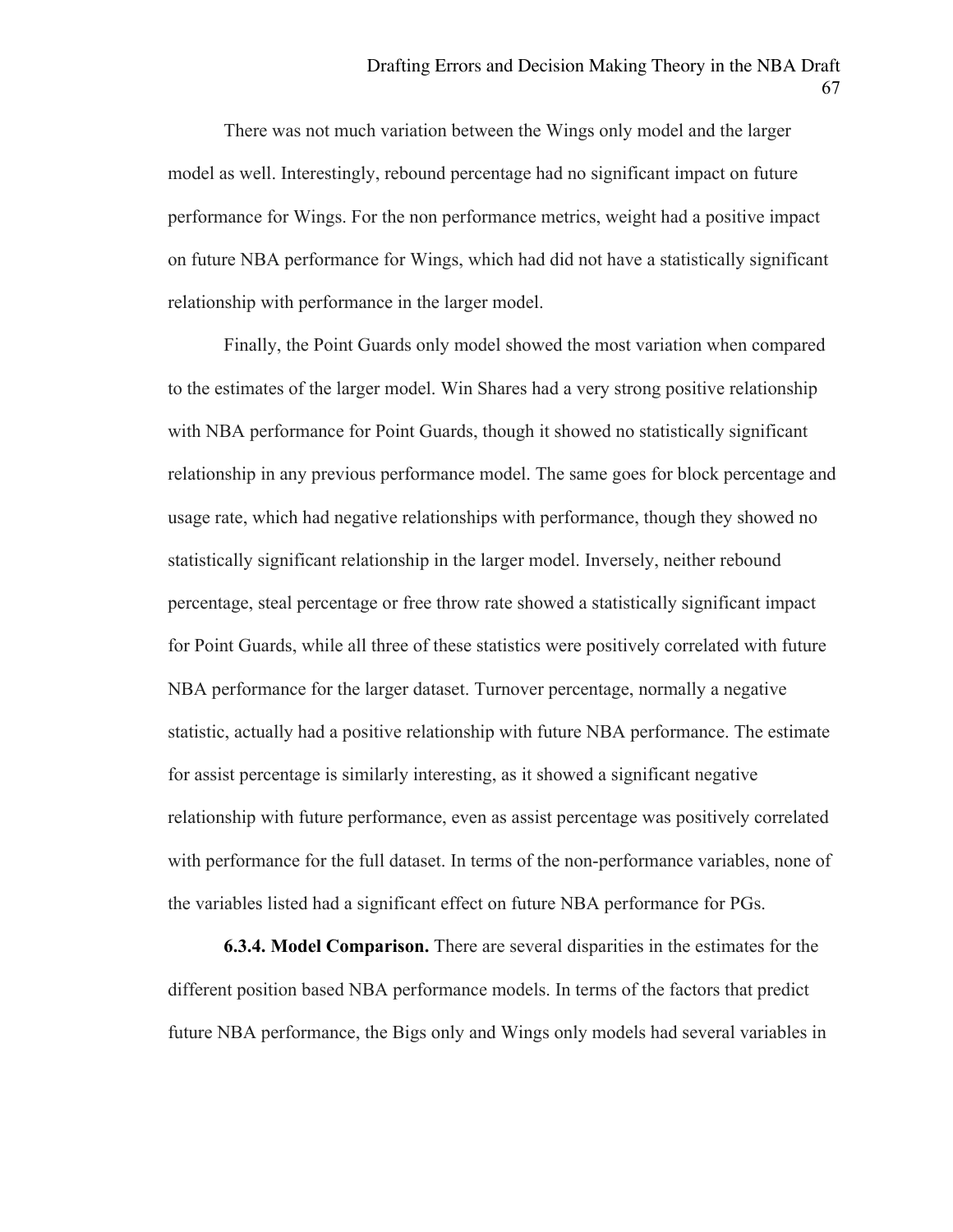common, while the factors that predict performance for Point Guards were completely different.

For Bigs, the number of years played in college and turnover percentage were both negatively correlated with future success, while turnover percentage actually had a statistically significant positive relationship for Point Guards. Weight was a positive predictor of future performance for Wings, though it had no effect for the two other position subsets. For Point Guards, Win Shares had a positive impact on future performance, but this factor had no statistically significant impact on performance for Bigs or Wings.

**6.3.3. Differences between draft and performance models.** Examining the differences between the draft and performance models for Bigs, there is not much congruency between the estimates for each. The variables with similar effects on draft position and future performance are assist percentage, steal percentage, and years played in college. For the draft model, Win Shares, points per 40 minutes and block percentage were all positively correlated with draft position for Bigs, though these factors did not have a significant impact on future NBA performance. Usage rate was negatively correlated with draft position, while it had no significant effect on future NBA performance.

Switching to the Wings only model, there is even less in common with what predicts draft position and performance. There were no factors that predicted both draft position and NBA performance. Win Shares and block percentage had a statistically significant positive impact on draft position for Wings, while rebound percentage and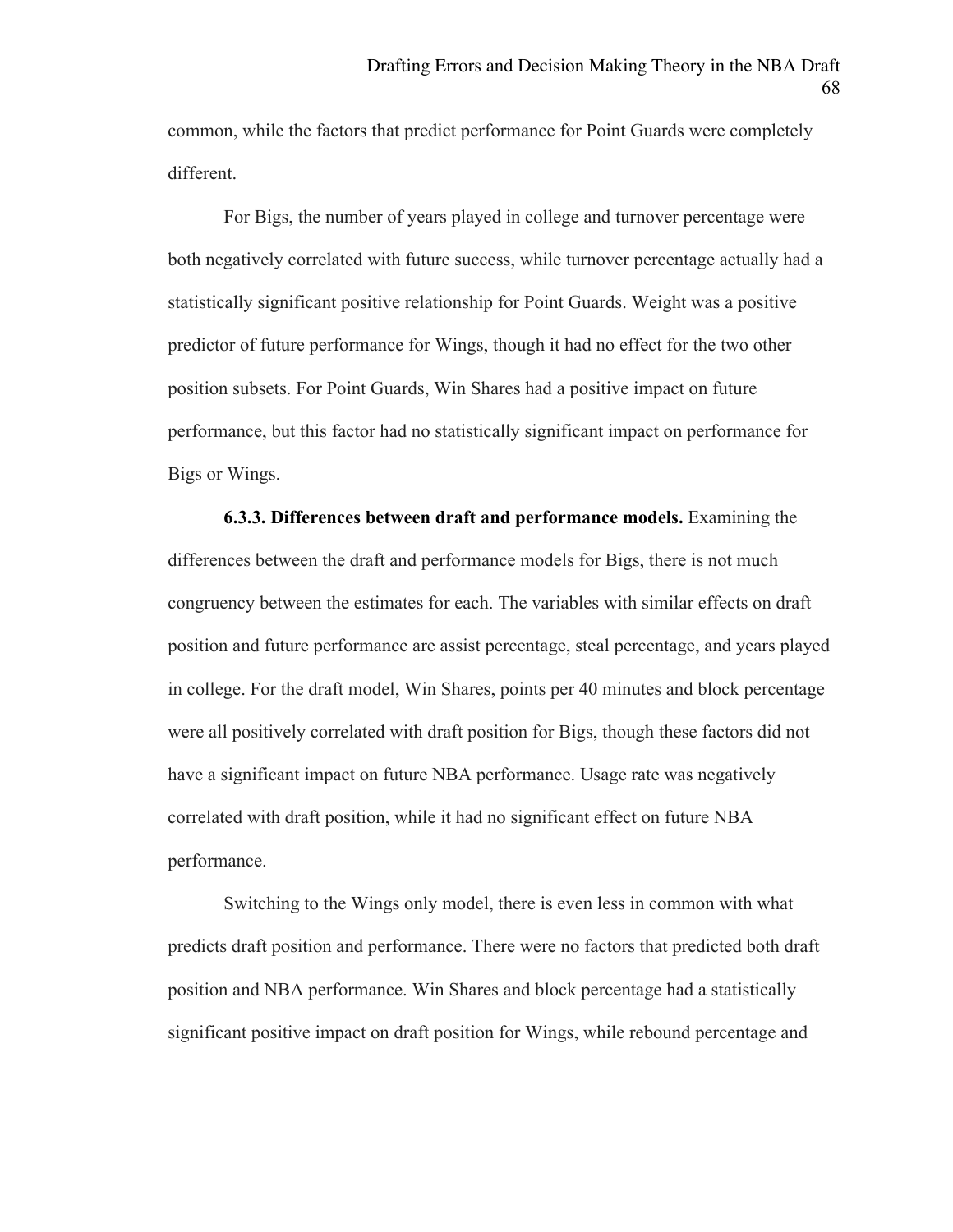usage rate had negative relationships. On the other side, assist percentage and weight positively impacted future NBA performance among Wings.

Finally, the Point Guard only model showed the most disparity between the draft position and NBA performance models. Win Shares in college was the only factor that had the same type of effect for both draft position and performance. Steal percentage and height were positively correlated with draft position for Point Guards, while three point rate had a negative correlation. For the NBA performance model specifically, it is interesting to note that Win Shares had a strong positive correlation with performance for Point Guards, to the point that only one other metric, turnover percentage, had a statistically significant positive relationship with performance. Assist percentage, block percentage and usage rate all had a negative impact on future performance among Point Guards.

# **6.4. Supplementary Conference Based Models**

**6.4.1. Draft pick models.** There are very few similarities between the estimates for the Big Conference and Small Conference models for both the draft pick and NBA performance models. For the draft pick models, the only common estimate is for the amount of years played in college, as there is a similar negative correlation with draft position for both models. Win Shares is the only other factor that is statistically significant for both subsets of players, though it has a much stronger effect on draft position for Big Conference players. Points per 40 minutes, assist percentage, steal percentage, block percentage, free throw rate, and height were positively correlated with draft position for Big Conference players, while weight had a statistically significant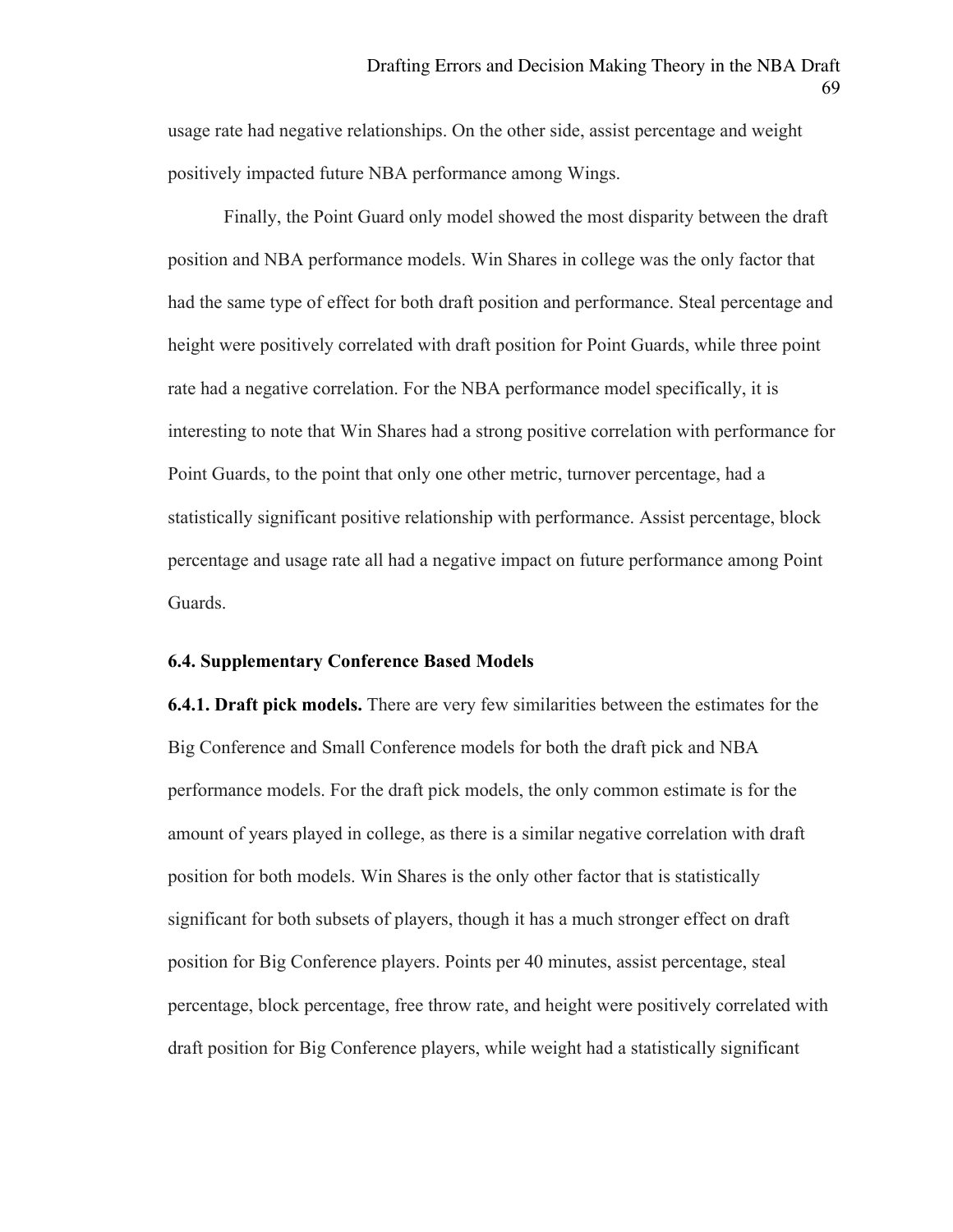negative impact. No other variables had any kind of statistically significant effect on draft position for Small Conference players.

**6.4.2. NBA performance models.** For the NBA performance models, there were no metrics that had common estimate scores between the two subsets of data. For Big Conference players, assist percentage and free throw rate both had a significant positive relationship with players' future NBA performance, while turnover percentage and years played in college had a negative impact. For Small Conference players, rebound percentage, steal percentage, three point rate and height all had a positive and statistically significant relationship with NBA performance. Interestingly, years played in college, which had a statistically significant negative effect on every other model conducted, did not have a significant impact for Small Conference players.

**6.4.3. Differences between draft and performance models.** For both the Big

Conference and Small Conference models, there is also very little overlap between what predicts draft position and what predicts future NBA performance. Examining the Big Conference dataset, assist percentage and free throw rate were positive performance indicators of both draft position and NBA performance, while years played in college was the only non-performance metric that was negative for both the draft and performance models as well. With regards to the draft model specifically, Win Shares, points per 40 minutes, steal percentage, block percentage, free throw rate and height were all positive predictors of draft position for Big Conference players, while none of these factors helped predict future NBA performance. On the other side, turnover percentage was negatively correlated with future NBA performance for Big Conference players, though it did not have a significant effect on draft position for this subset of players.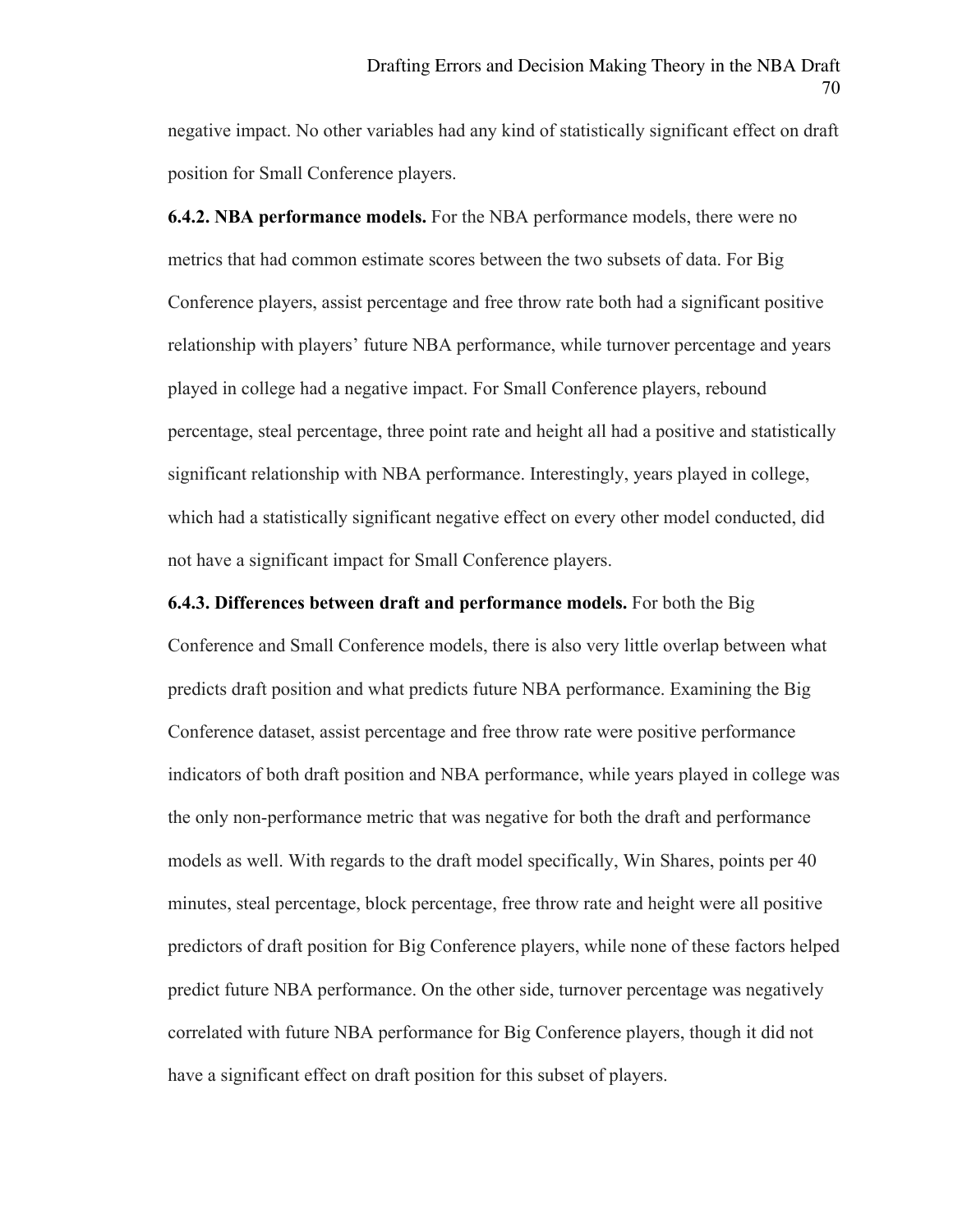Switching to the Small Conference models, *none* of the factors that affect draft position had any statistically significant impact on future NBA performance. In terms of predicting draft position for Small Conference players, only Win Shares (positive) and years played in college (negative) had a significant effect. Neither of these factors had an impact on Small Conference player's future NBA performance. For Small Conference players, rebound percentage, steal percentage, three point rate, and height were all positively correlated with future NBA performance, though none of these factors had any significant effect on predicting draft position for this subset of players.

# **7. Discussion**

In this section, I discuss the relevant and noteworthy findings from the Results section. I illustrate how the draft choices made by NBA decision makers relate to general decision making bias theory and how they relate to amateur draft research from other professional sports. I then examine specific drafting errors and statistically significant variables for the general draft position and NBA performance models as well as the supplementary models in order to better understand NBA decision-making.

# **7.1. Drafting Errors and Decision Making Biases**

Based on the results comparing the predictors of draft position and future performance in each of the models analyzed, NBA decision makers are not using the information they are presented with properly and are perhaps overconfident in their predictions for NCAA draftees. Based on their draft choices, there are several performance and non-performance factors that NBA decision makers have deemed important when evaluating college players. However, in each model analyzed, whether it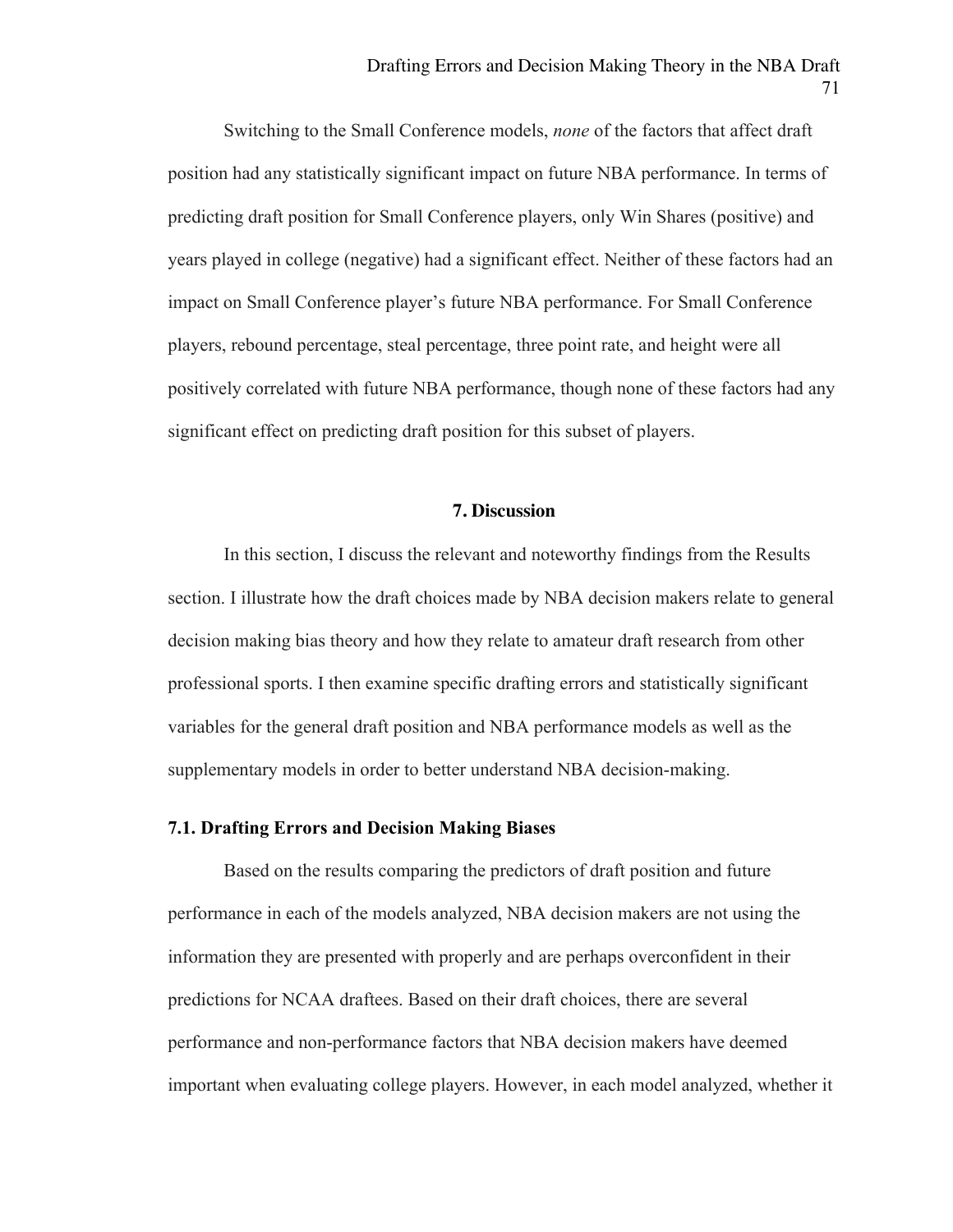includes the complete dataset or any subset (by position or by conference), most of the factors that impact draft position did not also impact future performance. Many of these errors in decision making can be explained by general decision making bias theory, while others mirror sports biases that decision makers in other leagues have fallen prey to as well.

**7.1.1. The competence hypothesis and teams' misuse of distributive data.** Not only are the factors that predict draft position generally not predictive of future performance, but in every model other than the Small Conference model, there are simply more significant factors impacting draft position than performance. Though teams know that NBA drafting is volatile, they continue to bet heavily on their own expertise regarding the factors that they feel will predict which players will be successful in the NBA. This rationale can be explained by Heath and Tversky's (1991) competence hypothesis, whereby people are more likely to bet their beliefs when they feel knowledgeable about a subject. Using several test situations where subjects had varying confidence levels in their knowledge of a particular subject and question, Heath and Tversky (1991) found that whether or not this confidence is warranted, decision makers prefer to bet on decisions when they consider themselves an expert on the matter being assessed. Heath and Tversky (1991) hypothesize that this is due to the fact that, when people consider themselves experts in a subject and base their decisions off of this perceived expertise, they can thus "claim credit for a correct prediction and treat an incorrect prediction as an upset"  $(8)$ .

NBA general managers and other front office members very likely consider themselves experts in their field, and demonstrate their expertise by relying on their own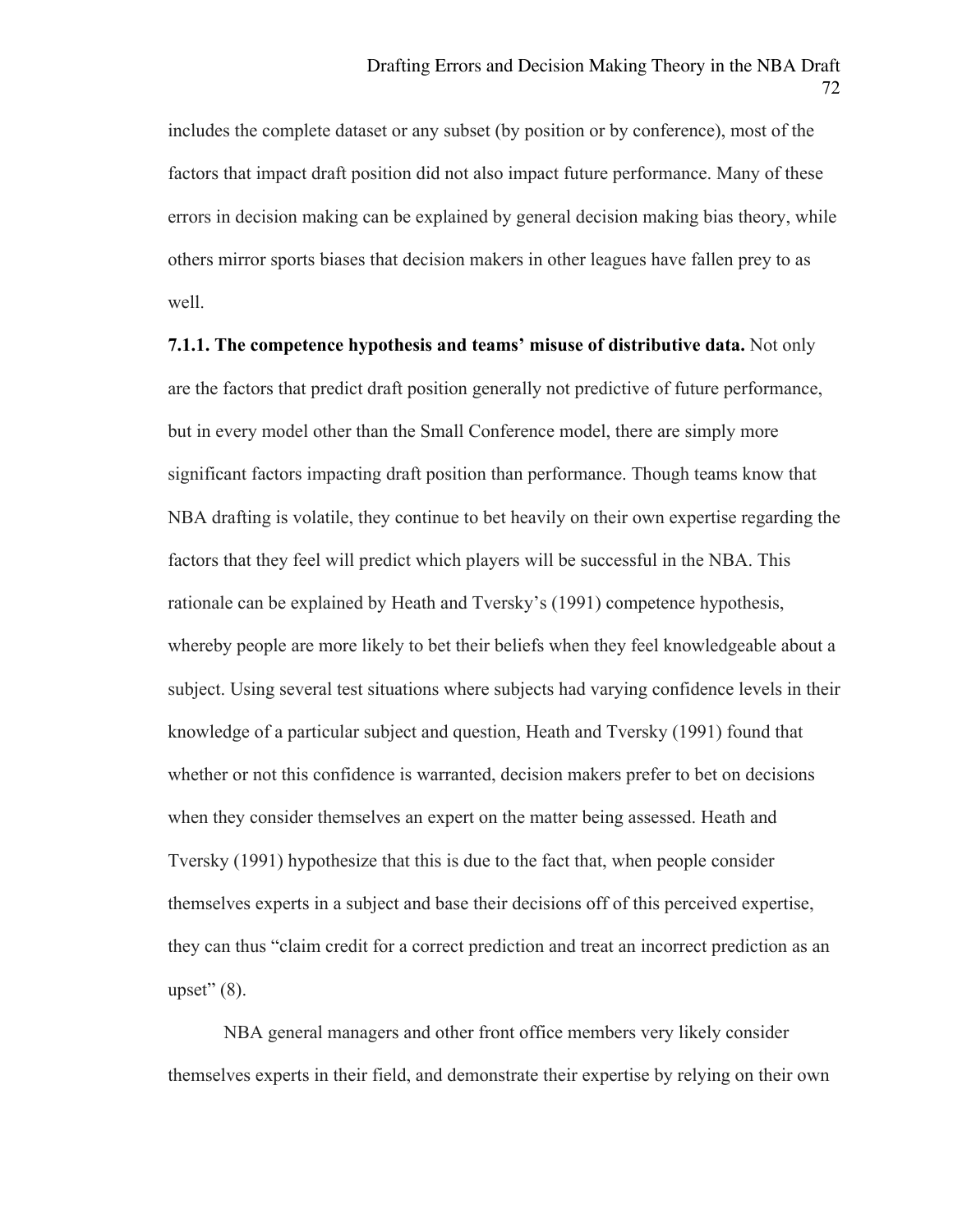ideas of what will make for a productive NBA player. This is evidenced by NBA decision makers foregoing the use of distributive data related to NCAA players drafted to the NBA, as well as their insistence on drafting players from Big Conferences who decision makers believe they know more about (explained further in section 7.3.3).

Relying on distributive statistical data could be seen as not betting on their own skills and abilities, and as Massey and Thaler (2005) write, it is these abilities that general managers often believe separates them from their peers. Moreover, Kahneman and Tversky (1977) note that while distributive data – predictive data and results that are true for a whole group on a general basis – is usually very useful, it is often ignored by decision makers. People "often express high confidence in predictions that are based on small samples of unreliable data" (24) rather than basing their decisions off larger, more robust samples of distributive data regarding the group in question. This is likely to be especially true for NBA general managers and front office members, because of the aforementioned reluctance to admit their own inadequacies in terms of prediction.

NBA decision makers foregoing the use of the distributive data and information regarding the success or failure of past draftees also results in insufficiently regressive predictions (Kahneman and Tversky, 1977). The draft decisions made by NBA decision makers are not completely intuitive in the way that Kahneman and Tversky (1977) describe, as they are evidently based in certain NCAA statistics and player factors; however, very few of these factors have been shown to actually affect future NBA performance, the outcome that they are aiming for. While decision makers in this case are not relying solely on intuition and ignoring the data they are presented with, they are not using this data properly, and are acting intuitively in *how* they use the data and what they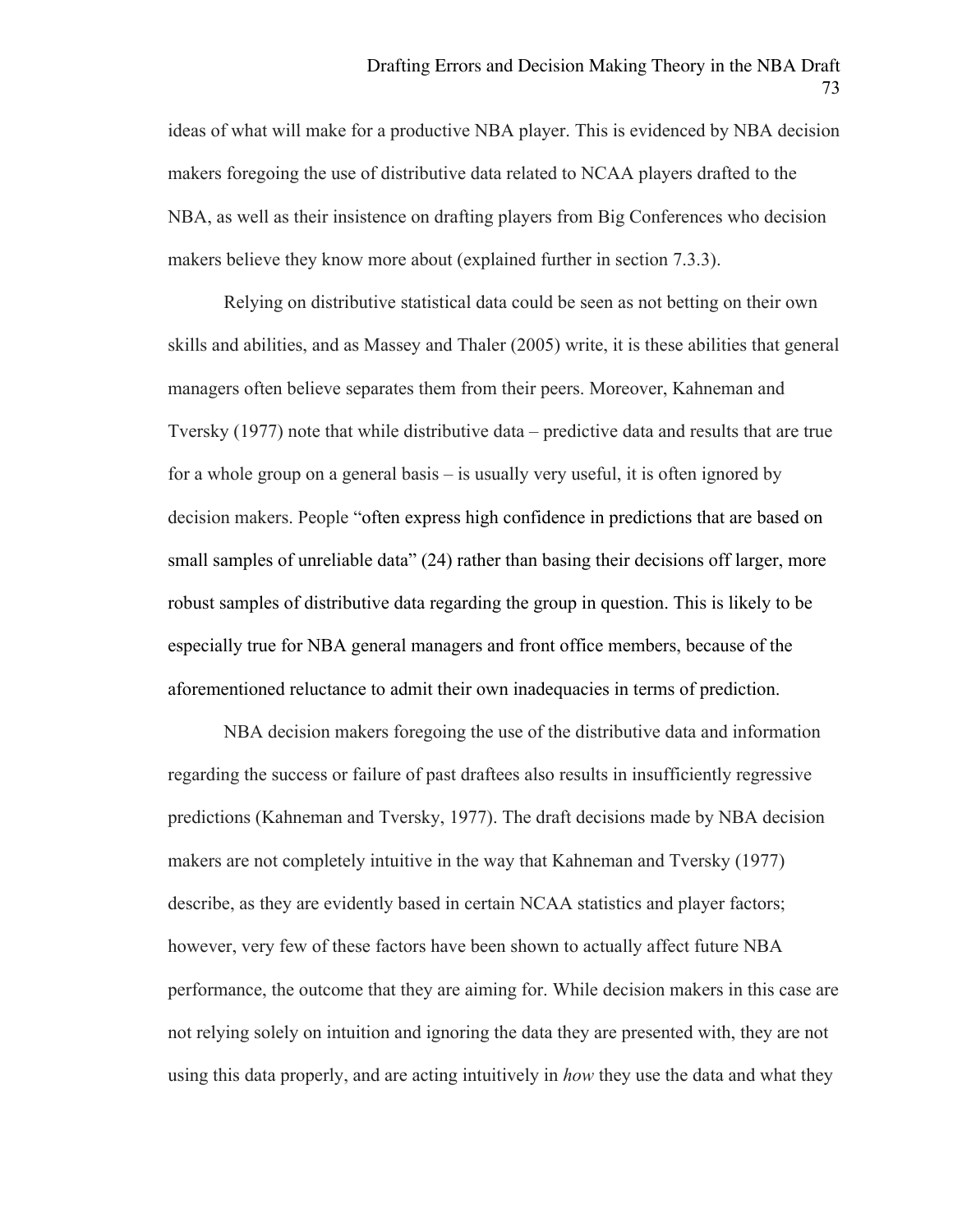deem important. NBA decision makers seem to draft based on their own set of statistics and factors, instead of using empirical distributive data regarding draftees by Berri (2010) and other researchers. This is evidenced by NBA teams continuing to value some of the same pre-draft factors that have no correlation with success at the NBA level (i.e. scoring) while ignoring others (i.e. rebounding) that do. Instead of using past distributive data, NBA decision makers continue rely on their own judgment and intuition in what factors are most likely to predict NBA success. As mentioned above, history has shown drafting in the NBA to be a difficult pursuit, and yet NBA decision makers continue to be insufficiently regressive with regards to the data they are presented with. While basing a prediction off of the data at hand is a good start, it is just as important to use the right data to make such a prediction.

**7.1.2. Risk averse drafting and sticking to the status quo.** Another of Kahneman and Tversky's (1979) conclusions regarding decision making is that when faced with a possible gain, people tend to be more risk averse than risk seeking in their choices. NBA decision makers seem to fall into this camp as well. Most of the experiments used in Kahneman and Tversky's (1979) analysis of risk averse or riskseeking decision-making used situations where probabilities were known. People tended to choose the less risky options with smaller known payouts, even when their expected gain from the "riskier" option was higher, and therefore the statistically superior choice. The draft is undoubtedly an area where NBA front office members are seeking a gain, and while there are not the same kind of known probabilities in the draft as there are in the aforementioned experiments, decisions regarding who and how they draft players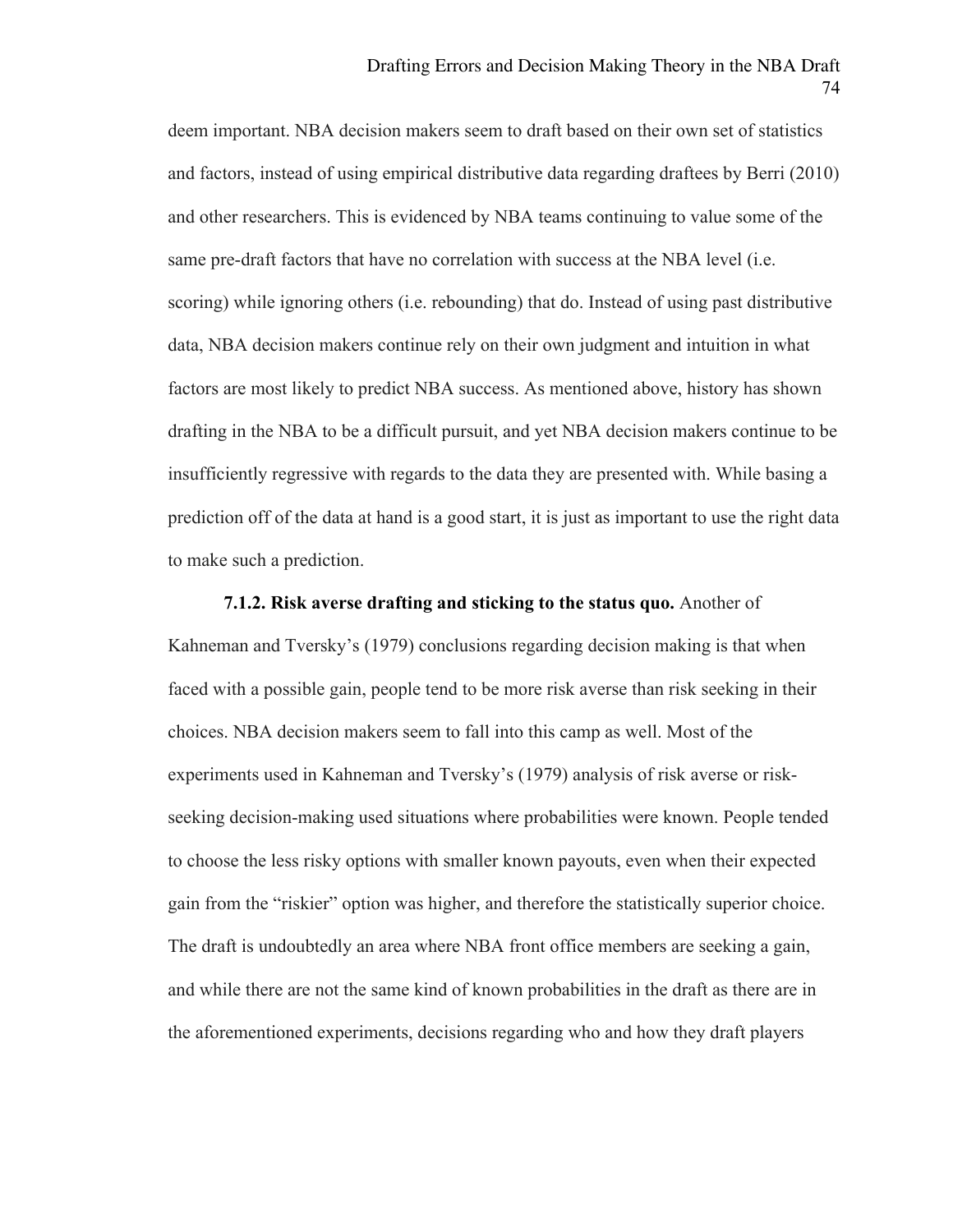seems to support the idea that NBA decision makers are applying a similar risk averse strategy.

This is evidenced again by the general tendency towards selecting far more players from the six Big Conferences, and selecting these players at higher draft positions. Upon examining all of the models, whether it is for the entire dataset or for any position specifically, players drafted after playing their NCAA basketball in a Big Conference are more likely to be drafted higher (the only exception being the Point Guard only model). However, these Big Conference players are no more likely to be successful NBA players. While it makes sense that there are slightly more players drafted from the Big Conferences due to the fact that most of the best high school prospects choose these schools, the disparity (299 to 73) should not be as great as it is given the lack of correlation between Big Conference play and future NBA performance. Moreover, smaller conference players are drafted an average of 3 spots lower than players from Big Conferences. This same preference for players from name brand colleges has been found with regards to NFL decision makers and NCAA football players (Hendricks et al., 2003), again with no statistically significant positive relationship between playing in one of these conferences and being a productive professional player.

This insistence on drafting and overrating the importance of playing in a Big Conference is likely due to the risk averse nature of decision makers. Drafting a player from a larger, more well known college from a traditionally strong conference is a safer decision. If a general manager selects a player like this and that player does not perform, the general manager is less likely to be blamed for the pick. Evidence from our analyses also show that general managers believe they are more knowledgeable about Big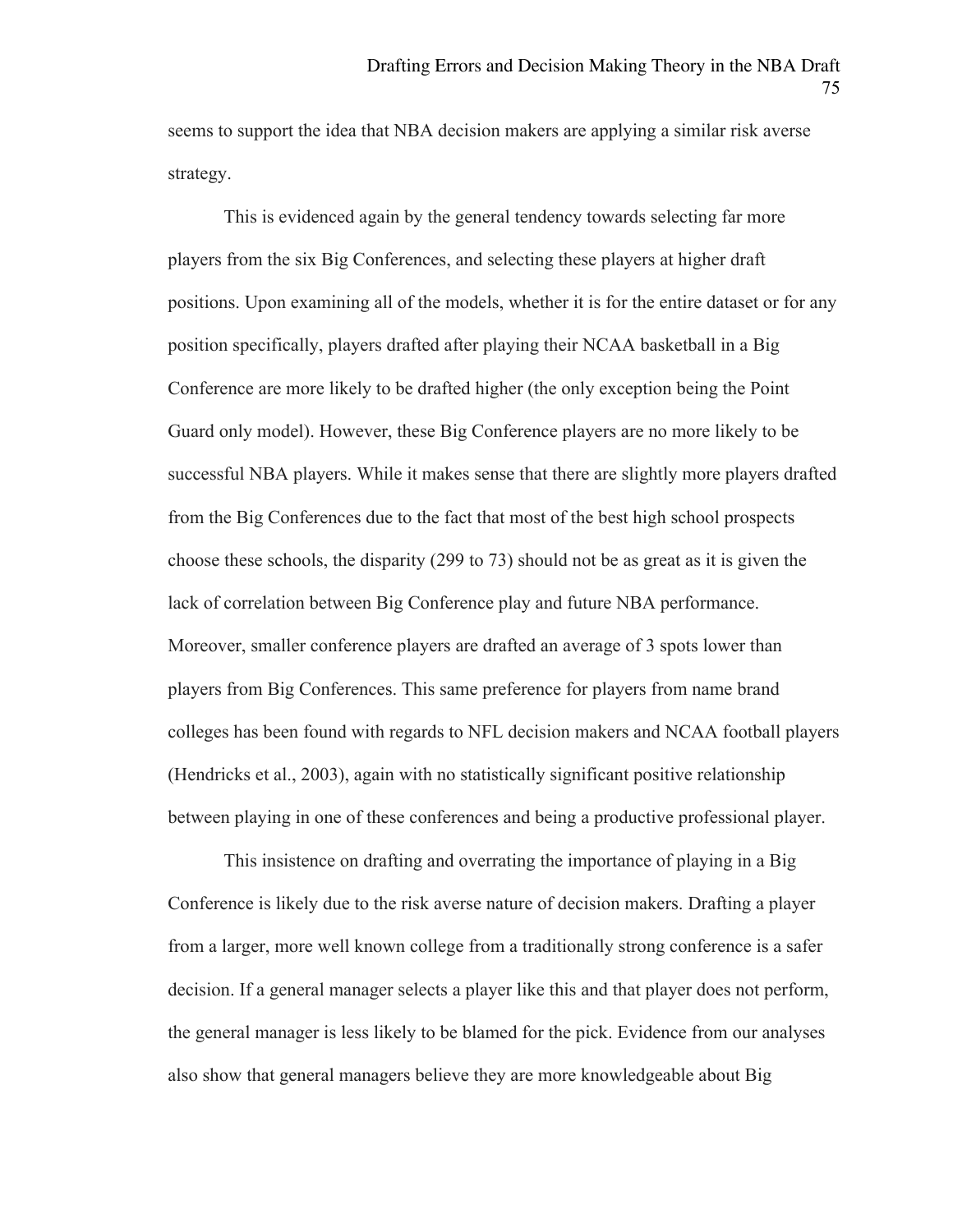Conference players and what makes these players more likely to succeed in the NBA than they are for any other subset of players. 8 different performance and non-performance factors were statistically significant in the Big Conference draft model, the most of any model. Of the 8 statistically significant factors in the Big Conference model, only three of them were significant in predicting future NBA performance. This perceived (but ultimately faulty) understanding and knowledge regarding Big Conference players can also partially explain NBA decision makers' preference for these players. In the Small Conference only model, only one factor - the amount of years played in college - had a statistically significant effect on draft position. This once again points to NBA decision makers' risk averse nature in drafting as well as the competence hypothesis at work, as they are more likely to use higher selections on players they *believe* they know more about, even if these beliefs are not grounded in fact.

Drafting Big Conference players is also an example of the status quo bias (Samuelson and Zeckhauser, 1988) at work. As Samuelson and Zeckhauser note, people have a strong tendency to keep something they already have or continue making decisions in the way that they have instead of changing or trying something different. This is due to the different way that people perceive errors of commission (choice) versus errors of omission (not choosing). In the case of NBA drafting, the status quo is to draft players from well-known colleges and conferences according to the criteria that teams have traditionally used to evaluate players. Choosing to forego this status quo and draft smaller conference players more often or use a different set of criteria to evaluate players, even if it is the statistically correct choice to make, opens up the possibility of being questioned if the selection results in a negative outcome. Sticking to the status quo and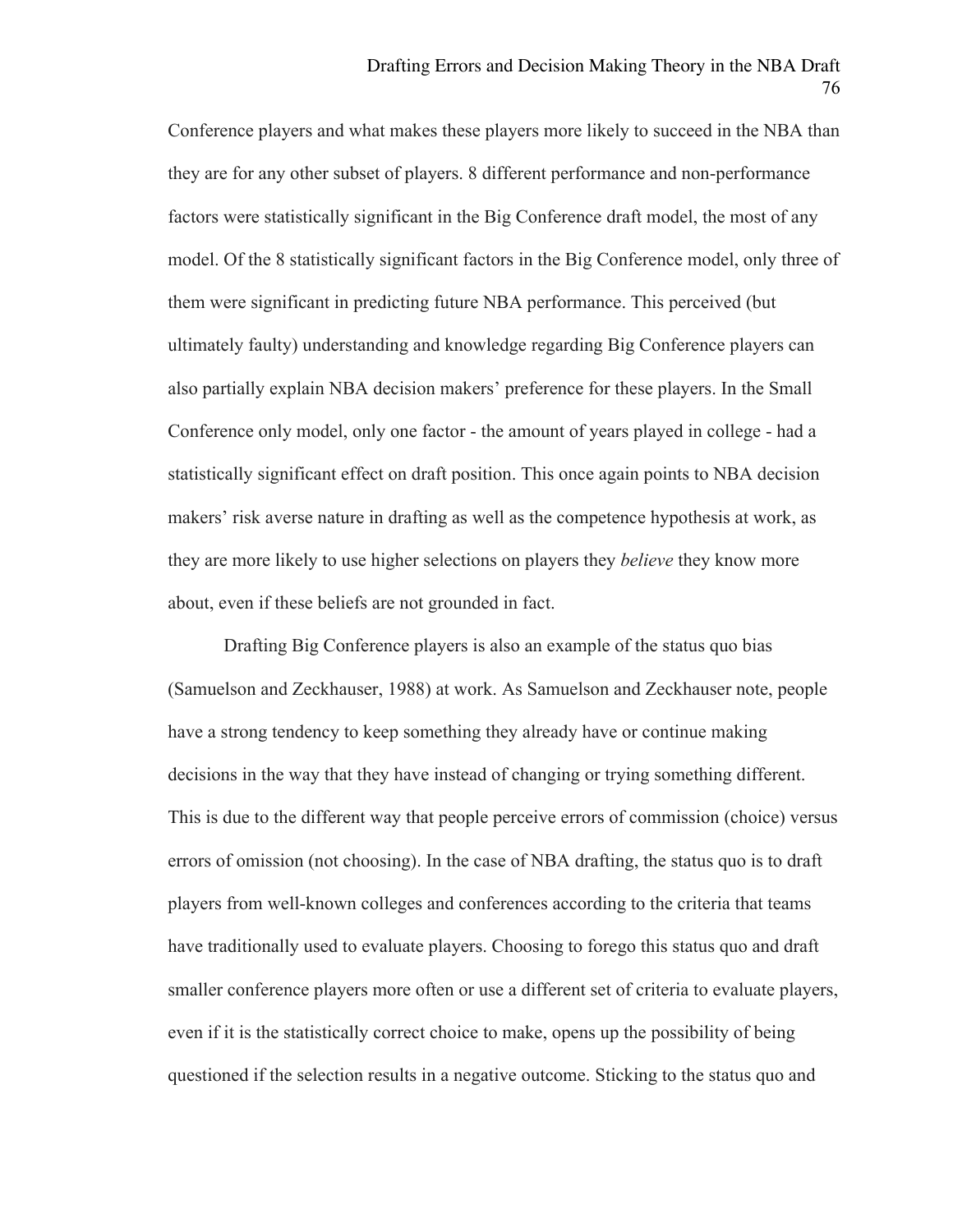arriving at the same negative outcome would be an error of omission that is less likely to result in questioning. NBA decision makers sticking to the status quo when evaluating college players is also another example of their risk averse behaviour when drafting.

**7.1.3. Summary.** In this subsection, I examined how NBA decision maker's misuse of distributive data and insistence on drafting players according to their own intuition and beliefs is explained by Heath and Tversky's (1991) competence hypothesis. Moreover, I showed how this results in a lack or misuse of distributive data, which manifests itself in insufficiently regressive predictions (Kahneman and Tversky, 1977). I then explained how NBA decision makers engage in risk averse (Kahneman and Tversky, 1979) drafting practices and suffer from a status quo bias (Samuelson and Zeckhauser, 1988) by continuing to use the same criteria for evaluating players and continuing to over-emphasize the importance of NCAA players playing in Big Conferences.

# **7.2. Specific Statistics in the General Models**

**7.2.1. The availability heuristic and the underestimated importance of ball control and efficiency.** Diving deeper into the specific metrics that were statistically significant in the models analyzed, there are several interesting results that merit further discussion. Like in Berri's (2010) analysis, rebounding was once again an important skill for college players that is often undervalued by NBA decision makers. Rebound percentage for NCAA players had a statistically significant positive relationship with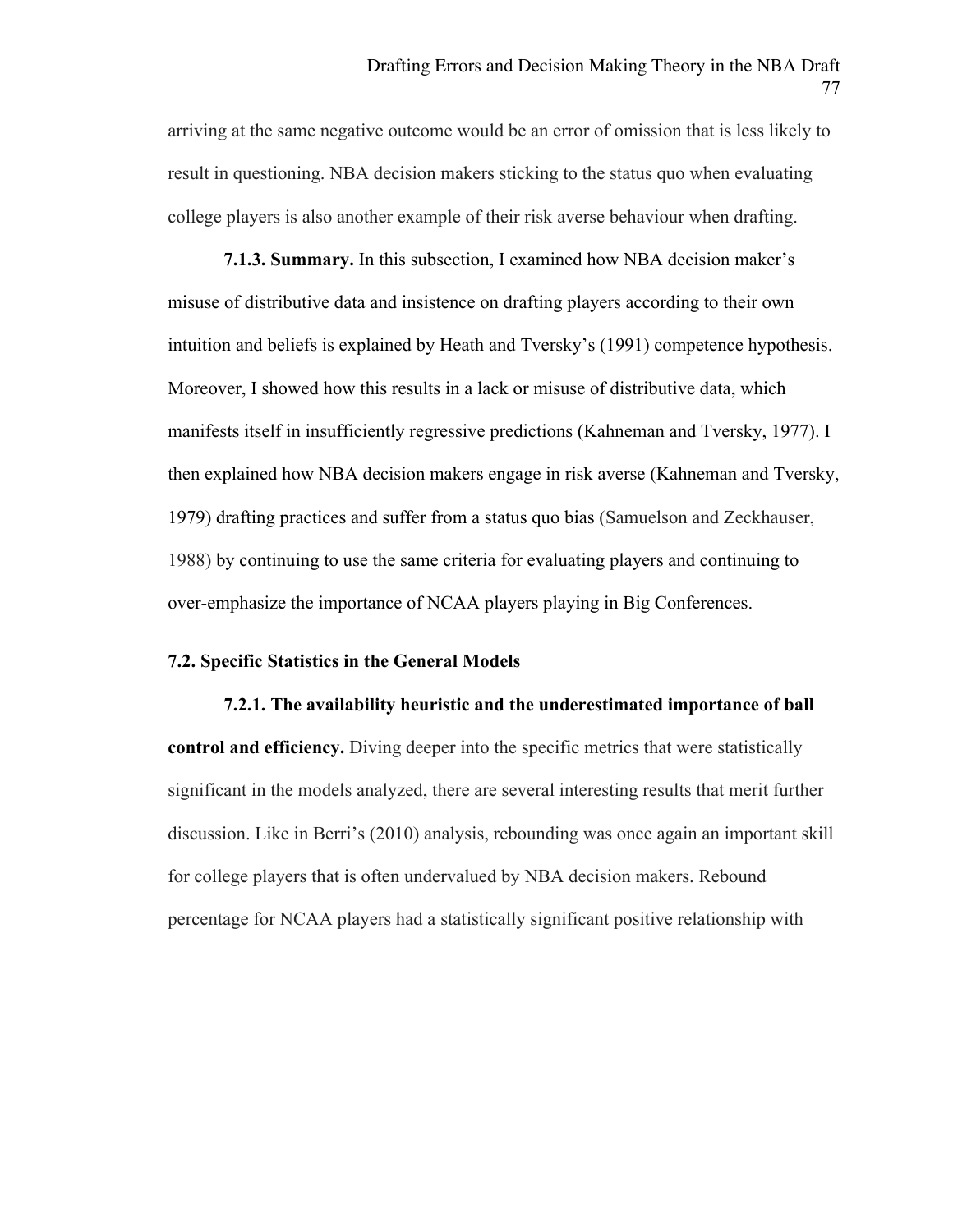future NBA performance in the general model as well as in the Small Conference model, though it had no positive effect on draft position in any model<sup>8</sup>.

It is important to note that in both this analysis and Berri's (2010), the proxy variable used for NBA performance is a statistic (Win Shares and Wins Produced, respectively) that values rebounding. Perhaps this can help explain why NCAA rebounding is positively correlated with higher scores in these wins based statistics. However, these individual win based statistics were chosen due to their strong and empirically tested (Berri 2006) impact on team success. This is thus likely a case where not only do NBA decision makers underestimate the importance of rebounding from the college players they will be drafting, but they underestimate the importance of this skill altogether.

Turnover percentage also had a statistically significant effect on future NBA performance but no effect on draft position. As expected, turnover percentage in college was negatively correlated with NBA performance. Turnovers are a negative statistic, as a player is ceding control of the ball and thus that possession to the opposing team. Past research regarding the importance of statistics on both an individual and team level have shown that ball control and limiting turnovers are of the utmost importance to winning in basketball (Berri, 1999; Berri and Lee, 2008; Page et al., 2007); it is therefore unsurprising that a player who has shown the ability to limit turnovers is likely to be a more productive player. Using turnover percentage instead of raw turnover totals also allows us to measure how a player limits their turnovers even when burdened with a

 $\overline{a}$ 

<sup>8</sup> In the Wings only model, rebound percentage actually had a statistically significant *negative* relationship with draft position.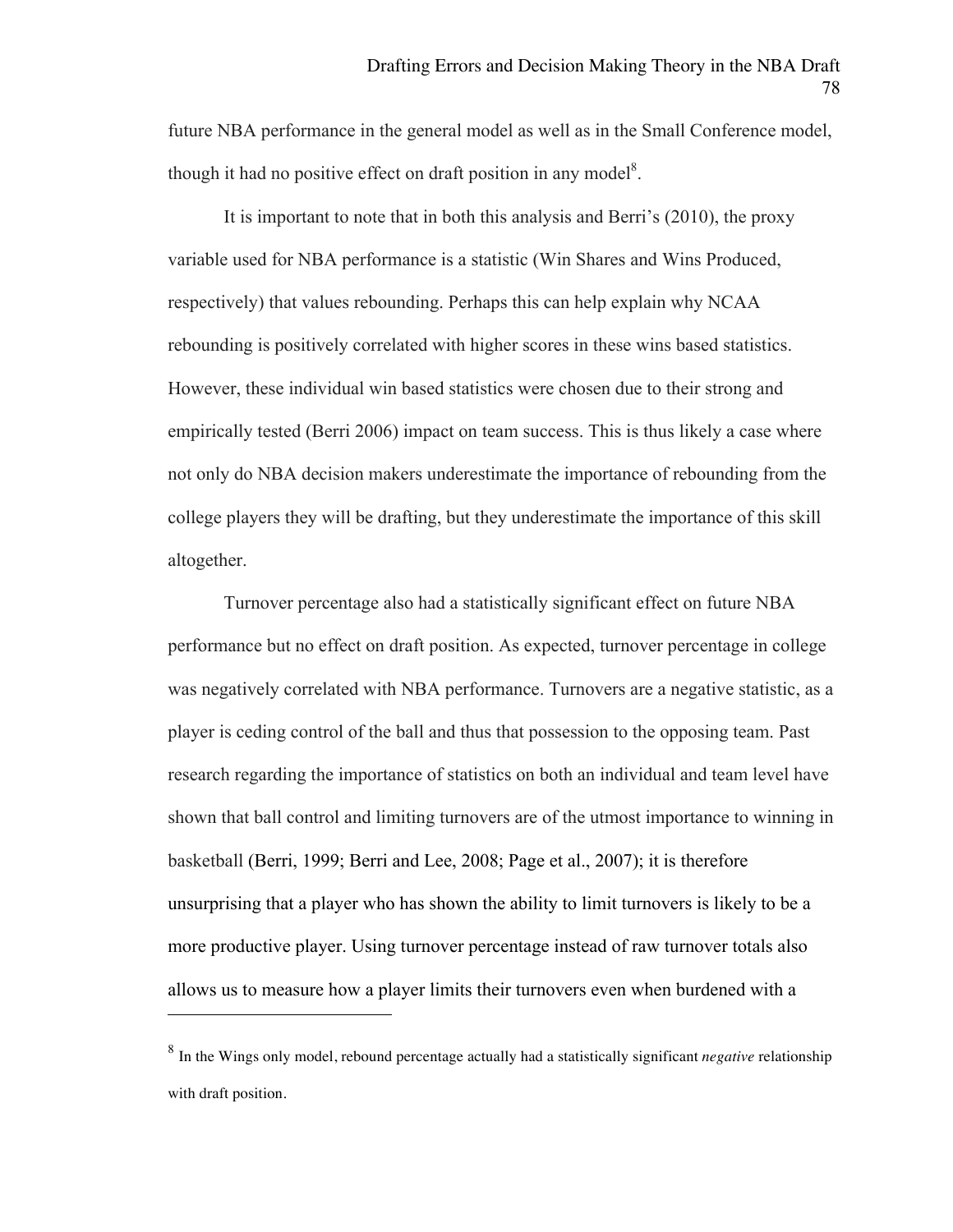heavy scoring and playmaking role. This mostly negates the effect that playing style and team structure can have on a player's turnover totals, and thus can act as a better predictor of how well the player will perform in this aspect of the game in the future.

Turnover percentage and rebound percentage both relate to an important but often underappreciated skill for basketball players: ball control. Controlling possession of the ball through limiting turnovers and picking up rebounds has a demonstrated positive effect on helping teams win (Berri, 1999; Berri and Lee, 2008; Page et al., 2007), and yet both of these statistics are not valued by NBA decision makers when drafting. Limiting turnovers and second chance points from the opposition with defensive rebounding while creating more opportunities to score through offensive rebounding can increase a team's efficiency tremendously.

Similarly, free throw rate also had a positive statistically significant impact on future performance in the general model, as well as in the Bigs only, Wings only and Big Conference models, without any effect on draft position in any of these models<sup>9</sup>. Free throw rate is a newer advanced metric that measures a player's ability to draw fouls and accumulate free throw attempts. Modern analysis of offensive basketball has put a stronger emphasis on efficiency over raw totals, with layups, free throws and three point shots representing the most statistically efficient shots for players and teams to take. This likely explains the positive correlation between free throw rate and future success, as players who shoot a lot of free throws, and especially those who shoot free throws at a higher rate relative to lower percentage field goal attempts, help their teams score more

 $\overline{a}$ 

<sup>&</sup>lt;sup>9</sup> Free throw rate had a positive impact on draft position in the Big Conference model, but it was only significant at the 19% level and thus was not included here.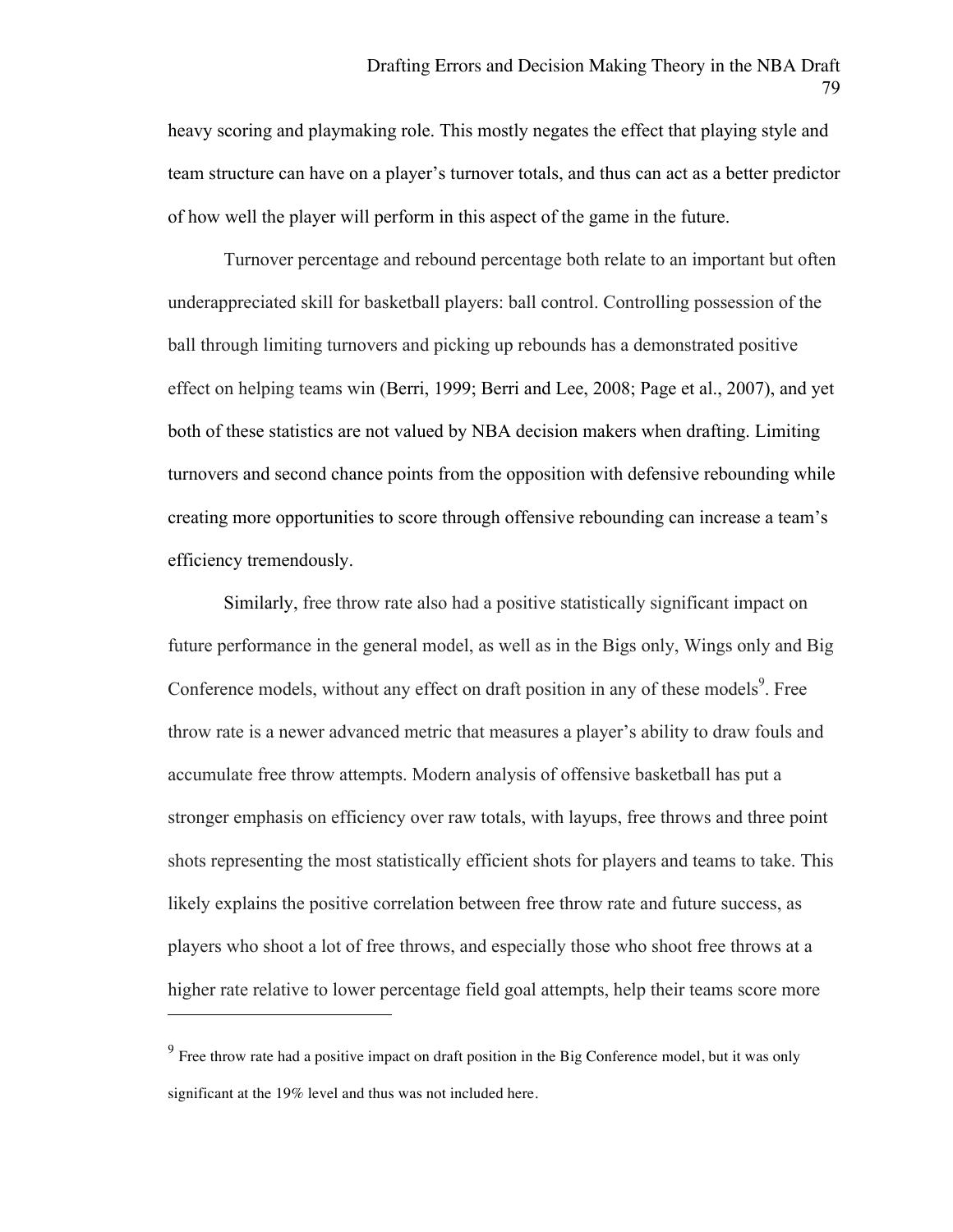efficiently and are therefore conducive to team success. Free throw rate is also an example of the type of scoring based metric (explained in section 7.2.3.) that is based in scoring efficiency rather than raw totals. It can therefore be used as a better indicator of an NCAA scorer's likelihood of success at the NBA level rather than their rate based scoring totals, which have no correlation with future NBA performance in our models.

While solid rebounding, fundamentally sound ball control, and efficient shooting show clear links to team success, none of these statistics had a positive effect on where a player was drafted. While this seems non sensical, perhaps it can be explained by another of Kahneman and Tversky's (1973) decision making biases: the availability heuristic. Kahneman and Tversky (1973) found that when assessing the likelihood of a particular event, people use occurrences of that event that are available for them to recall when judging its frequency. Kahneman and Tversky (1973) demonstrate that this "availability is affected by various factors which are unrelated to actual frequency" (209), and that there is "a positive correlation between the recallability of items and their apparent frequency" (222). Ichniowski and Preston (2017) discuss the availability heuristic with regards to the effect of NCAA Tournament team and individual performance on players' draft stock. Though it did not end up being the case, they hypothesized that due to this decision making bias, NBA decision makers could be overestimating the importance of the small samples of highly visible, highly memorable data from the NCAA tournament. Kahneman and Tversky (1973) explain that factors that "strengthen the association between item and list should increase the apparent frequency of the item" (221). The frequency or importance of specific events or "items" can be overestimated when they are more memorable and available for recall.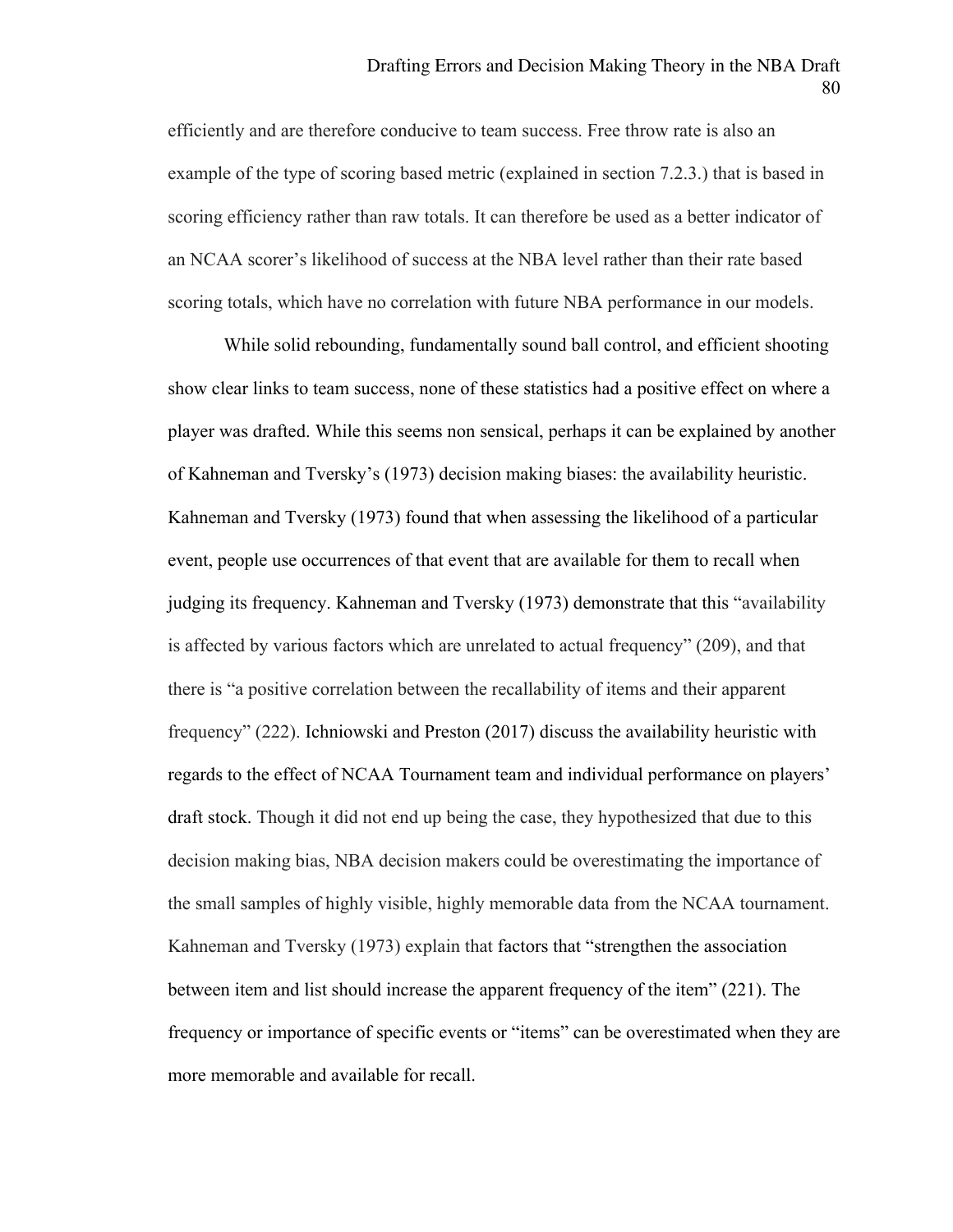In the case of player evaluation, Kahneman and Tversky's "items" are basketball plays, events, or statistics, while the "list" is positive characteristics and skills that lead to success. Highlight reel dunks, blocked shots and other feats of athleticism, along with high point totals and frequent scoring, are undoubtedly eye catching and memorable. For most people, they are more memorable than rebounding, limiting turnovers, and playing the game in an efficient way. The overemphasis of these more noticeable and available events at the expense of comparably less flashy (but perhaps more important) skills could therefore be a case of the availability heuristic at work. Due to the memorable nature of the aforementioned dunks, blocks, scoring and athleticism, NBA decision makers are likely to recall them happening more frequently than they do in reality. Moreover, it is simple to see how these events are positive for their team's success, strengthening the association between these types of plays and a player's success. As Kahneman and Tversky write, "in evaluating the probability of complex events (such as the effect of a particular statistic or skill on team success)<sup>10</sup>, only the simplest and most available scenarios are likely to be considered" (229).

Lending more credence to this idea of the availability heuristic playing a part in NBA teams' decision making is the fact that both scoring and blocked shots have a statistically significant positive impact on draft position, with no effect in predicting future NBA performance. It is easy to see how scoring a high number of points or blocking an opponent's shot would have a positive impact on team success. However, perhaps these points come at low efficiency, or the blocks do not truly occur at a high

 $\overline{a}$ 

<sup>10</sup> Parentheses added by author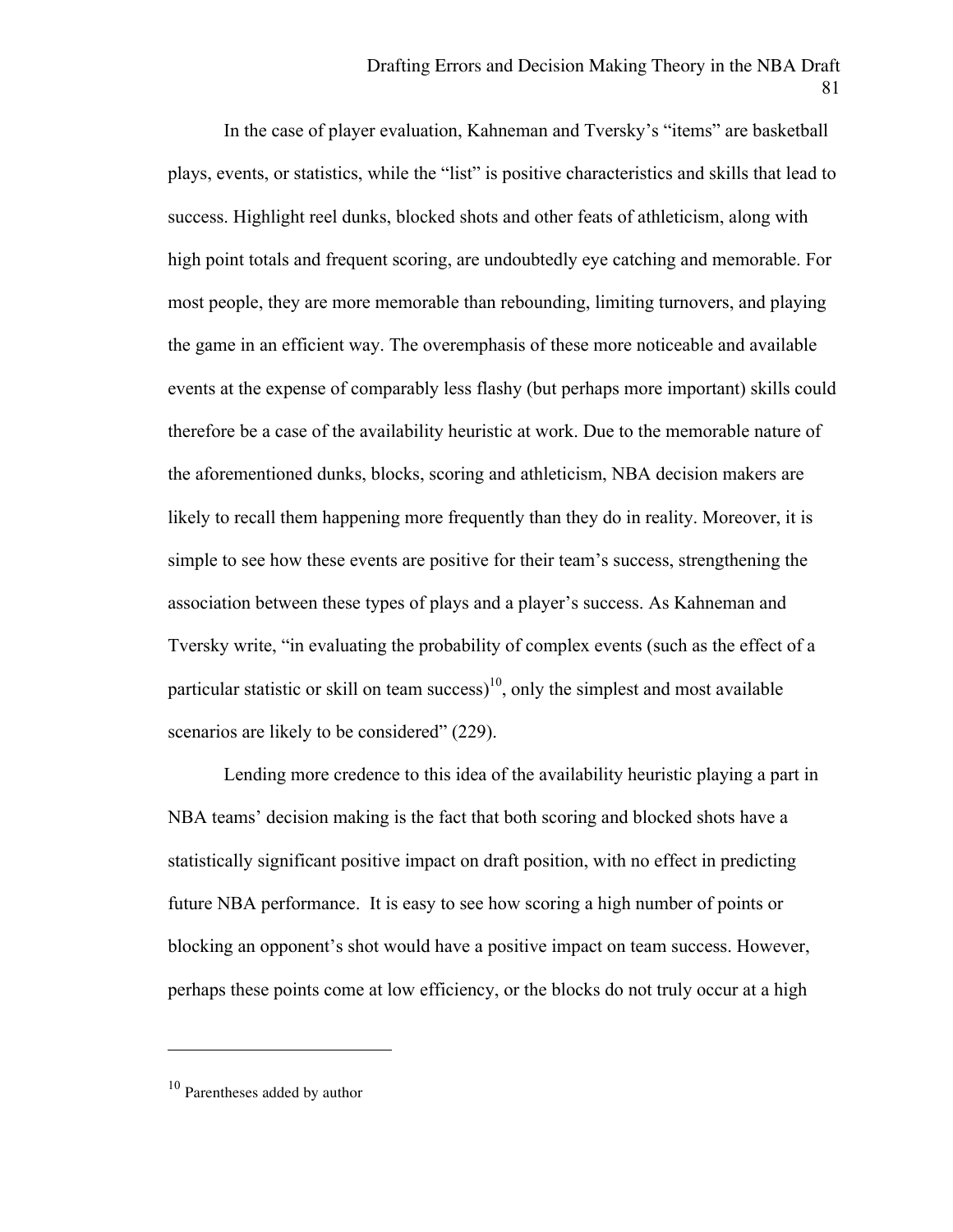enough rate to make a tangible, consistent difference in games. In reality, the ability to control the ball and play efficiently is what helps win games, and hence what predicts how a college player will help his team win games in the NBA. However, neither rebounding, efficient shooting, nor ball control is very memorable, with the latter two factors manifested in the *lack* of a particular event (turnovers or missed shots) rather than in actually completing a specific task or recording a certain statistic. Skills of omission like these are thus likely even less memorable, and players with these skills, though empirically valuable, are even more likely to fall prey to the availability heuristic when assessed by NBA decision makers. While highlight reel plays as well as imposing physical stature (which will be discussed in further detail in section 7.2.2) may draw more of the attention, it is likely the simpler skills that actually predict how a player will perform in the NBA.

**7.2.2. Age, size and the importance of potential.** The amount of years played in college was the most consistent metric across all of the models, as it had a negative impact on both draft position and NBA performance for every model except for the Wing only, Point Guard only, and Small Conference performance models. As mentioned previously, because of the nature of NBA draft rules, the best NBA prospects are forced to be at least one year removed from high school before entering the draft, and will therefore often play only one or two years of college basketball (Groothuis et al., 2007; Arel and Tomas, 2012). This likely explains why there is a negative correlation between the number of years played in college and both draft position and success; it is not that younger players are better suited to play in the NBA, but rather that the best prospects leave college earlier. While this was true for nearly all subsets of data, it is interesting to note that one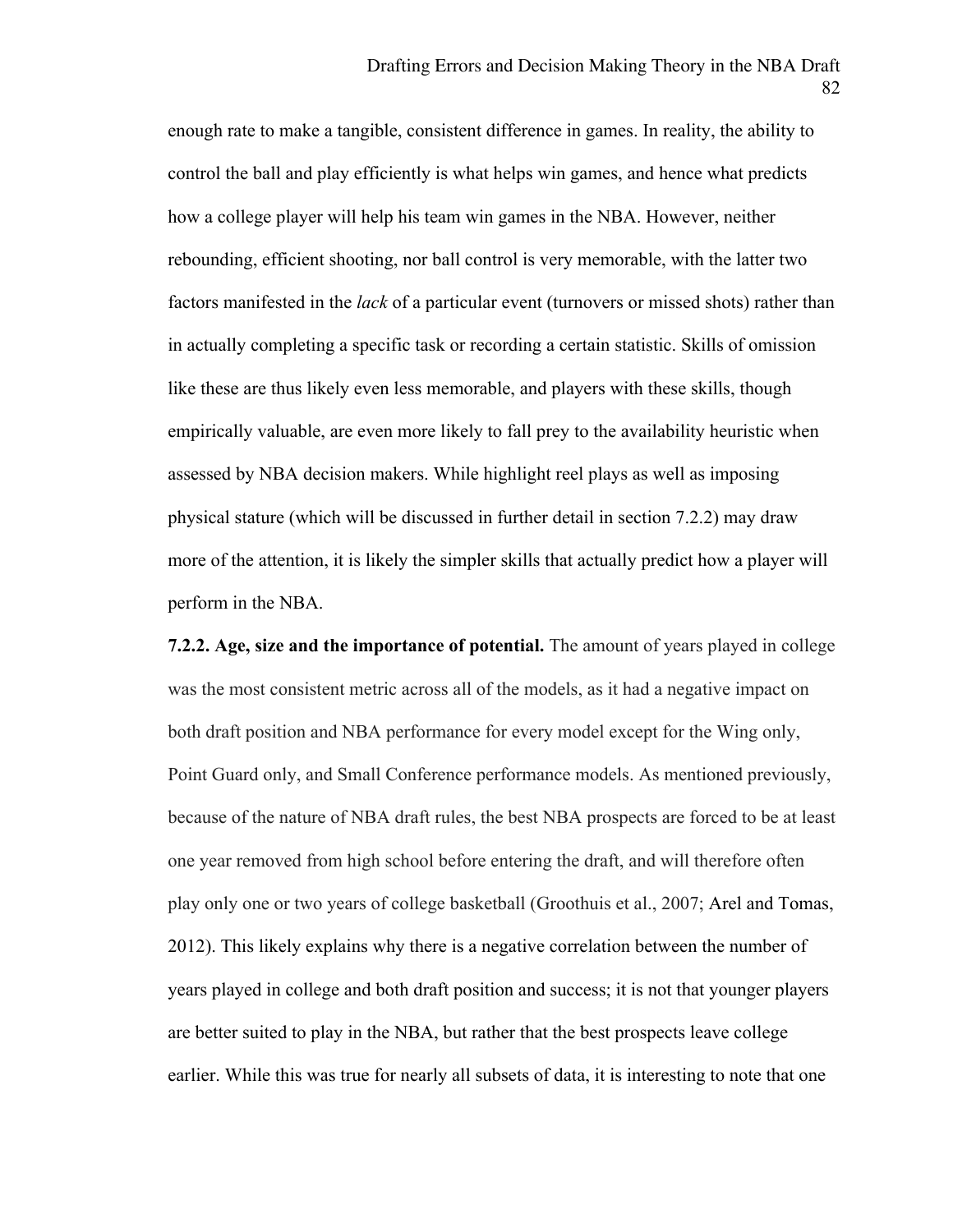of the groups that it did not impact was Small Conference players. This is likely due to the fact that many of the Small Conference players who reach a level to be considered for the NBA draft are late bloomers, which is the very reason they likely went to a college in a smaller conference to begin with.

The strong negative correlation between the number of years played in college by NBA draftees and draft position also highlights NBA decision makers' desire to draft for potential. It is often said that NBA general managers look for potential as much as past performance when drafting, and these results align well with this idea. Even excluding the top players, who likely would have foregone college altogether and entered the draft straight from high school if NBA rules did not prohibit it, NBA teams are still often interested in younger, more raw players. As an NBA assistant coach told reporter Kevin O'Connor, "The draft is all about upside, so teams make the same mistake every time. [They'd rather take projects like] OG Anunoby than a seasoned player like Kuzma," (O'Connor, 2017). NBA decision makers are more likely to take a flyer on a young player with prototypical NBA size and athleticism, even if they have not demonstrated high-level basketball skills or production on the court. The same search for potential seems to be present in draft research in MLB. MLB decision makers have traditionally overvalued high school players relative to more experienced, older college players, even though college players have been shown to be consistently better and safer choices (Spurr, 2000; Burger and Walters, 2009). MLB teams often marvel at the potential of younger high school players, who likely post incredible statistics against diluted and vastly inferior competition in high school baseball. While some of these high school players do turn out to be stars at the MLB level, their abilities and performance against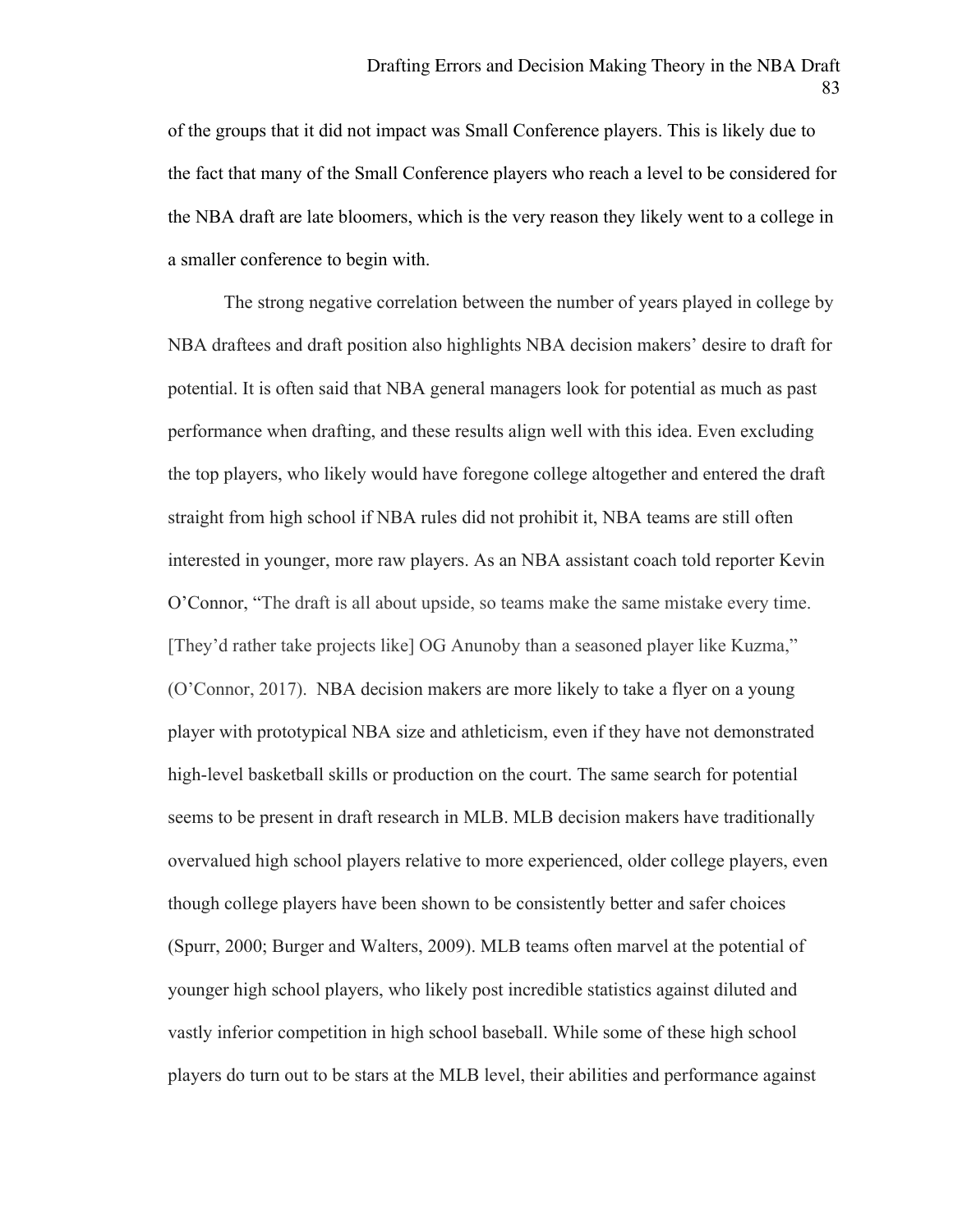other high school players is much less representative of how they will perform at the professional level compared with college players, who are playing against physically mature peers with much more comparable skills and ability. As Hurley et al. (2012) found with regards to hockey players, picking younger players often brings with it extra risk, as it is harder to project a player's ability when they are younger, playing against inferior competition, and there is less data on which to base their performance. However, like in the NBA, decision makers in other sports often find the potential of a young, athletic player who looks the part to be too tempting to pass up.

The results regarding the importance of the height and weight of draftees reinforce this desire to draft for potential. In the general model, both height and weight were positively correlated with higher draft position, yet neither of these factors had a statistically significant relationship with future NBA performance, except for weight with regards to Wings.

NBA decision makers seem to be over emphasizing the importance of size when evaluating players. Instead of focusing on the abilities of a player and how they have actually fared on a basketball court in terms of helping their teams win, NBA decision makers look at the potential of a player given their size and athleticism and what they can be turned into at the next level. They believe that they can teach and develop the other skills and basketball savvy necessary to succeed, but no amount of coaching or instruction can change a player's body; as famed Boston Celtics' coach Red Auerbach said, "you can't teach height".

This coincides with draft and decision-making research done in other professional sports as well, where both size and potential are often over emphasized. In Voyer and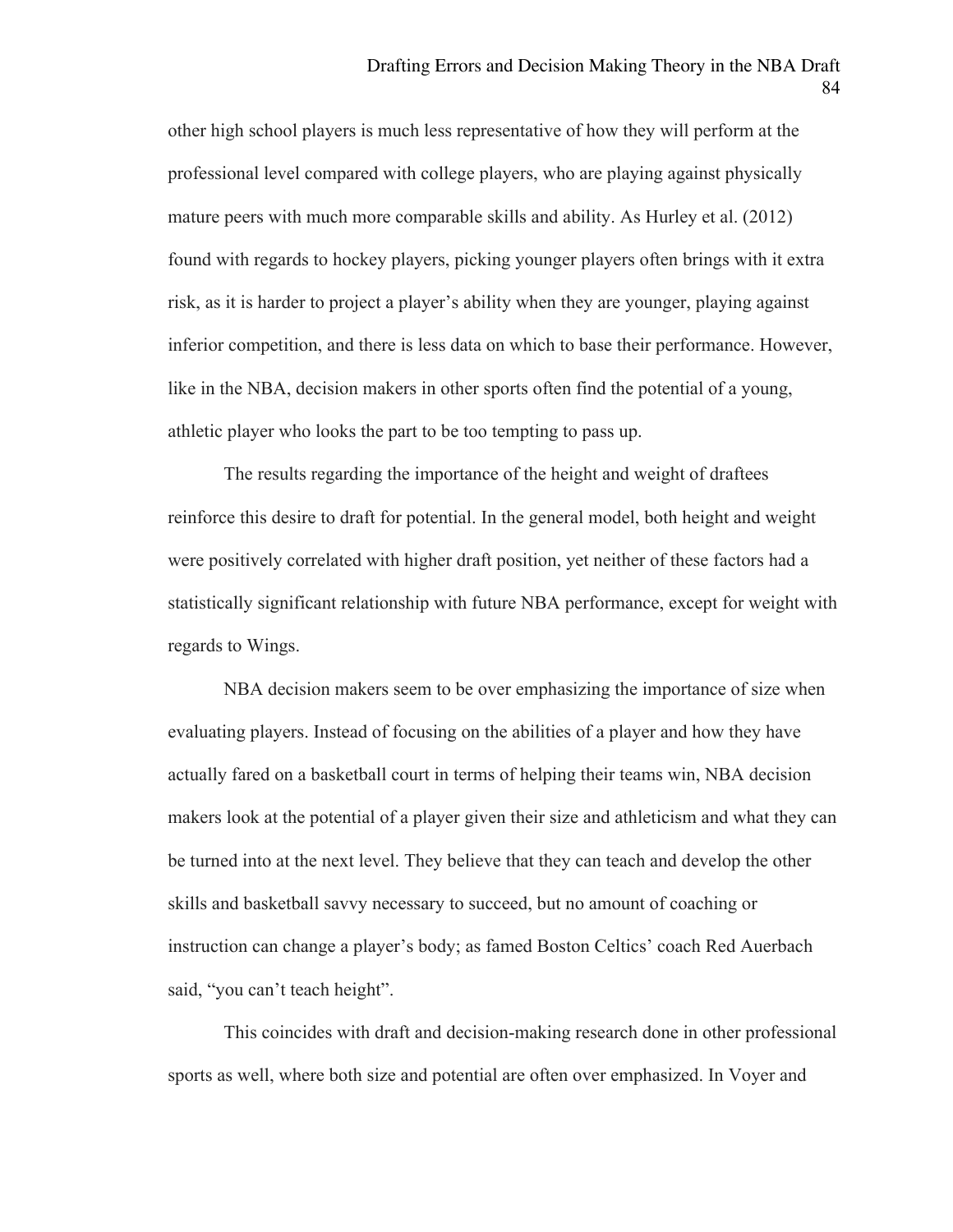Wright's (1998) analysis of Canadian Junior Hockey players drafted to the NHL, they found that goals and assists in Junior in both the regular season and playoffs were the only correlates with success at the NHL level. Size (height and weight) had no effect on a player's likelihood of success, even though this has traditionally been used as a tool to evaluate the potential of players. NHL teams and decision makers still often talk about the need to get bigger and draft and acquire taller, heavier and stronger players, even though time and time again, research has shown size to have no correlation with production. Much of this belief stems from NHL decision makers' outdated ideas of what player attributes relate to production in hockey. At the same time, this desire to acquire bigger players also relates to general managers' fascination with potential, as they often believe that if a player has the requisite size and build of a star player, the other on ice or on court skills can be taught and the player can develop into a productive member of the team.

**7.2.3. A continued over-emphasis on scoring.** Another interesting conclusion from the models has to do with scoring at the college level. Berri (2010) found that scoring was the most overrated factor for NBA decision makers, as it had a strong positive impact on where a player was drafted but was actually negatively correlated with NBA performance. Our analyses yielded similar results, as scoring had a positive impact on draft position for the general model and an even stronger positive impact for the Bigs only and Big Conference models, while having no significant impact on performance in any of the models. Previous work by Berri and Schmidt (2010) regarding the determining factors of team success as well as employment and salary in the NBA illustrate this same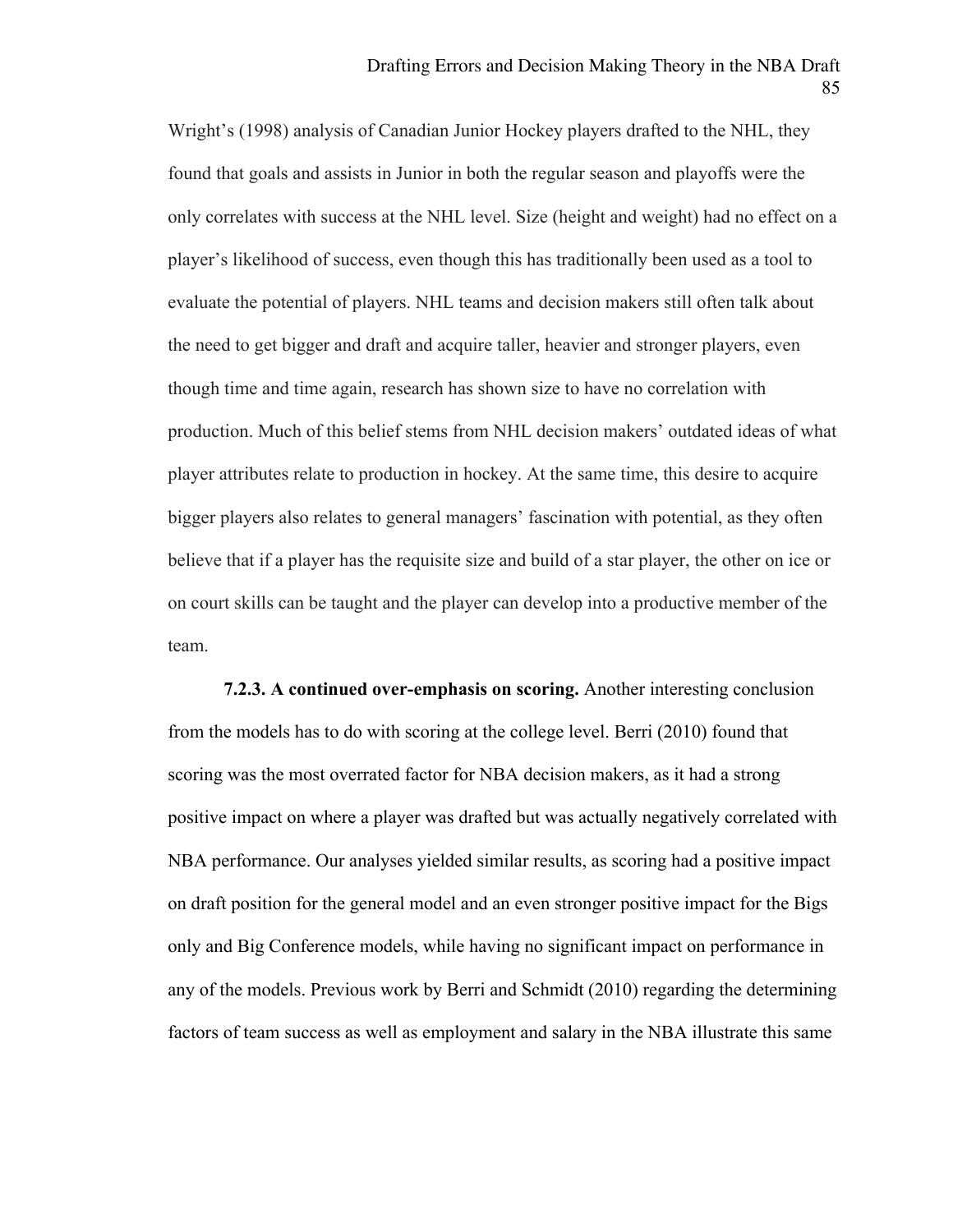over-emphasis on scoring, though this has not deterred NBA decision makers from continuing to make similar decisions.

This is not to say that scoring is unimportant or that players who score at higher rates are necessarily unproductive players, but rather that there are other factors that are important when projecting how NCAA basketball players will fare in the NBA. There are of course many NCAA players who score at high levels in college and then go on to become stars in the NBA, but these players were likely successful in other areas of the game as well. This once again relates back to the status quo bias of NBA decision makers, as the selection of a high scoring player – even if they do little else of value for their team on the court or are even detrimental in certain areas – will rarely if ever be met with questioning. On the other hand, selecting a player who's signature skill is his ability to shoot efficiently or rebound – factors that have a positive impact on NBA performance in both Berri's model and in those above – would likely be seen as more of a risky or strange pick to those in the basketball world.

#### **7.2.4. Summary**

In this subsection, I looked at data regarding specific variables in both the draft and performance models. First, I discussed the oft-ignored importance of ball control and efficiency when drafting NCAA players, based on results regarding the link between rebounding, turnovers, free throw rate and future NBA success. This subsection also examined how the availability heuristic (Kahneman and Tversky, 1973) likely explains the reason NBA decision makers continue to ignore these factors, instead focusing on more eye catching abilities and statistics. Next, I showed the way the results regarding the perceived importance of player age and size demonstrate NBA decision makers'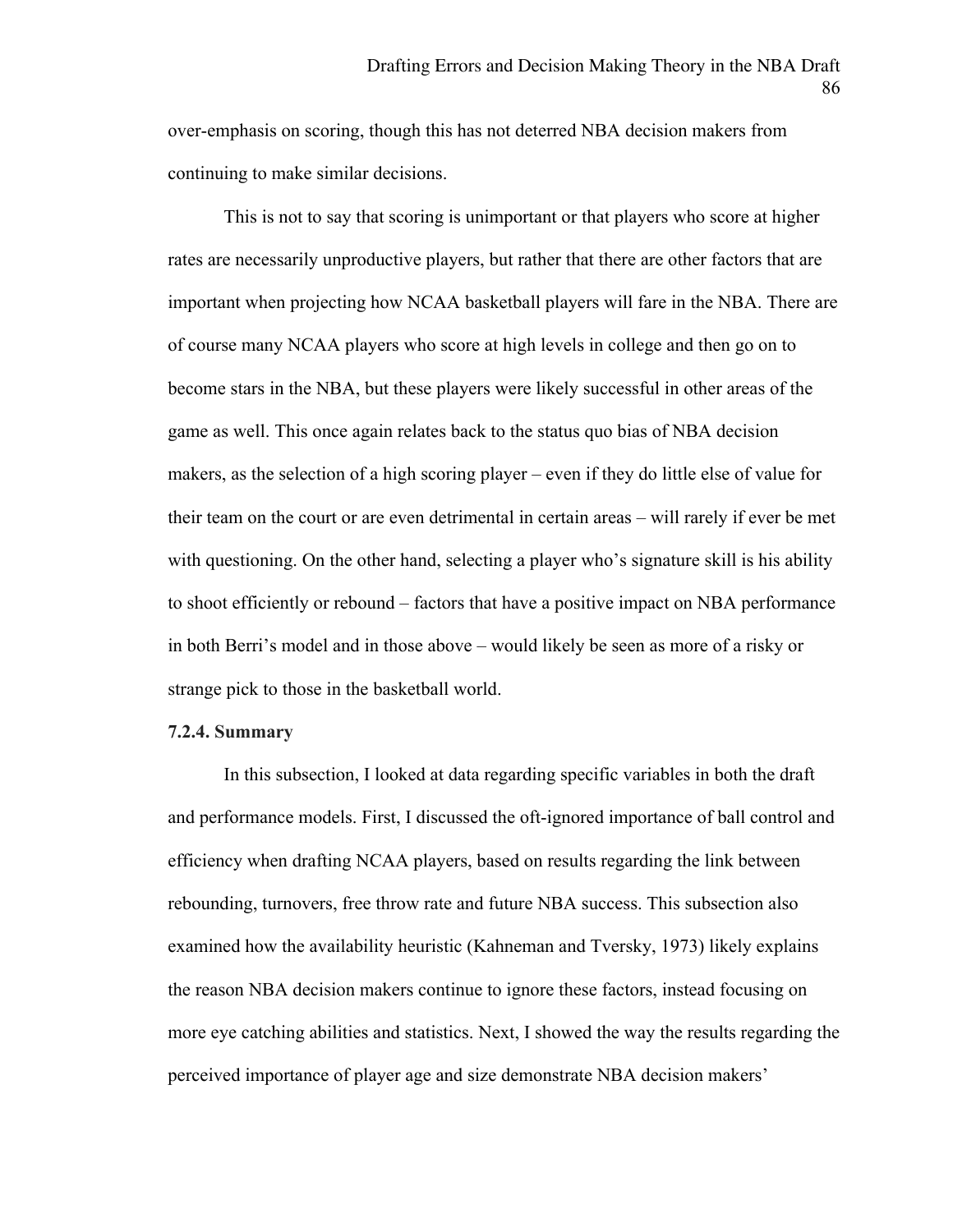insistence on drafting for potential, and the way this aligns with research regarding other professional sports leagues as well. Finally, I examined NBA decision makers' continued over-emphasis on the importance of scoring for NCAA draftees, which mirrors Berri's (2010) research.

# **7.3. Supplementary Model Specific Biases**

**7.3.1. Bigs only and Wings only model.** Some of the results and differences in the supplementary models between what predicts draft position and performance also merit further discussion. Beginning with the Bigs only model, it is interesting to note that usage rate had a statistically significant negative relationship with draft position, but no effect on future NBA performance. The same was true in the Wings only mode, as Wing players with a higher usage rate in college actually saw a negative effect in their draft position. This could once again be related to NBA decision makers' insistence on drafting for potential; many of the physically impressive, athletic players whose skills are raw and underdeveloped do not play a featured role in their team's offense. This is especially true with athletic, "project" Bigs, whose lack of fundamental skills to match their athleticism often result in them playing much more complementary offensive roles in college. In these cases, they are often simply catching passes near the rim after a play is made by someone else or scoring off of offensive rebounds and hustle plays. Players with these more developed skills are often older and do not have the eye popping size or athleticism of the younger players who get drafted higher. While it is true that some of these raw athletic marvels end up as productive NBA players and stars, many also flame out of the league; the reverse is true as well, as some older, more polished players simply do not have the size or athleticism to play in the NBA, but many are able to transfer their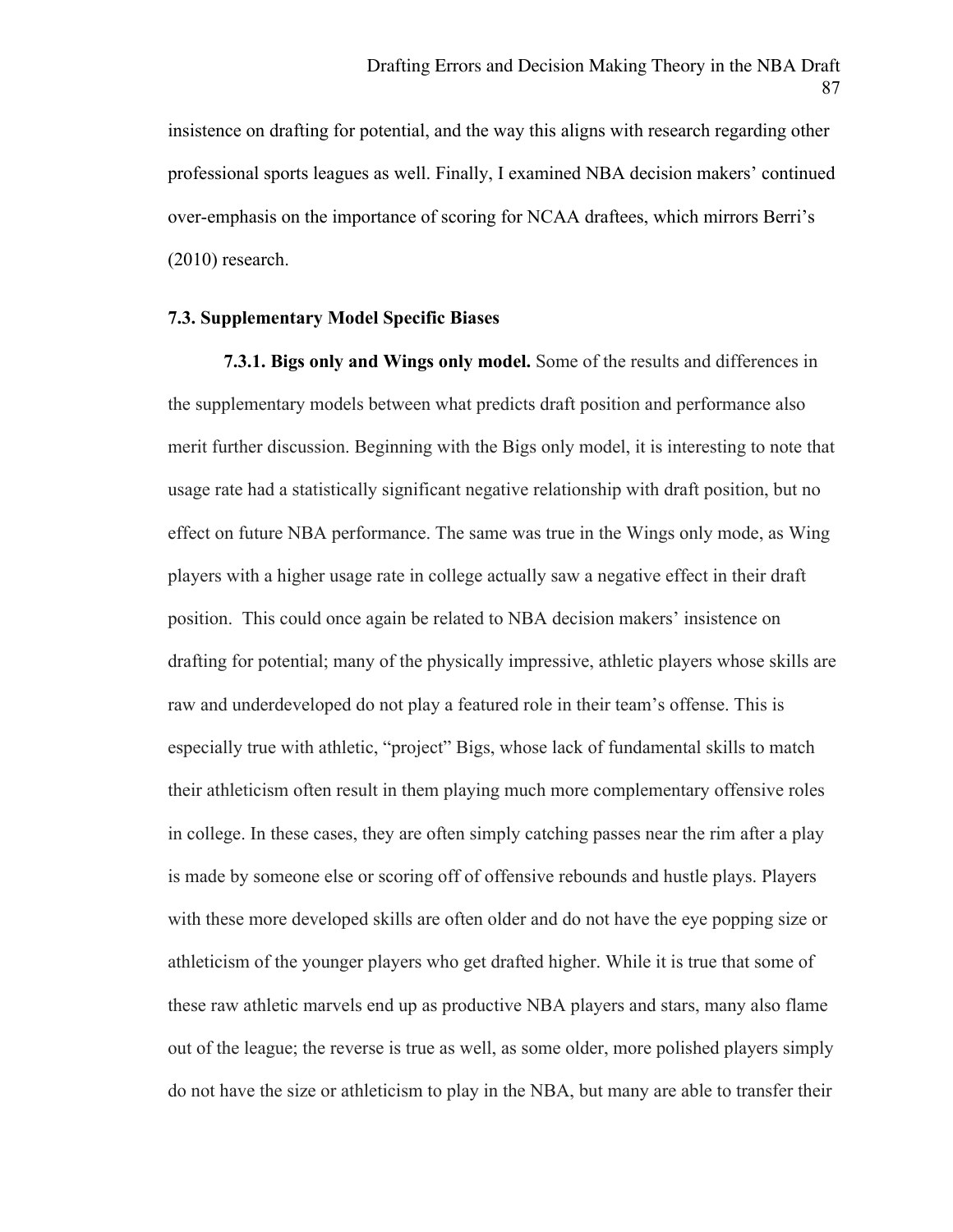skills to the next level and become productive NBA players. This can perhaps explain how a statistic like usage rate could be a negative for a player's draft position.

As mentioned above, free throw rate was also a predictor of performance for Bigs, but had no effect on draft position. This is interesting given the fact that this is a statistic that is related to the work players do closer to the basket. For Bigs, getting to the free throw line is often a result of the effort these players are willing to put forth. Players who do this at the NCAA level are often labeled as hustle players, a sort of backhanded compliment that lauds their hard work while also subtly commenting on their perceived lack of skill or athleticism. The results of this analysis highlight the importance of effort, and also show that perhaps effort and relentless play is a skill in its own right that should be treated as such by NBA decision makers.

**7.3.2. Point Guard only model.** Switching to the Point Guards only model, Win Shares had by far the strongest statistically significant positive impact on future performance, to the point that the other significant performance based estimate scores in this model had a negative effect on performance<sup>11</sup>. The estimate for the effect of Win Shares on performance (0.75) was nearly 10 times higher than the next highest score in any model (Big Conference model - 0.083). This is a very interesting finding that makes a lot of sense given the traditional role of a Point Guard. Point Guards are often asked to be the leaders of their teams, in charge of running a team's offense and setting their teammates up, getting other players in the correct spots on offense and defense, and

 $\overline{a}$ 

 $11$  The only exception to this is turnover percentage, which also had a negative sign but, as discussed above, this shows that limiting turnovers was once again an important factor for predicting NBA performance.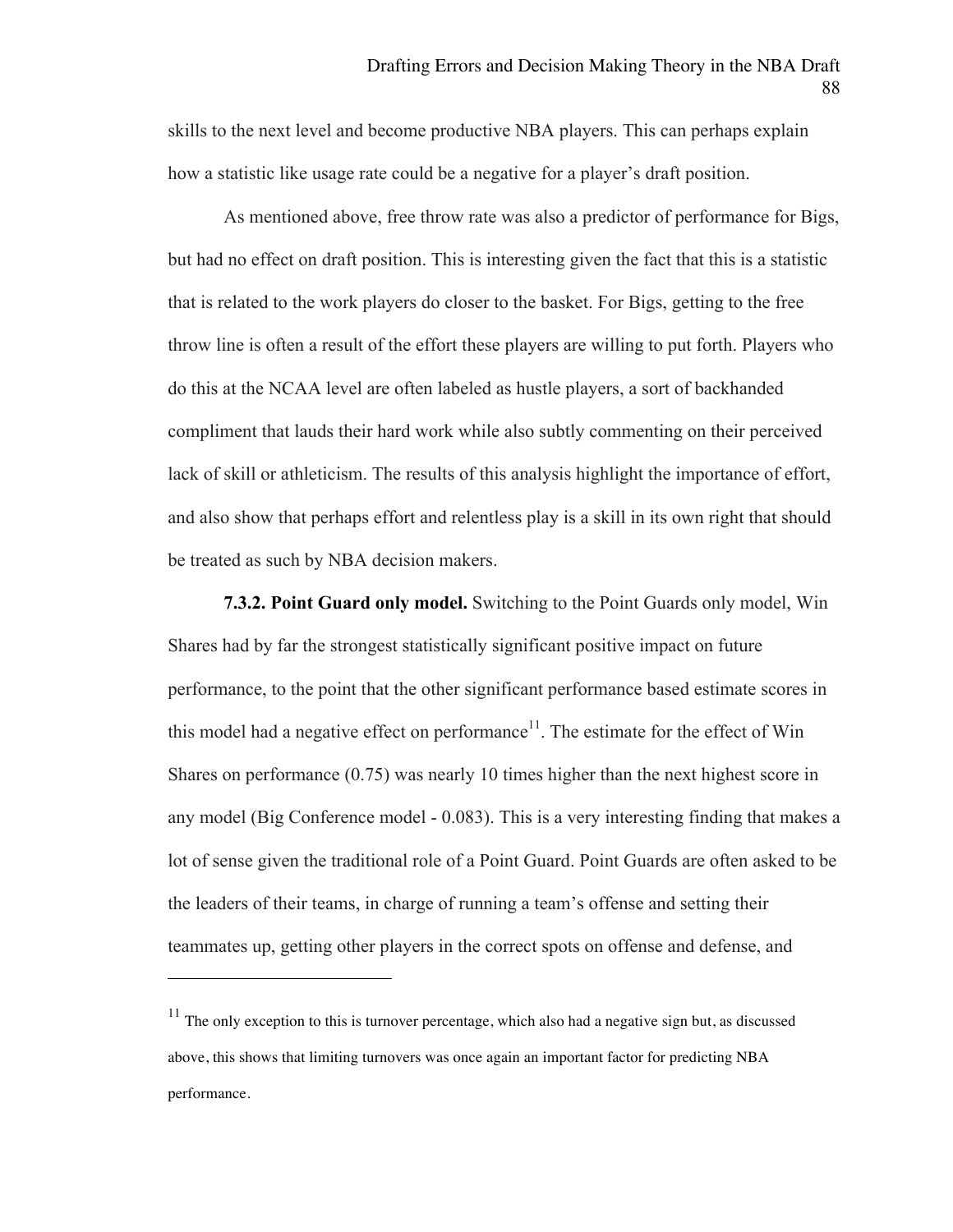generally being an extension of the coach on the court. Coaches will often talk about their Point Guard's intangible leadership and impossible to quantify skills that cannot be measured on the usual stat sheet by points, rebounds or assists.

With this in mind, it makes sense that a statistic like Win Shares, which measures a player's overall effect in their team's success or failure, would be strongly correlated with a Point Guard's future NBA success. With the dependent proxy variable for NBA performance used in our analysis being NBA Win Shares, it would seem likely that NCAA Win Shares would be a strong predictor of future performance for all players; however, this was not the case in the other models analyzed. Only the Point Guard model demonstrated this strong relationship, perhaps because this is the position where a player's overall contribution to team success is the most important. Rather than any particular individual statistic, it is a Point Guard's ability to lead their team to wins – the same ability that is most important when evaluating a coach – that is the best predictor of their future individual success in the NBA.

**7.3.3. Big and Small Conference only models.** Examining the Big Conference model, it is important to note that is subset has the largest sample of any of the supplementary models, counting 299 of the 372 total players. The results are therefore very similar to the general model, with some notable differences. As mentioned above, there are 10 different statistically significant predictors of draft position in the Big Conference model, two more than the next closest model (the general model has eight). Steal percentage and turnover percentage were the two extra statistically significant factors in the Big Conference model, to go along with the same eight as the general model. While the Big Conference draft model has the most predictors, only three of these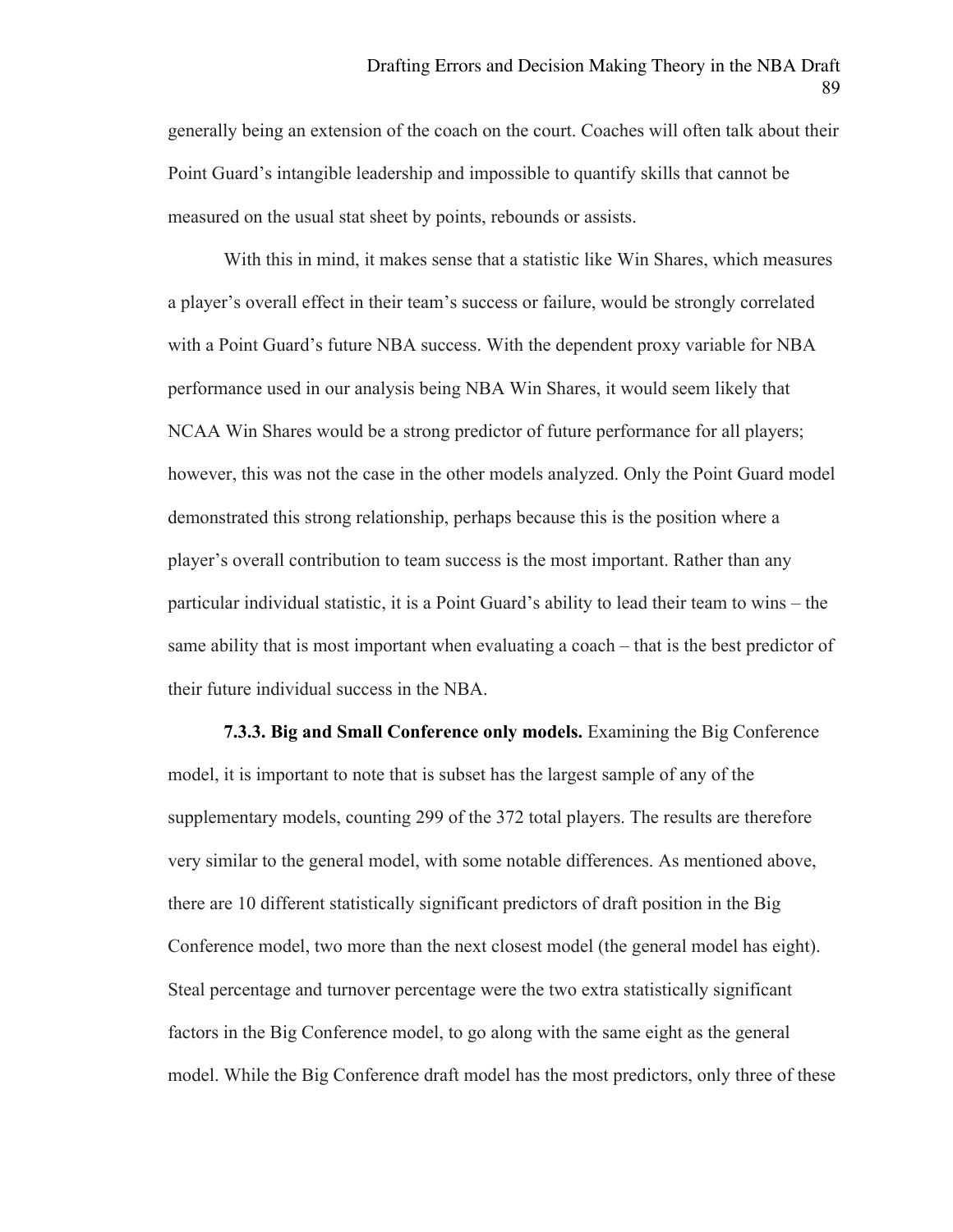10 factors actually had an effect on NBA performance. This once again points to NBA decision makers emphasizing the wrong statistics and player factors when evaluating NCAA players, even when they belong to a cohort (Big Conference players) who decision makers believe they know the most about.

Interestingly, the amount of statistically significant factors for draft position and NBA performance is the reverse for Small Conference players. Only two variables had any sort of significant impact on draft position for these players, the lowest total for any draft model. For the Small Conference NBA performance model, four different factors acted as significant predictors of NBA performance, none of which had any sort of impact on draft position. The lack of predictive factors for the draft position of Small Conference players is in sharp contrast to the high number for Big Conference players, lending more credibility to the idea that NBA general managers believe that they know much more about Big Conference players. This subsequently supports the aforementioned idea that NBA decision makers, like the general population observed by Heath and Tversky (1991), are more likely to bet on a subject that they think they know more about. Smaller conference players are selected much less often and with lower picks, and while some of this has to do with the better high school prospects choosing Big Conference schools, the results point to the competence hypothesis having an effect as well. This competence hypothesis bias, coupled with the status quo bias mentioned earlier, can explain the bias that NBA general managers have towards the selection of Big Conference over Small Conference players.

**7.3.4. Summary.** In this final section, I examined the results of the supplementary position and conference specific models. In the Bigs only model, I illustrated how the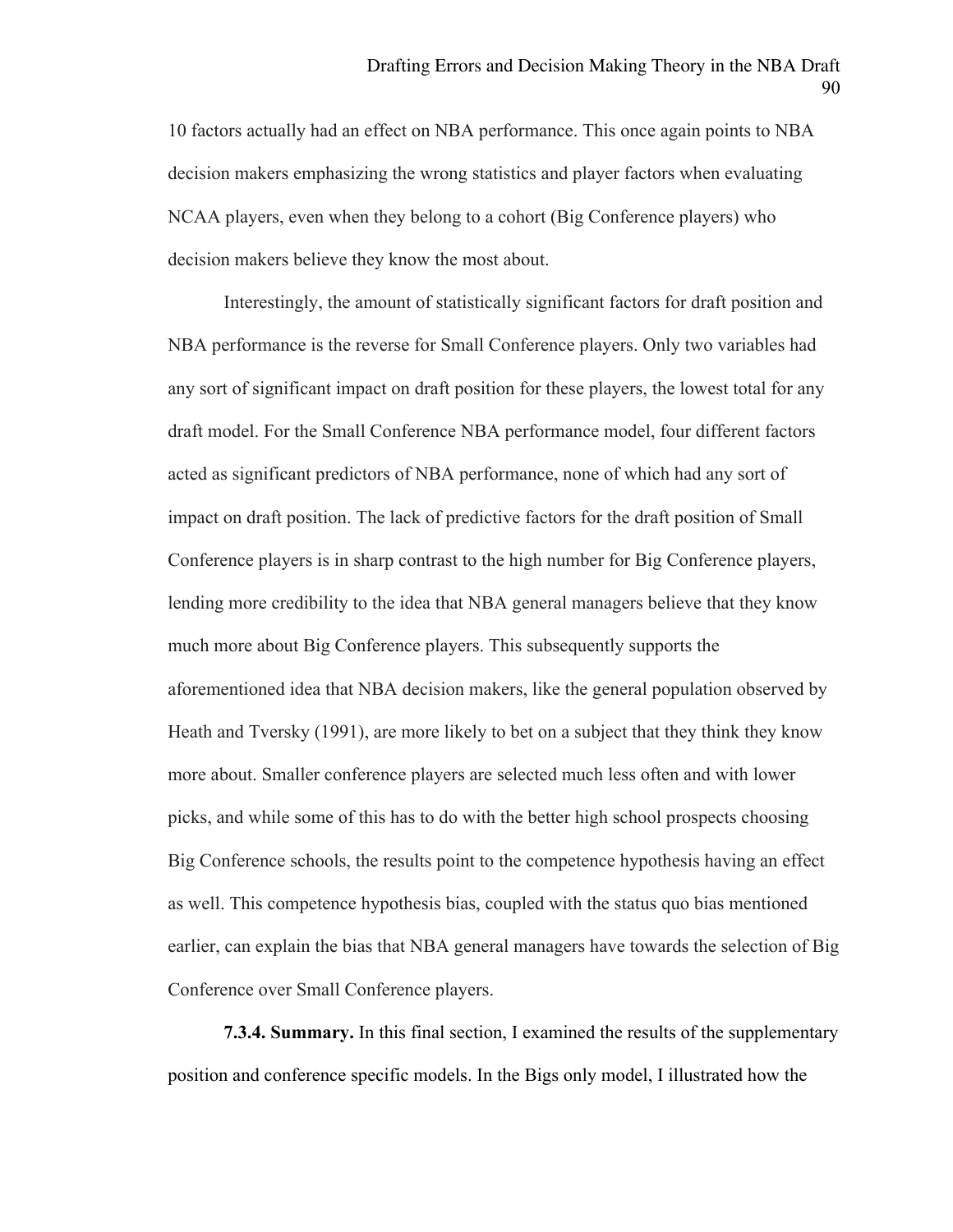polarized effect of usage rate in the draft and performance models is perhaps another reflection of NBA decision makers' insistence on drafting for potential. I also discussed how the importance of rebounding and free throw rate for Bigs points to effort being a skill that NBA decision makers should look at when evaluating draftees. Next, in examining the Point Guard only model, I explained how the extreme importance of Win Shares above all other statistics makes perfect sense given the role of a Point Guard as the leader and coach-on-the-floor of their team. Finally, with regards to the Big and Small Conference models, I examined the large disparity in predictive factors for the draft position model in the Big Conference (10) and Small Conference (1) models, and how this disparity aligns with results indicating that Big Conference players are drafted more often and with higher selections. These results offer another example of the competence hypothesis at work, as NBA decision makers prefer Big Conference players who they believe they know more about, even though these players are no more likely to be productive NBA players.

# **8. Conclusion**

In this paper, I examined decision making in the NBA through an analysis of the factors that predicted draft position and those that predicted future performance for NCAA Division I basketball players drafted to the NBA between 2006-2013. While NBA draft research has been conducted in the past, others have used older, outdated statistics, metrics, and position groups for players both at the college and NBA levels, and no previous research has corrected for the sample selection issue inherent to research regarding the future performance of draftees. These changes allow for more accurate and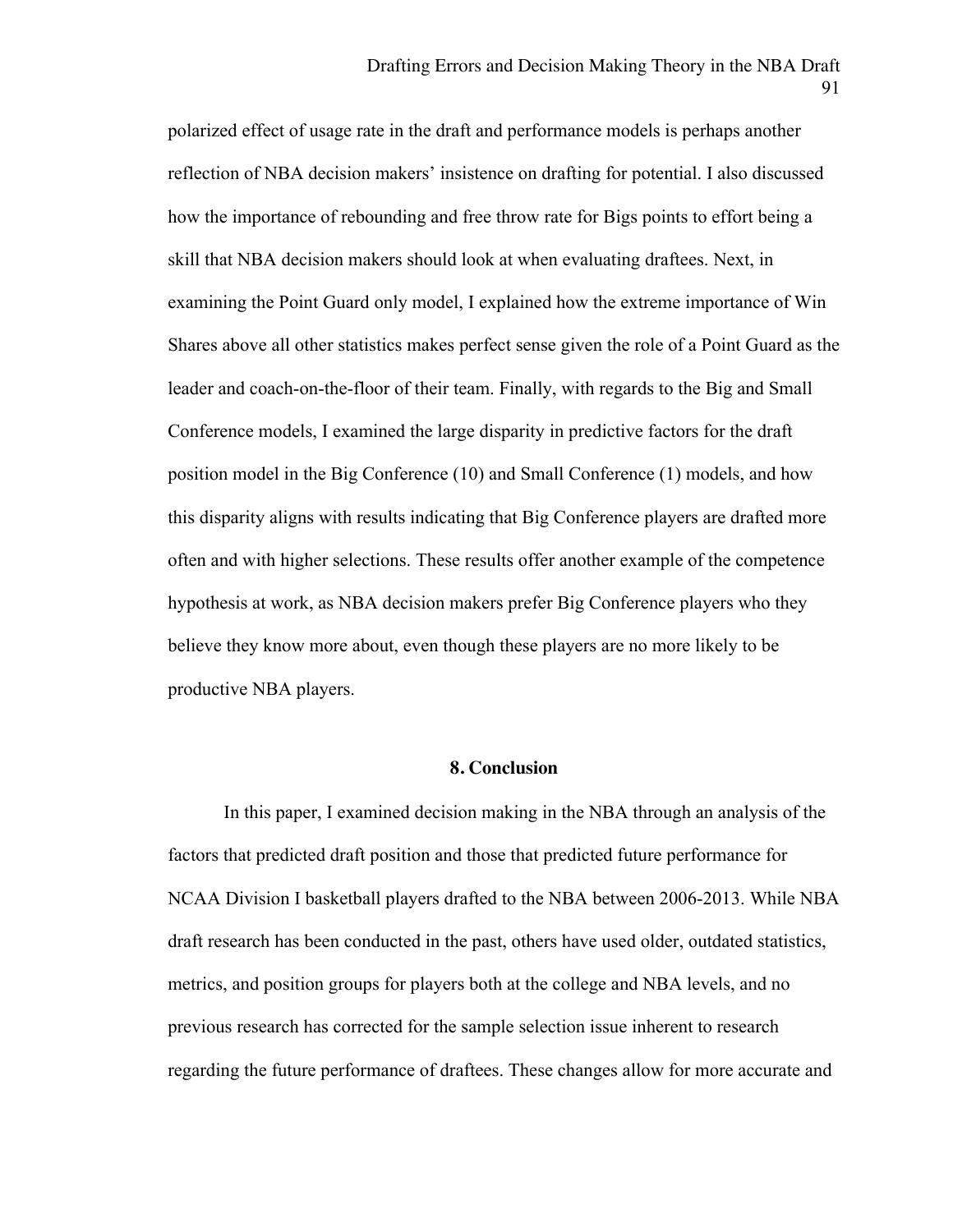isolated evaluation of players as well as empirically stronger regression specifications. The results of these specifications are then linked to several general decision making theories and biases.

Upon examination of the similarities and differences between the draft position and performance models, I was able to infer several interesting conclusions not only regarding individual statistics and metrics, but what these results signify for the way NBA front office members make decisions generally. While it is interesting to understand the specific statistics and factors that NBA decision makers overrate (Win Shares, points, blocks, height, and Conference) as well as those that they mistakenly ignore (rebounding, steals, turnovers, free throw rate), there is just as much if not more value in understanding the general decision making biases and theory that affect their decision making processes.

NBA decision makers rely on their own expertise rather than on distributive data when making draft choices, a mistake explained by Heath and Tversky's (1991) competence hypothesis. They also have a tendency to stick to the status quo (Samuelson and Zeckhauser, 1988) and use generally risk averse strategies in their decision making. NBA decision makers also seem to fall prey to the availability heuristic when simultaneously undervaluing the importance of certain more subtle statistics like rebounding and turnover percentage while amplifying the value of others. Finally, like their counterparts in other professional North American sports leagues, NBA decision makers overemphasize the importance of potential at the expense of known value.

Future research in this area could move forward in two different directions. With the data at hand and the availability of data of this kind, one can conduct a variety of more specific draft analyses. Many drafted players also come from a select number of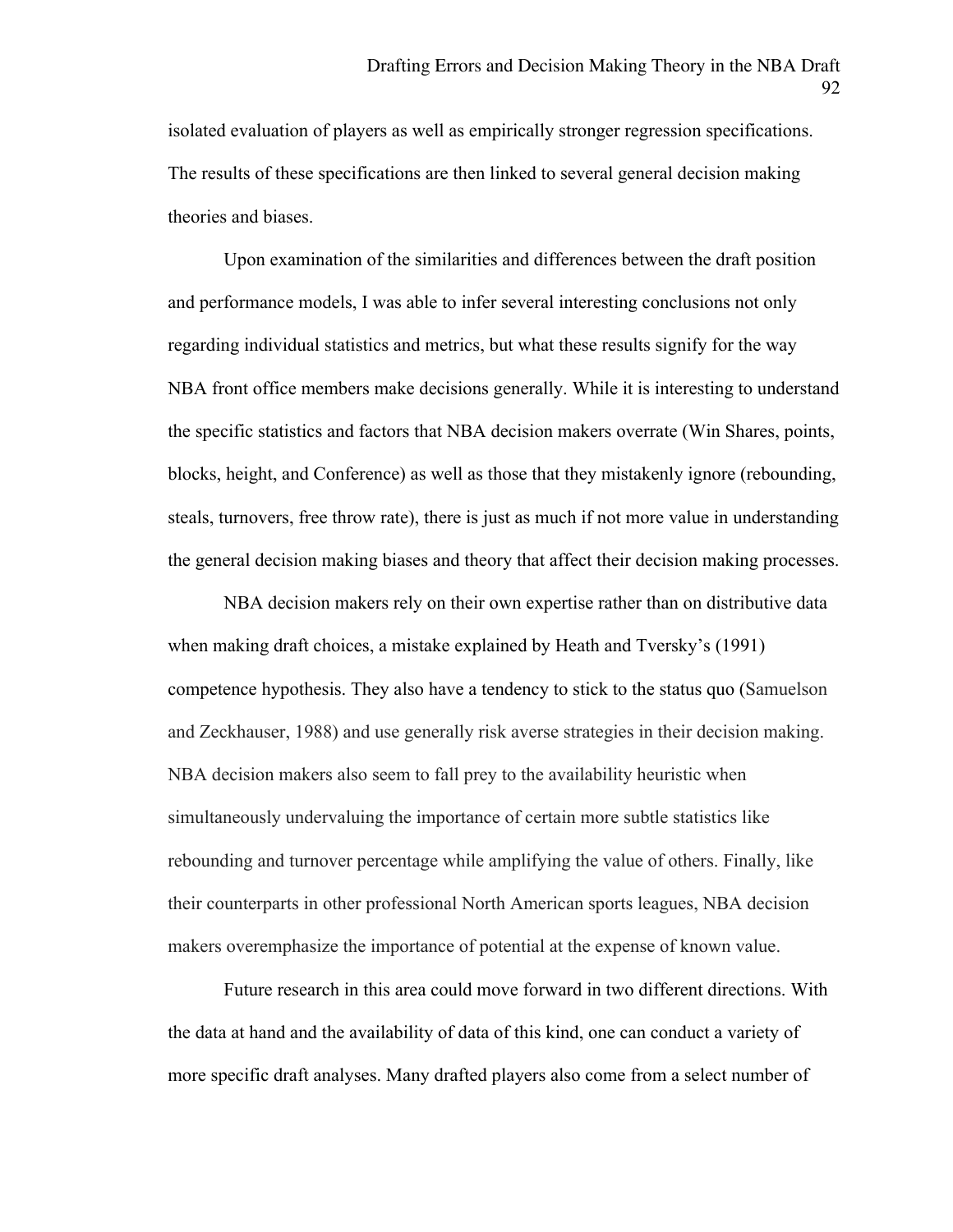schools, which could lead to an interesting study. Specific analyses based on the amount of years a player plays in college before entering the draft could also yield significant results regarding the differences between younger and older draft eligible players. There are many ways to parse out this specific dataset or to examine a different set in ways that could improve our understanding of what factors affect a college player's drafting and transition to the NBA. Looking at a different pool of data, one could also conduct a similar analysis on undrafted players who have played a significant amount of time in the NBA, in order to determine what factors predict success for these players. It would be interesting to see whether successful undrafted players had similar statistics and characteristics as their drafted counterparts.

On the other hand, this research could open the door to further examination of decision making in the sport context. As illustrated above, many of the same decision making theories, biases and errors in judgement that apply in a general context also affect NBA decision makers. Given the similar draft structure and general goals of professional sports organizations, there is a possibility that many of these decision making theories apply to other leagues and decision makers as well. Similar studies can be conducted examining other professional sport league drafts, as well as more general coaching and front office decisions in the NBA and other leagues.

History has shown that drafting in any professional sport is difficult. It is difficult to project how players who have never performed at the highest professional level will perform when they get there, even as more information becomes available. Simply being aware of their own human biases could be the first step in improving drafting by decision makers. Even NBA general managers, scouts, and front office members, for all of their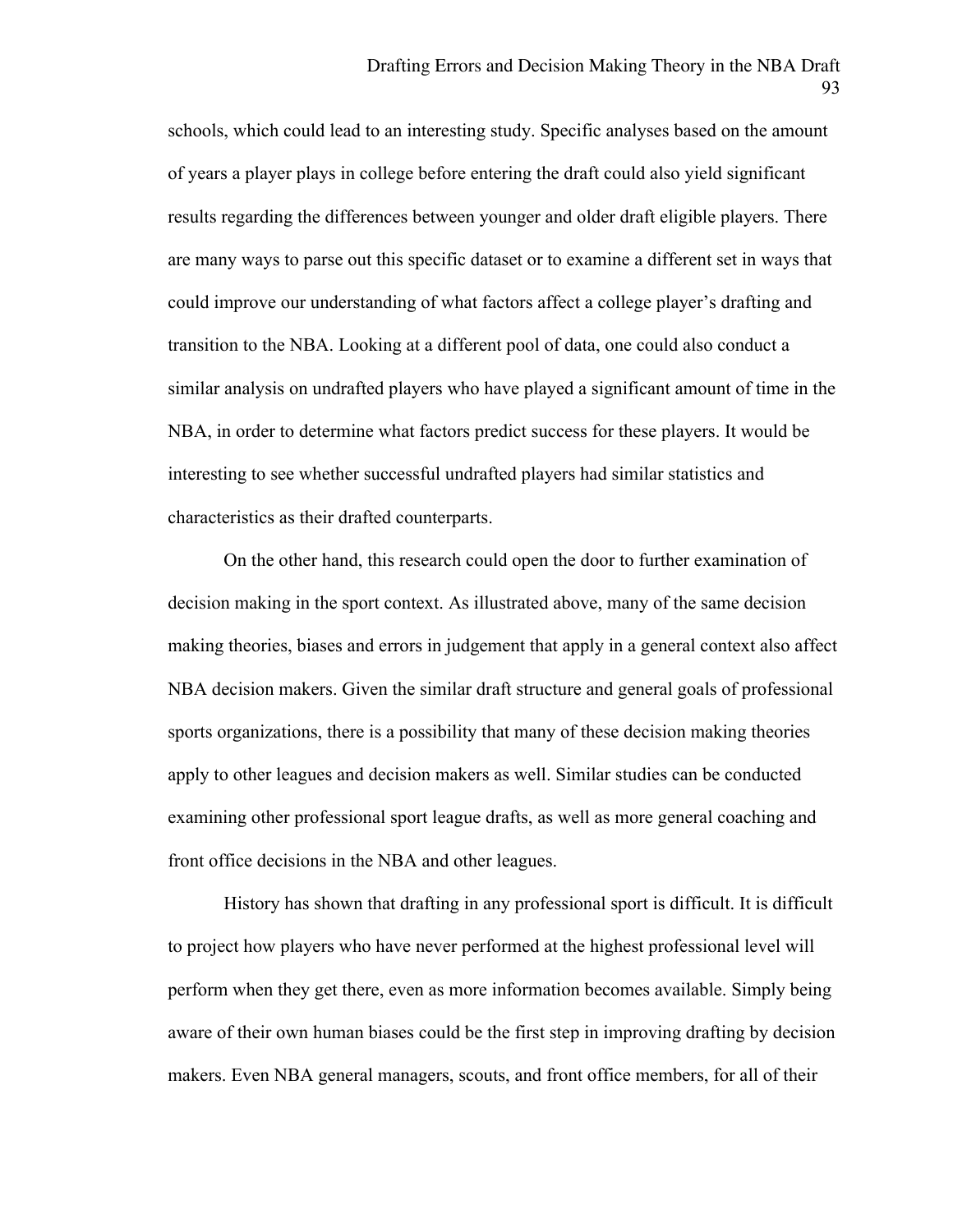perceived and real basketball expertise, are human. They suffer from biases and make errors in judgement that many – in analogous situations in nearly any decision making context – would make as well. This does not mean NBA decision makers must drastically change their evaluation, scouting, or the way they draft, but rather that they should perhaps remember that they are only people, and must account for their own decision making biases just like anyone else.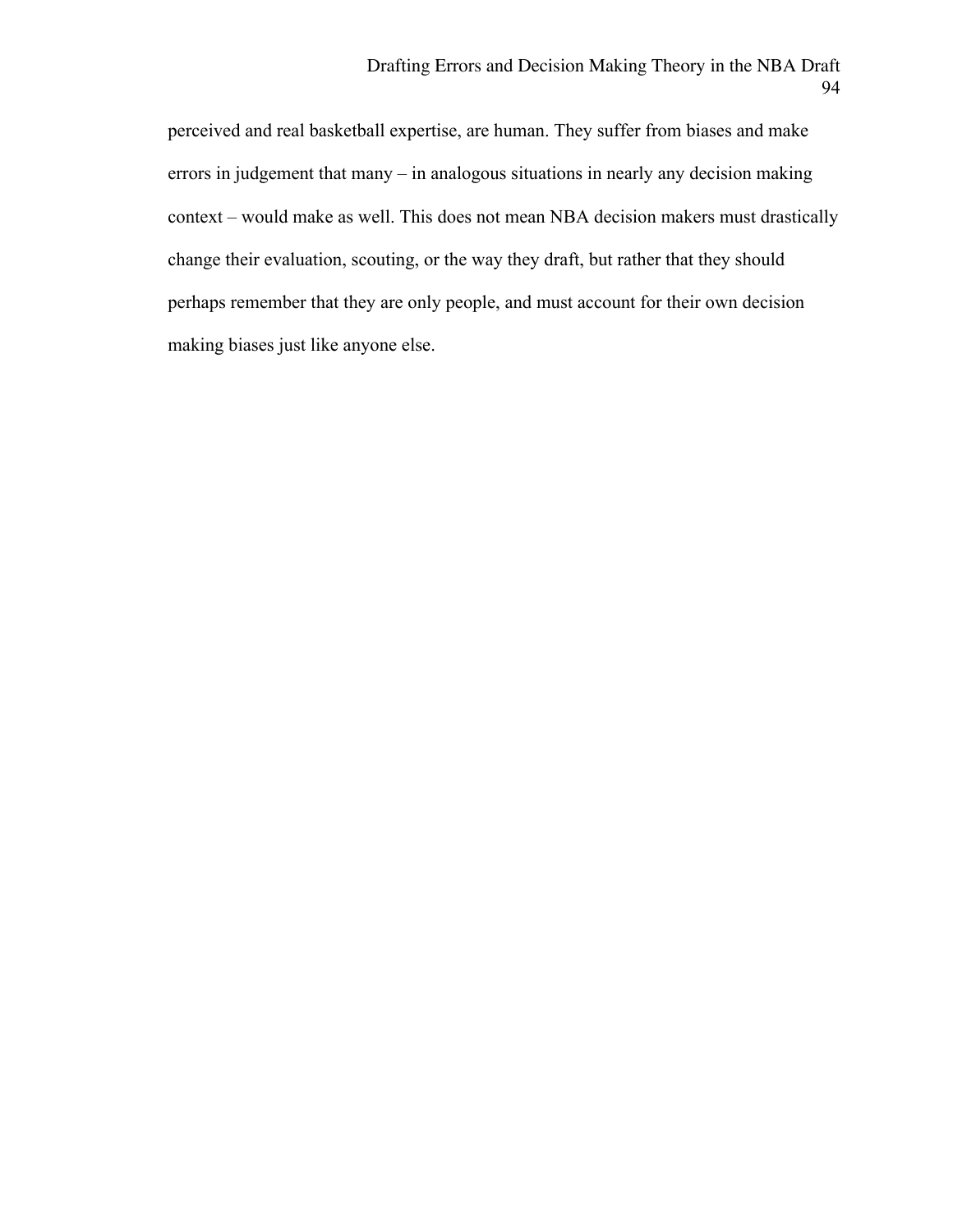# **9. Tables**

|  | <b>Table 1. Summary Statistics</b> |  |
|--|------------------------------------|--|
|--|------------------------------------|--|

|                         | <b>Summary Statistics for Full Dataset</b> |           |          |        |
|-------------------------|--------------------------------------------|-----------|----------|--------|
|                         | Mean                                       | <b>SD</b> | Min.     | Max.   |
| Dependent variables     |                                            |           |          |        |
| Draft slot              | 28.7                                       | 17.15     | 1        | 60     |
| Log draft slot          | 3.13                                       | 0.82      | 0.69     | 4.11   |
| NBA relative win        | 0.029                                      | 0.033     | $-0.032$ | 0.175  |
| shares per game         |                                            |           |          |        |
| Log NBA relative        | 0.028                                      | 0.031     | $-0.033$ | 0.16   |
| win shares per game     |                                            |           |          |        |
| Independent variabes    |                                            |           |          |        |
| Win Shares per 40       | 0.2                                        | 0.051     | 0.1      | 0.42   |
| minutes                 |                                            |           |          |        |
| Log Win Shares per      | 0.18                                       | 0.04      | 0.09     | 0.35   |
| 40 minutes              |                                            |           |          |        |
| Points scored per 40    | 19.78                                      | 4.02      | 9.83     | 33.96  |
| minutes                 |                                            |           |          |        |
| Log points scored       | 3.01                                       | 0.19      | 2.38     | 3.55   |
| per 40 minutes          |                                            |           |          |        |
| Rebounding              | 11.73                                      | 3         | 2.38     | 21.81  |
| percentage              |                                            |           |          |        |
| Assist percentage       | 15.59                                      | 5.99      | 2.69     | 44.08  |
| Steal percentage        | 2.2                                        | 0.79      | 0.65     | 4.75   |
| <b>Block</b> percentage | 3.6                                        | 2.39      | $-2.44$  | 16.05  |
| Turnover                | 14.57                                      | 3.42      | 6.69     | 25.93  |
| percentage              |                                            |           |          |        |
| Usage rate              | 25.09                                      | 4.49      | 13.05    | 38.51  |
| Effective field goal    | 54.42                                      | 4.63      | 42.42    | 71.72  |
| percentage              |                                            |           |          |        |
| Three point attempt     | 23.47                                      | 12.96     | $-9.39$  | 71.2   |
| rate                    |                                            |           |          |        |
| Free throw rate         | 43.71                                      | 13.33     | 6.52     | 85.4   |
| Height (cm)             | 201                                        | 4.53      | 187.03   | 214.03 |
| Log height              | 5.3                                        | 0.022     | 5.23     | 5.37   |
| Weight (lbs)            | 217.95                                     | 16.63     | 169.92   | 280.92 |
| Weight                  | 5.38                                       | 0.075     | 5.14     | 5.64   |
| Year of college         | 2.86                                       | 1.1       | 1        | 5      |
| elibigility when        |                                            |           |          |        |
| drafted                 |                                            |           |          |        |
| Log year of college     | 1.3                                        | 0.32      | 0.69     | 1.79   |
| eligibility when        |                                            |           |          |        |
| drafted                 |                                            |           |          |        |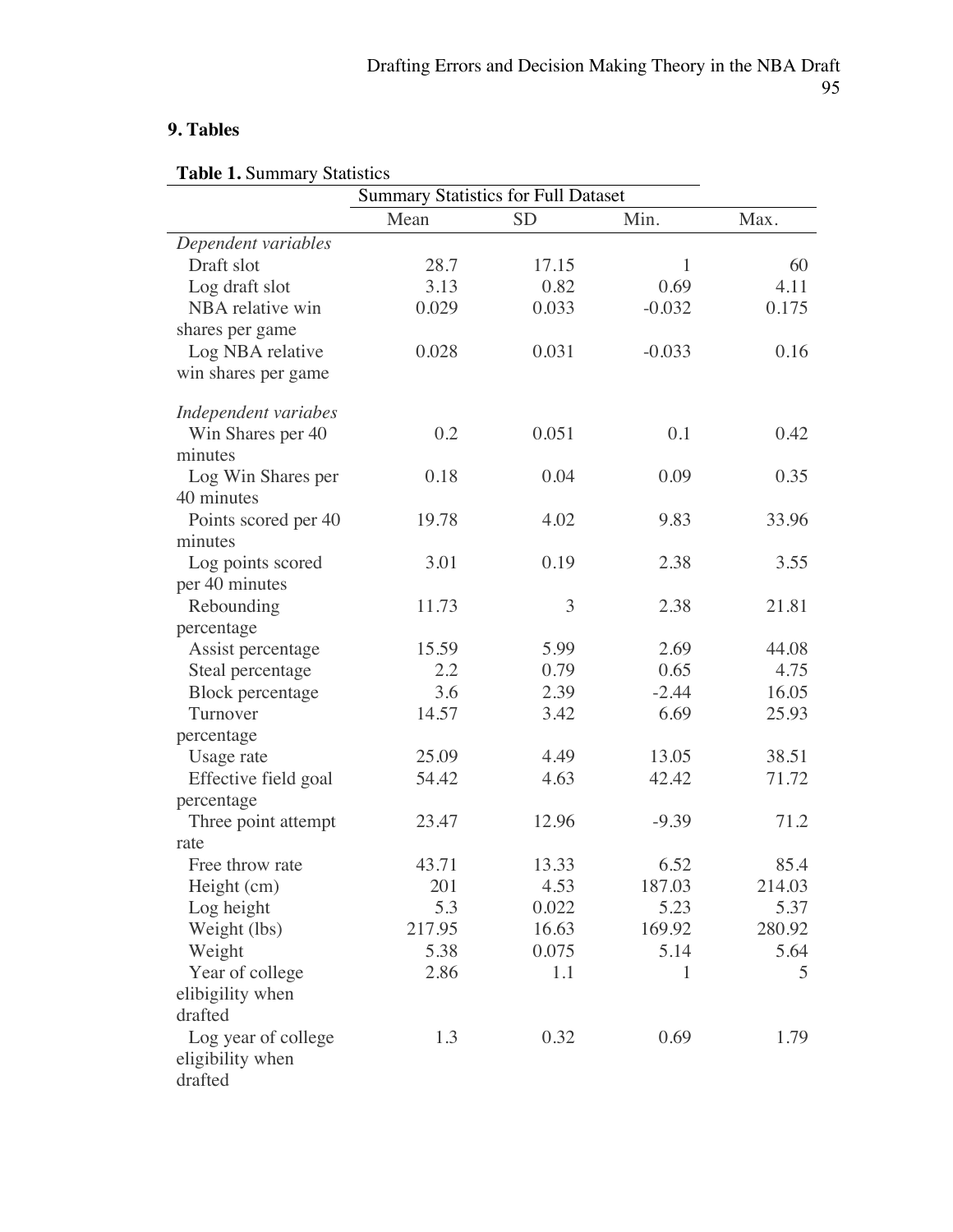| <b>Fixed effect</b>        |      |      |                  |              |
|----------------------------|------|------|------------------|--------------|
| variables, equal to        |      |      |                  |              |
| one $if$                   |      |      |                  |              |
| Player played in a         | 0.8  | 0.39 | $\boldsymbol{0}$ | $\mathbf{1}$ |
| <b>Big Conference</b>      |      |      |                  |              |
| Player played in a         | 0.19 | 0.39 | $\boldsymbol{0}$ | $\mathbf{1}$ |
| <b>Small Conference</b>    |      |      |                  |              |
| Player played in           | 0.16 | 0.36 | $\boldsymbol{0}$ | $\mathbf{1}$ |
| <b>Atlantic Coast</b>      |      |      |                  |              |
| Conference                 |      |      |                  |              |
| Player played in           | 0.13 | 0.34 | $\boldsymbol{0}$ | $\mathbf{1}$ |
| Big 12 conference          |      |      |                  |              |
| Player played in           | 0.15 | 0.36 | $\boldsymbol{0}$ | $\mathbf{1}$ |
| <b>Big East conference</b> |      |      |                  |              |
| Player played in           | 0.08 | 0.27 | $\overline{0}$   | $\mathbf{1}$ |
| Big Ten conference         |      |      |                  |              |
| Player played in           | 0.13 | 0.33 | $\boldsymbol{0}$ | $\mathbf{1}$ |
| Pacific $10$ (or $12$ )    |      |      |                  |              |
| conference                 |      |      |                  |              |
| Player played in           | 0.13 | 0.34 | $\boldsymbol{0}$ | $\mathbf{1}$ |
| Southeastern               |      |      |                  |              |
| conference                 |      |      |                  |              |
| Player has played          | 0.17 | 0.38 | $\boldsymbol{0}$ | $\mathbf{1}$ |
| the point guard            |      |      |                  |              |
| position in the NBA        |      |      |                  |              |
| Player has played          | 0.42 | 0.49 | $\boldsymbol{0}$ | 1            |
| the wing position in       |      |      |                  |              |
| the NBA                    |      |      |                  |              |
| Player has played          | 0.4  | 0.49 | $\boldsymbol{0}$ | $\mathbf{1}$ |
| the big or post            |      |      |                  |              |
| position in the NBA        |      |      |                  |              |
| Player was drafted         | 0.11 | 0.32 | $\boldsymbol{0}$ | 1            |
| in the 2006 draft          |      |      |                  |              |
| Player was drafted         | 0.1  | 0.31 | $\overline{0}$   | 1            |
| in the 2007 draft          |      |      |                  |              |
| Player was drafted         | 0.12 | 0.33 | $\boldsymbol{0}$ | 1            |
| in the 2008 draft          |      |      |                  |              |
| Player was drafted         | 0.12 | 0.33 | $\theta$         | 1            |
| in the 2009 draft          |      |      |                  |              |
| Player was drafted         | 0.14 | 0.35 | $\boldsymbol{0}$ | 1            |
| in the 2010 draft          |      |      |                  |              |
| Player was drafted         | 0.12 | 0.32 | $\boldsymbol{0}$ | 1            |
| in the 2011 draft          |      | 0.34 | $\overline{0}$   | 1            |
| Player was drafted         | 0.13 |      |                  |              |
| in the 2012 draft          |      |      |                  |              |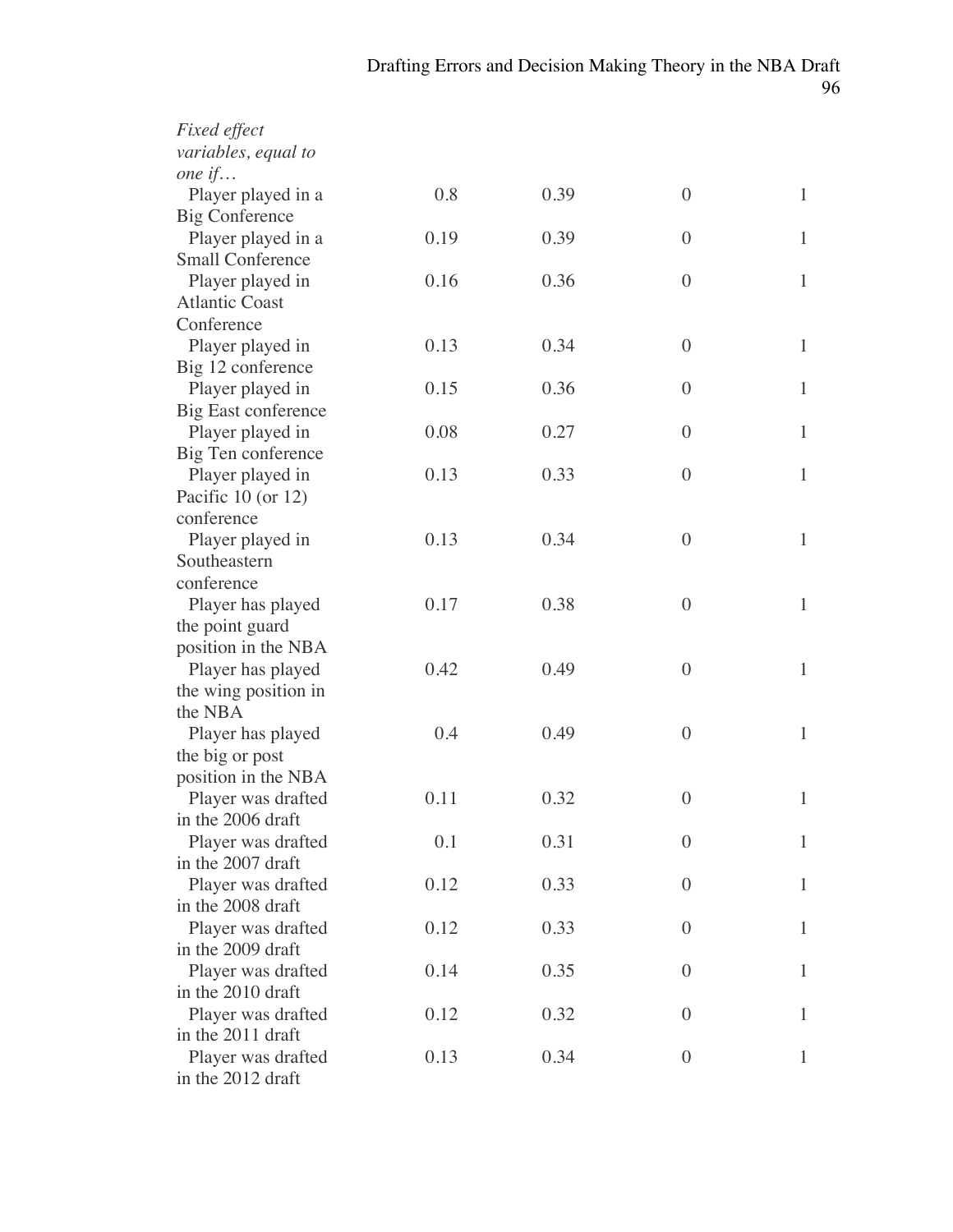| Player was drafted  | (112) | 0.32 |                          |  |
|---------------------|-------|------|--------------------------|--|
| in the $2013$ draft |       |      |                          |  |
|                     |       |      | <b>Observations: 372</b> |  |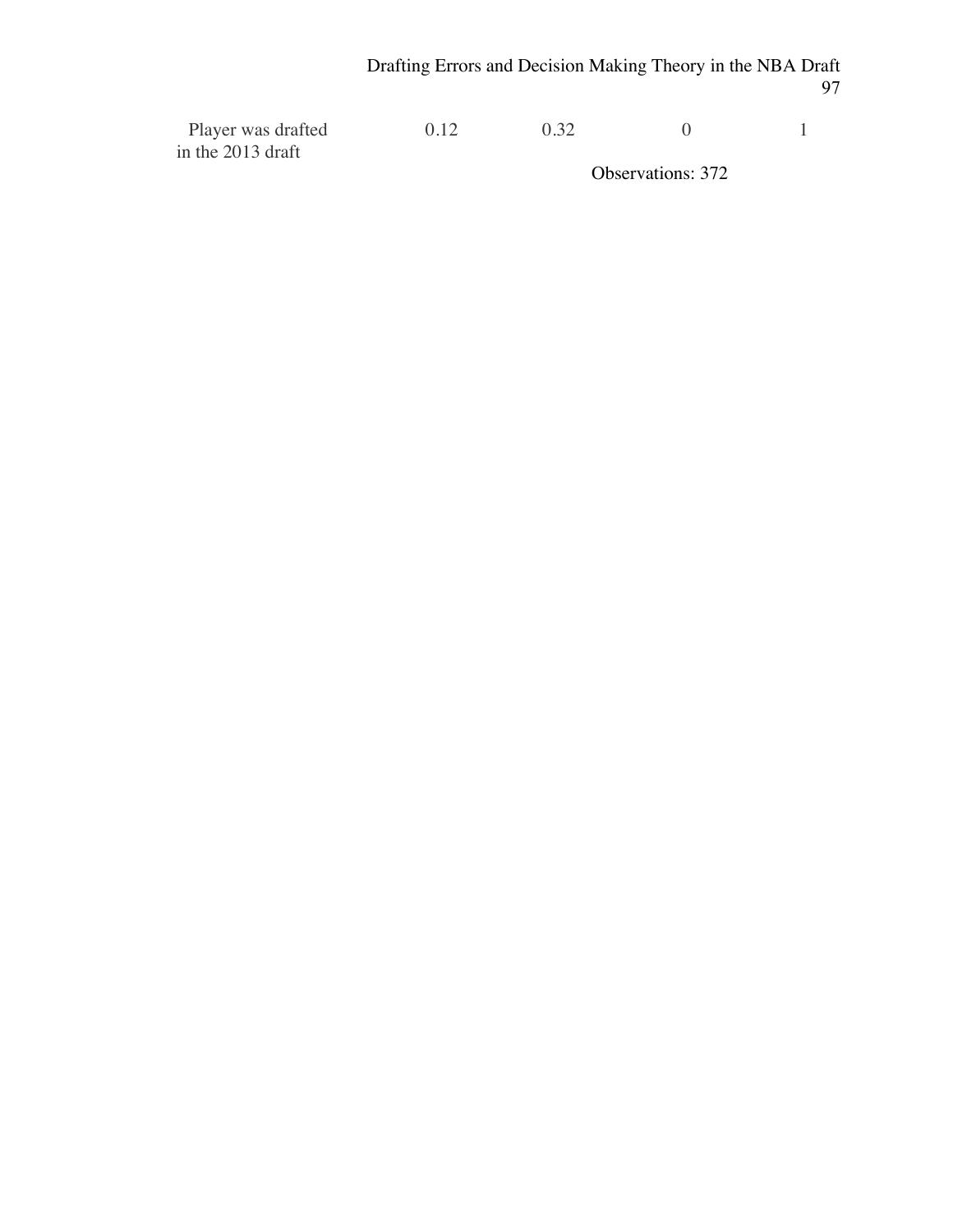|                         | Summary Statistics for Heckman Corrected Sample |           |          |        |
|-------------------------|-------------------------------------------------|-----------|----------|--------|
| Variables               | Mean                                            | <b>SD</b> | Min.     | Max.   |
| Dependent variables     |                                                 |           |          |        |
| Draft slot              | 22.93                                           | 14.96     | 1        | 60     |
| Log draft slot          | 2.9                                             | 0.81      | 0.69     | 4.11   |
| <b>NBA Relative win</b> | 0.039                                           | 0.031     | $-0.012$ | 0.17   |
| shares per game         |                                                 |           |          |        |
| Log relative win        | 0.04                                            | 0.029     | 0.001    | 0.16   |
| shares per game         |                                                 |           |          |        |
| Independent variabes    |                                                 |           |          |        |
| Win shares per 40       | 0.21                                            | 0.05      | 0.1      | 0.42   |
| minutes                 |                                                 |           |          |        |
| Log win shares per      | 0.19                                            | 0.04      | 0.1      | 0.35   |
| 40 minutes              |                                                 |           |          |        |
| Points scored per 40    | 20.08                                           | 4.17      | 9.83     | 33.96  |
| minutes                 |                                                 |           |          |        |
| Log points scored       | 3.02                                            | 0.19      | 2.38     | 3.55   |
| per 40 minutes          |                                                 |           |          |        |
| Rebounding              | 11.92                                           | 3.03      | 2.38     | 21.68  |
| percentage              |                                                 |           |          |        |
| Assist percentage       | 15.71                                           | 5.96      | 2.79     | 44.08  |
| Steal percentage        | 2.27                                            | 0.81      | 0.65     | 4.75   |
| <b>Block</b> percentage | 3.71                                            | 2.39      | $-2.44$  | 16.05  |
| Turnover                | 14.47                                           | 3.4       | 6.69     | 25.93  |
| percentage              |                                                 |           |          |        |
| Usage rate              | 25.36                                           | 4.54      | 13.05    | 38.51  |
| Effective field goal    | 54.42                                           | 4.41      | 44.5     | 66.8   |
| percentage              |                                                 |           |          |        |
| Three point attempt     | 22.46                                           | 11.7      | $-9.19$  | 61.4   |
| rate                    |                                                 |           |          |        |
| Free throw rate         | 44.2                                            | 12.91     | 11.12    | 79.32  |
| Height (cm)             | 201.3                                           | 4.54      | 190.6    | 214.03 |
| Log height              | 5.3                                             | 0.022     | 5.25     | 5.37   |
| Weight (lbs)            | 218.58                                          | 16.3      | 169.92   | 275.92 |
| Log weight              | 5.38                                            | 0.075     | 5.14     | 5.62   |
| Year of college         | 2.67                                            | 1.1       | 1        | 5      |
| elibigility when        |                                                 |           |          |        |
| drafted                 |                                                 |           |          |        |
| Log year of college     | 1.25                                            | 0.32      | 0.69     | 1.79   |
| eligibility when        |                                                 |           |          |        |
| drafted                 |                                                 |           |          |        |
| Fixed effect            |                                                 |           |          |        |
| variables, equal to     |                                                 |           |          |        |
| one $if$                |                                                 |           |          |        |
|                         |                                                 |           |          |        |

# **Table 2.** Summary Statistics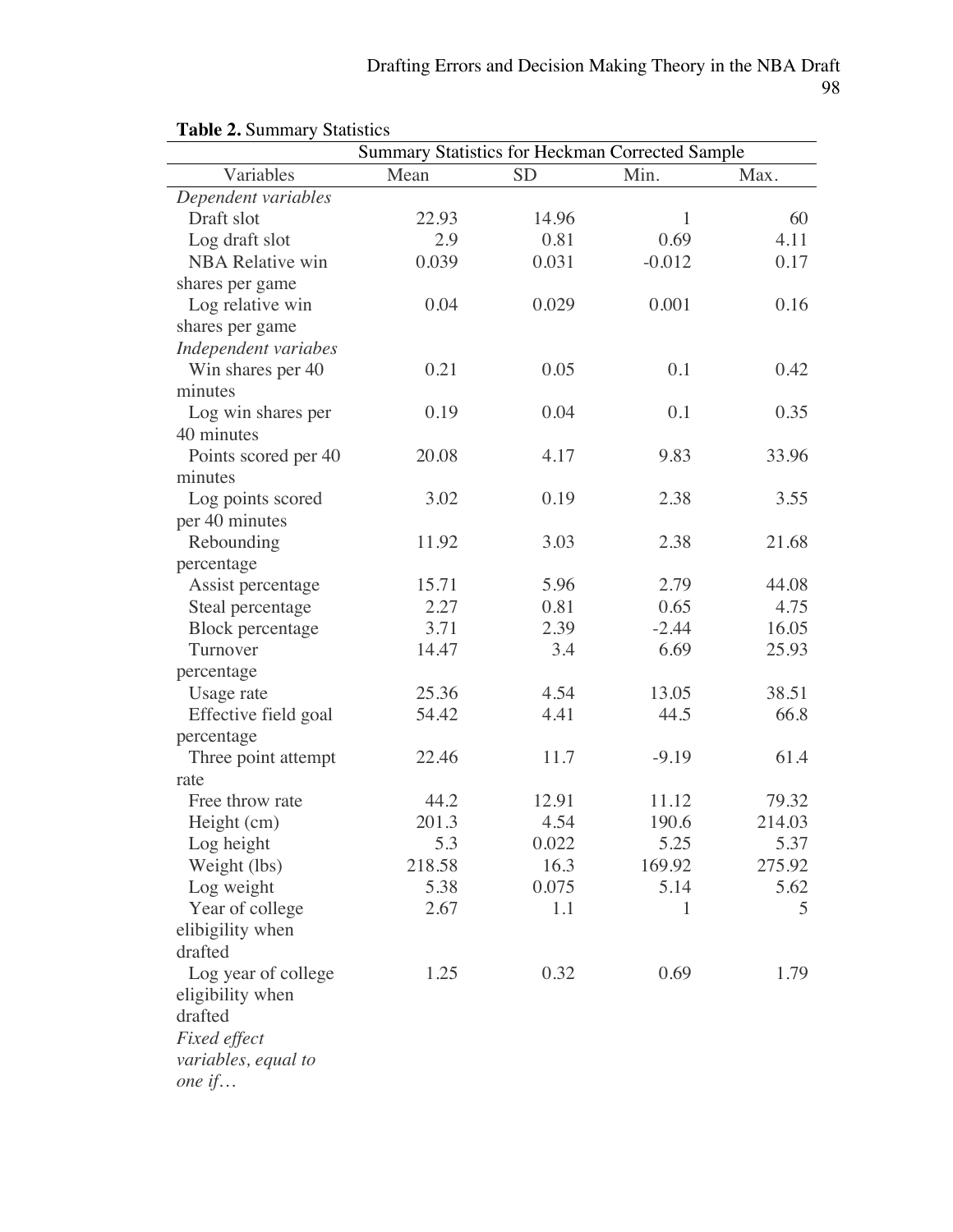| Player played in a         | 0.81 | 0.39 | $\overline{0}$   | $\mathbf{1}$ |
|----------------------------|------|------|------------------|--------------|
| <b>Big Conference</b>      |      |      |                  |              |
| Player played in a         | 0.18 | 0.39 | $\overline{0}$   | $\mathbf{1}$ |
| <b>Small Conference</b>    |      |      |                  |              |
| Player played in           | 0.16 | 0.37 | $\boldsymbol{0}$ | $\mathbf{1}$ |
| <b>Atlantic Coast</b>      |      |      |                  |              |
| Conference                 |      |      |                  |              |
| Player played in           | 0.12 | 0.32 | $\overline{0}$   | $\mathbf{1}$ |
| Big 12 conference          |      |      |                  |              |
| Player played in           | 0.15 | 0.36 | $\overline{0}$   | 1            |
| <b>Big East conference</b> |      |      |                  |              |
| Player played in           | 0.08 | 0.28 | $\boldsymbol{0}$ | $\mathbf{1}$ |
| Big Ten conference         |      |      |                  |              |
| Player played in           | 0.14 | 0.35 | $\overline{0}$   | $\mathbf{1}$ |
| Pacific 10 (or 12)         |      |      |                  |              |
| conference                 |      |      |                  |              |
| Player played in           | 0.13 | 0.34 | $\overline{0}$   | $\mathbf{1}$ |
| Southeastern               |      |      |                  |              |
| conference                 |      |      |                  |              |
| Player has played          | 0.18 | 0.38 | $\overline{0}$   | $\mathbf{1}$ |
| the point guard            |      |      |                  |              |
| position in the NBA        |      |      |                  |              |
| Player has played          | 0.42 | 0.49 | $\overline{0}$   | $\mathbf{1}$ |
| the wing position in       |      |      |                  |              |
| the NBA                    |      |      |                  |              |
| Player has played          | 0.39 | 0.48 | $\overline{0}$   | $\mathbf{1}$ |
| the big or post            |      |      |                  |              |
| position in the NBA        |      |      |                  |              |
| Player was drafted         | 0.13 | 0.34 | $\overline{0}$   | 1            |
| in the 2006 draft          |      |      |                  |              |
| Player was drafted         | 0.09 | 0.29 | $\overline{0}$   | $\mathbf{1}$ |
| in the 2007 draft          |      |      |                  |              |
| Player was drafted         | 0.11 | 0.31 | $\boldsymbol{0}$ |              |
| in the 2008 draft          |      |      |                  |              |
| Player was drafted         | 0.14 | 0.35 | $\boldsymbol{0}$ | $\mathbf{1}$ |
| in the 2009 draft          |      |      |                  |              |
| Player was drafted         | 0.12 | 0.32 | $\boldsymbol{0}$ | 1            |
| in the 2010 draft          |      |      |                  |              |
| Player was drafted         | 0.12 | 0.33 | $\boldsymbol{0}$ | 1            |
| in the 2011 draft          |      |      |                  |              |
| Player was drafted         | 0.14 | 0.35 | $\theta$         | $\mathbf{1}$ |
| in the 2012 draft          |      |      |                  |              |
| Player was drafted         | 0.11 | 0.31 | $\boldsymbol{0}$ | 1            |
| in the 2013 draft          |      |      |                  |              |

Observations: 280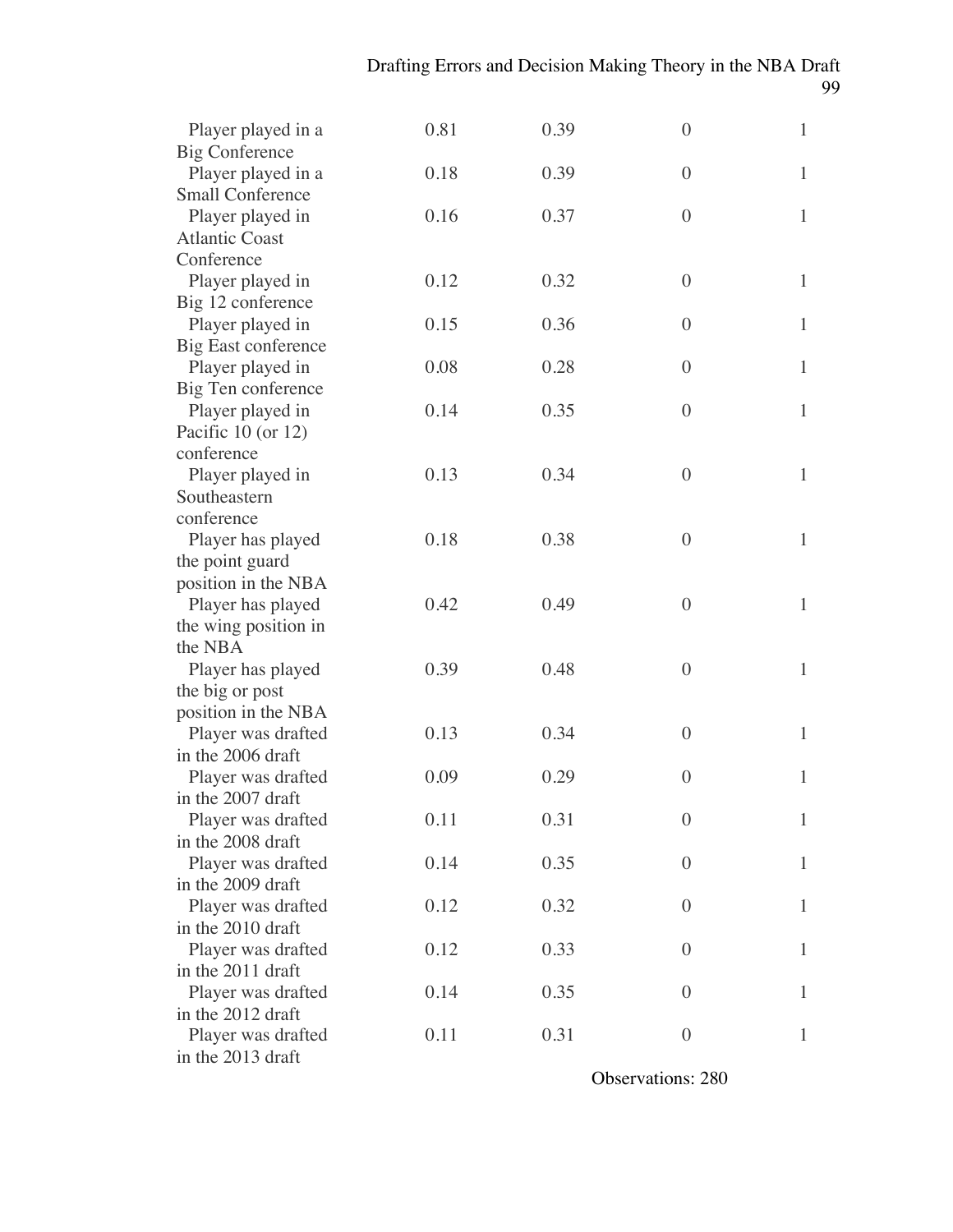| <b>Parsimonious Test Models</b> |             |             |             |                   |  |
|---------------------------------|-------------|-------------|-------------|-------------------|--|
|                                 | (1)         | (2)         | (3)         | (4)               |  |
|                                 | Performance | Performance | Performance | <b>Draft Pick</b> |  |
| Model                           | Model       | Model       | Model       | Model             |  |
|                                 |             |             |             |                   |  |
| Win Shares                      | $0.21*$     | $0.20*$     | $0.20*$     | $-7.90*$          |  |
|                                 | (0.034)     | (0.030)     | (0.0429)    | (0.79)            |  |
| Height                          | 0.00032     | 0.00060     | 0.056       | $-3.71*$          |  |
|                                 | (0.00038)   | (0.00033)   | (0.072)     | (1.47)            |  |
| Year                            | $-0.0079*$  | $-0.010*$   | $-0.0067*$  | $1.33*$           |  |
|                                 | (0.0016)    | (0.0013)    | (0.0017)    | (0.1)             |  |
| Heckman                         | N           | Y           | Y           | N                 |  |
| Sample                          |             |             |             |                   |  |
| Heckman                         | N           | N           | Y           | N                 |  |
| Correction                      |             |             |             |                   |  |
| Observations                    | 280         | 266         | 266         | 372               |  |

**Table 3.** Parsimonious Models

\*\*\* \*\* \* indicates statistical significance at the 10%, 5%, and 1% levels, respectively. The standard errors are in parentheses.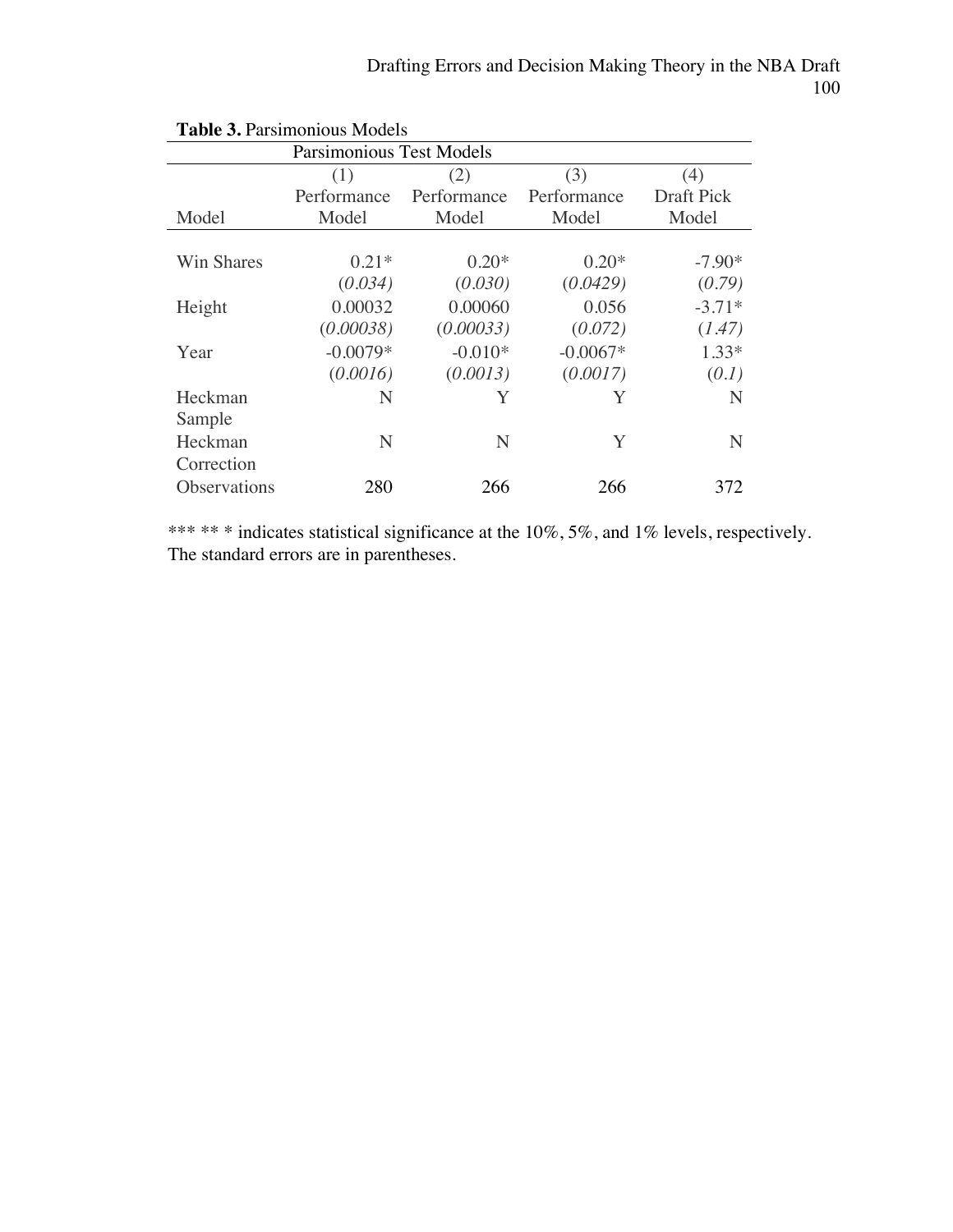$\overline{\phantom{0}}$ 

| Heckman as dependent variable |           |
|-------------------------------|-----------|
| Pick                          | $-0.045*$ |
|                               | 0.010     |
| Win Shares                    | 7.88*     |
|                               | 3.11      |
| Year                          | $-0.39$   |
|                               | 0.15      |
| Observations                  | 266       |

| <b>Table 4. Heckman Sample Selection First Stage Model</b> |  |
|------------------------------------------------------------|--|
|                                                            |  |

\*\*\* \*\* \* indicates statistical significance at the 10%, 5%, and 1% levels, respectively. The standard errors are in parentheses.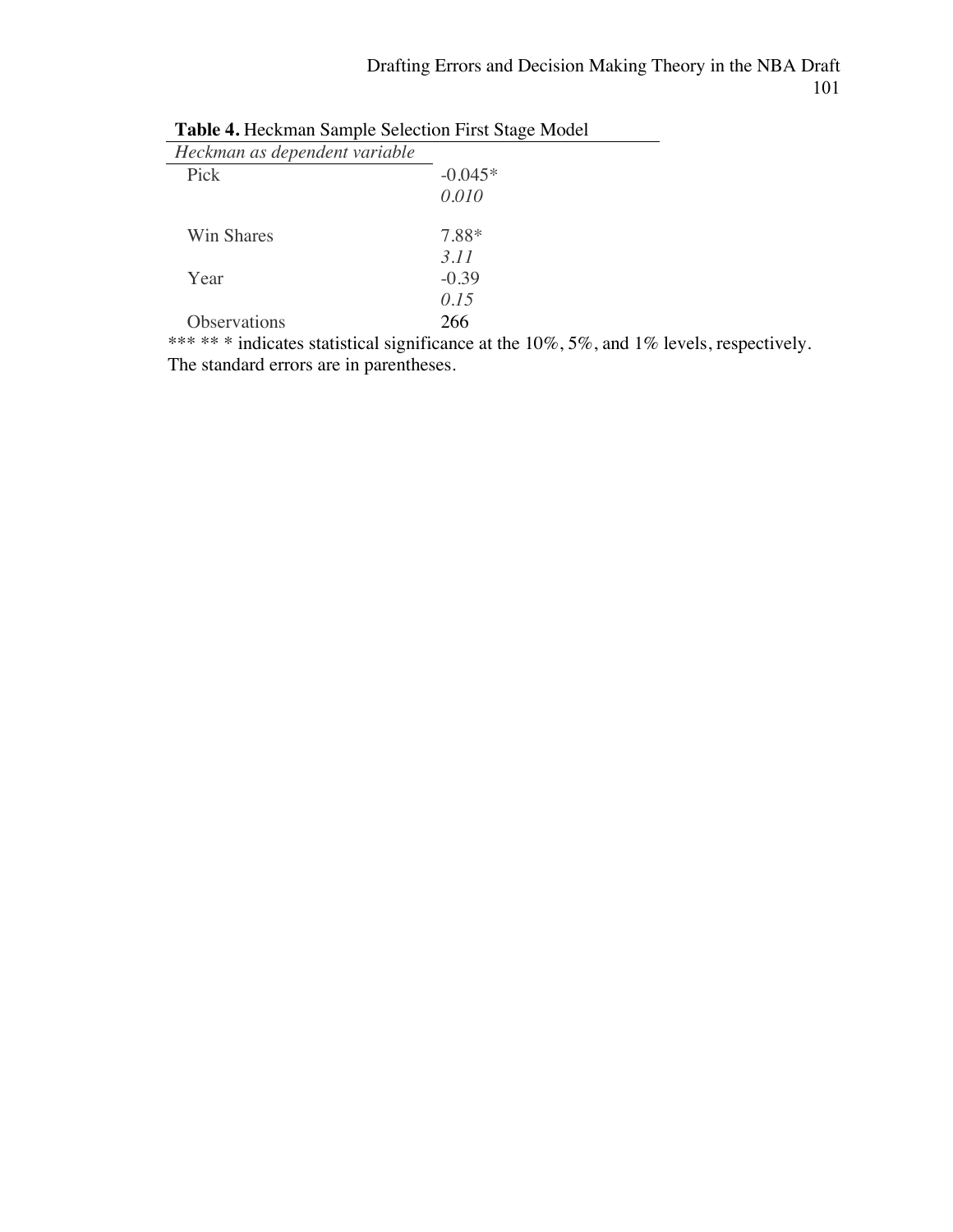|                   | <b>I able 5.</b> Dialt I ICK and I Chomiance Models<br>(1) | (2)                                         | (3)         |                    |
|-------------------|------------------------------------------------------------|---------------------------------------------|-------------|--------------------|
|                   | <b>Draft Pick</b>                                          | Draft Pick                                  | Performance | (4)<br>Performance |
| Models            | Model                                                      | Model                                       | Model       | Model              |
|                   |                                                            | Full sample of all positions and conference |             |                    |
| Win Shares        |                                                            | $-5.4832*$                                  |             | 0.0639             |
|                   | $-5.23*$                                                   |                                             | 0.064       |                    |
|                   | (1.32)                                                     | (1.3121)                                    | (0.069)     | (0.0700)           |
|                   |                                                            |                                             |             |                    |
| Points per 40     |                                                            | $-0.7704***$                                |             | 0.0095             |
|                   | $-0.80***$                                                 |                                             | 0.0077      |                    |
|                   | (0.55)                                                     | (0.5590)                                    | (0.026)     | (0.0269)           |
|                   |                                                            |                                             |             |                    |
| Rebound           |                                                            | 0.0057                                      |             | $0.0012**$         |
| Percentage        | 0.012                                                      |                                             | $0.0012***$ |                    |
|                   | (0.01)                                                     | (0.0145)                                    | (0.00064)   | (0.0007)           |
|                   |                                                            |                                             |             |                    |
| Assist            |                                                            | $-0.0231*$                                  |             | $0.0007*$          |
| Percentage        | $-0.21*$                                                   |                                             | 0.00079**   |                    |
|                   | (0.007)                                                    | (0.0079)                                    | (0.00035)   | (0.0003)           |
|                   |                                                            |                                             |             |                    |
| Steal             |                                                            | $-0.0645$                                   |             | $0.0036***$        |
| Percentage        | $-0.062***$                                                |                                             | $0.0037***$ |                    |
|                   | (0.047)                                                    | (0.0486)                                    | (0.0023)    | (0.0023)           |
|                   |                                                            |                                             |             |                    |
| <b>Block</b>      |                                                            | $-0.0383**$                                 |             | 0.0002             |
| Percentage        | $-0.029***$                                                |                                             | 0.000063    |                    |
|                   | (0.07)                                                     | (0.0163)                                    | (0.00080)   | (0.0008)           |
|                   |                                                            |                                             |             |                    |
| Turnover          |                                                            | $-0.0012$                                   |             | $-0.0014**$        |
| Percentage        | $-0.0007$                                                  |                                             | $-0.0015**$ |                    |
|                   | (0.013)                                                    | (0.0130)                                    | (0.00066)   | (0.0007)           |
|                   |                                                            |                                             |             |                    |
| <b>Usage Rate</b> |                                                            | 0.0072                                      |             | $-0.0006$          |
|                   | 0.0136                                                     |                                             | $-0.00063$  |                    |
|                   | (0.023)                                                    | (0.0032)                                    | (0.0010)    | (0.0010)           |
|                   |                                                            |                                             |             |                    |
| Effective         |                                                            | $-0.0052$                                   |             | 0.0003             |
| <b>Field Goal</b> | $-0.0059$                                                  |                                             | 0.00029     |                    |
| Percentage        | (0.011)                                                    | (0.0117)                                    | (0.00054)   | (0.0005)           |
|                   |                                                            |                                             |             |                    |
| Three Point       |                                                            | 0.0007                                      |             | 0.0001             |
| Rate              | 0.0017                                                     |                                             | 0.00014     |                    |
|                   | (0.003)                                                    | (0.0033)                                    | (0.00016)   | (0.0002)           |

**Table 5.** Draft Pick and Performance Models